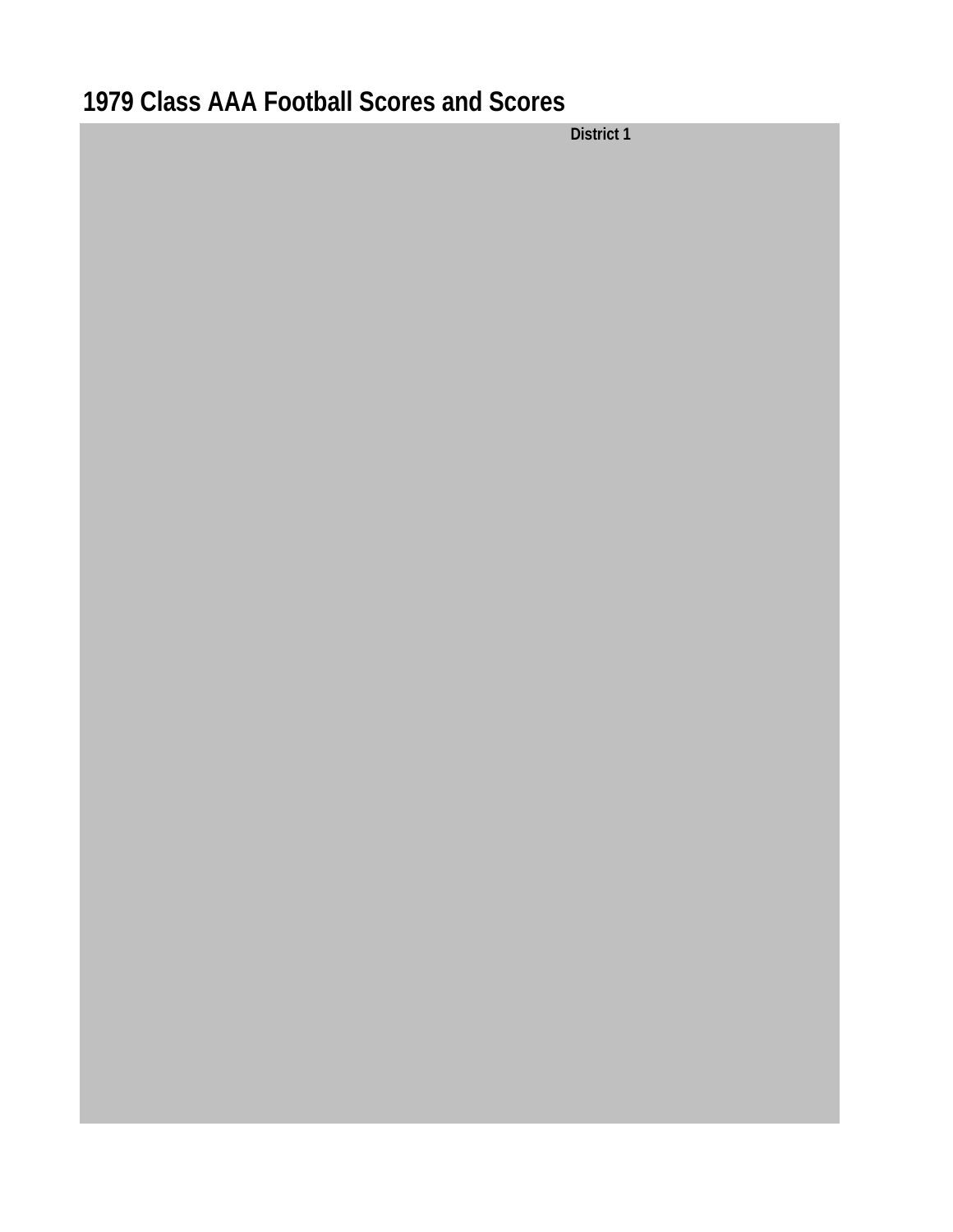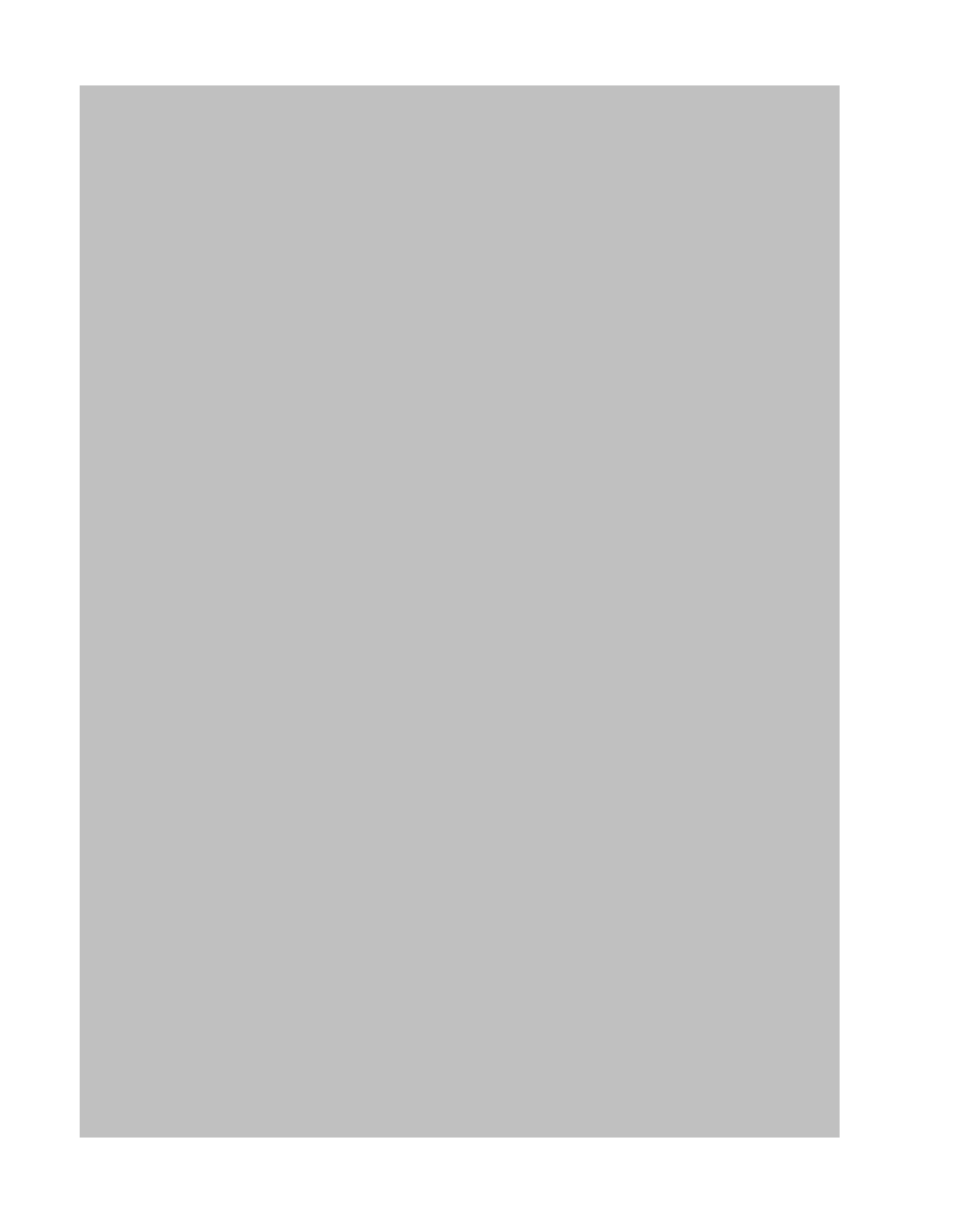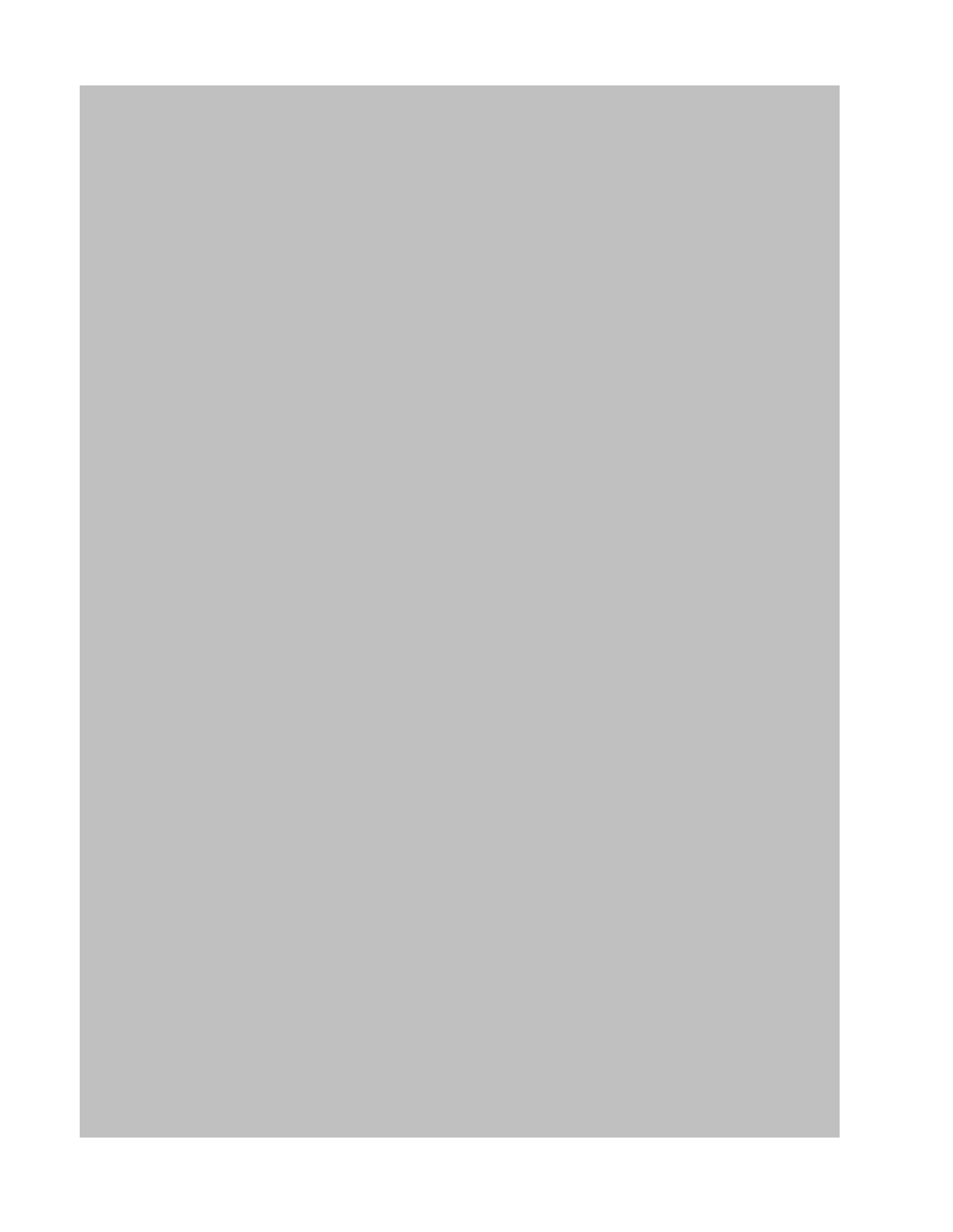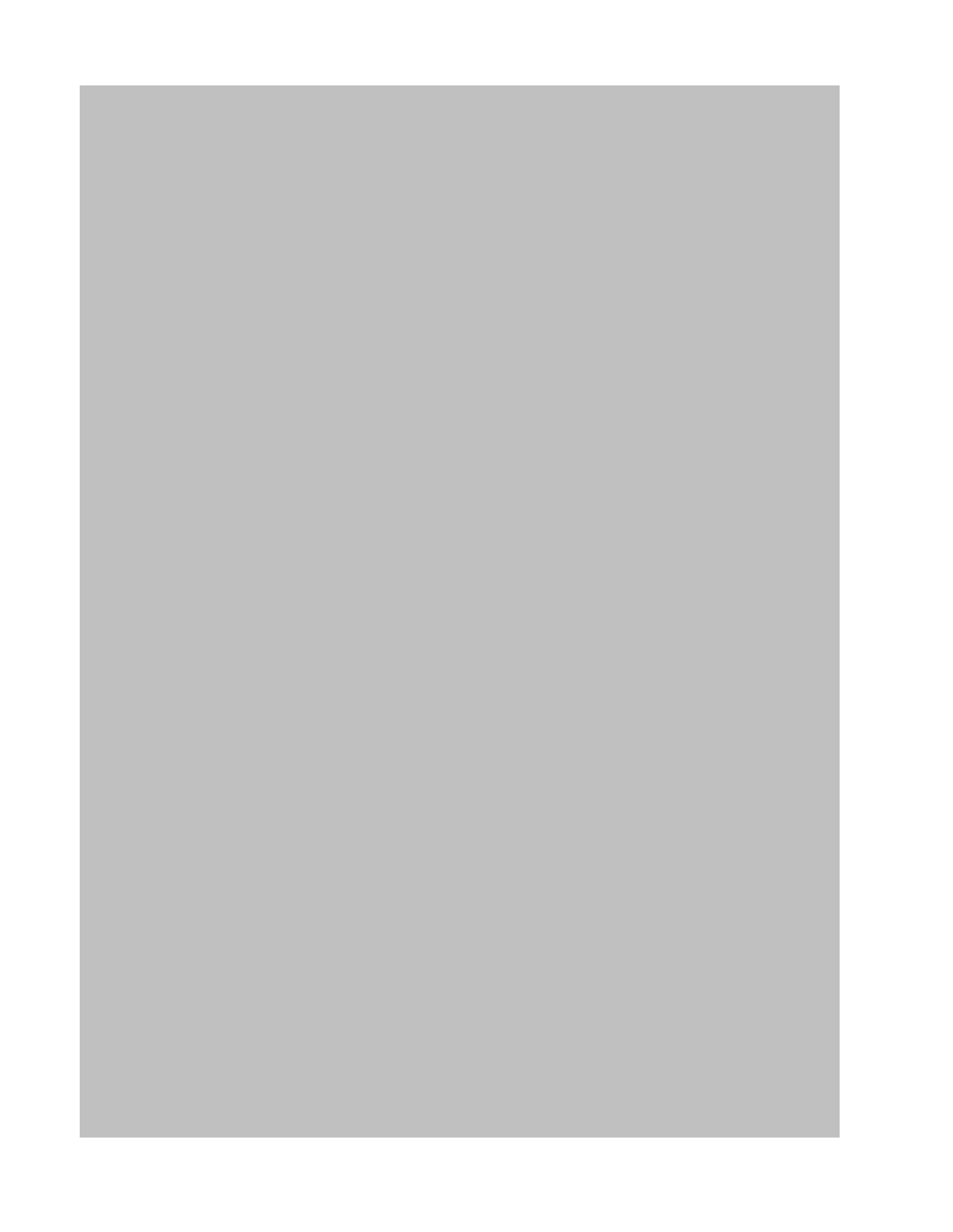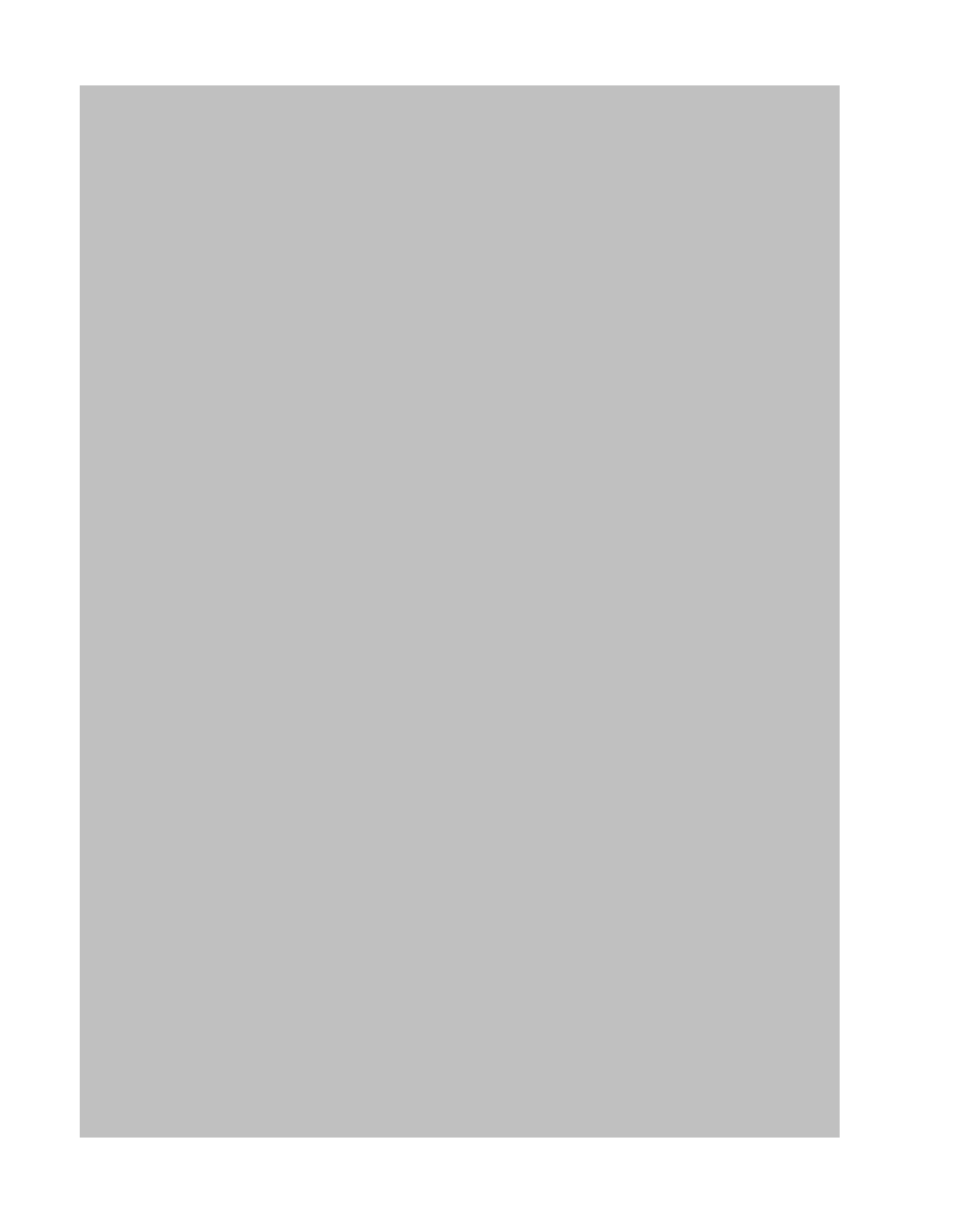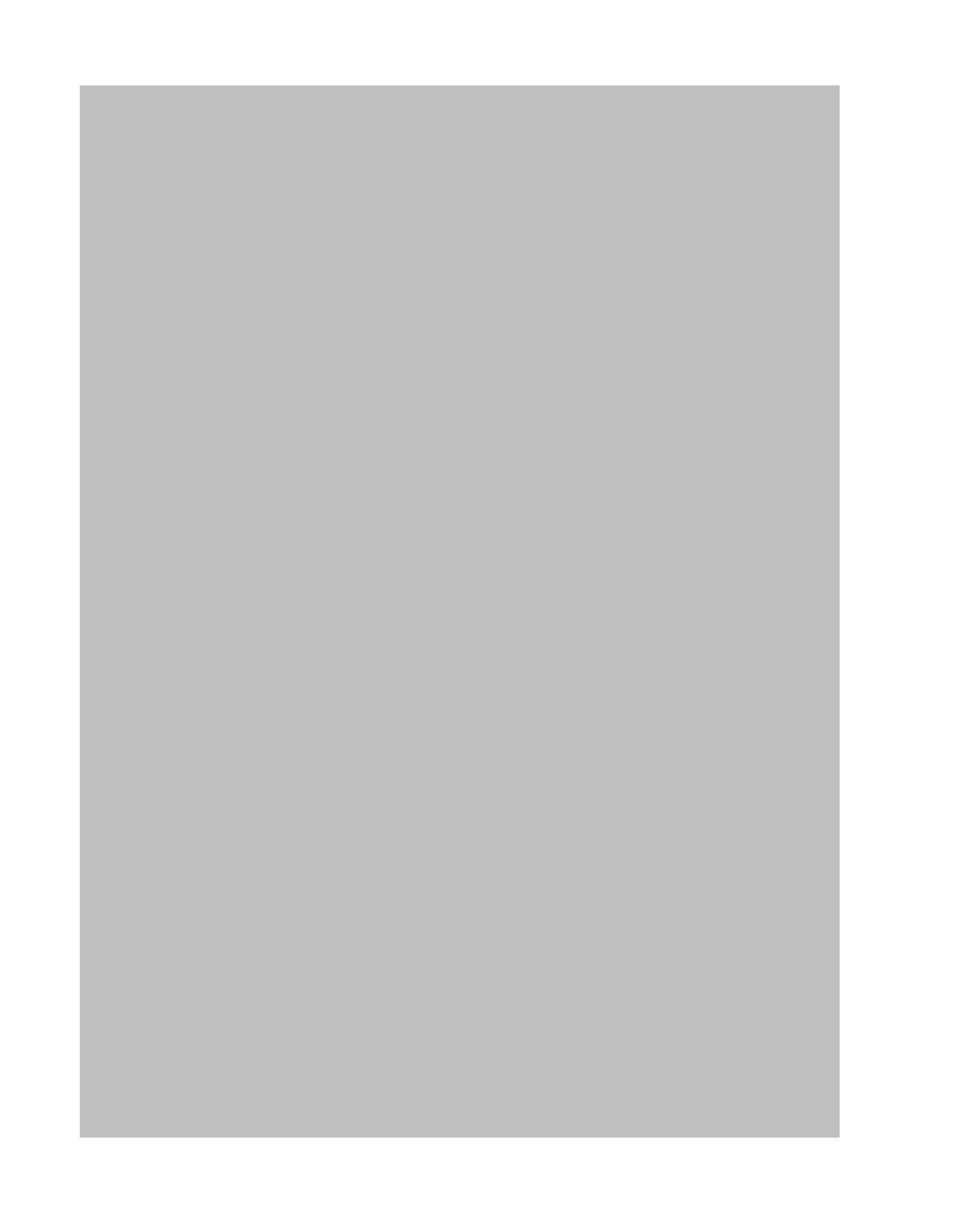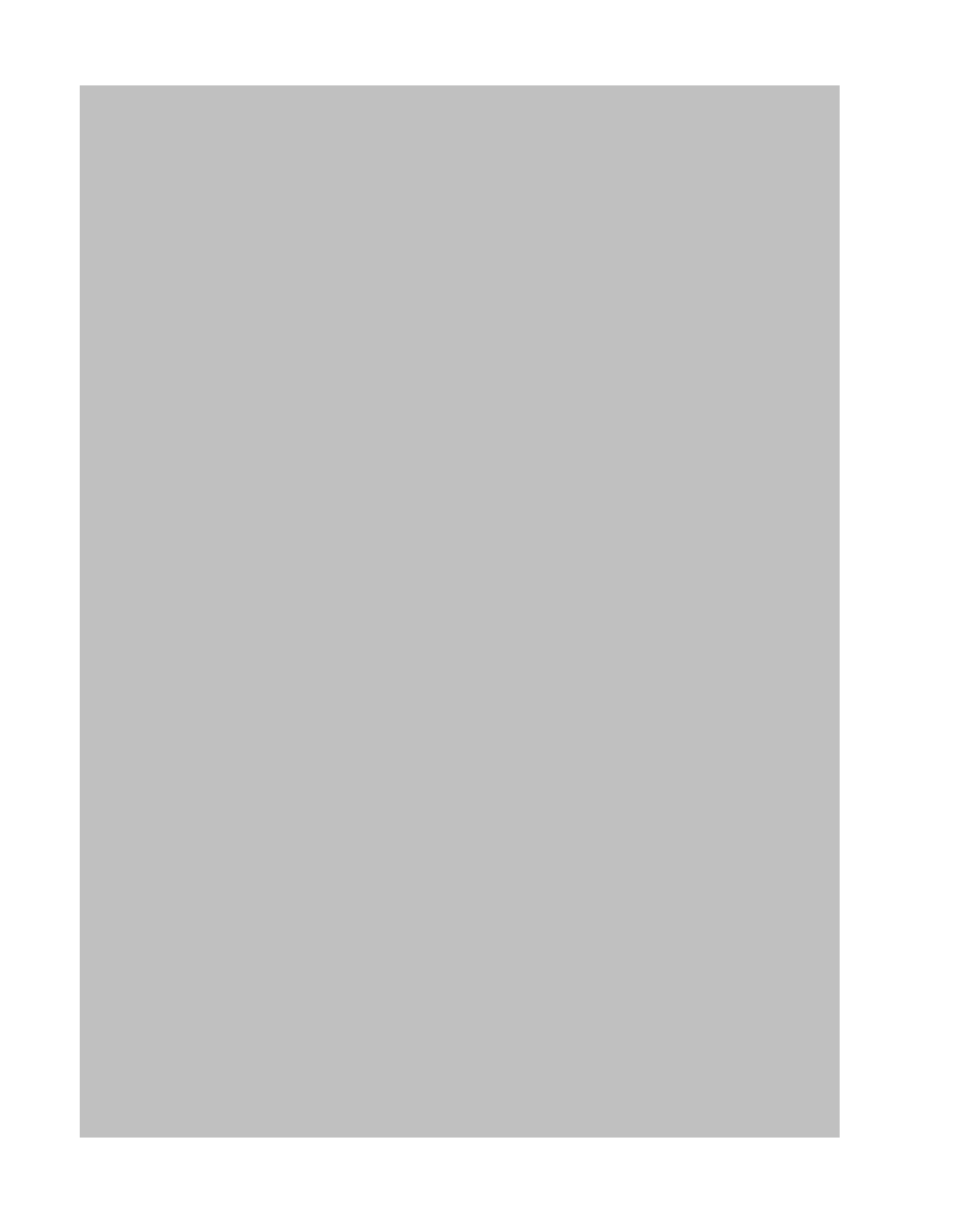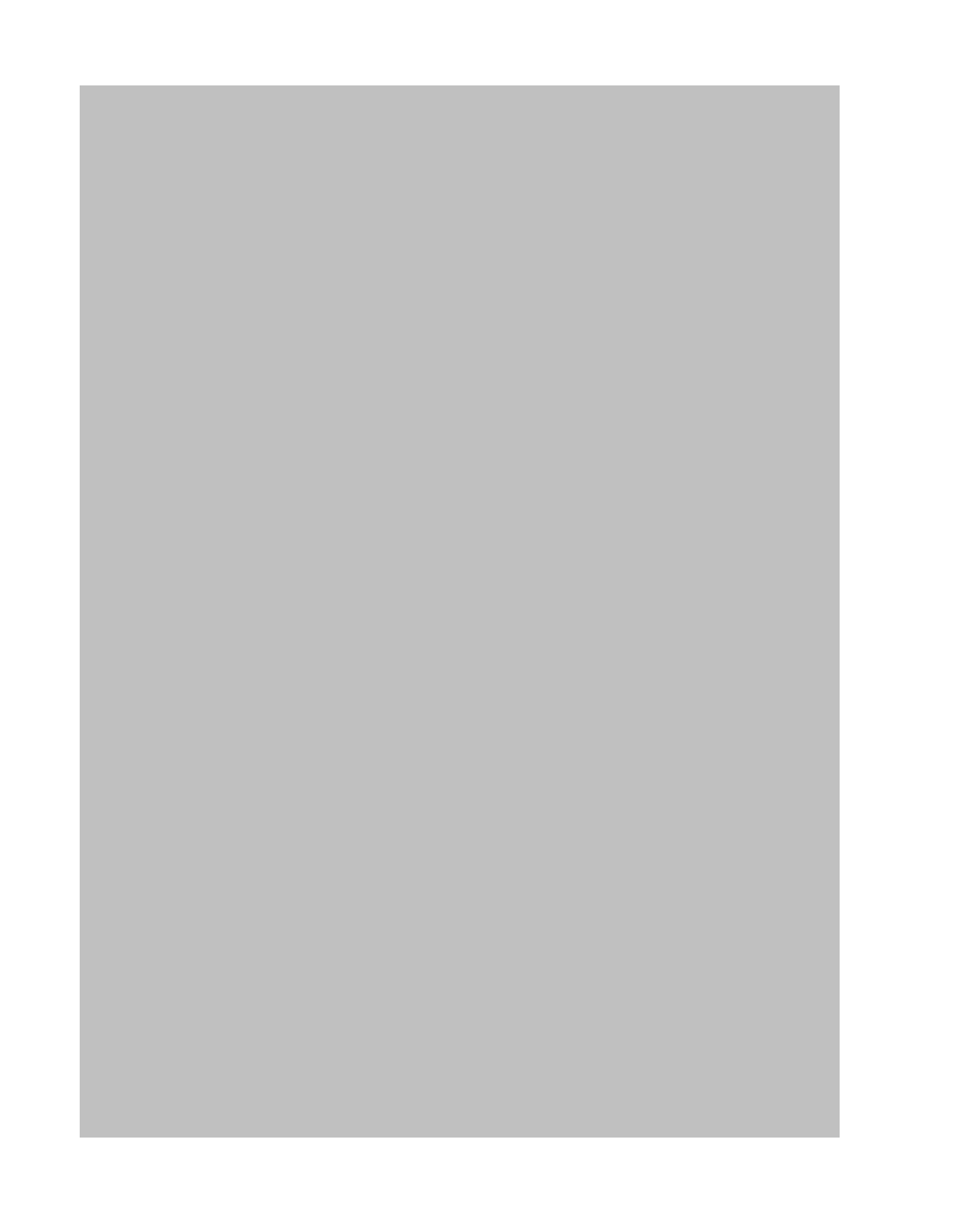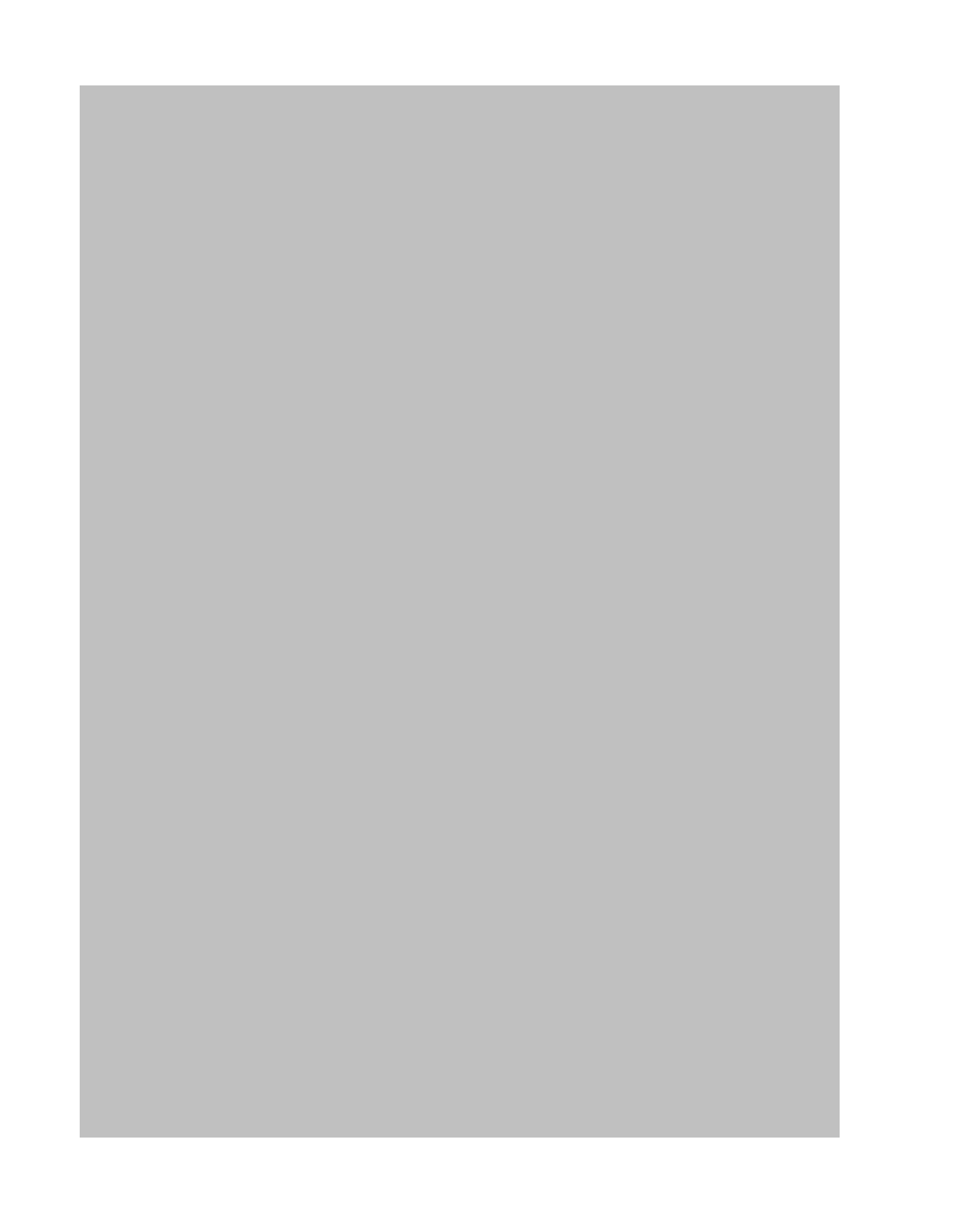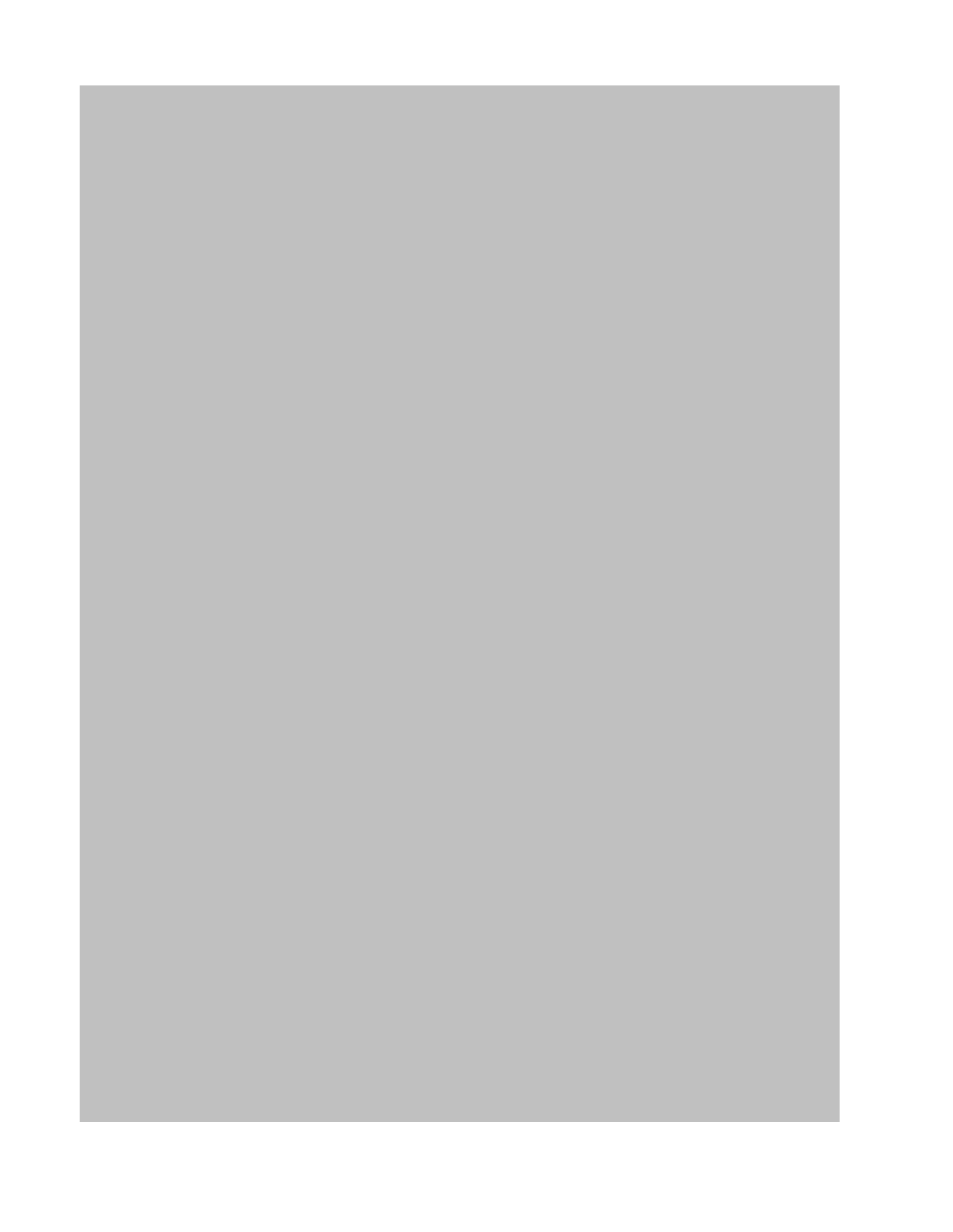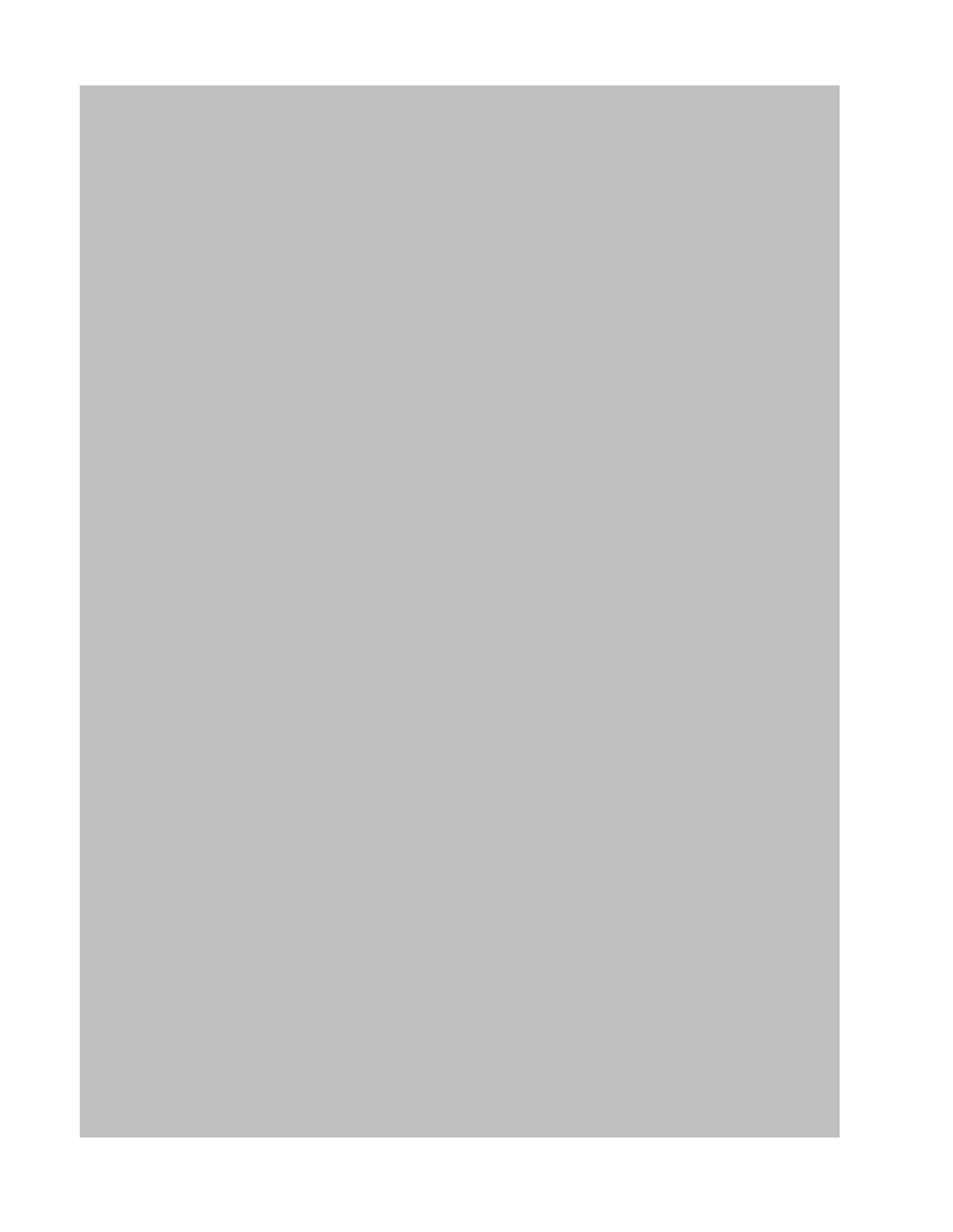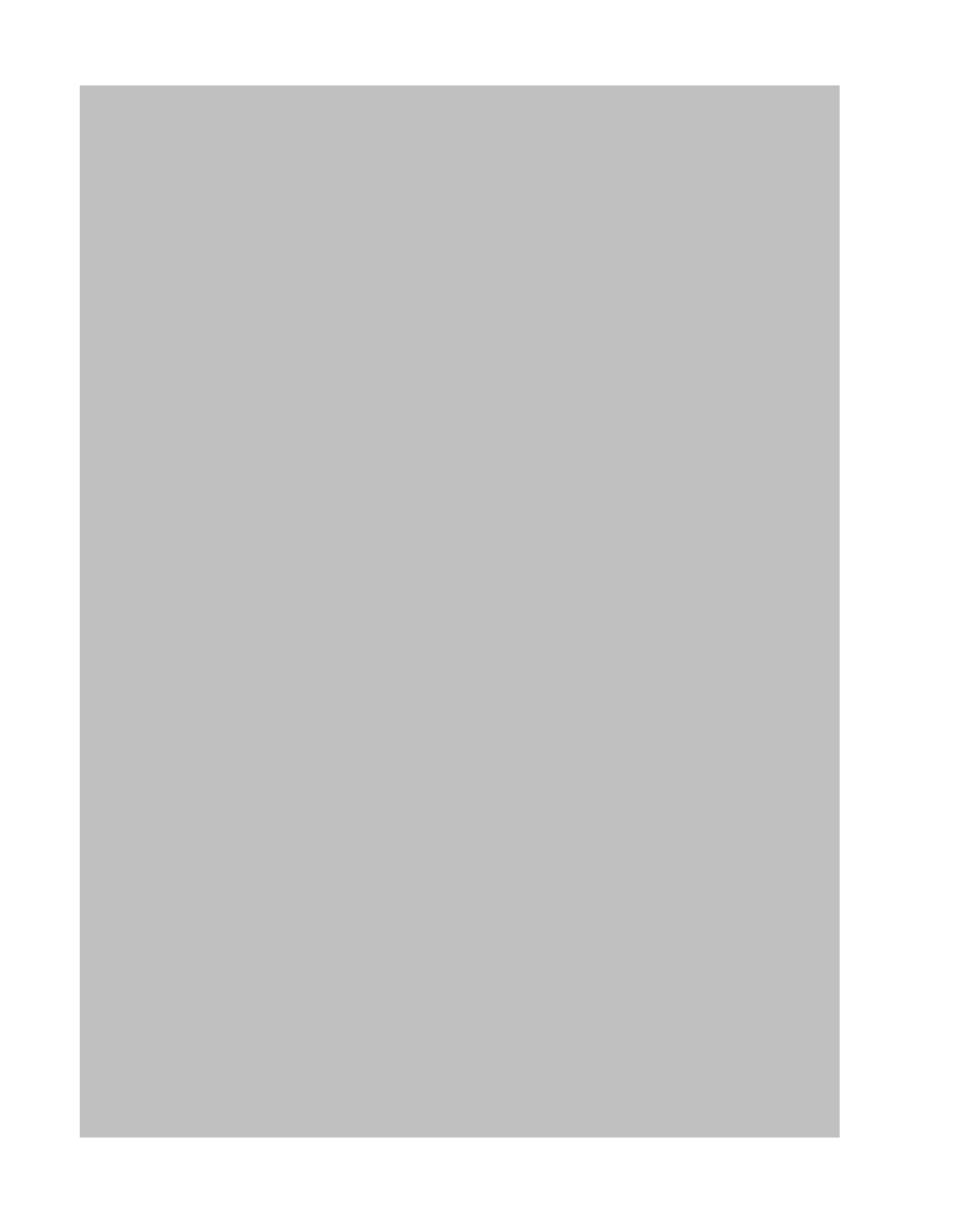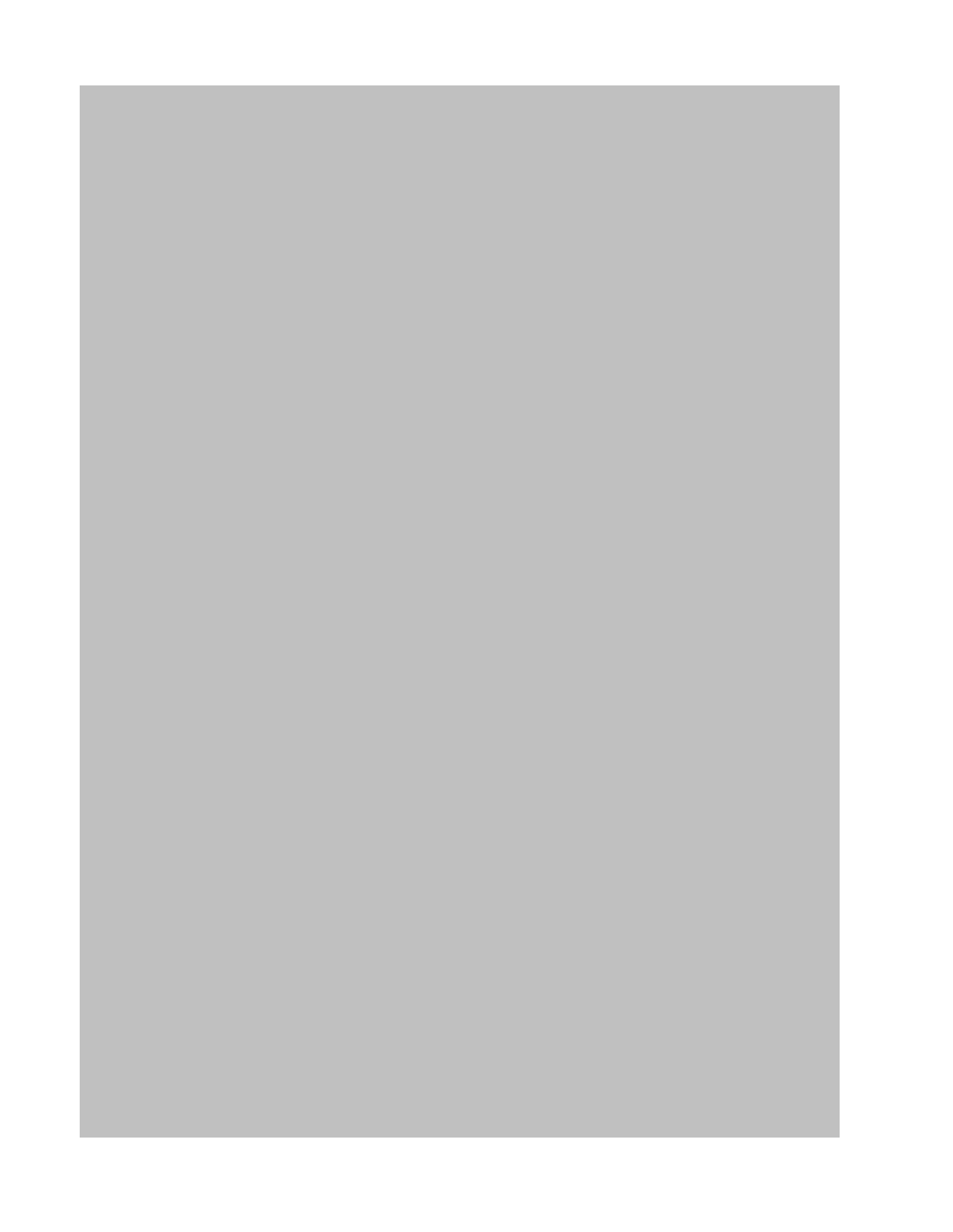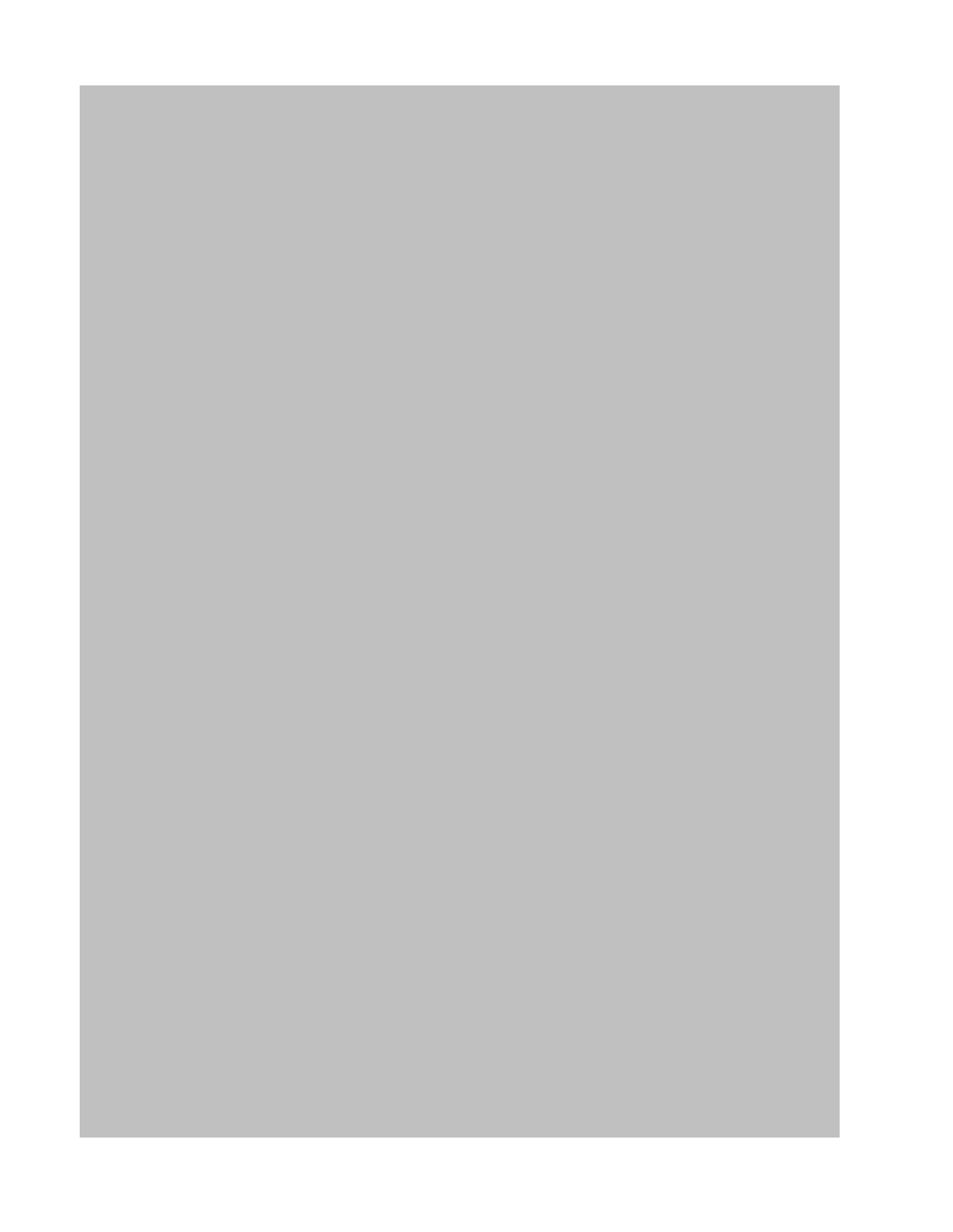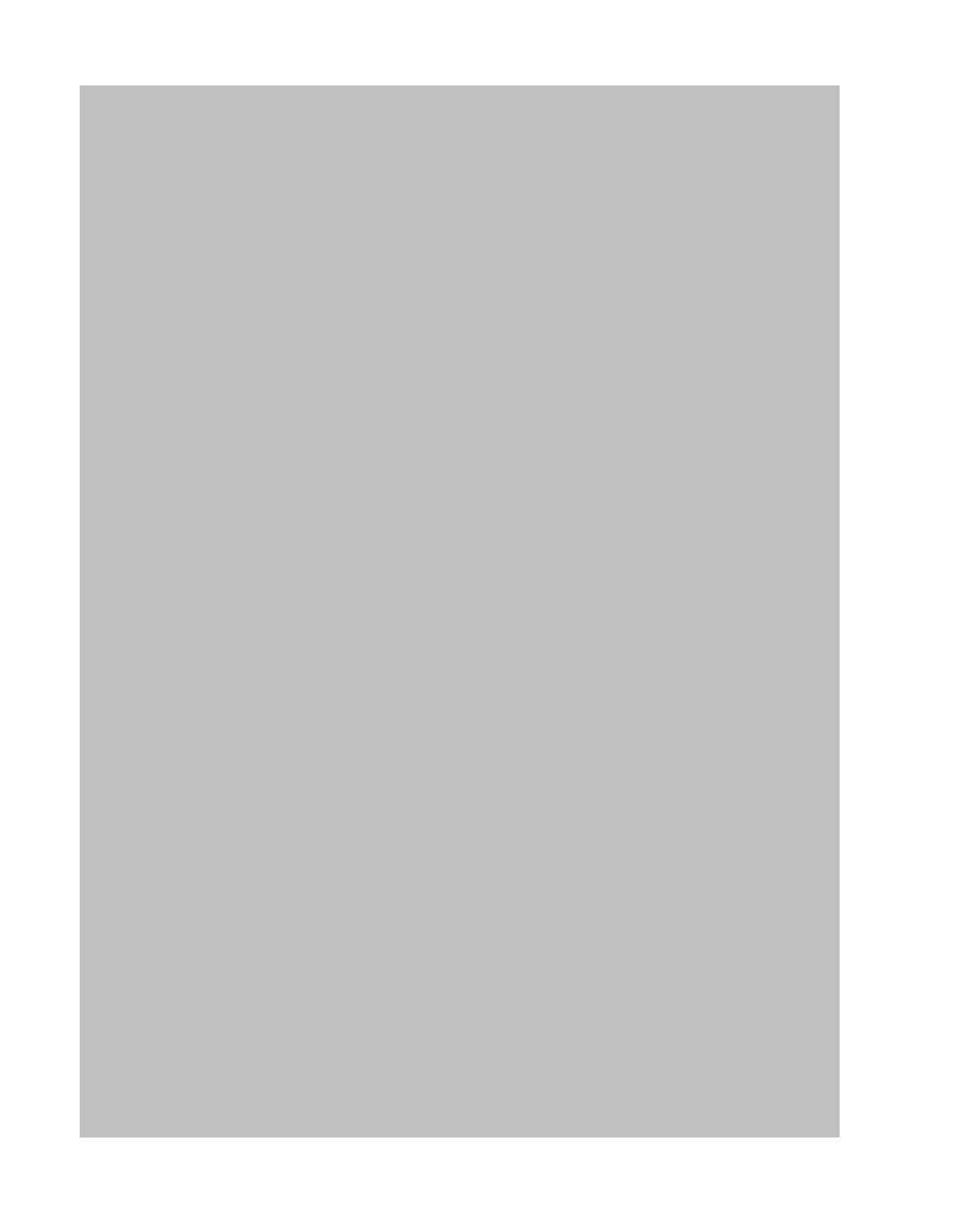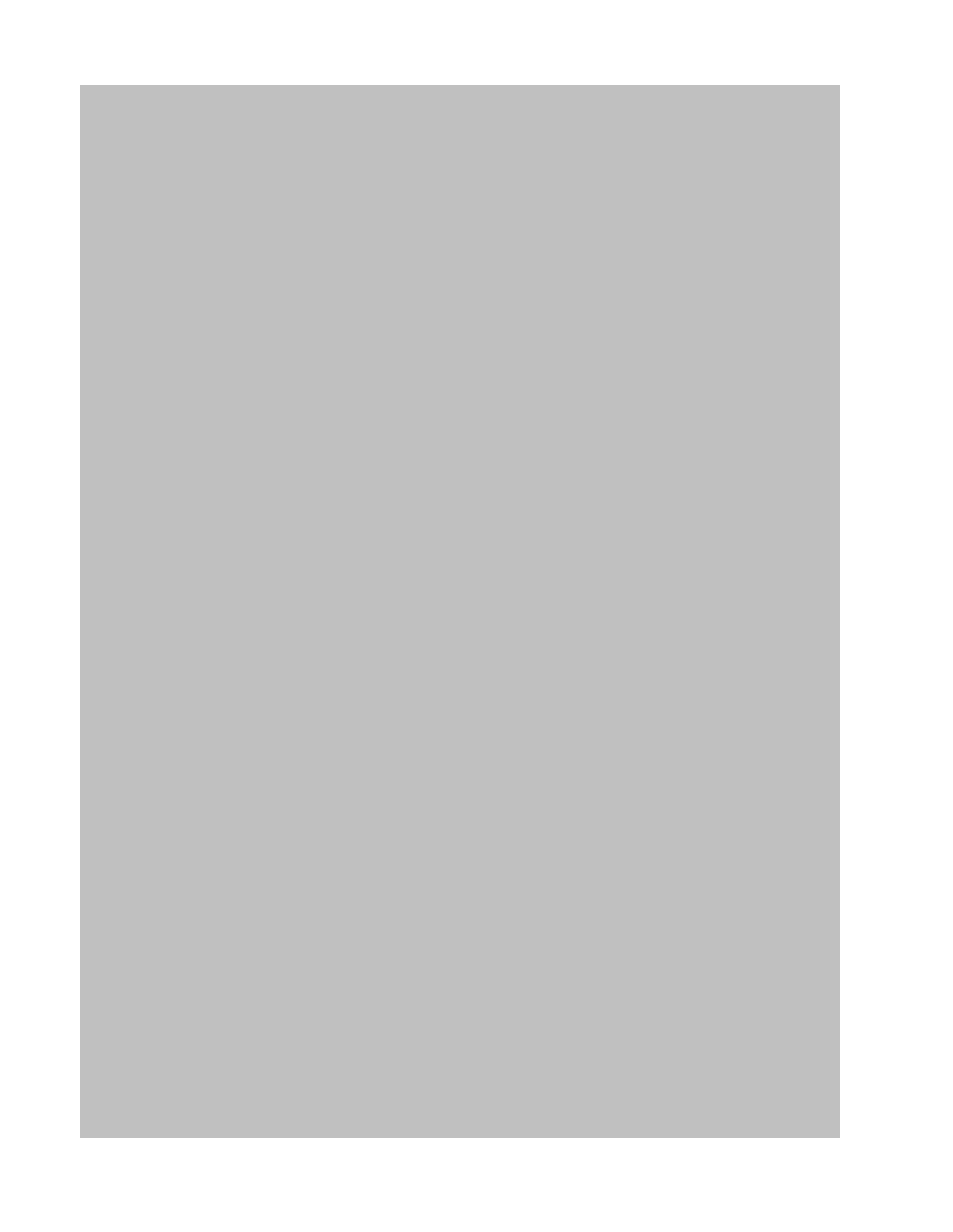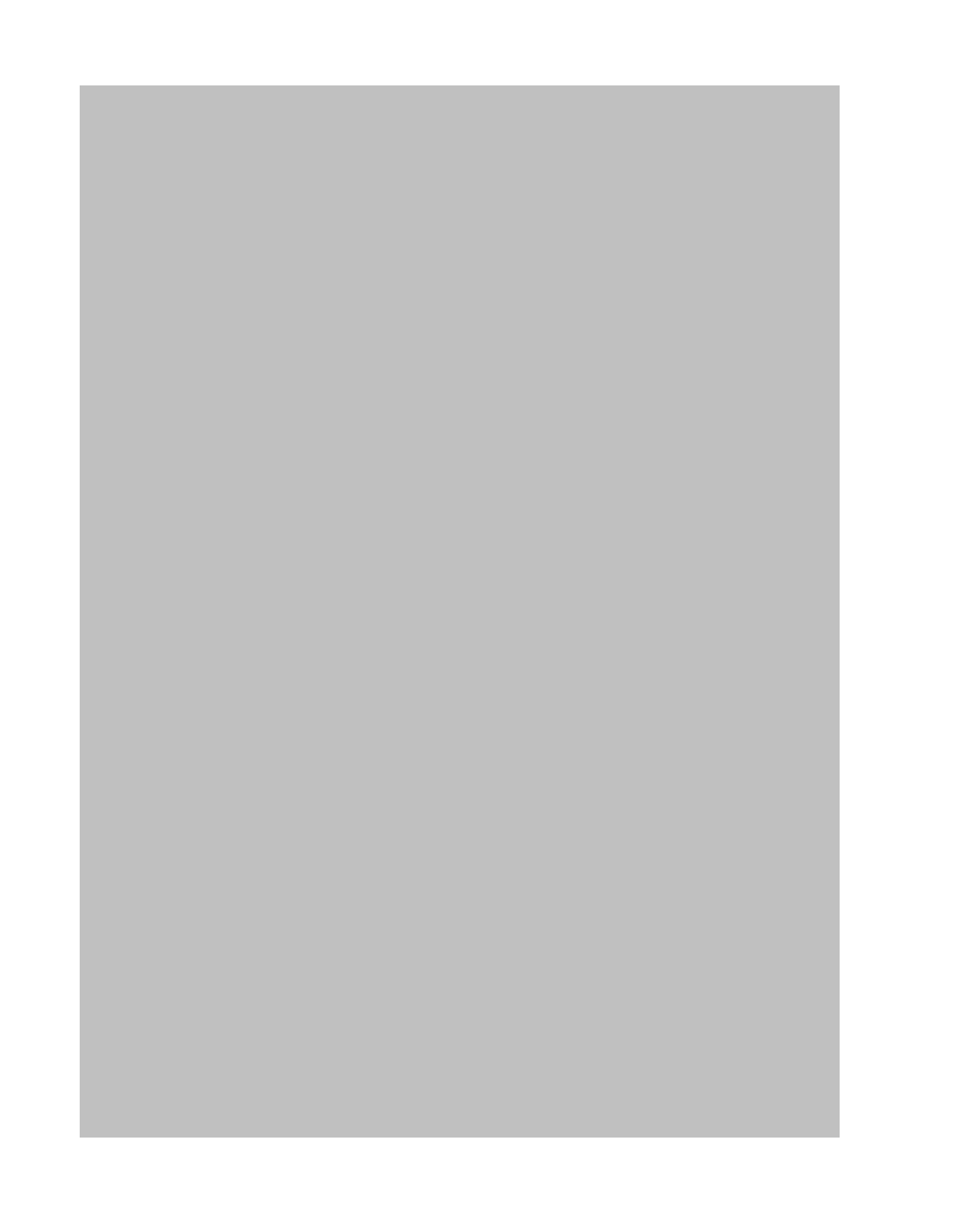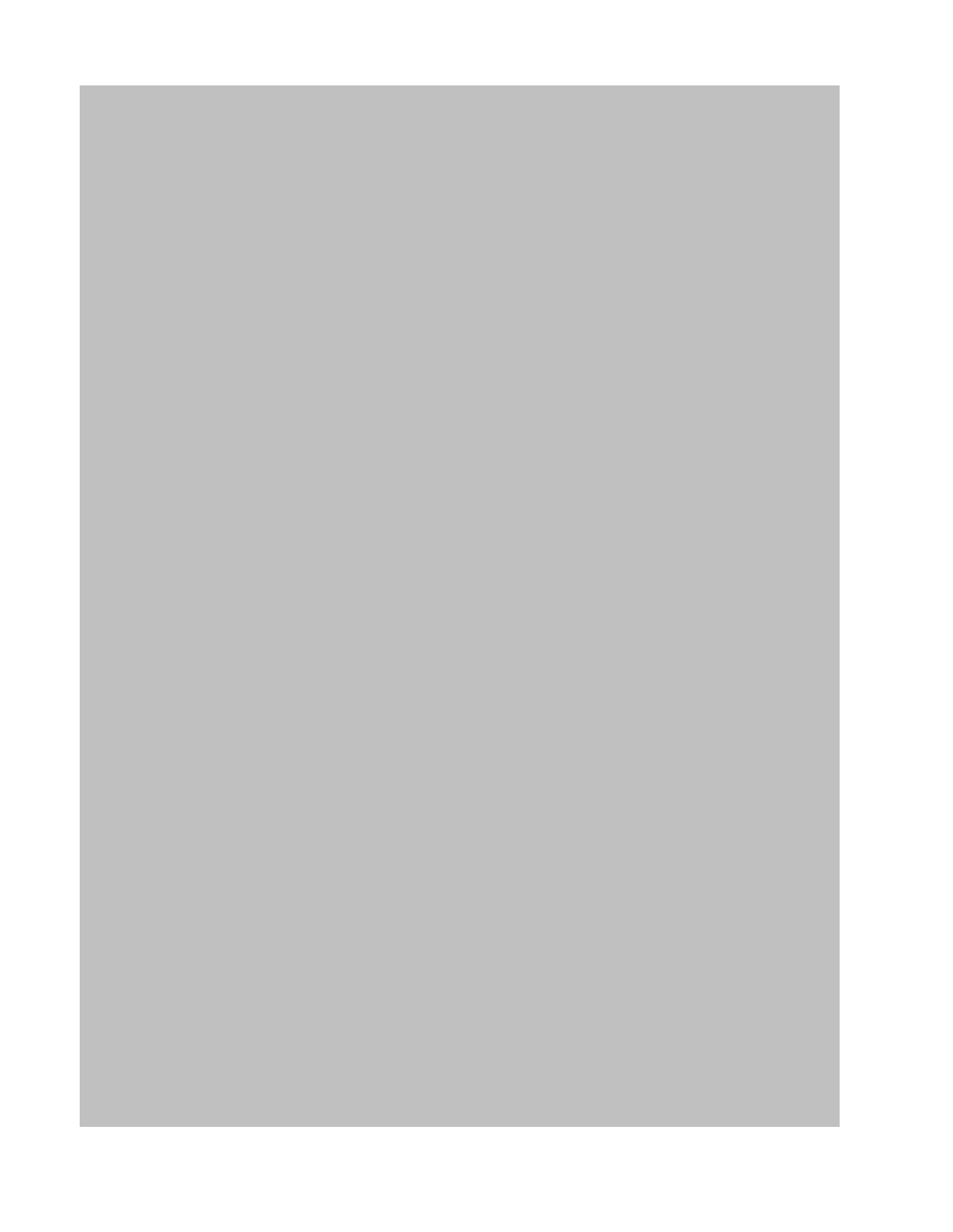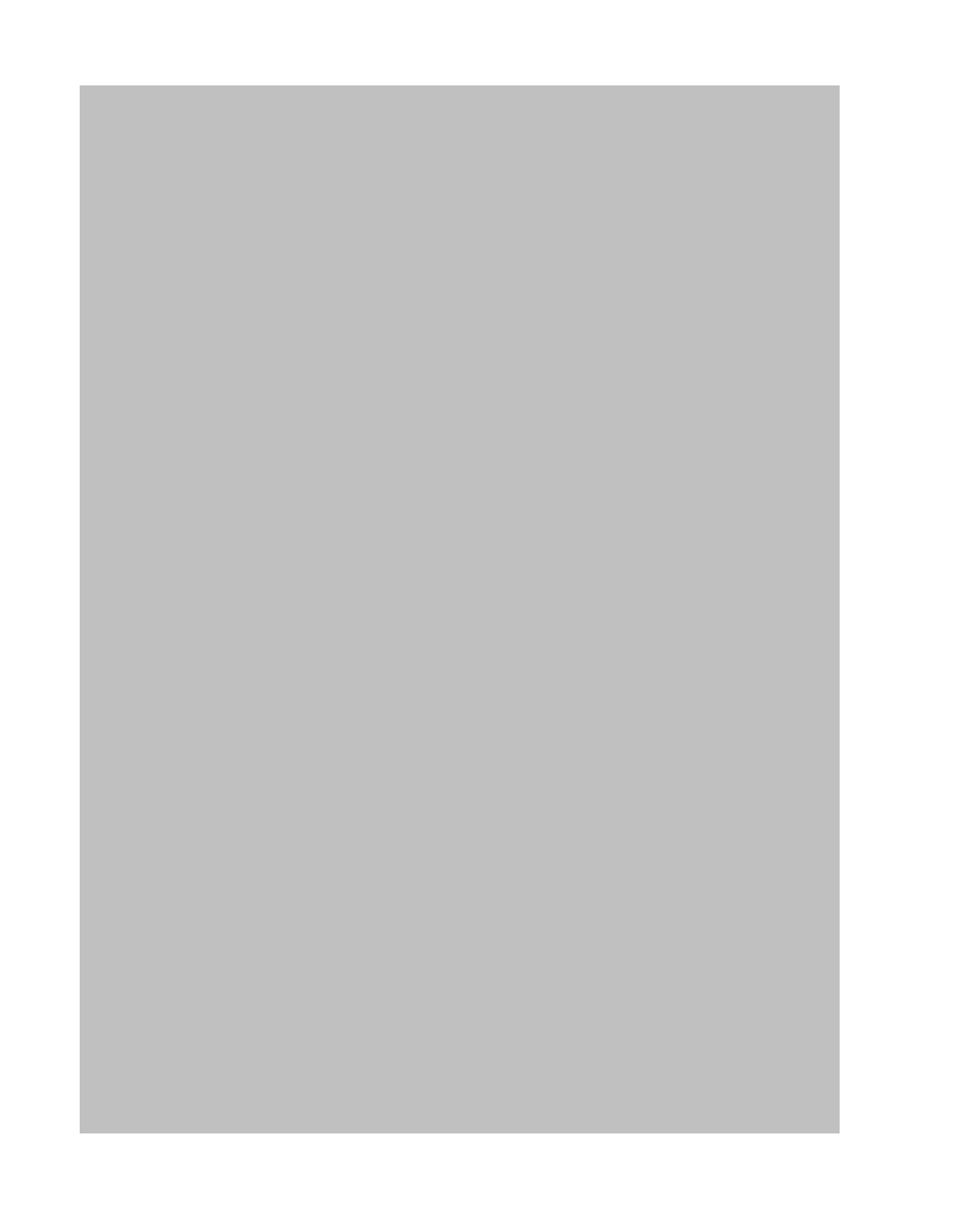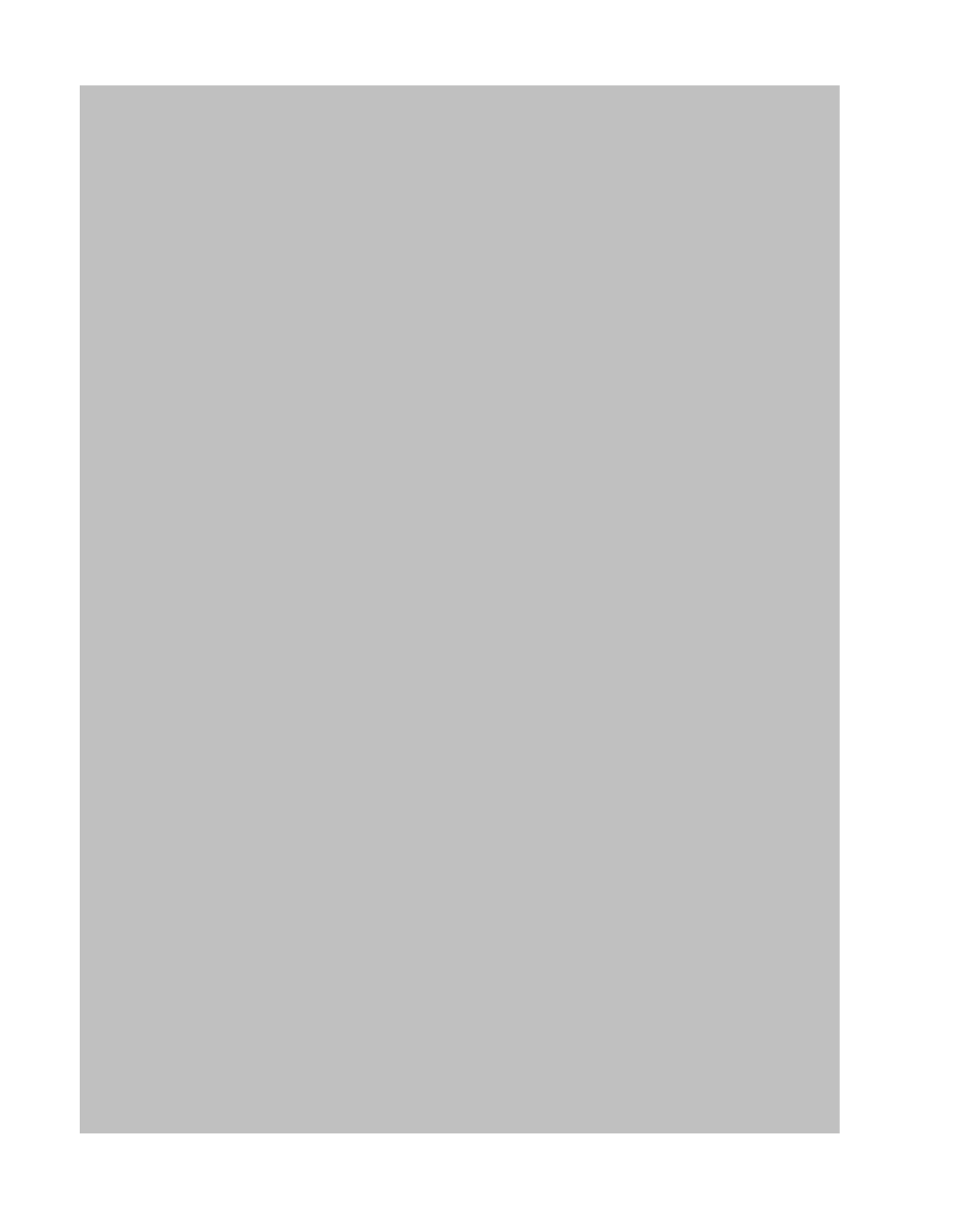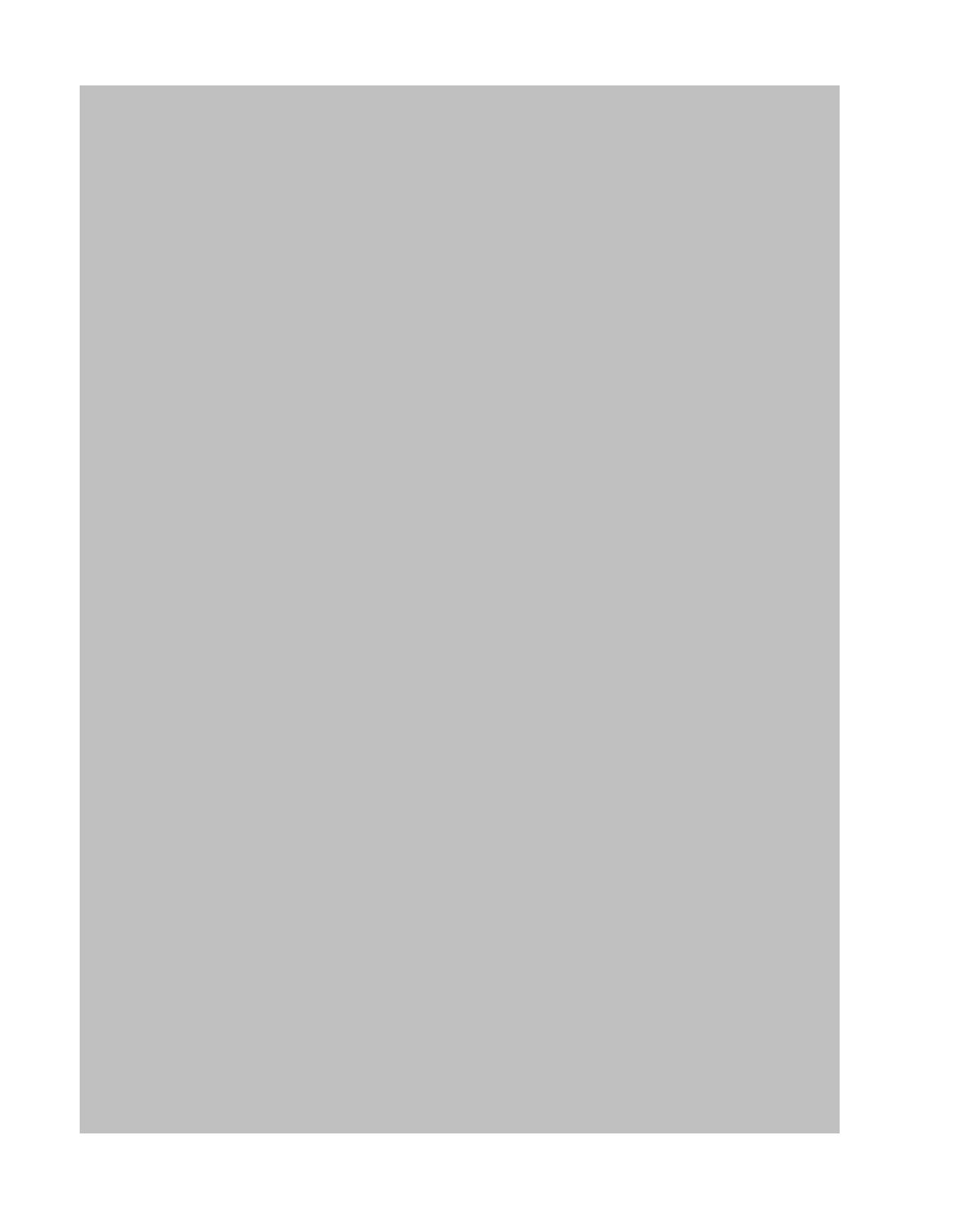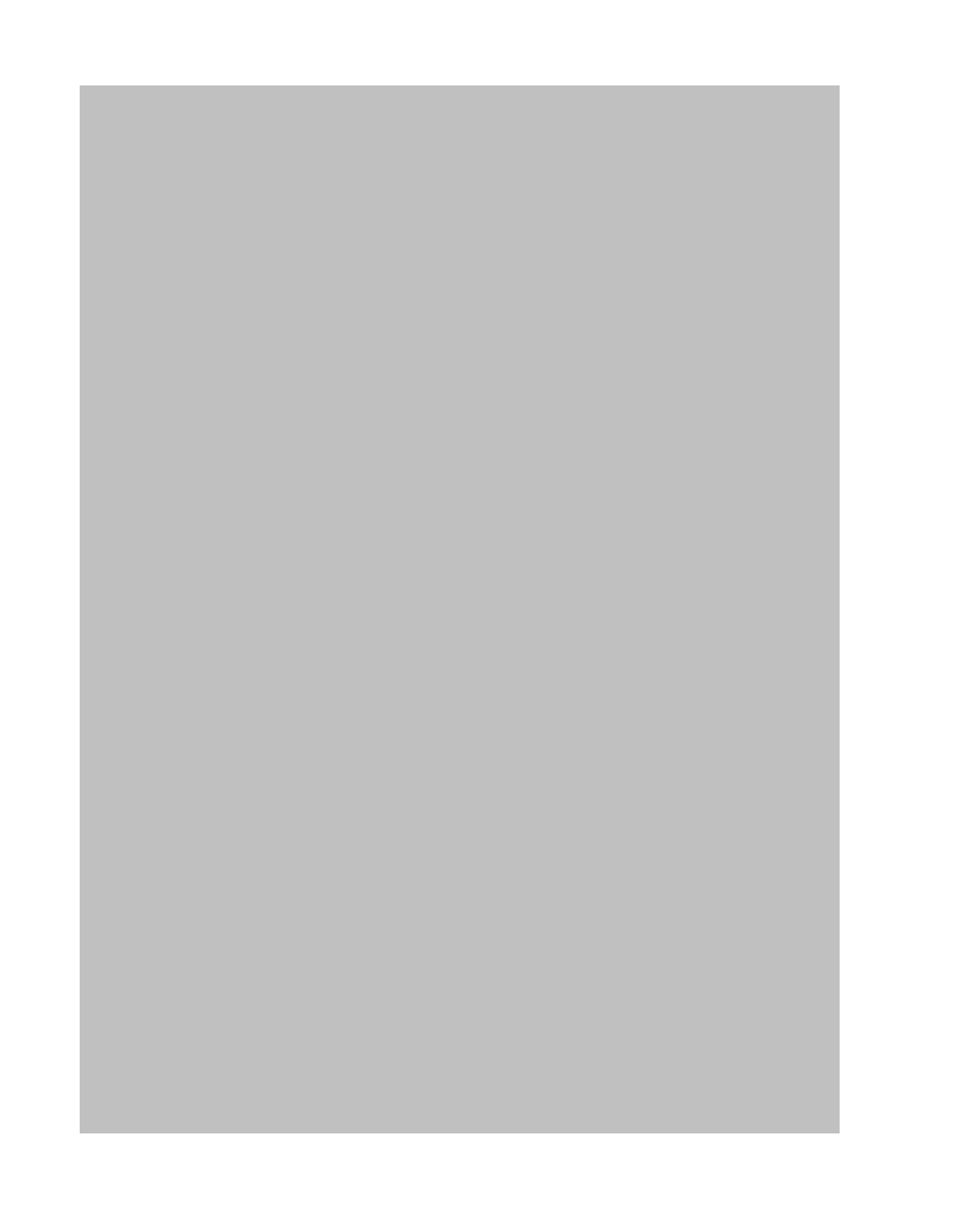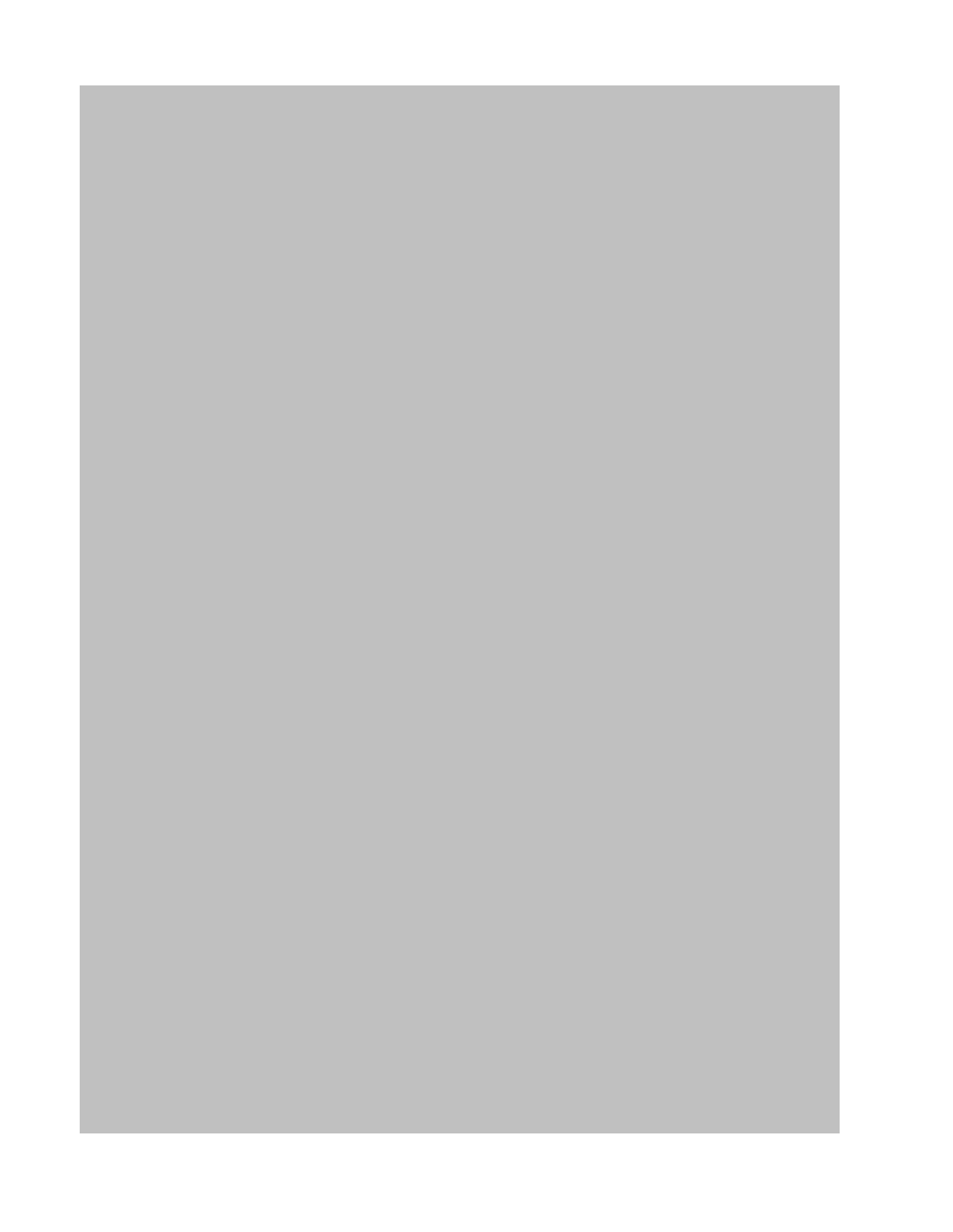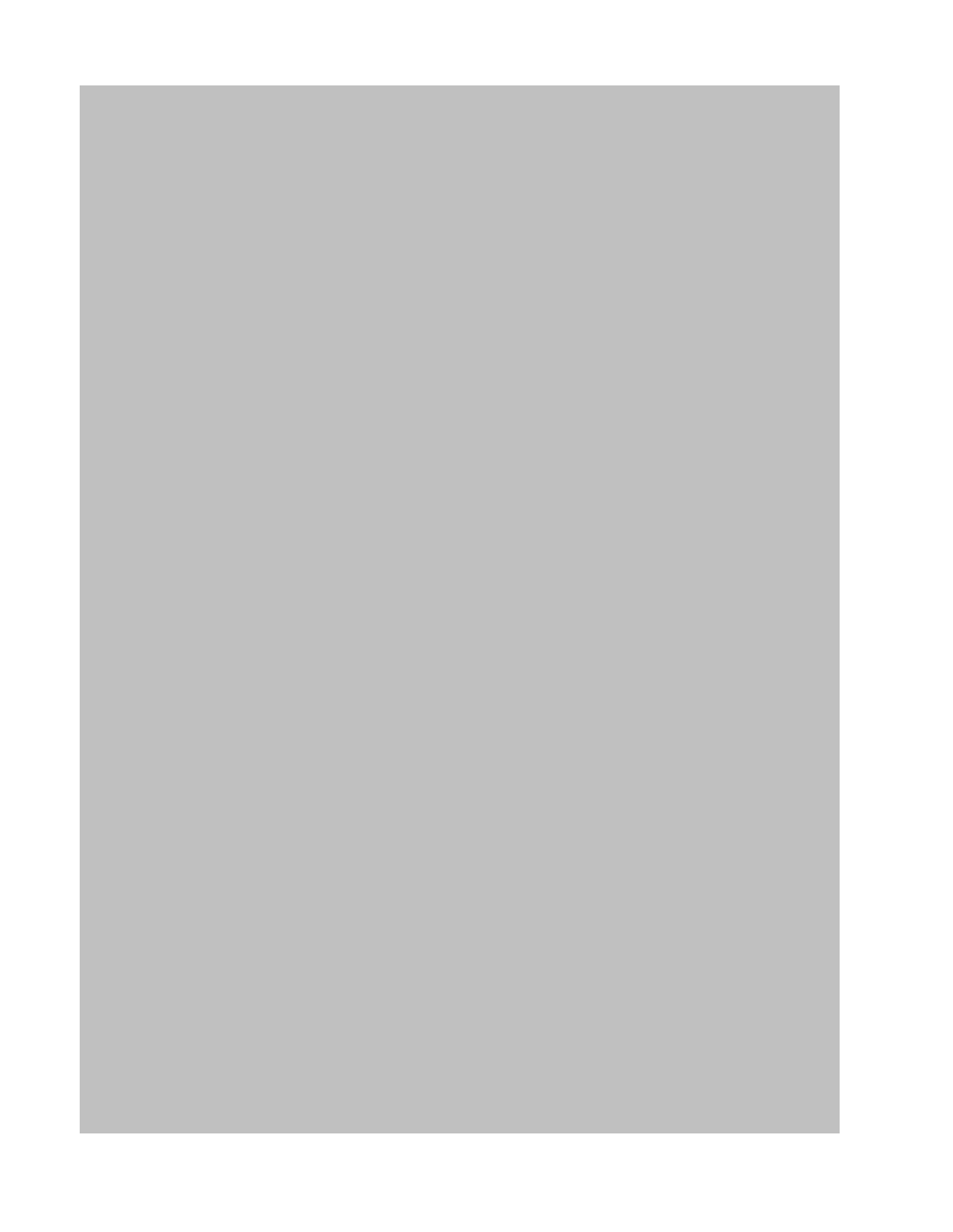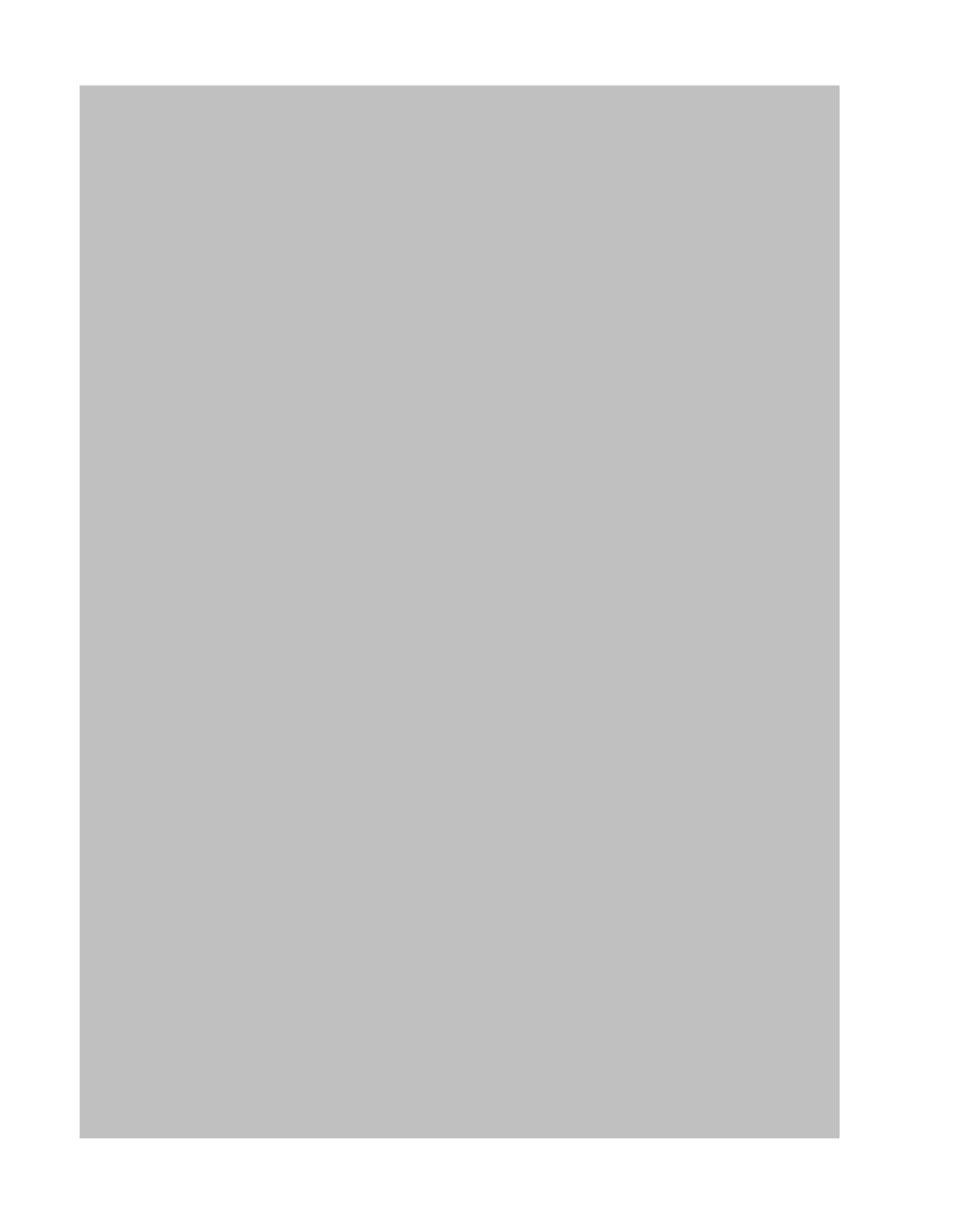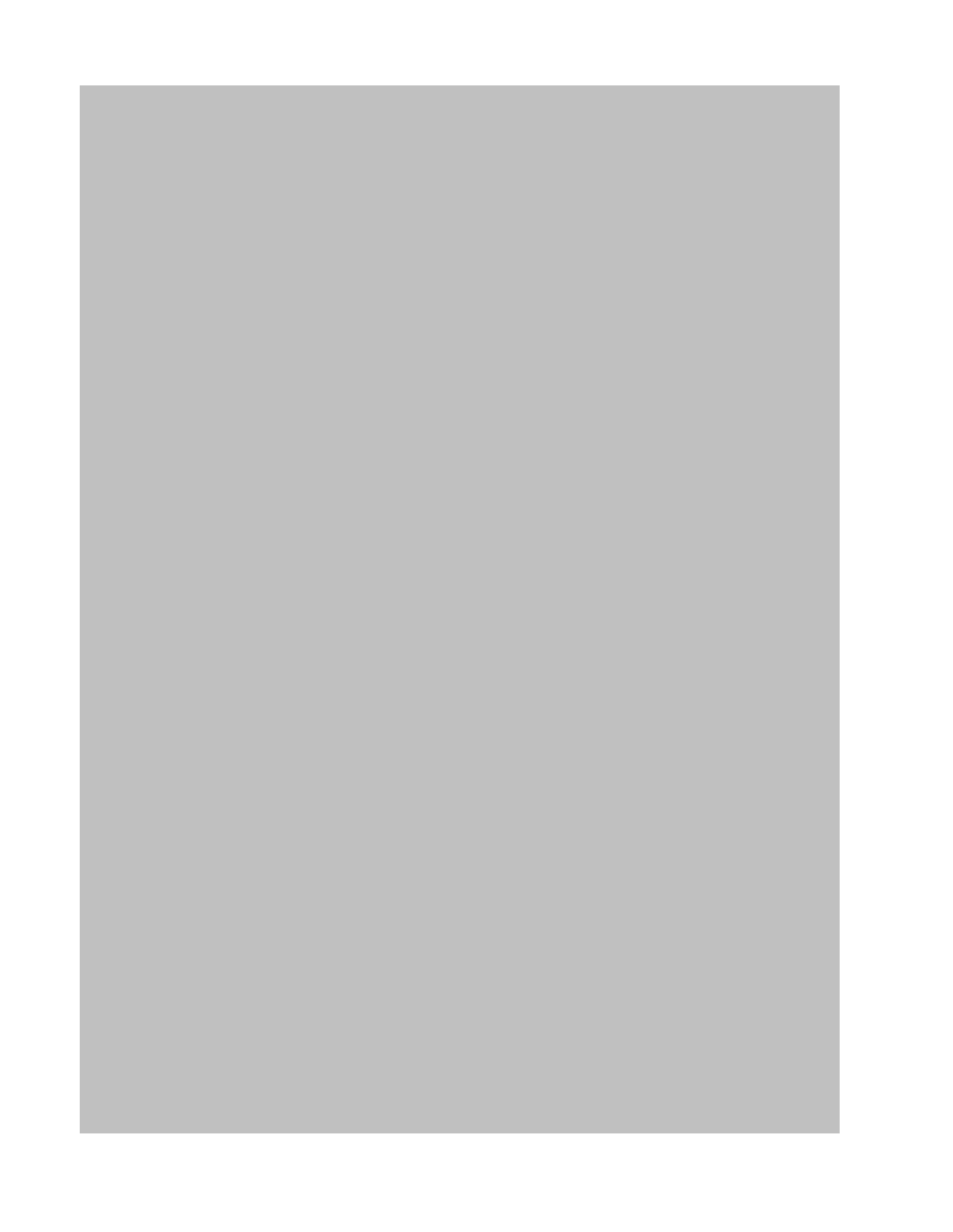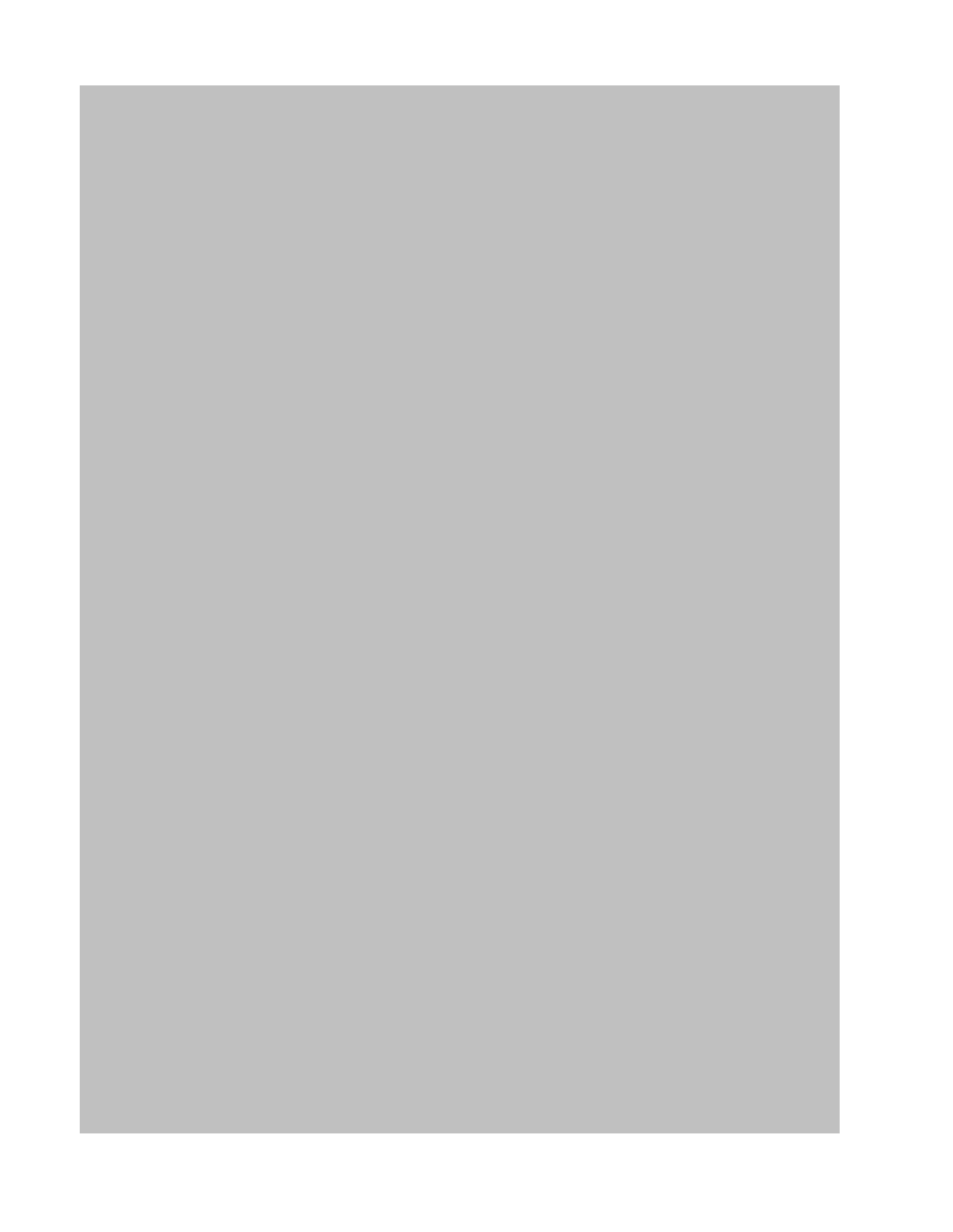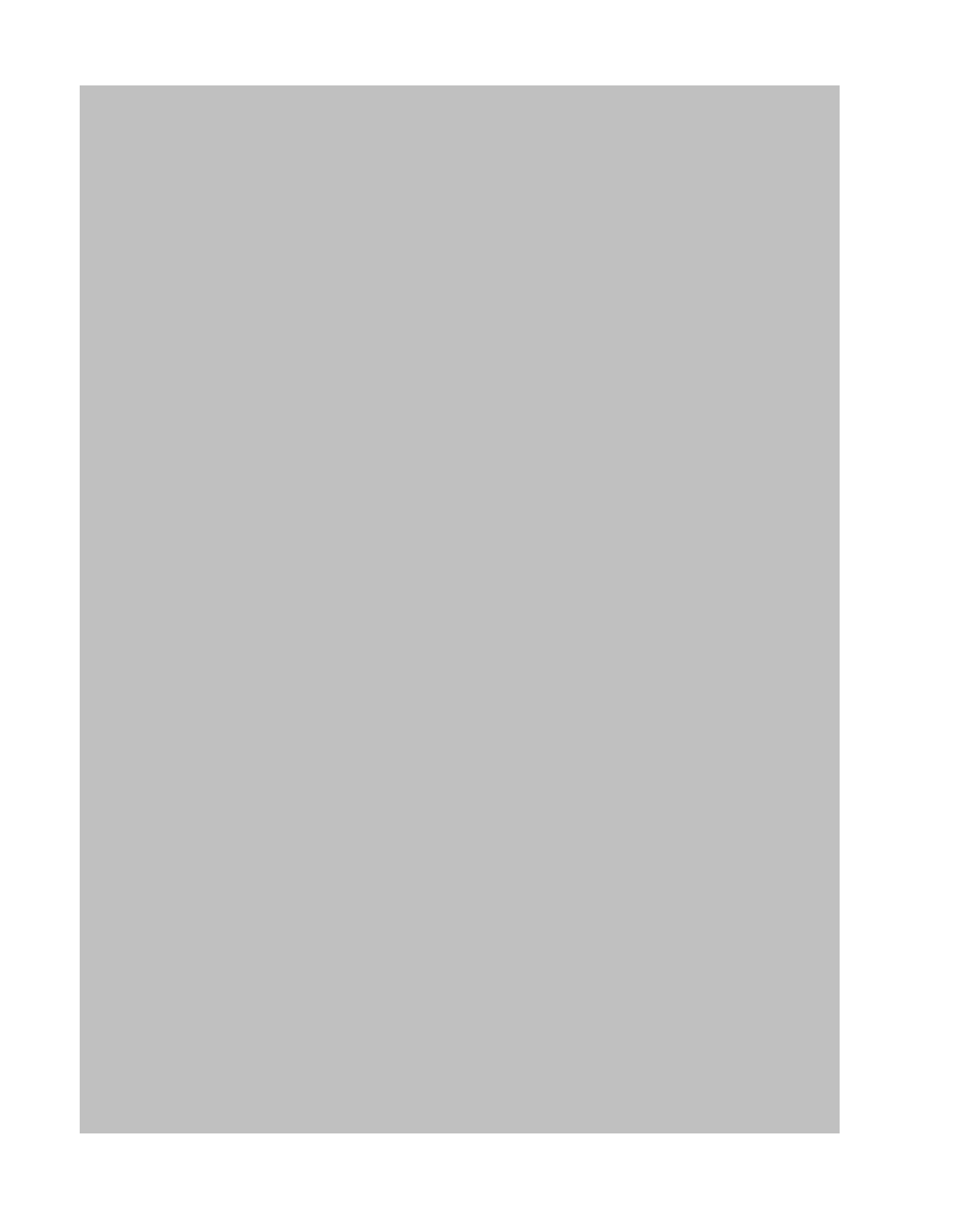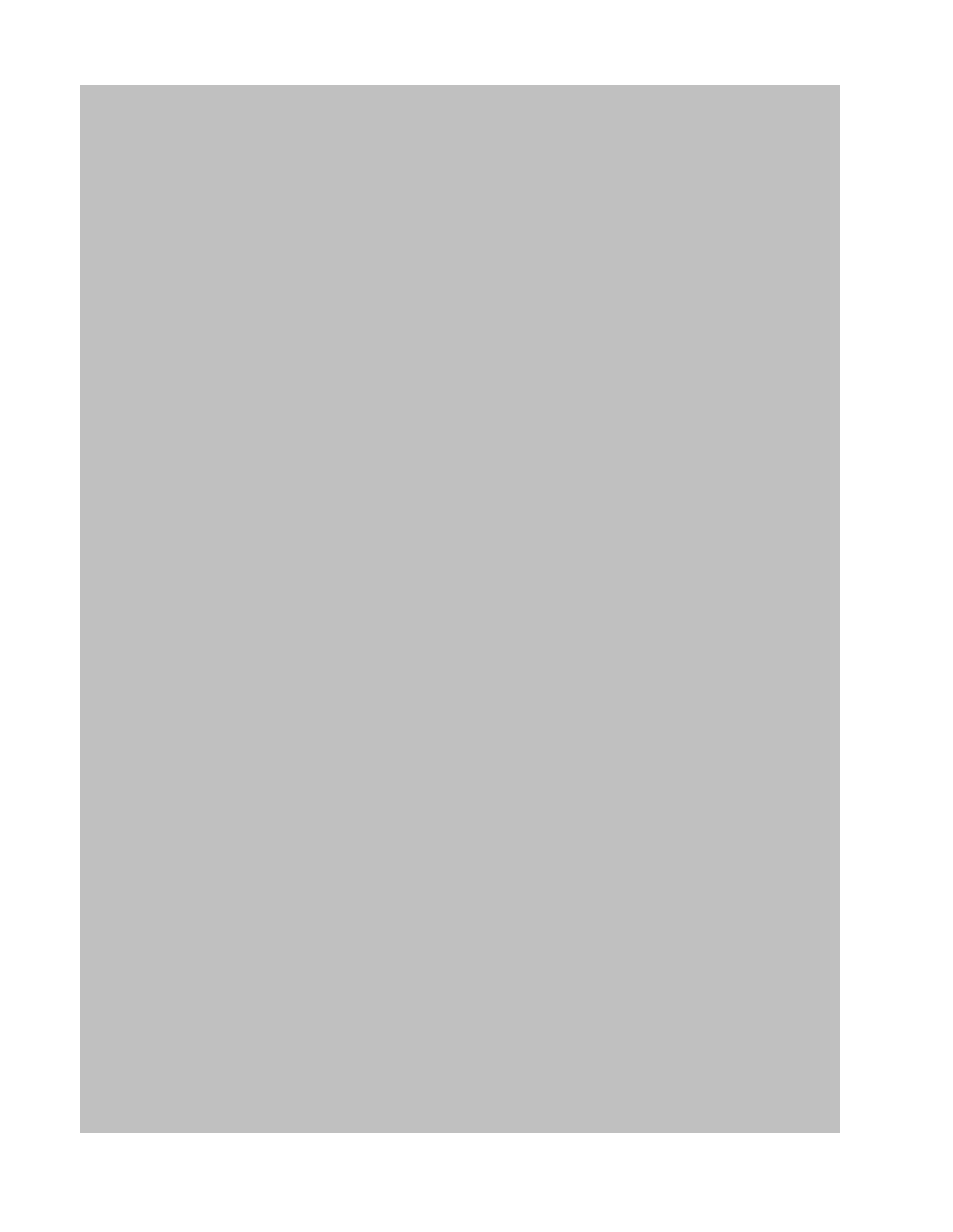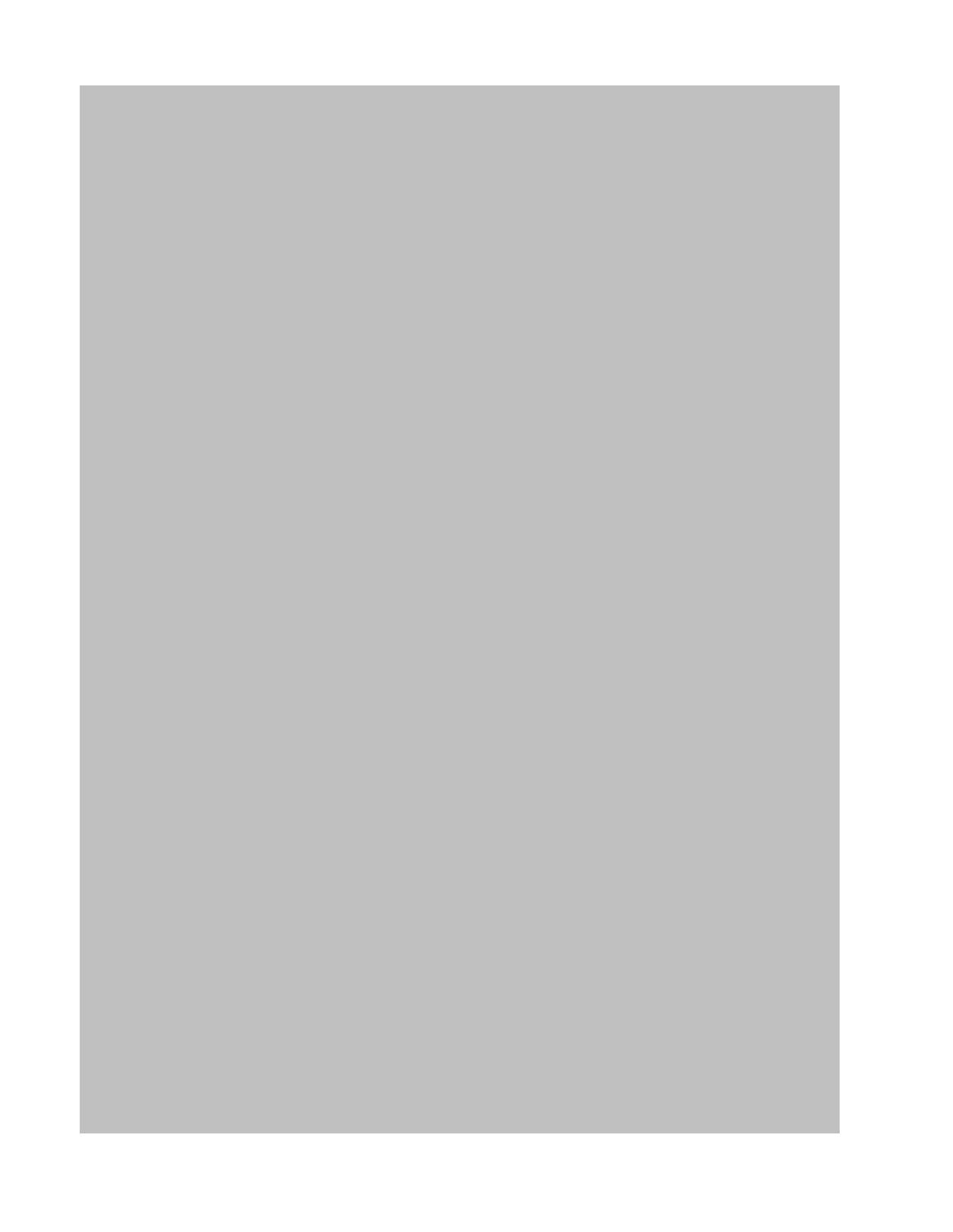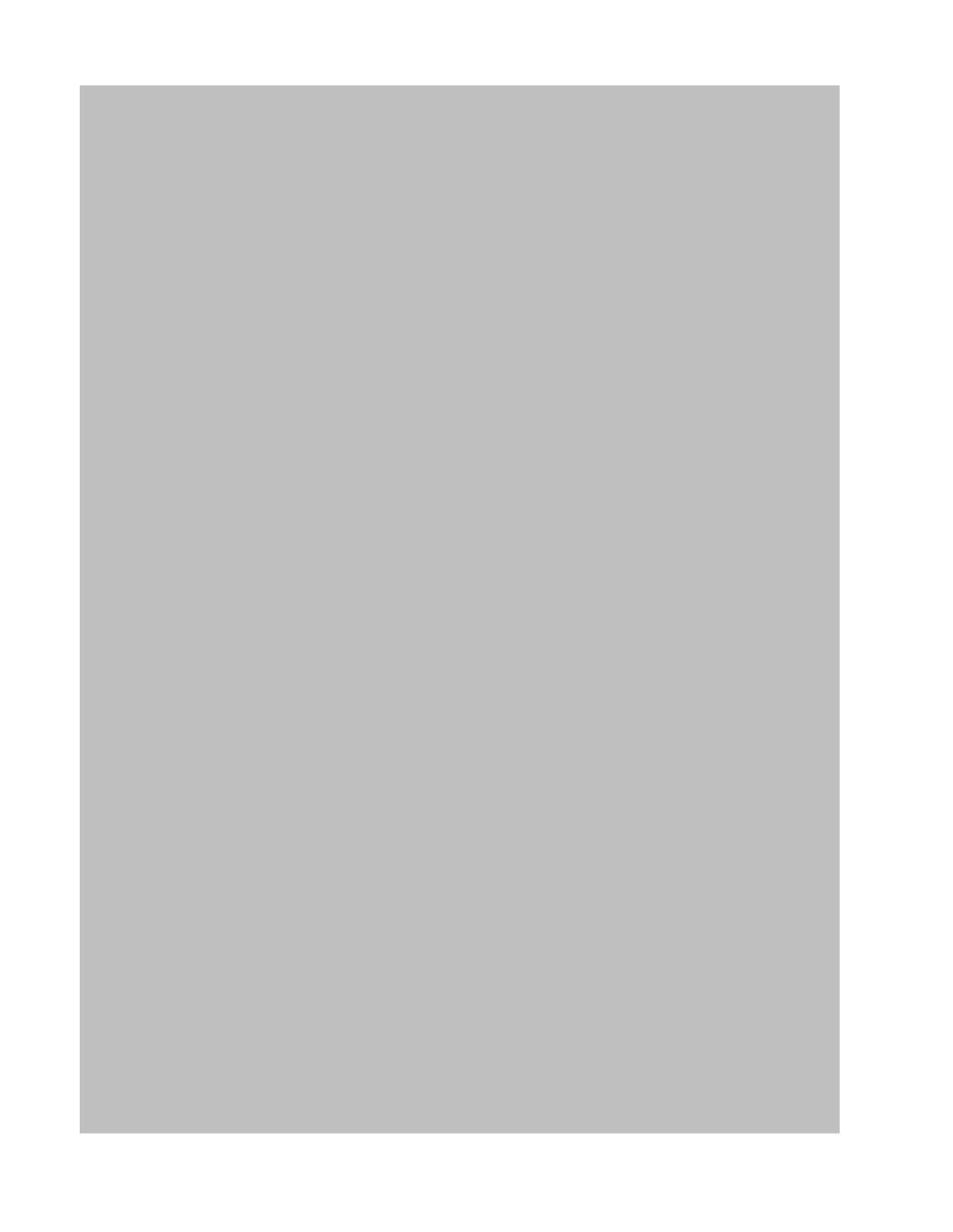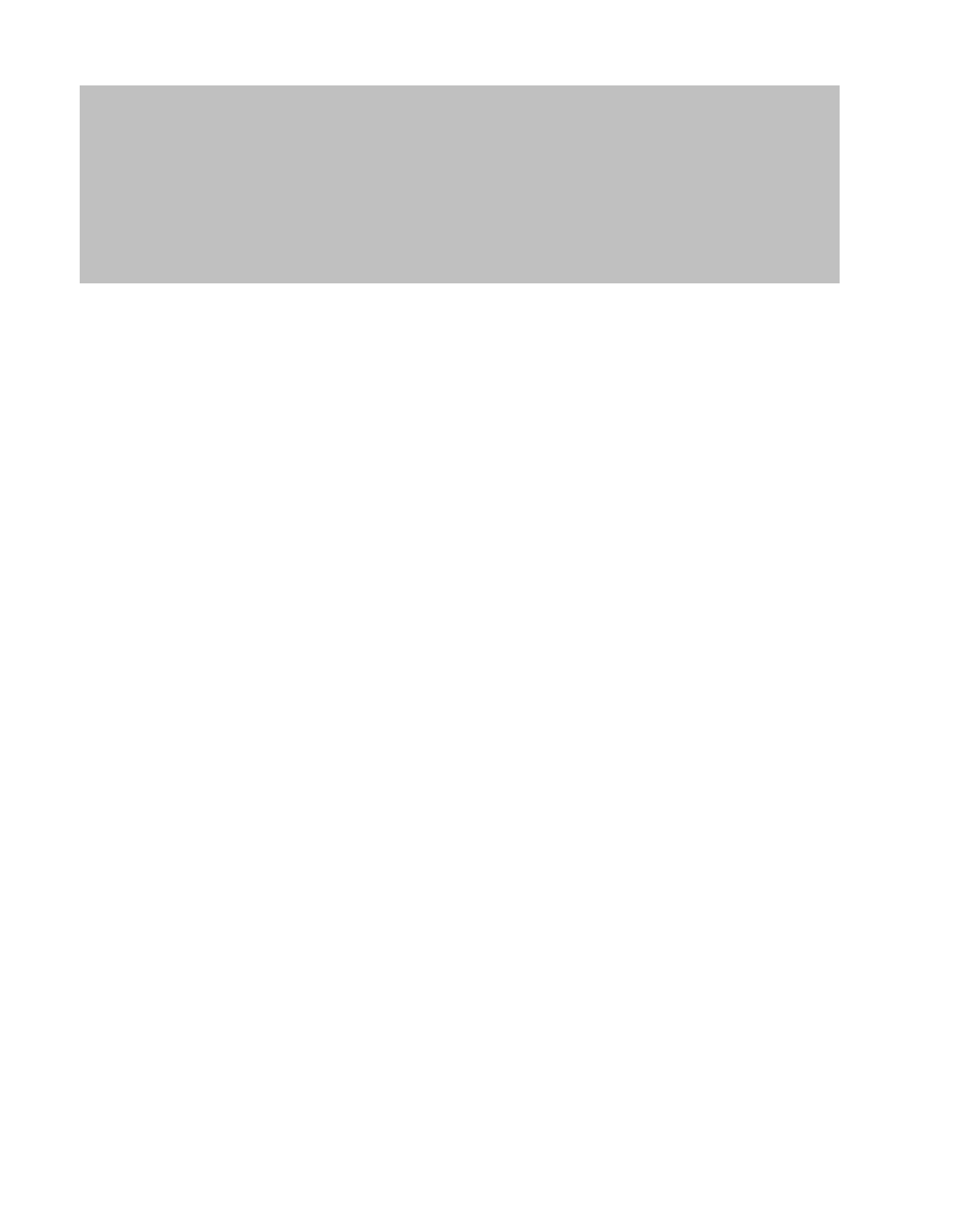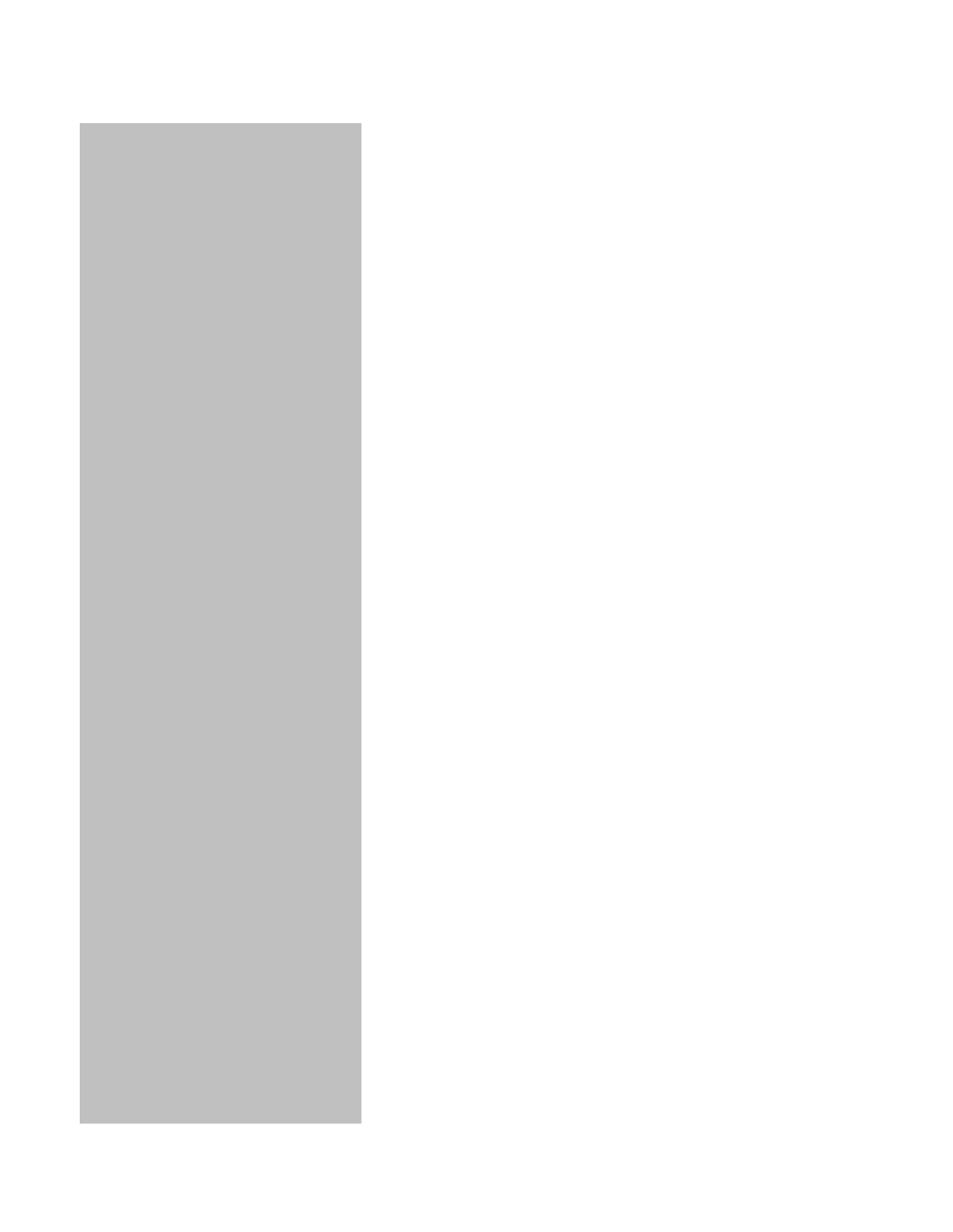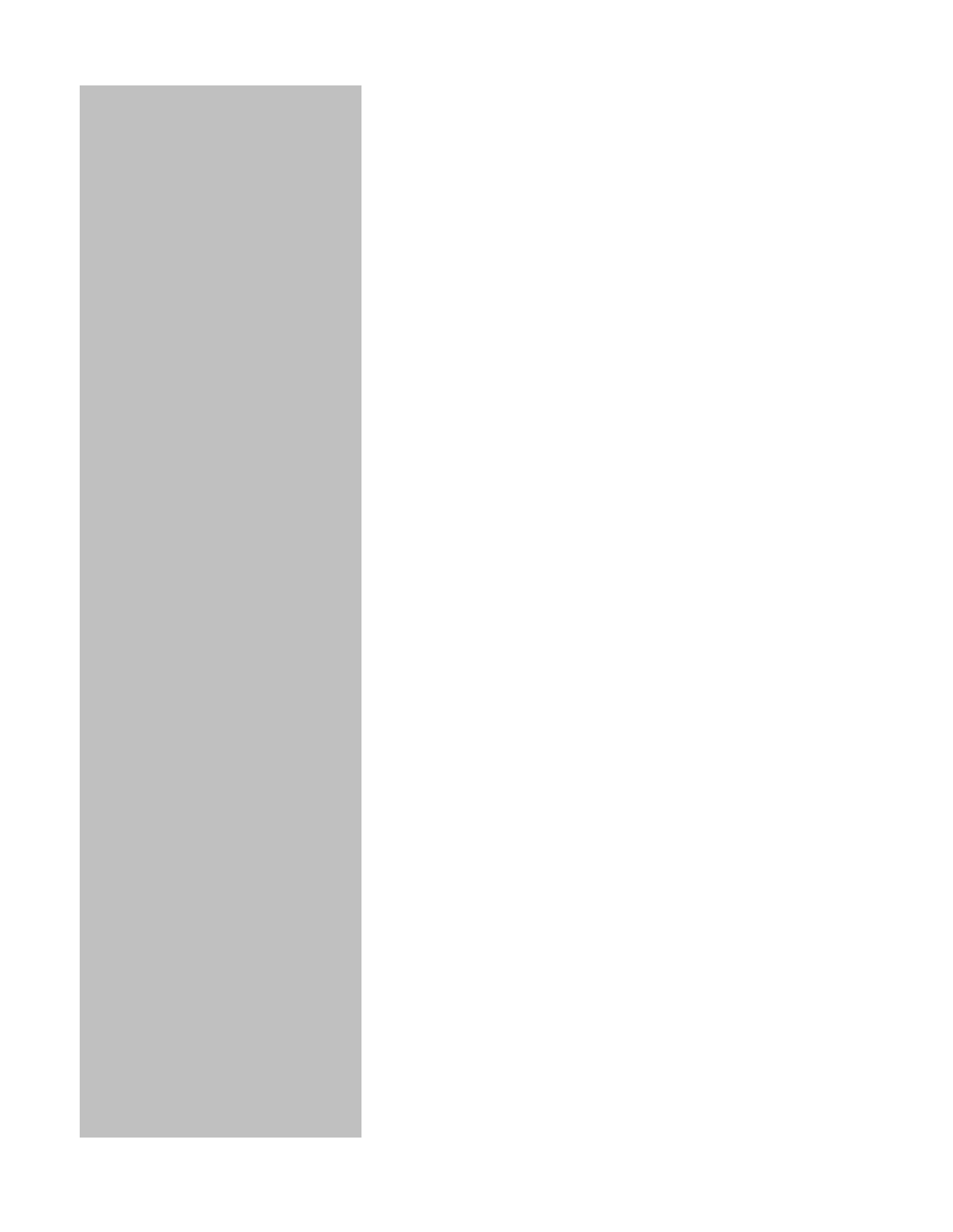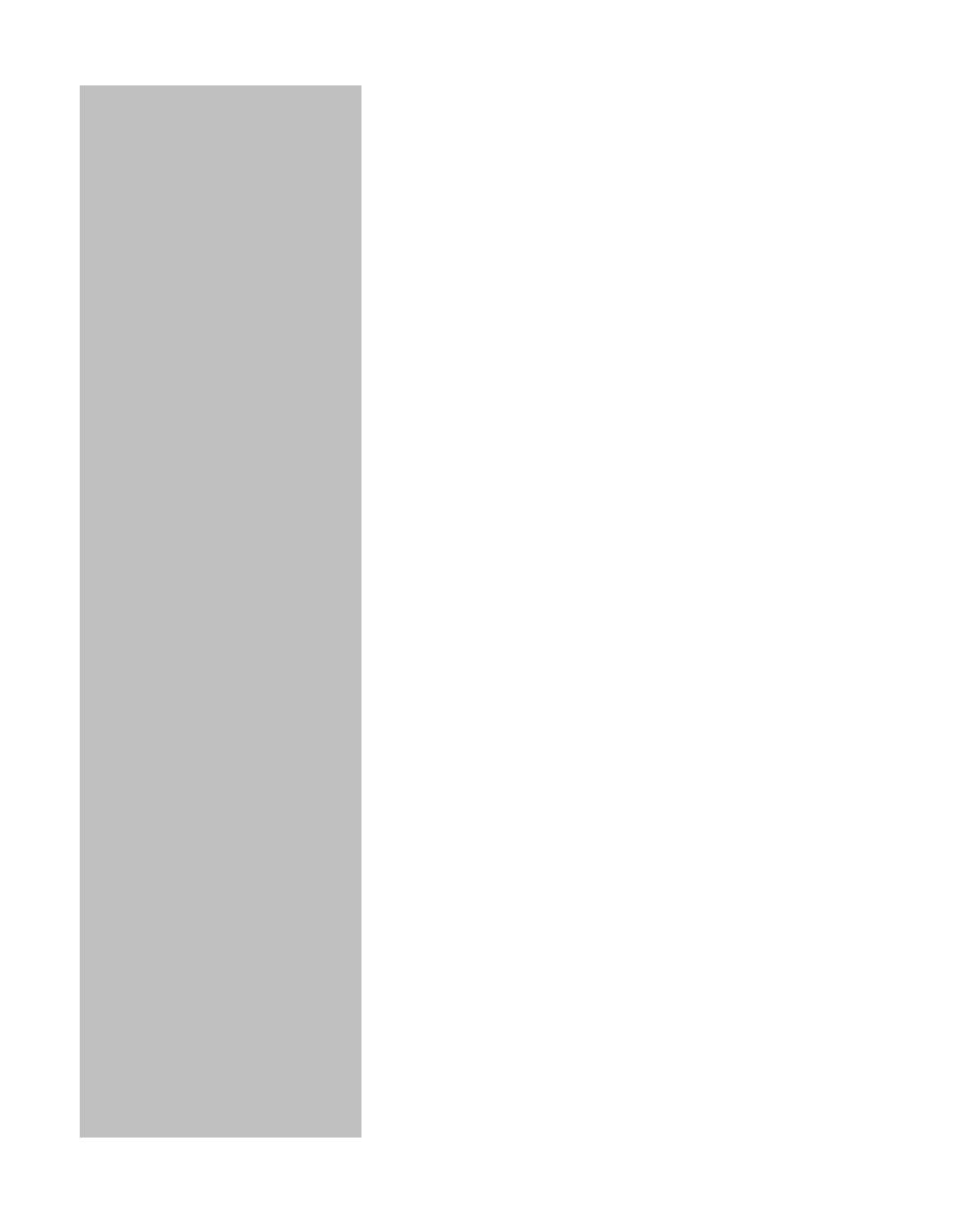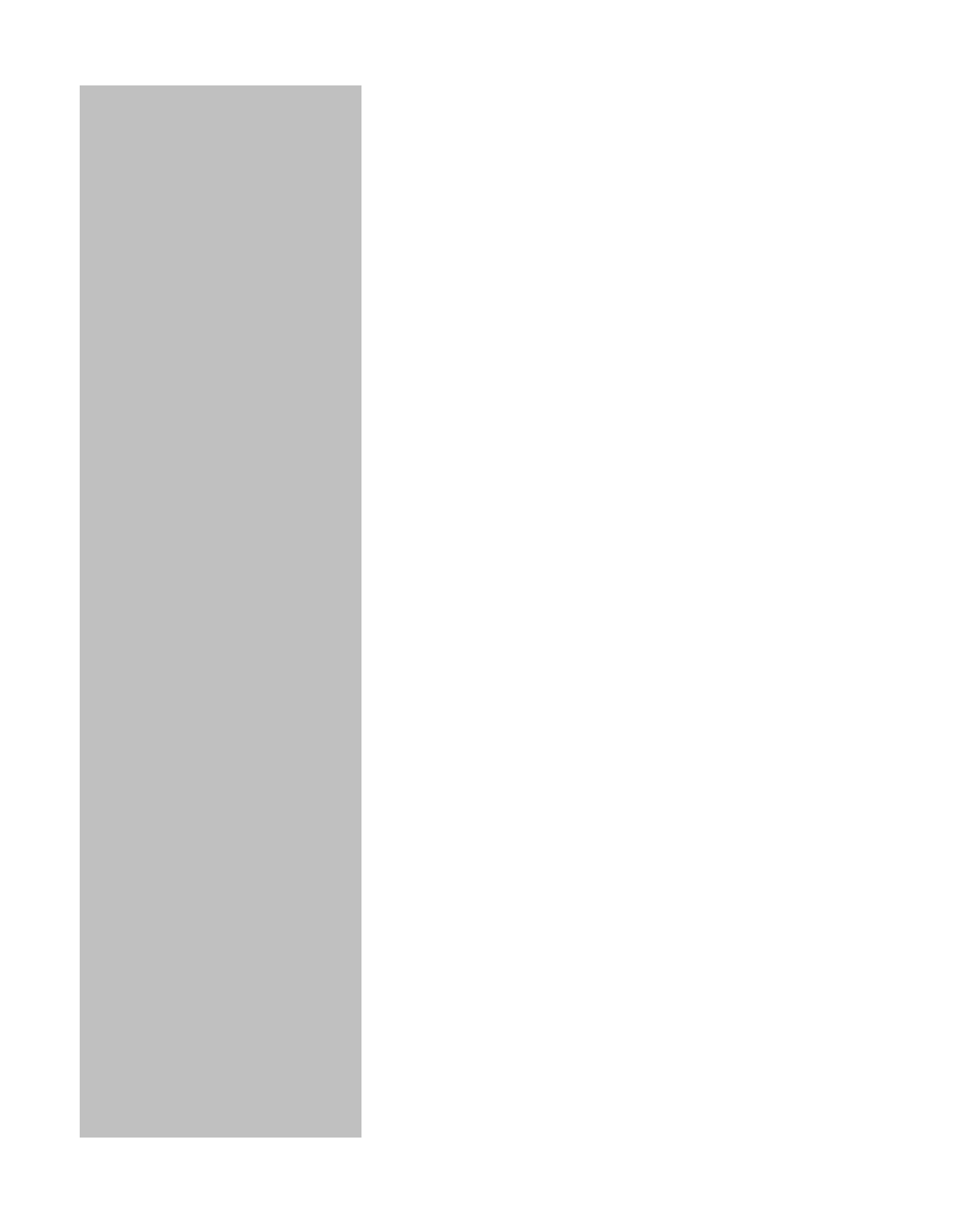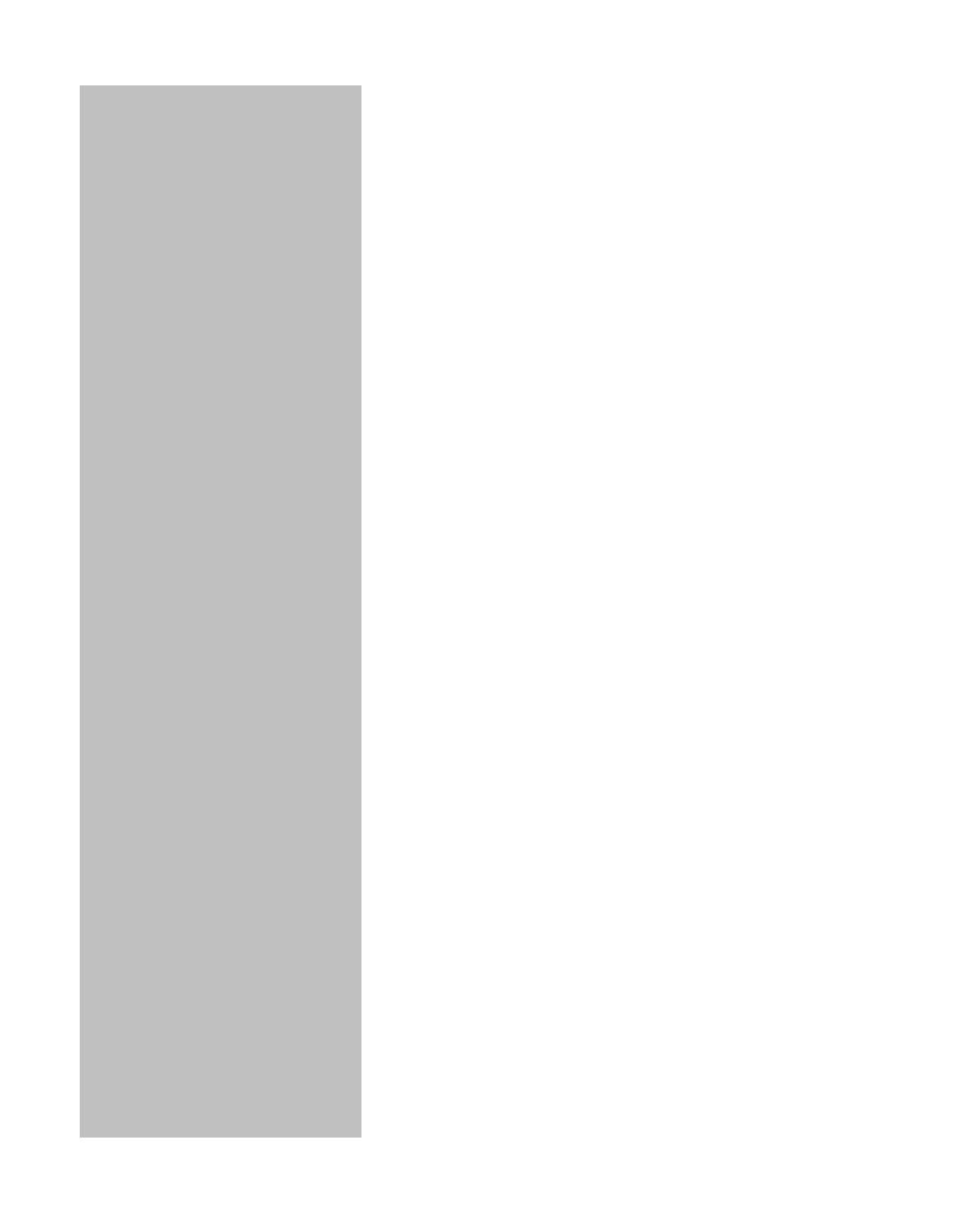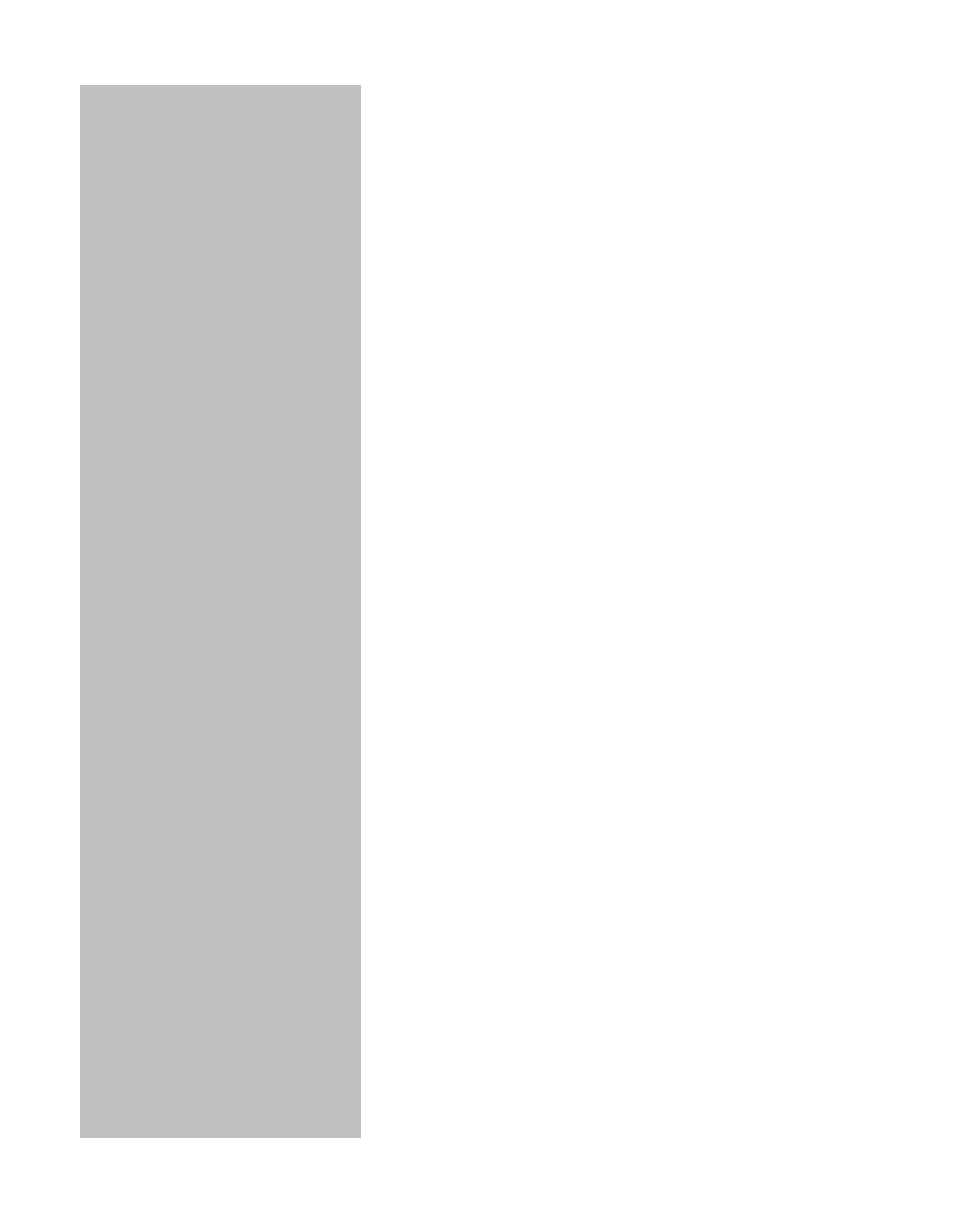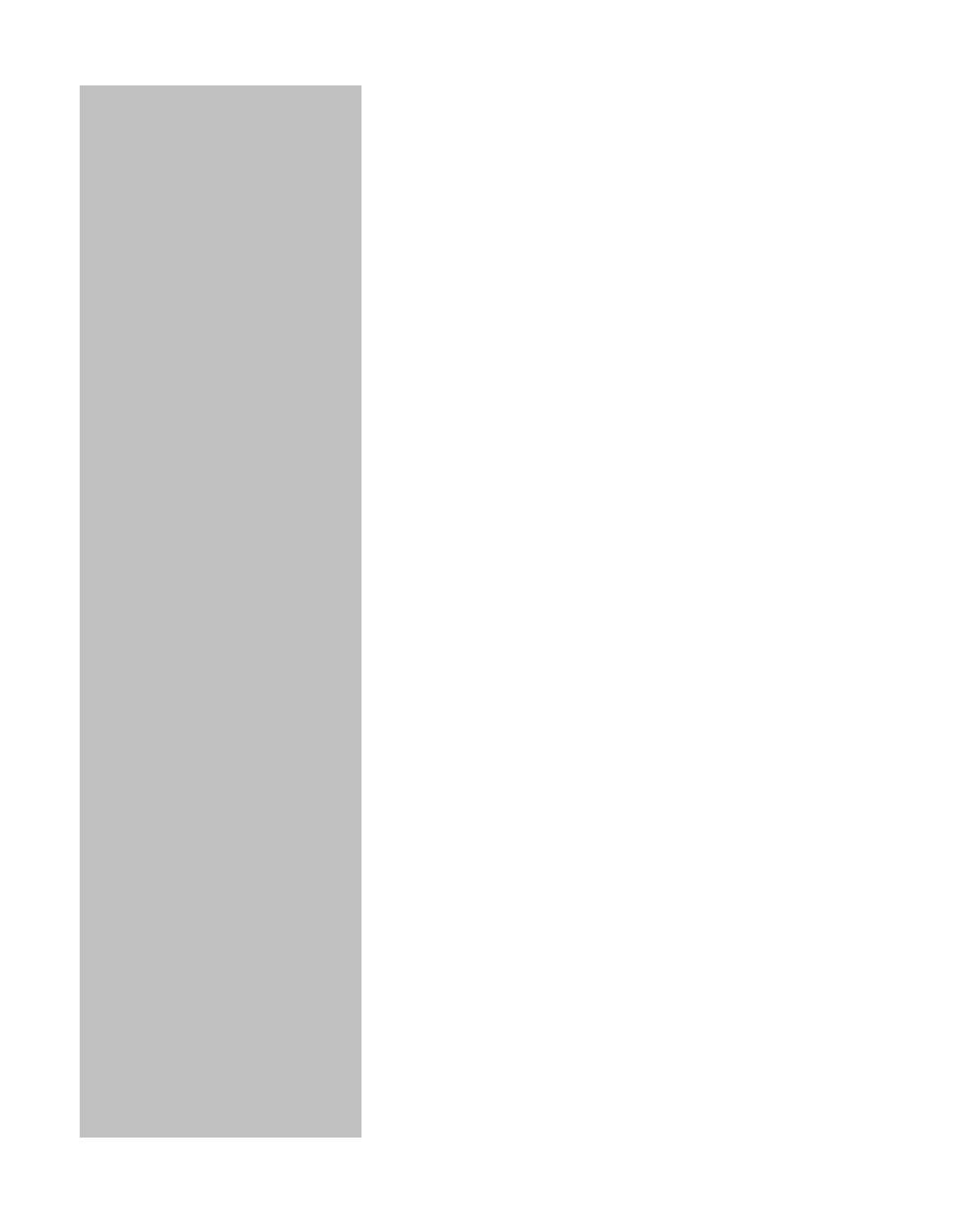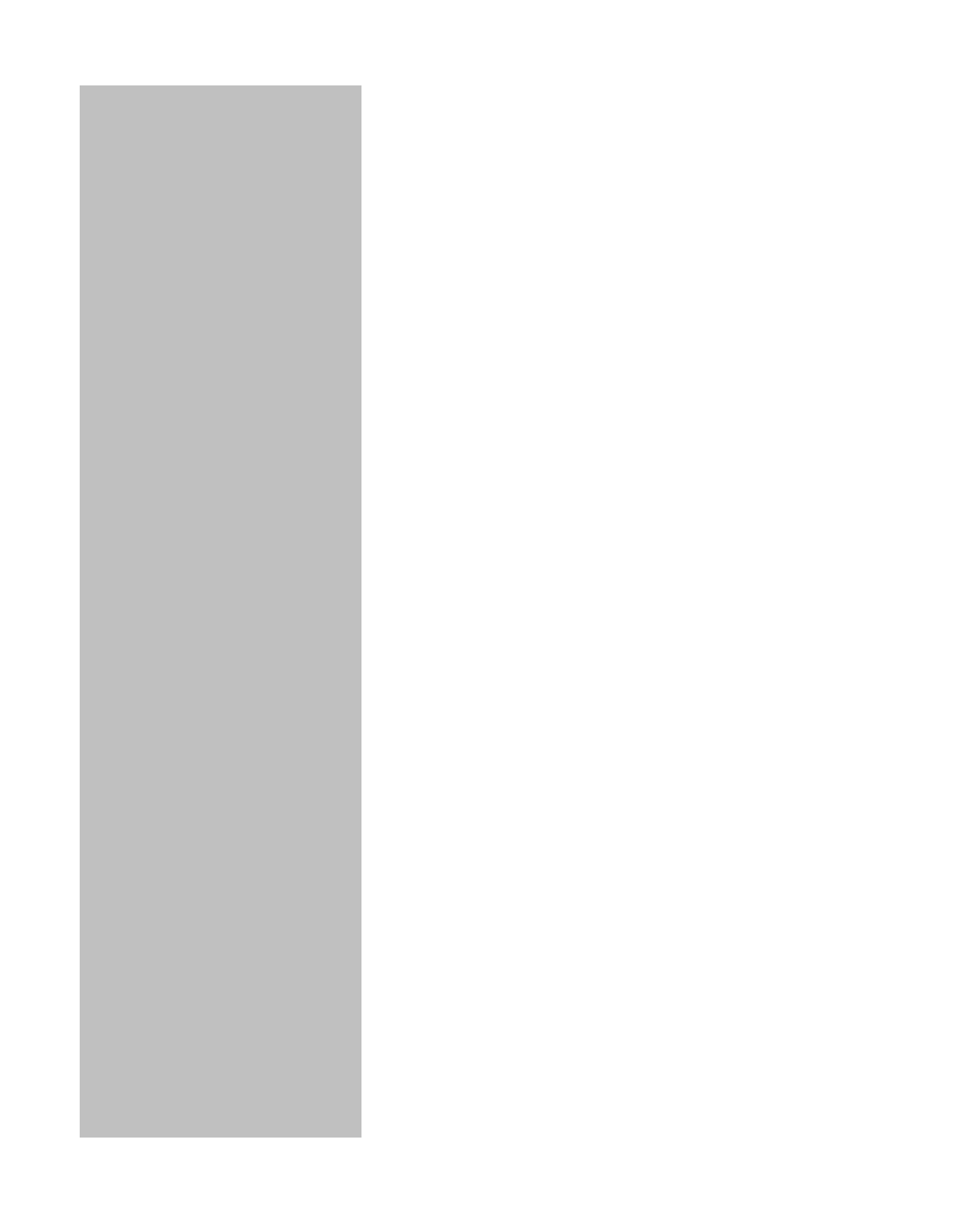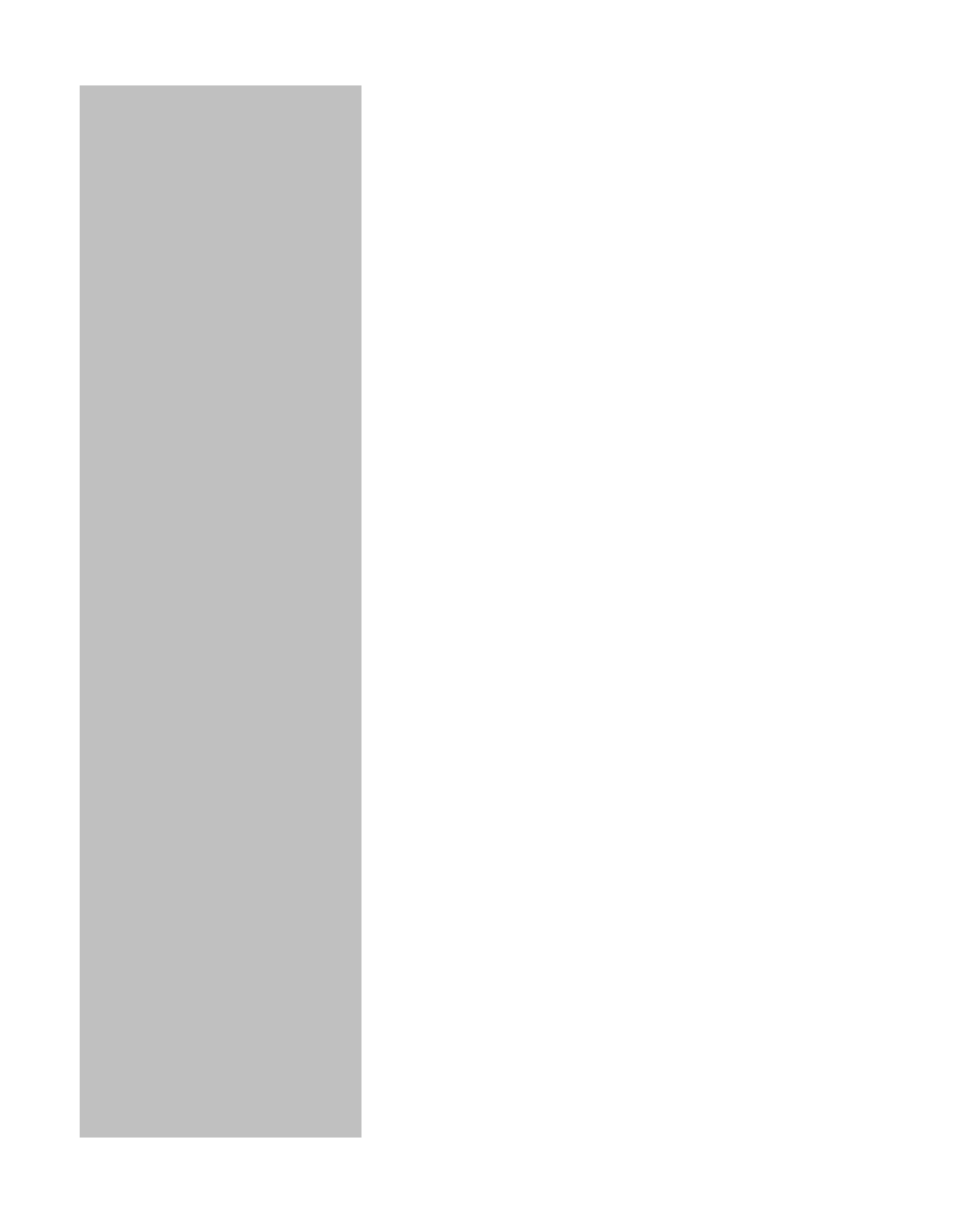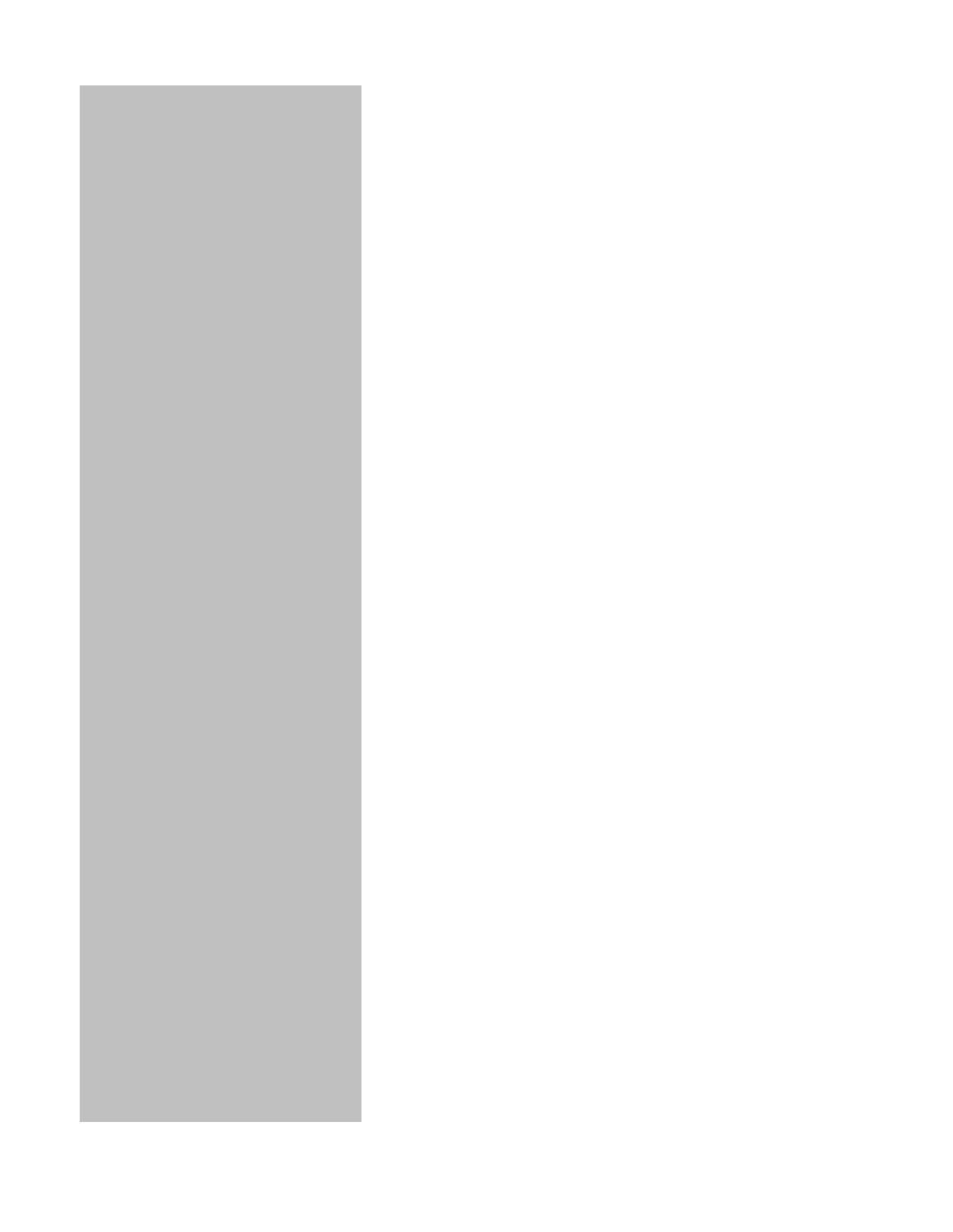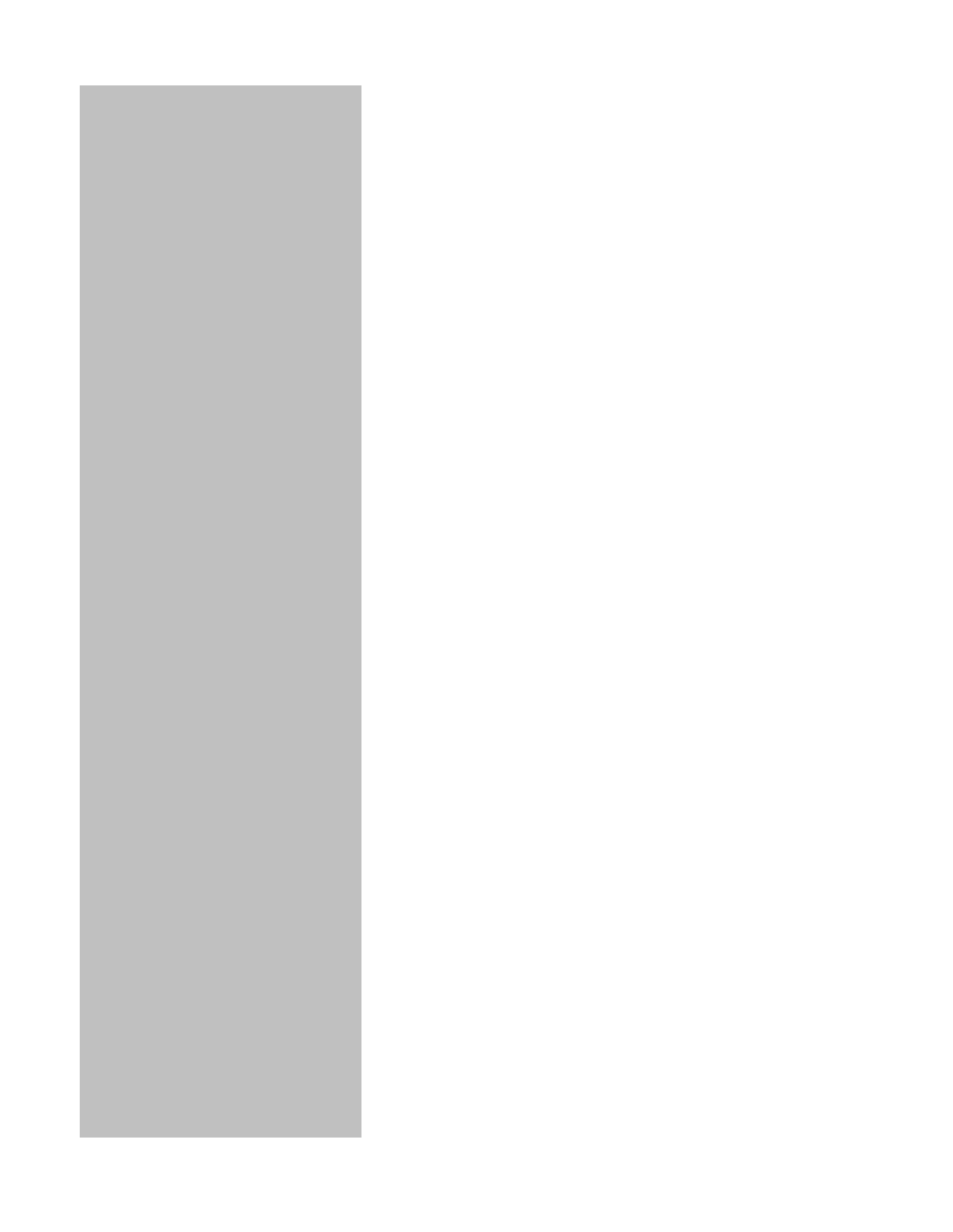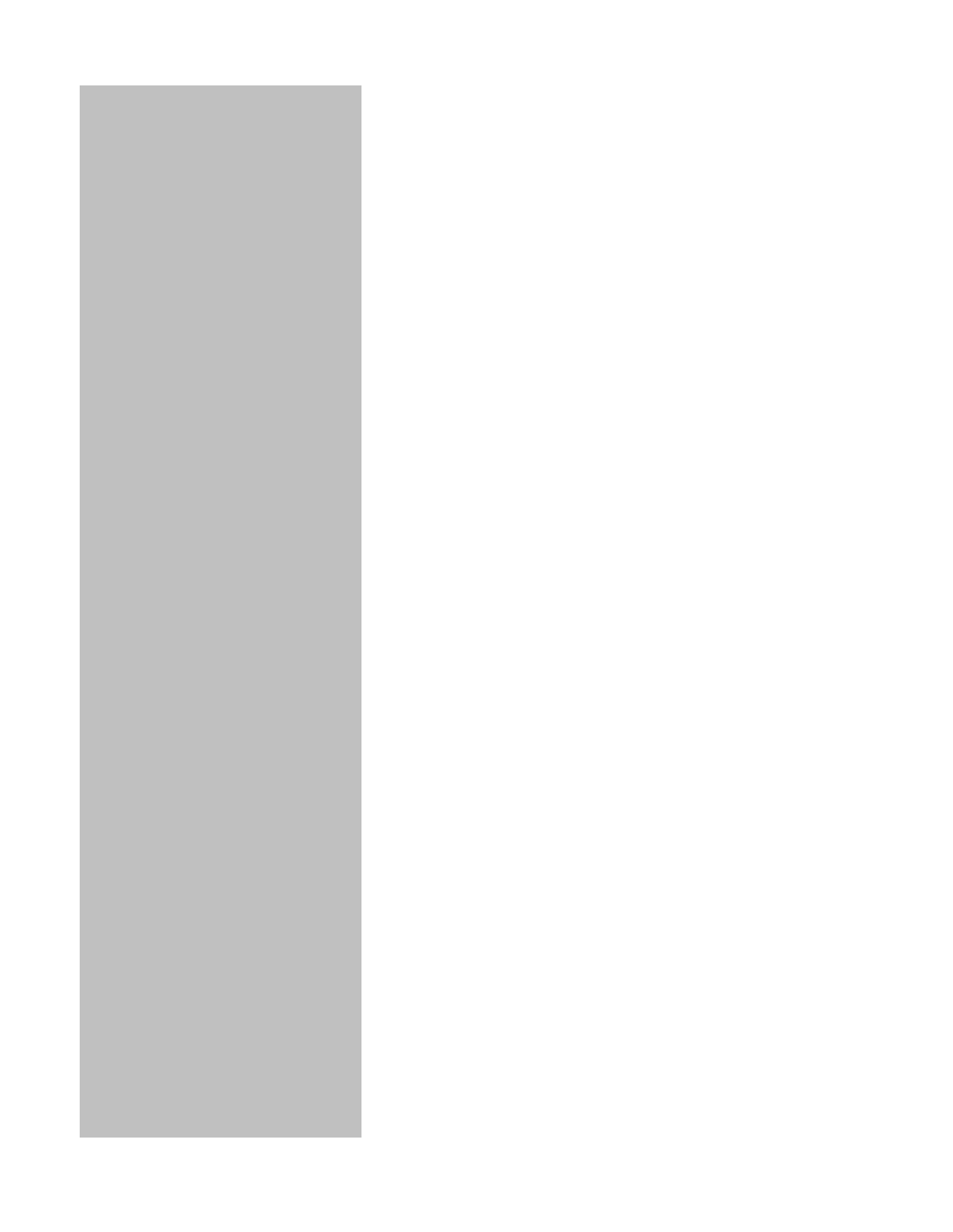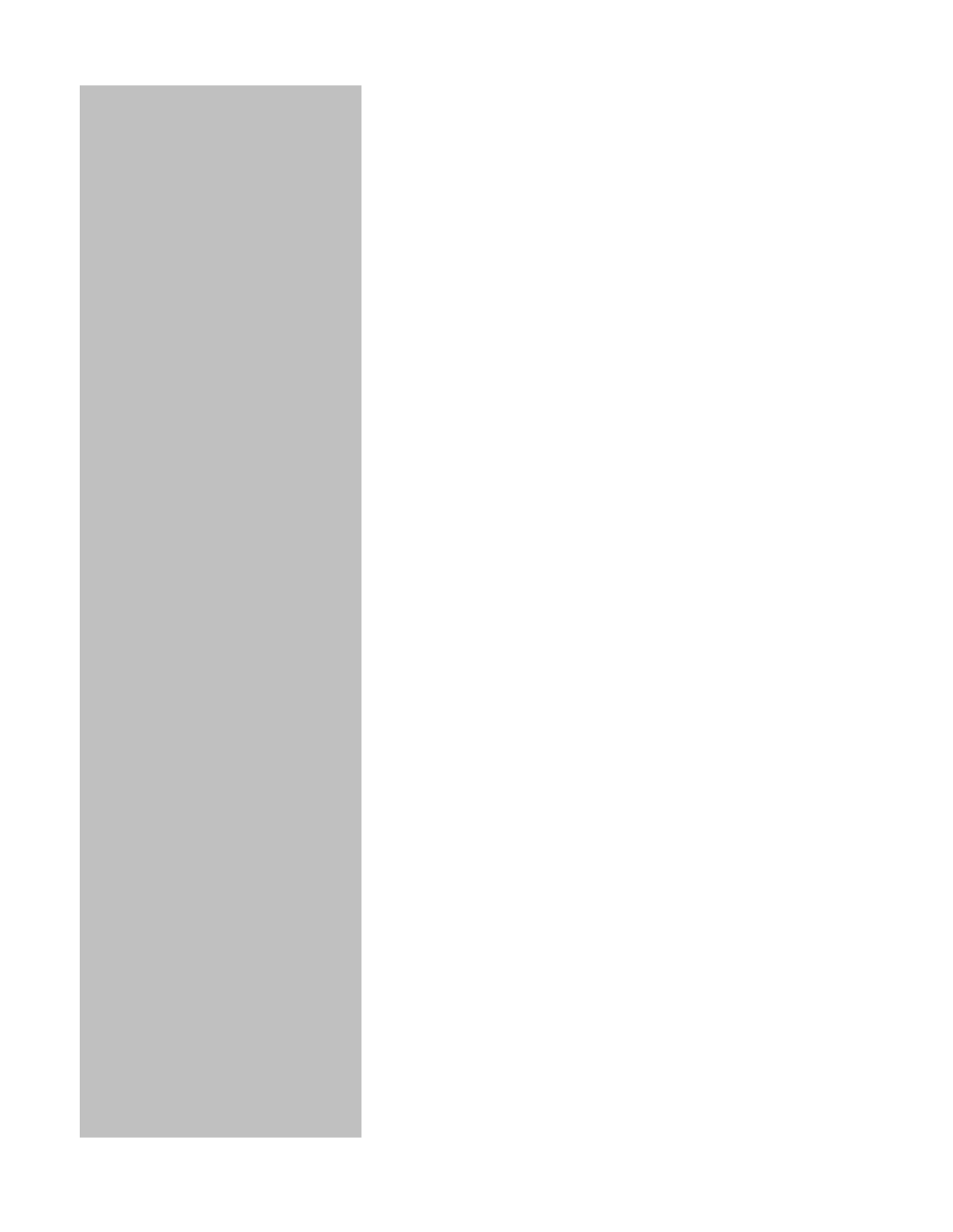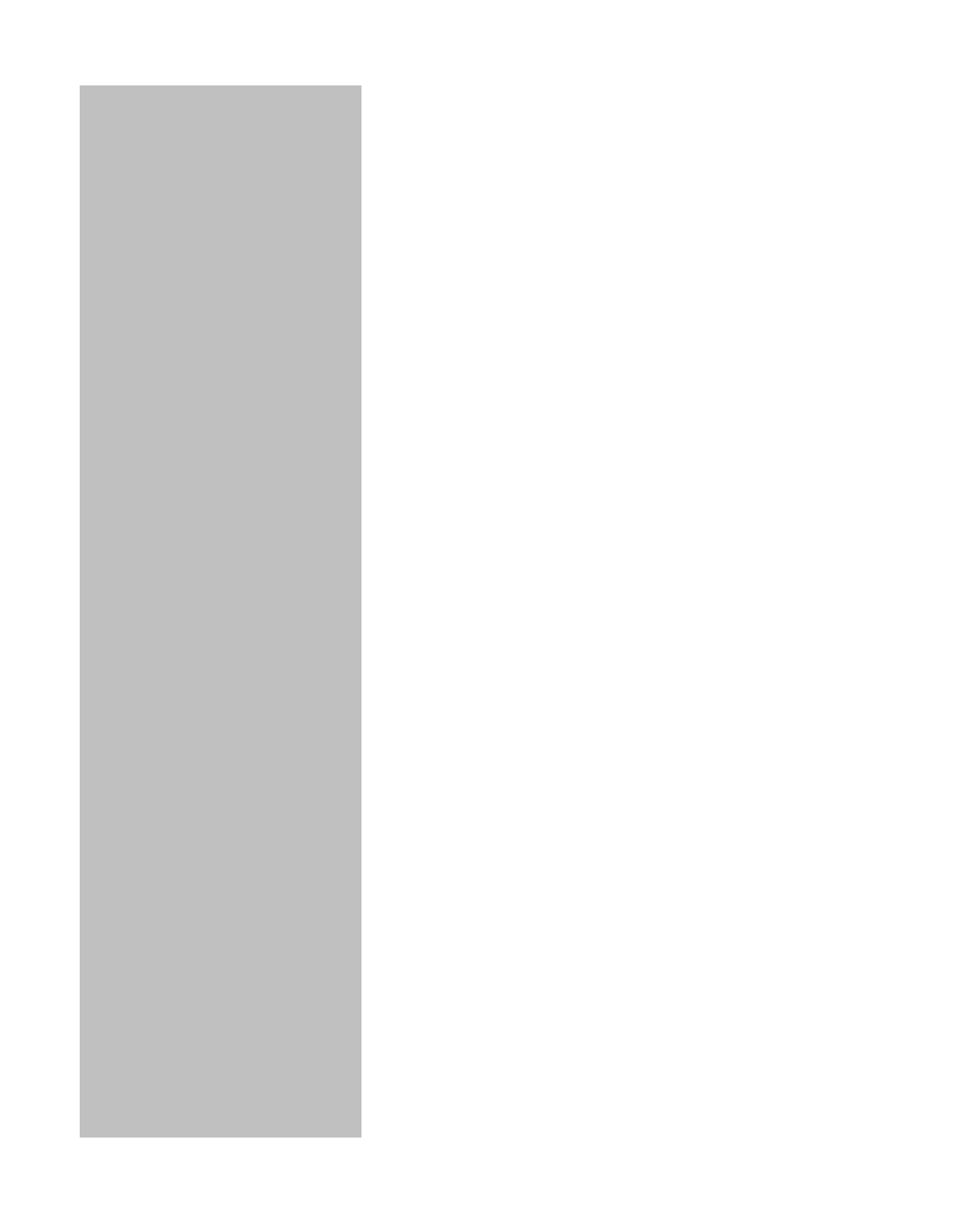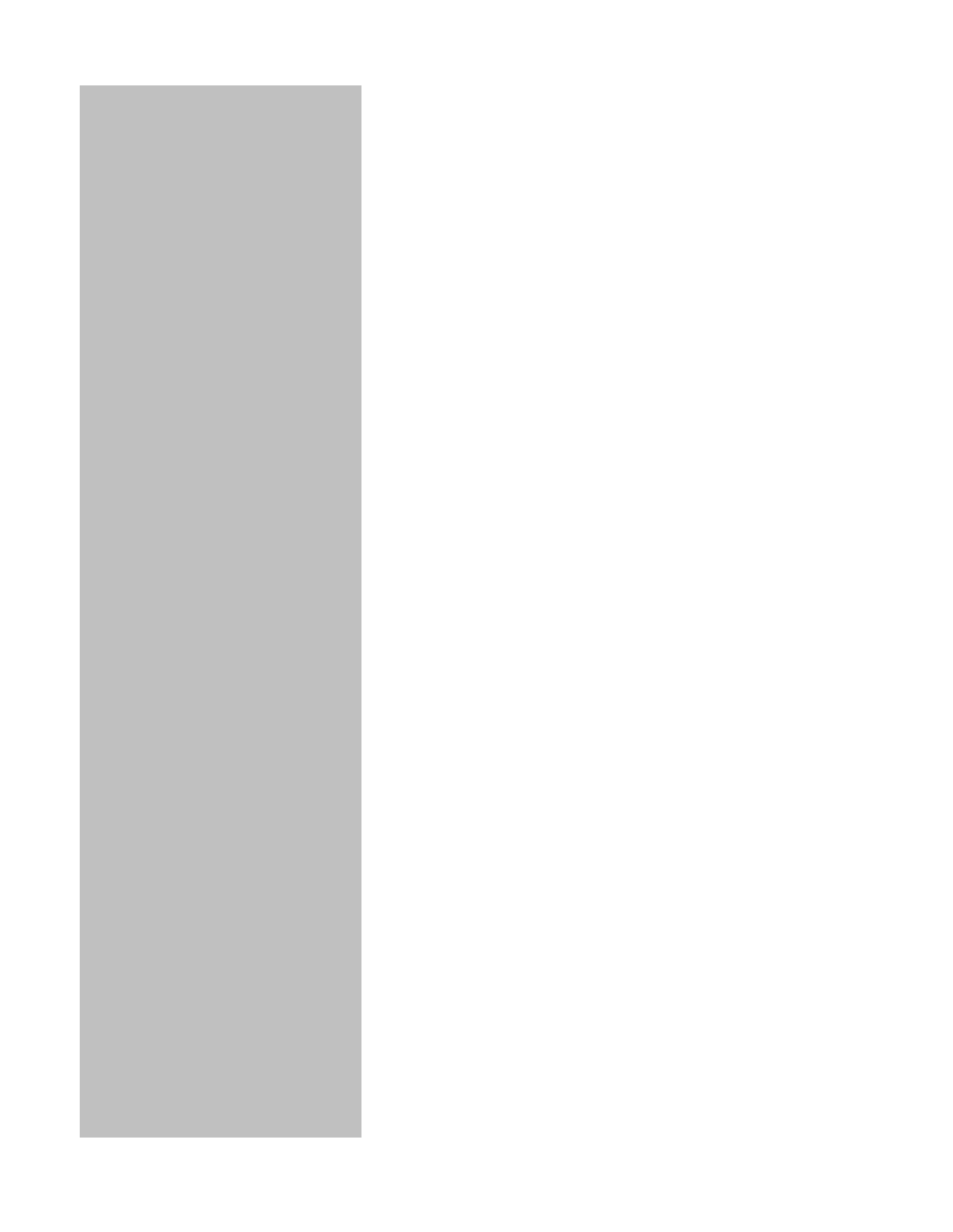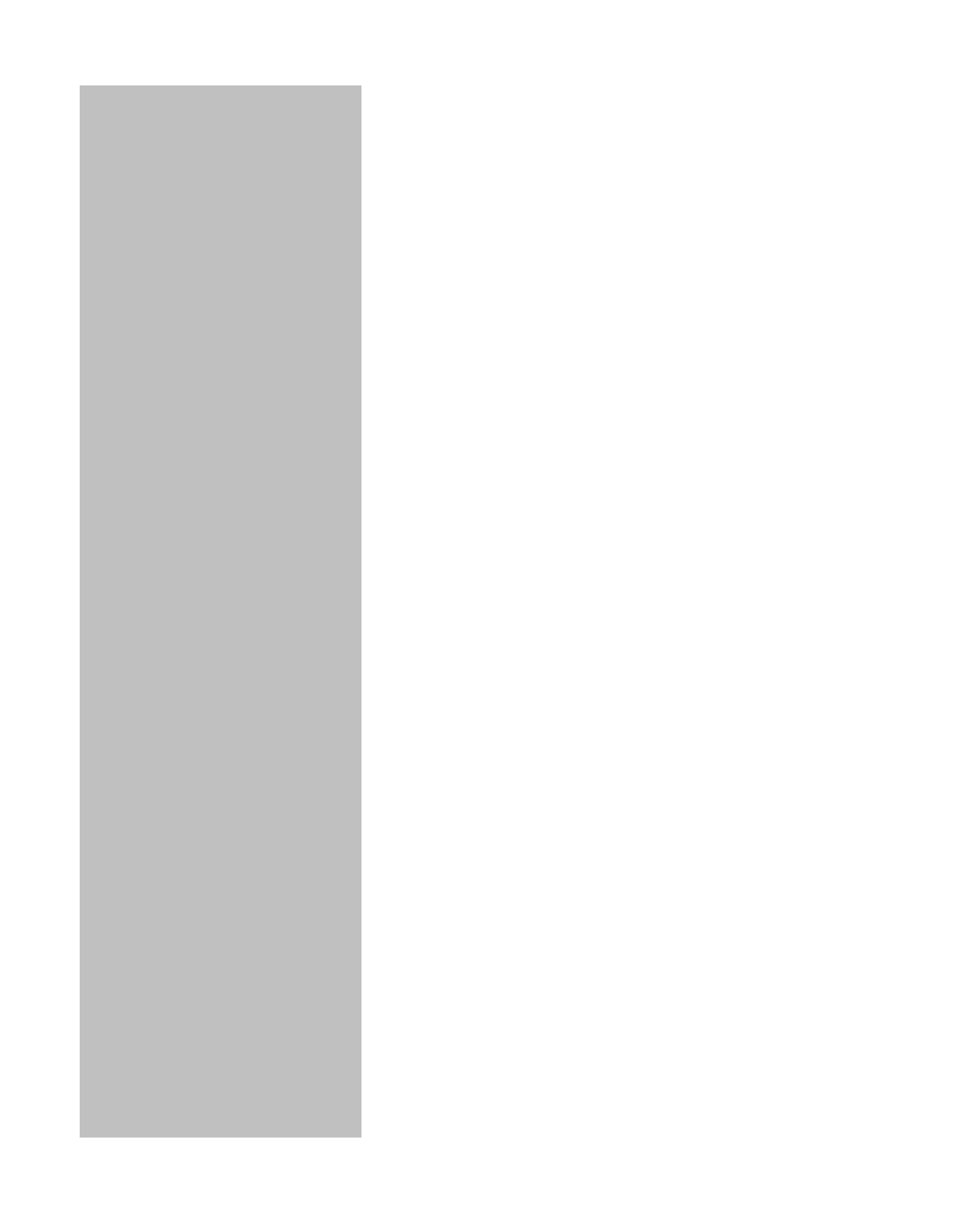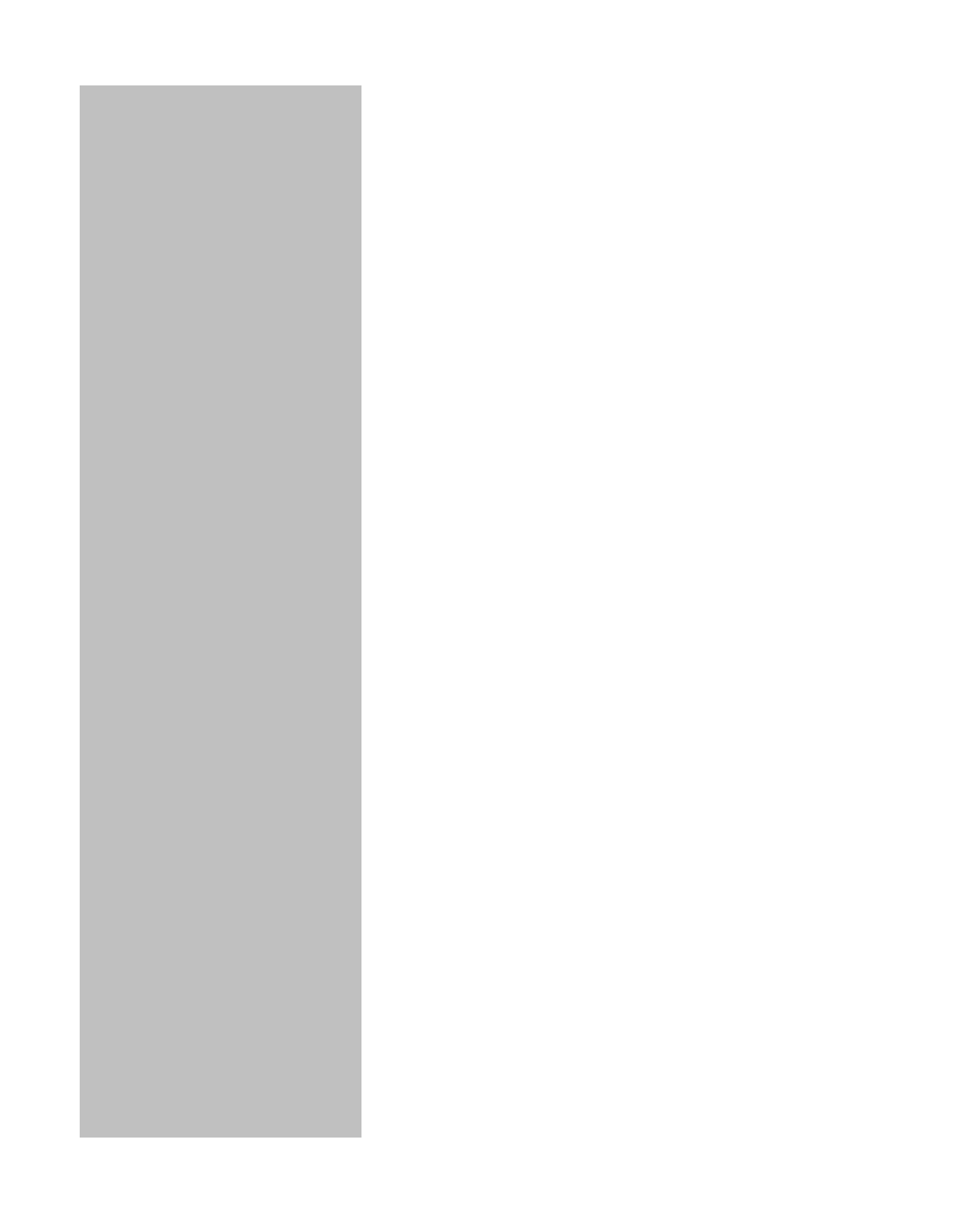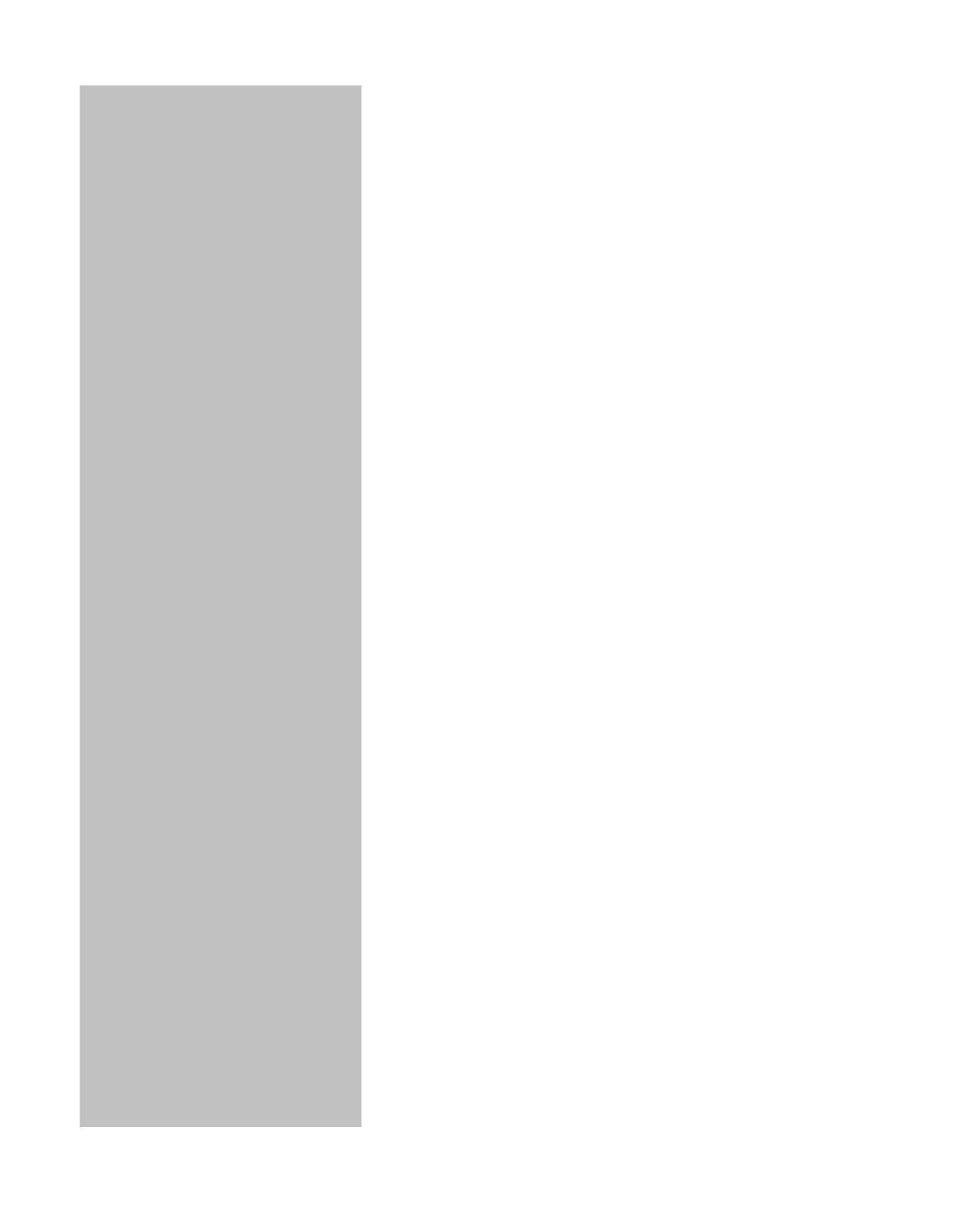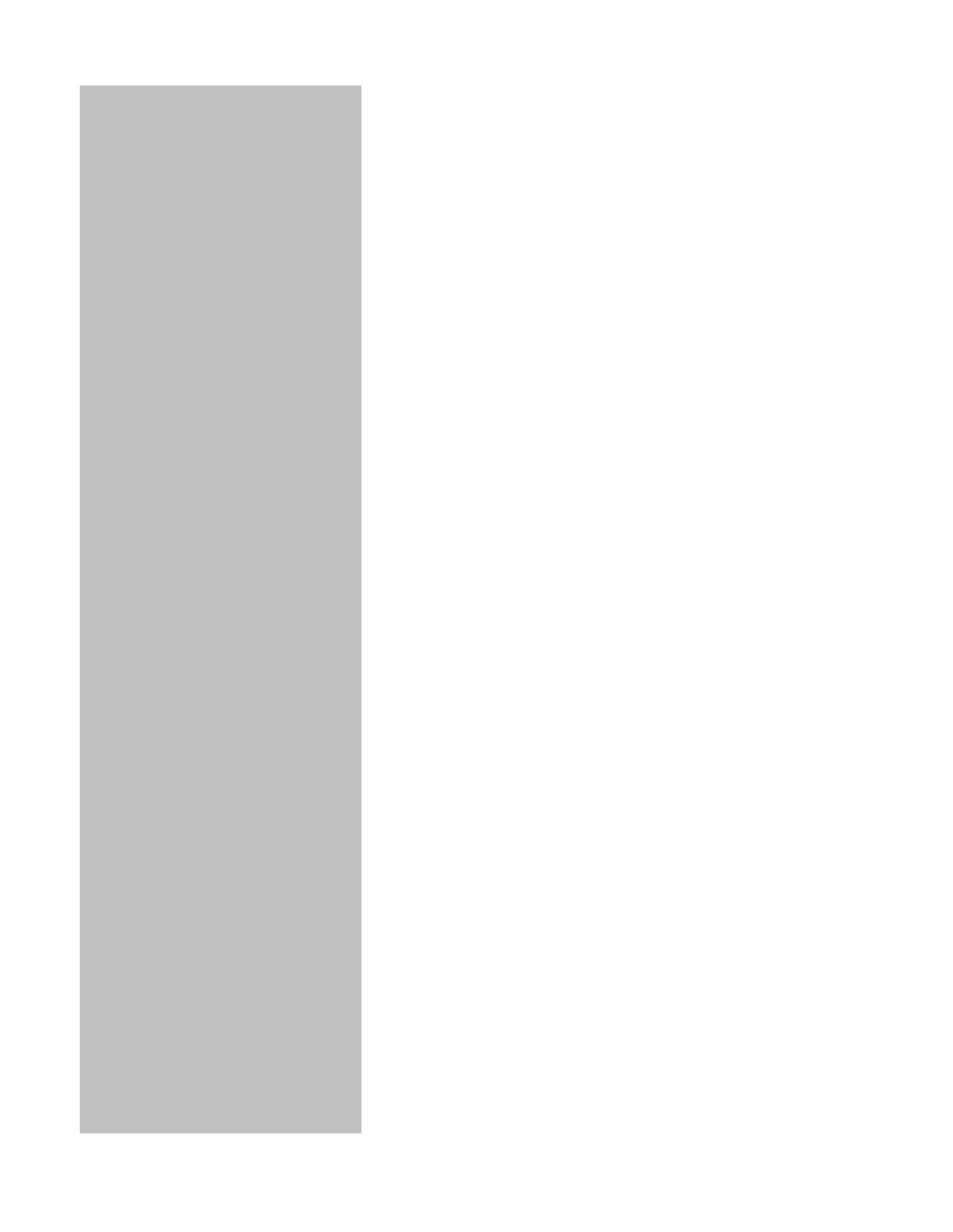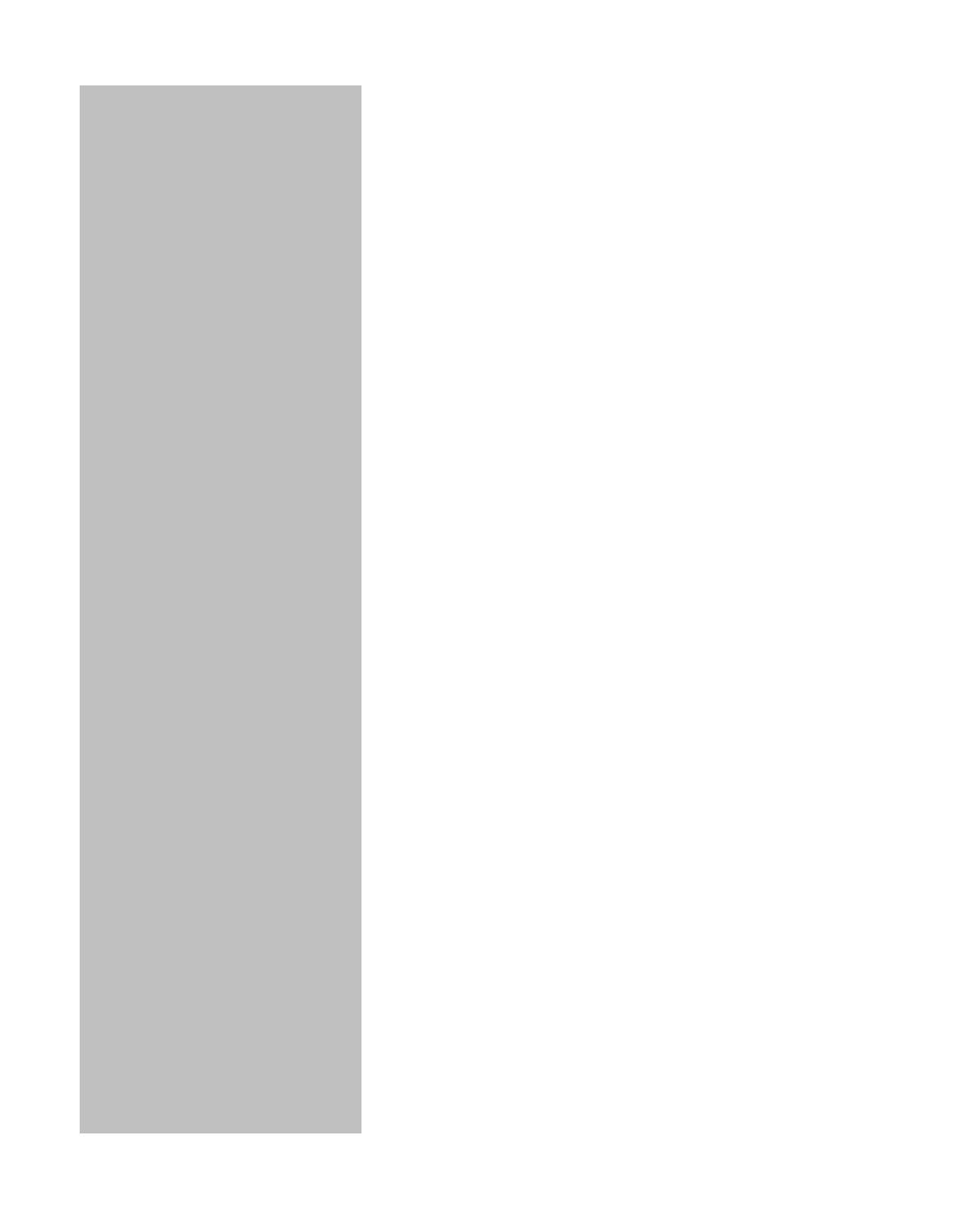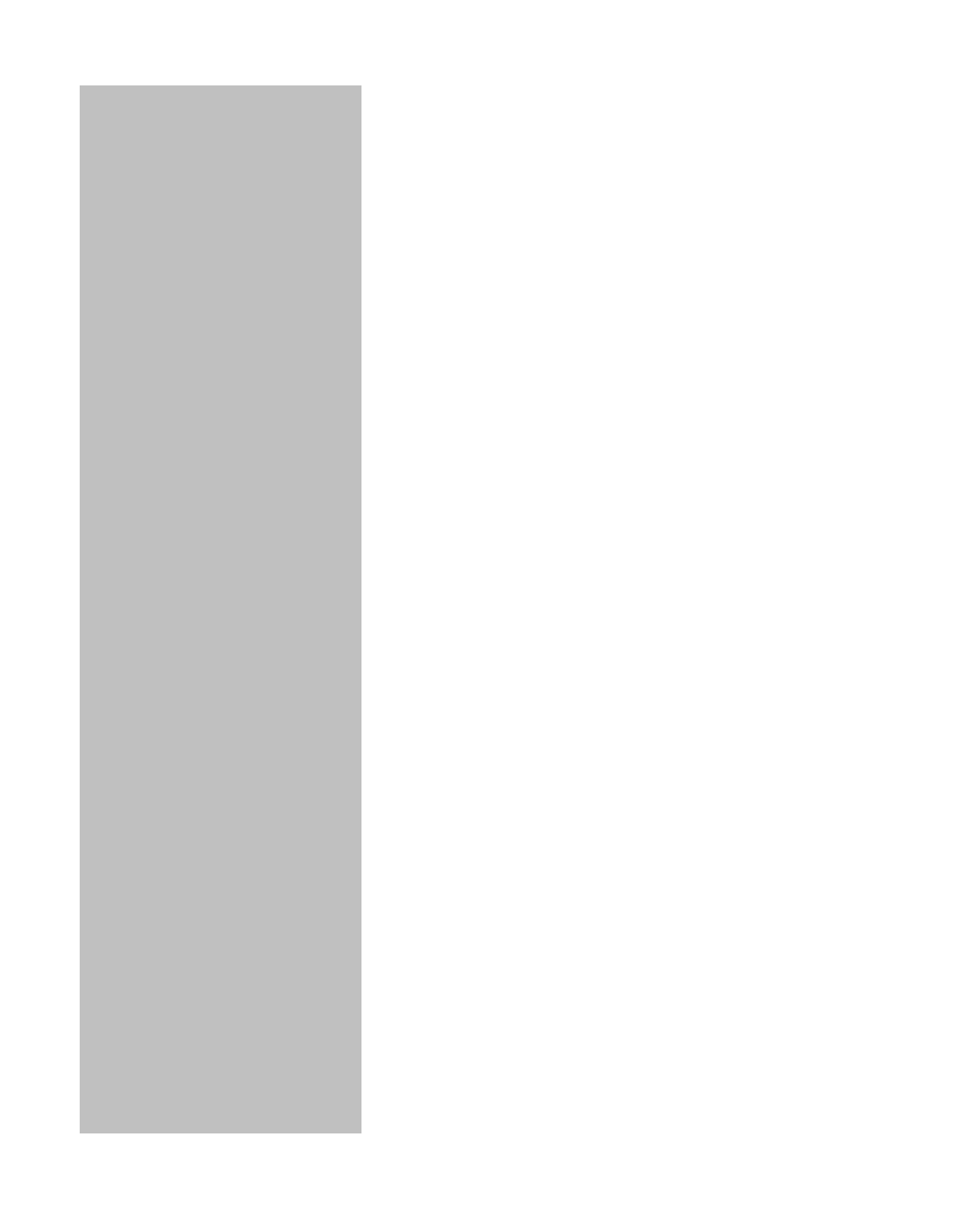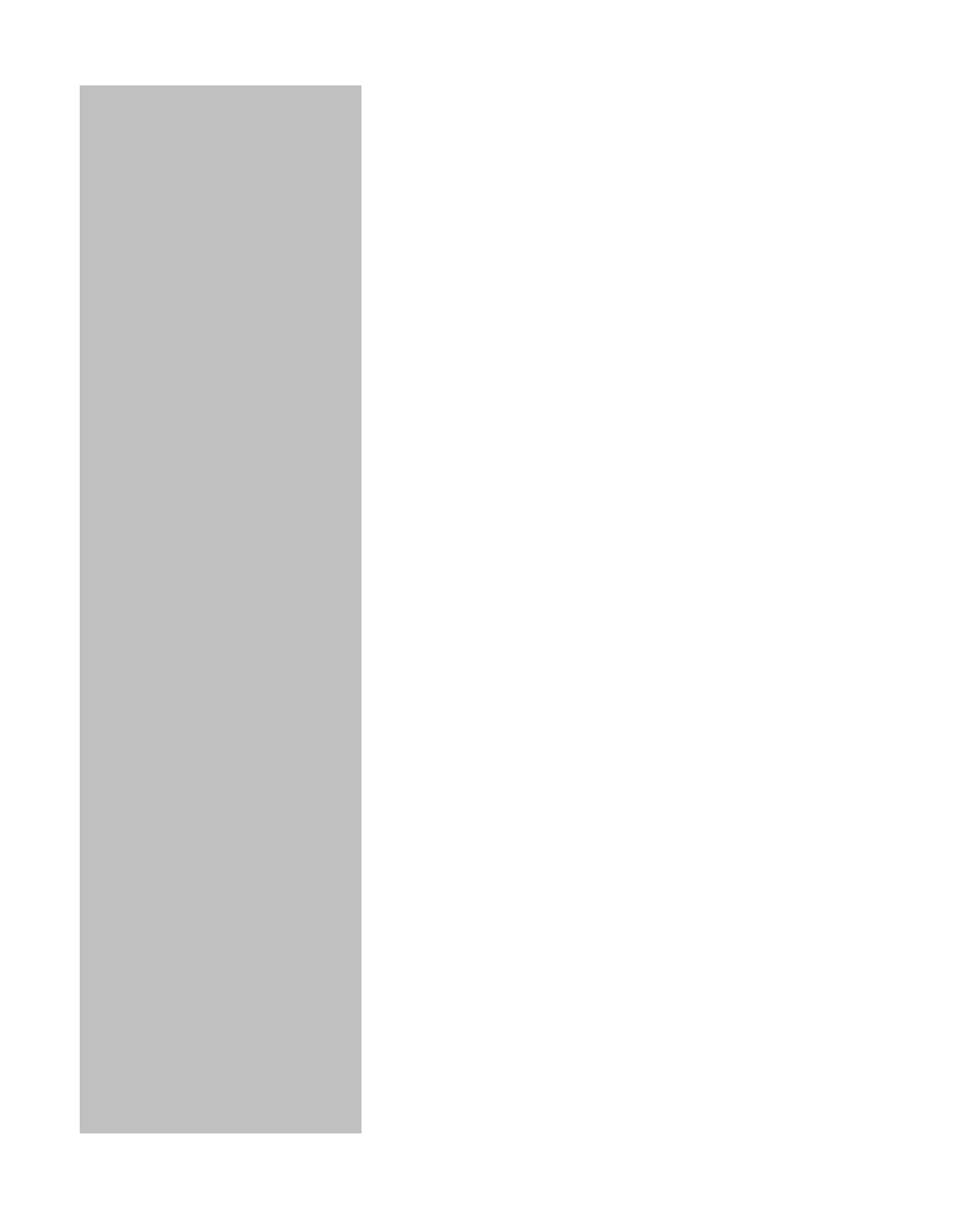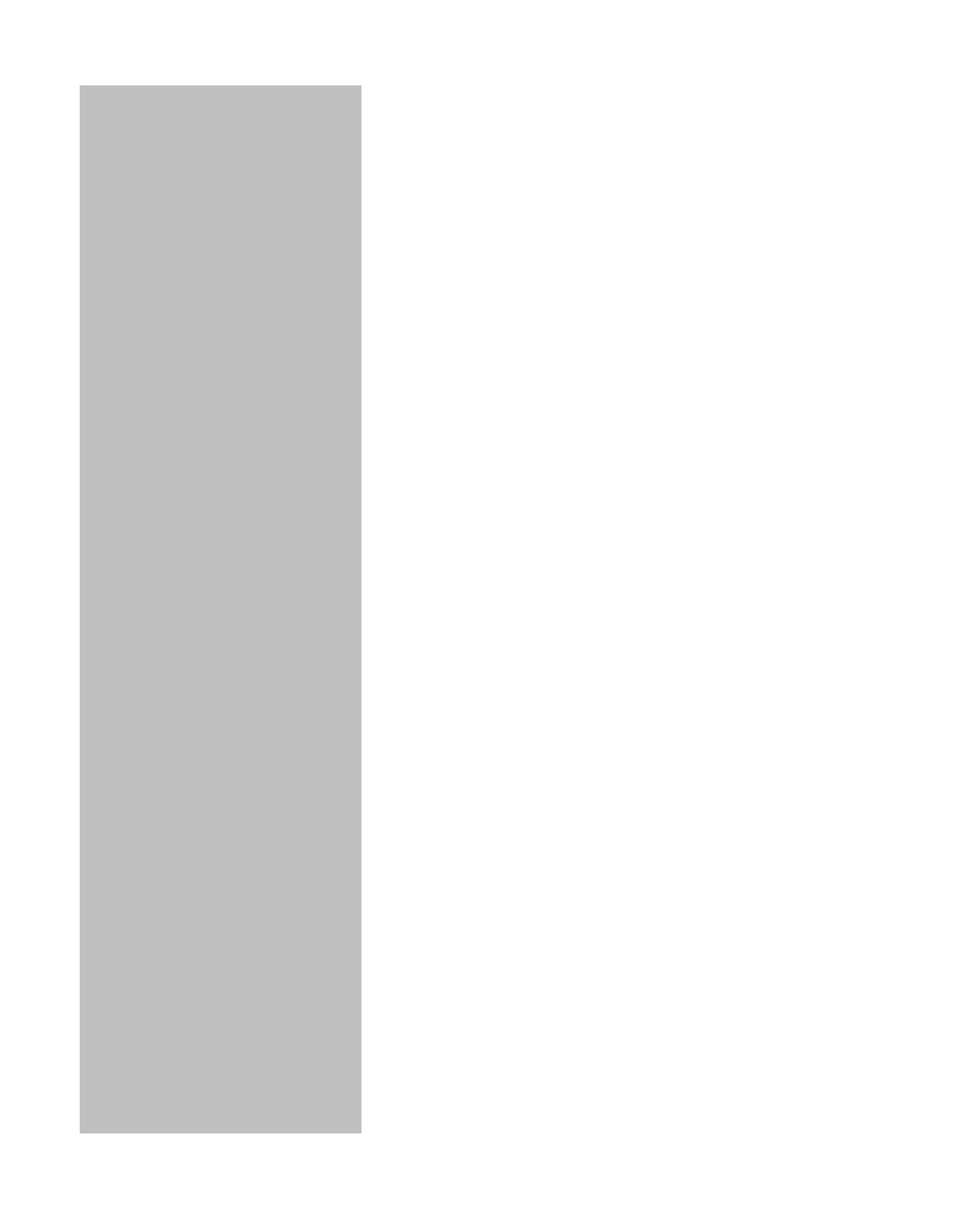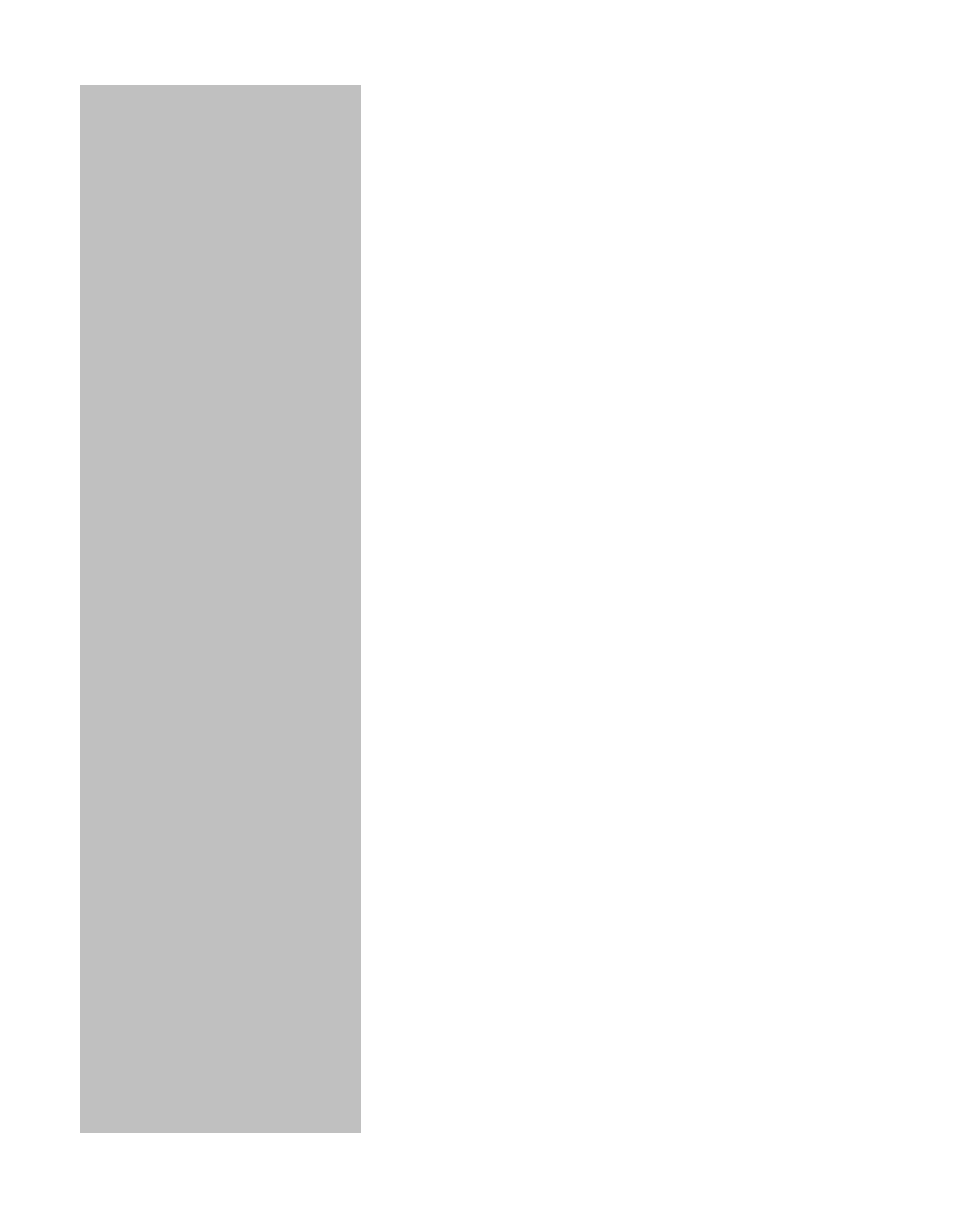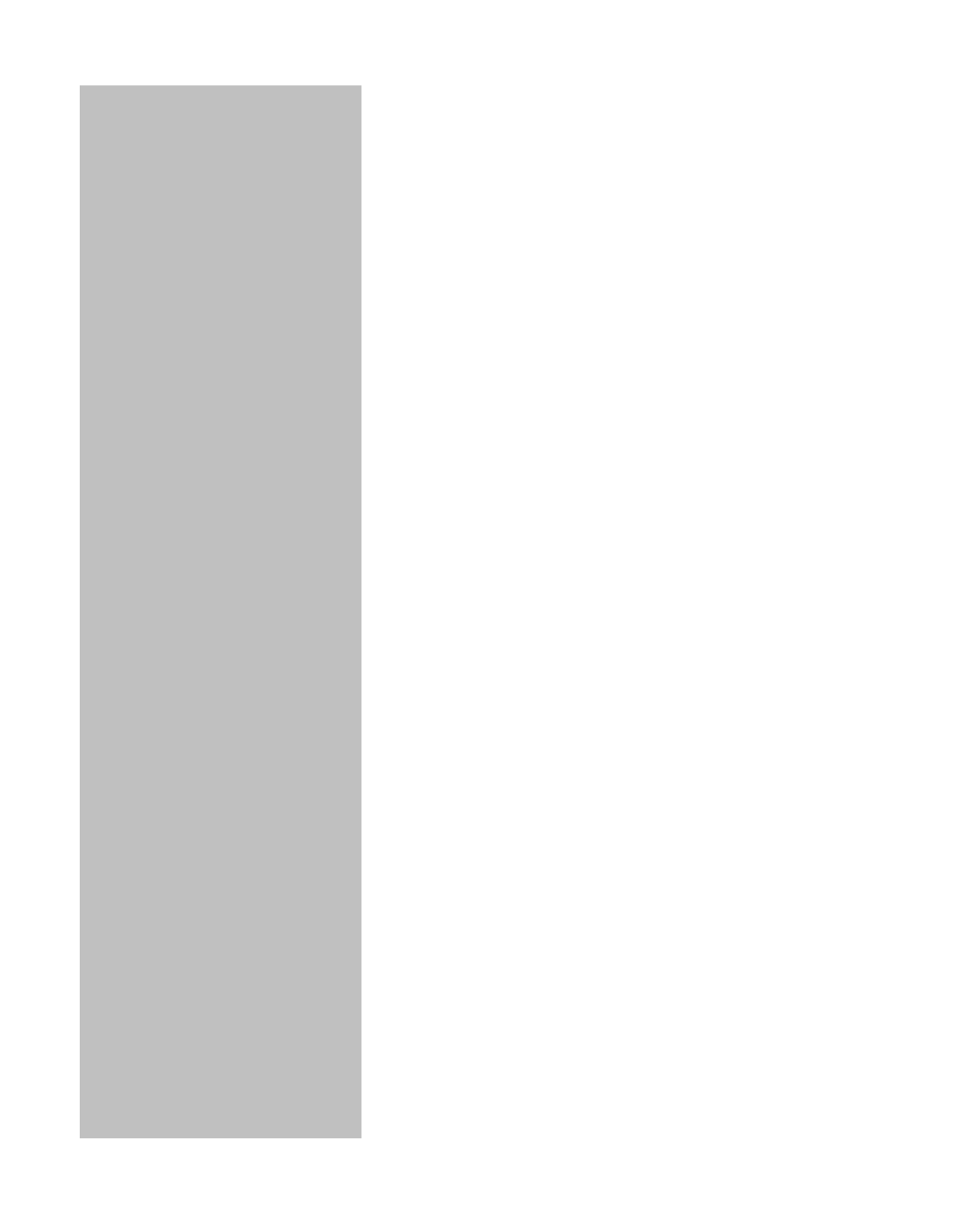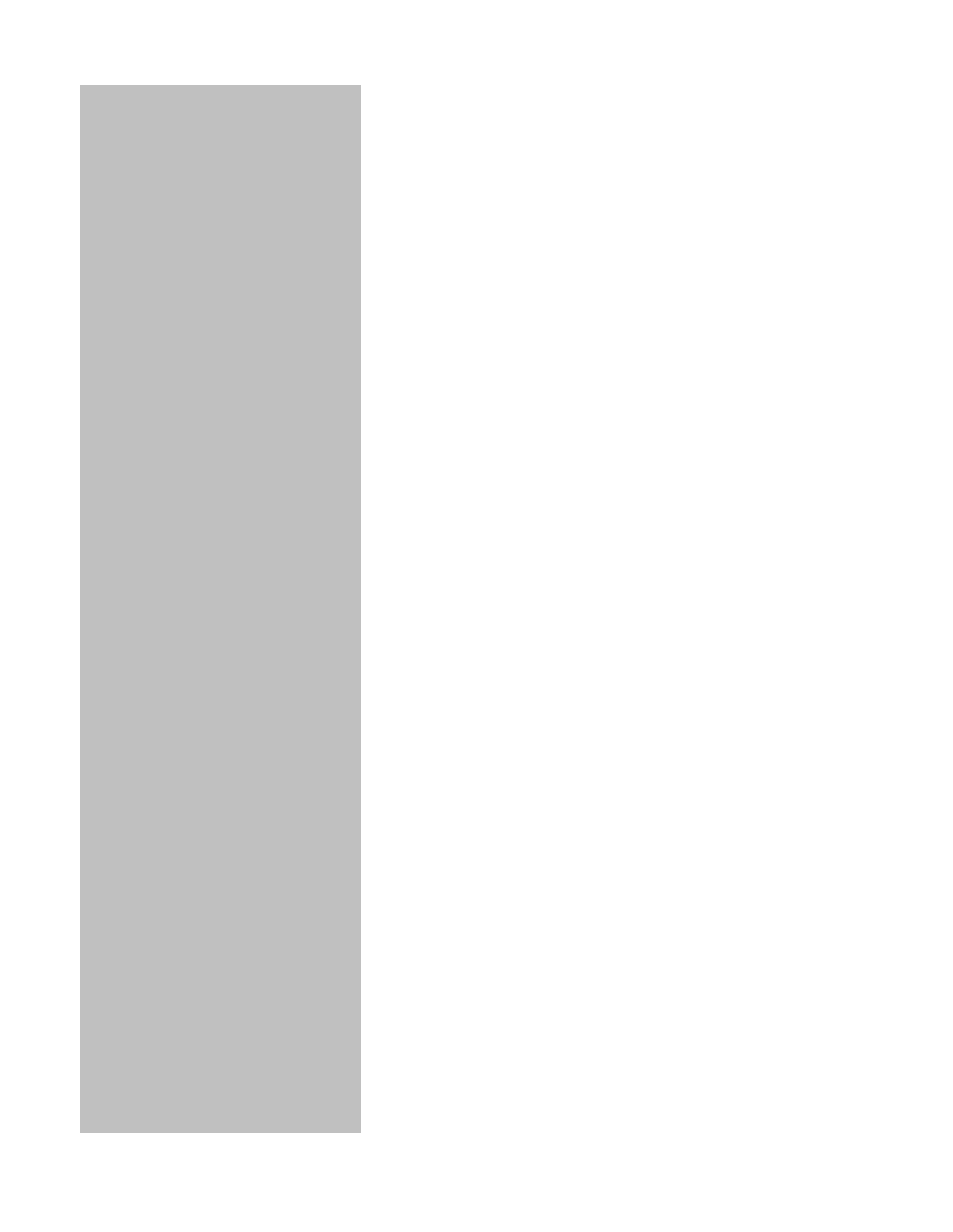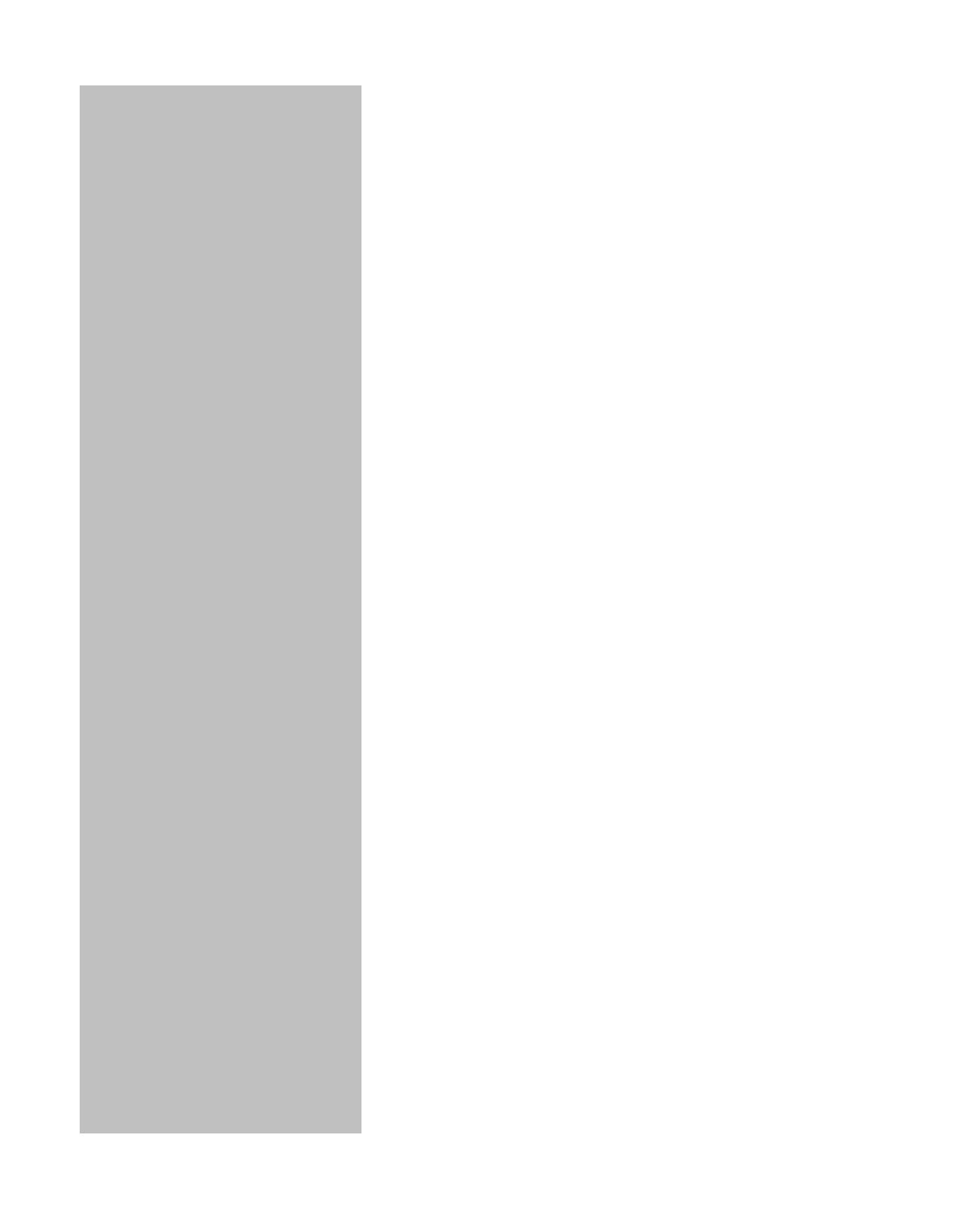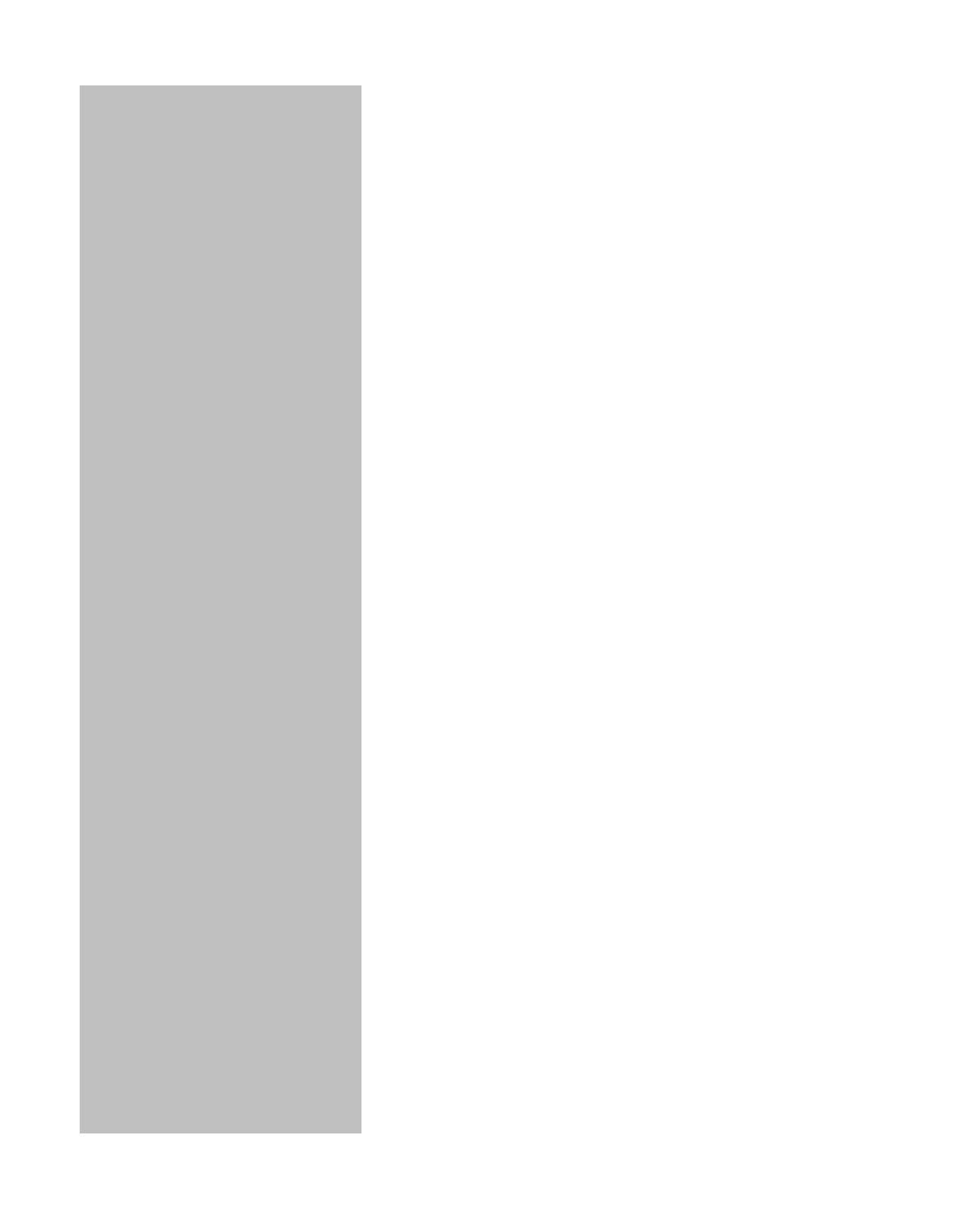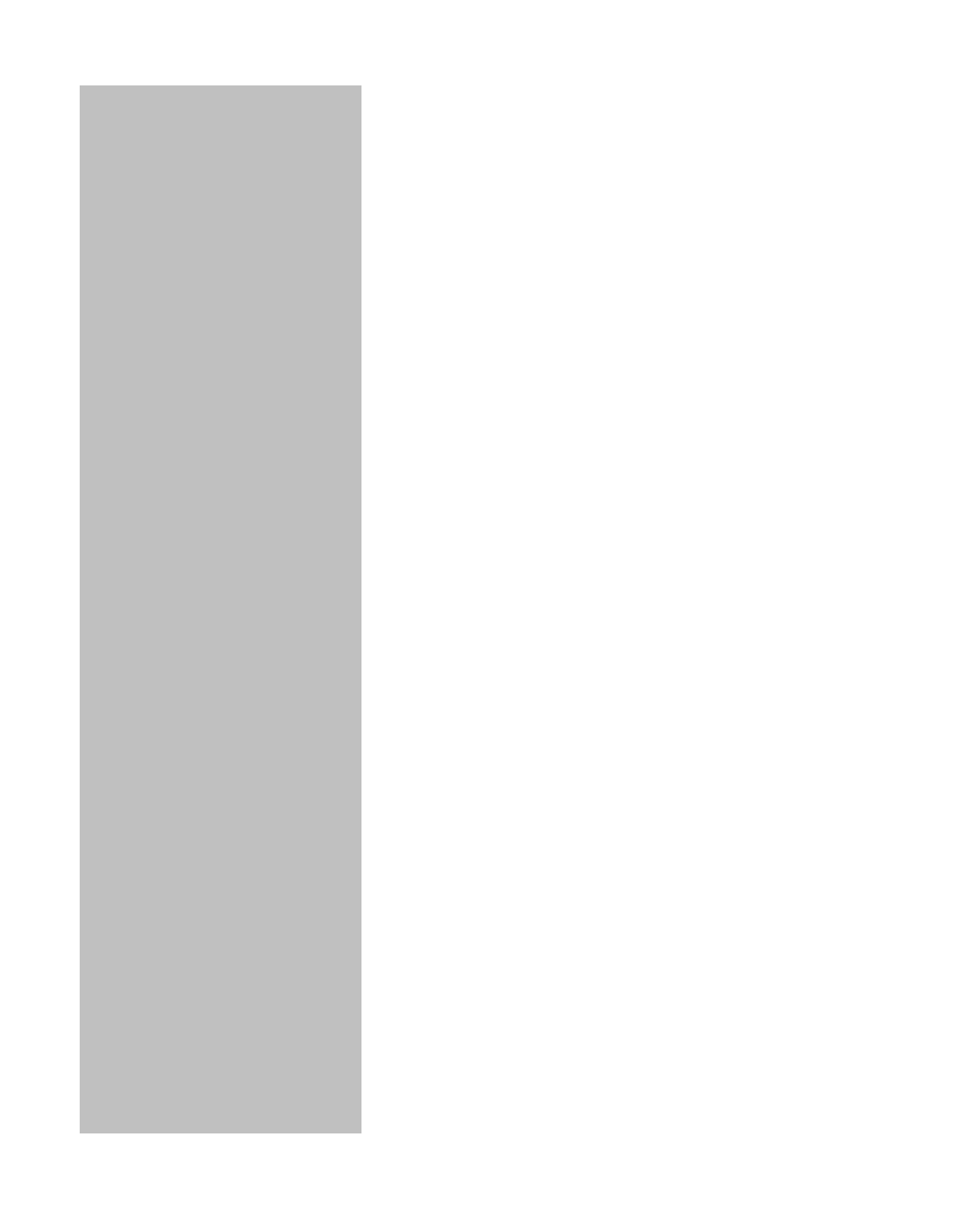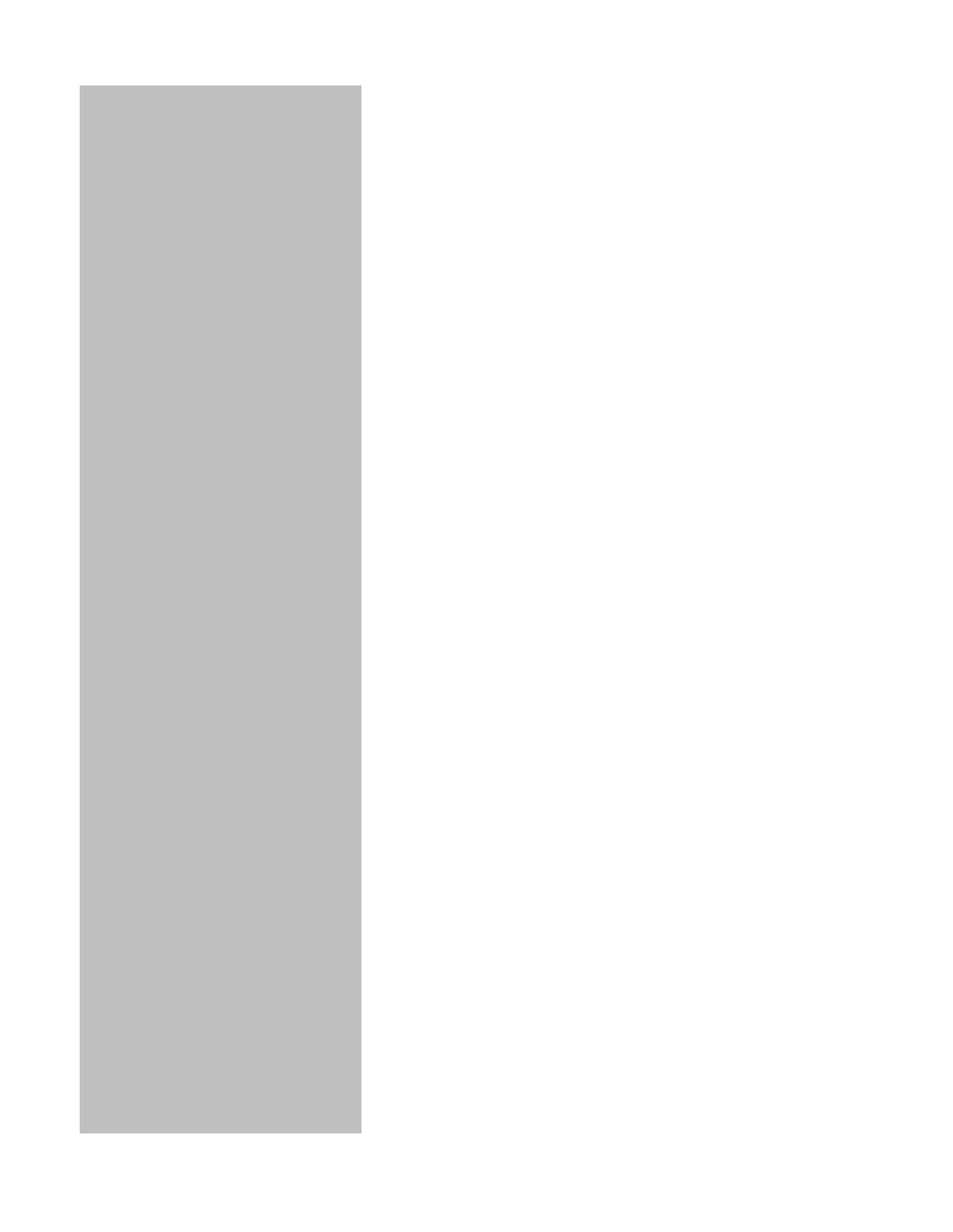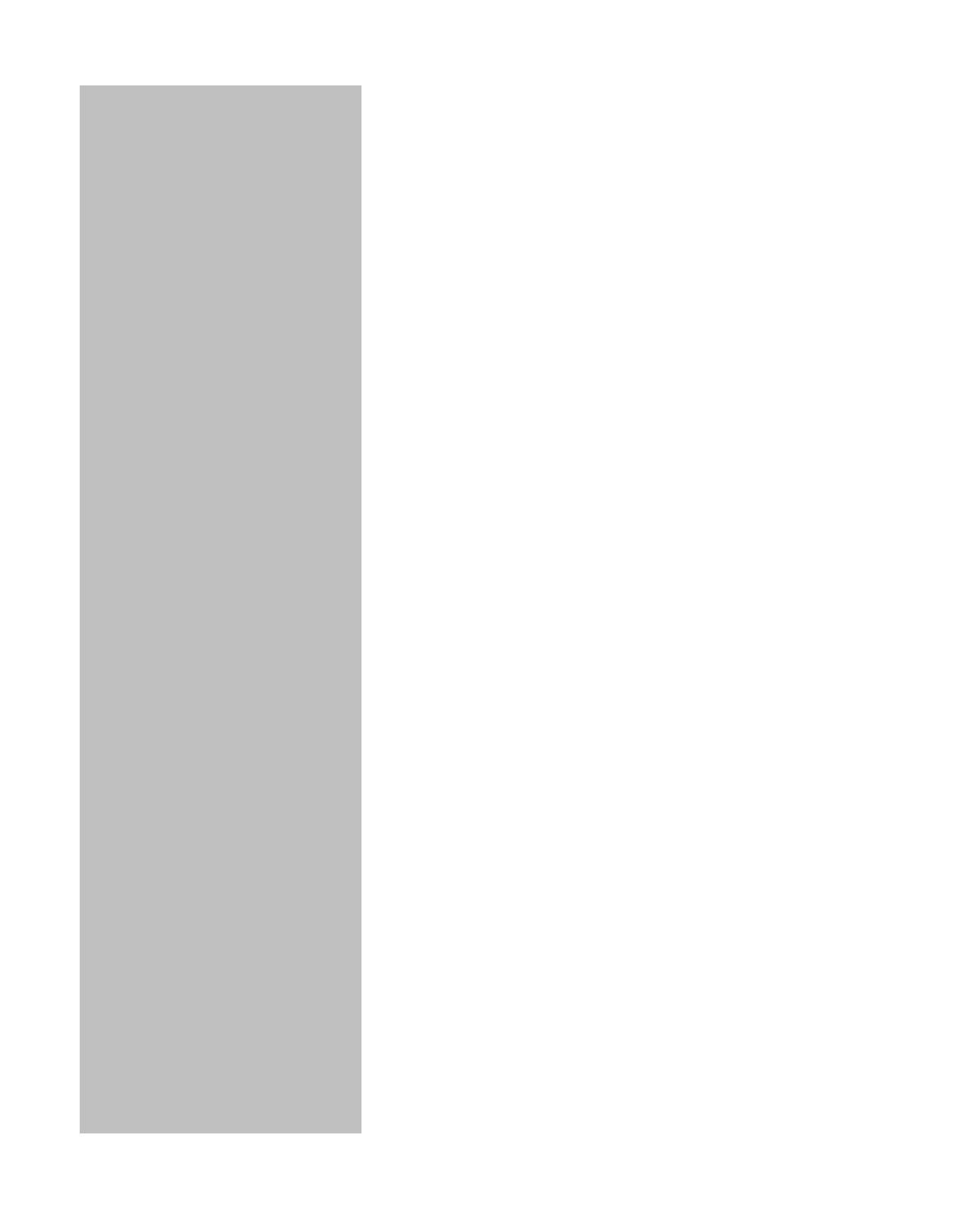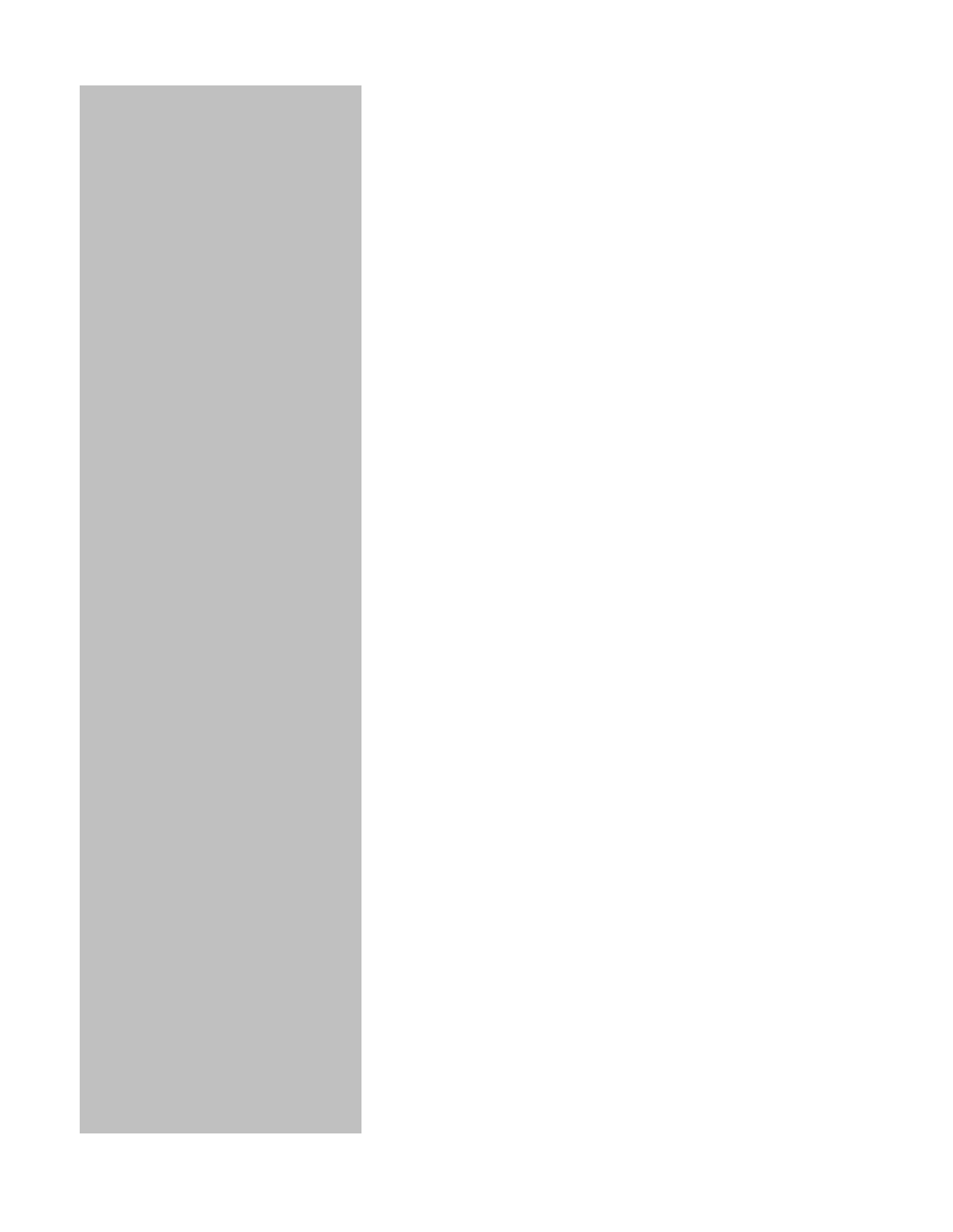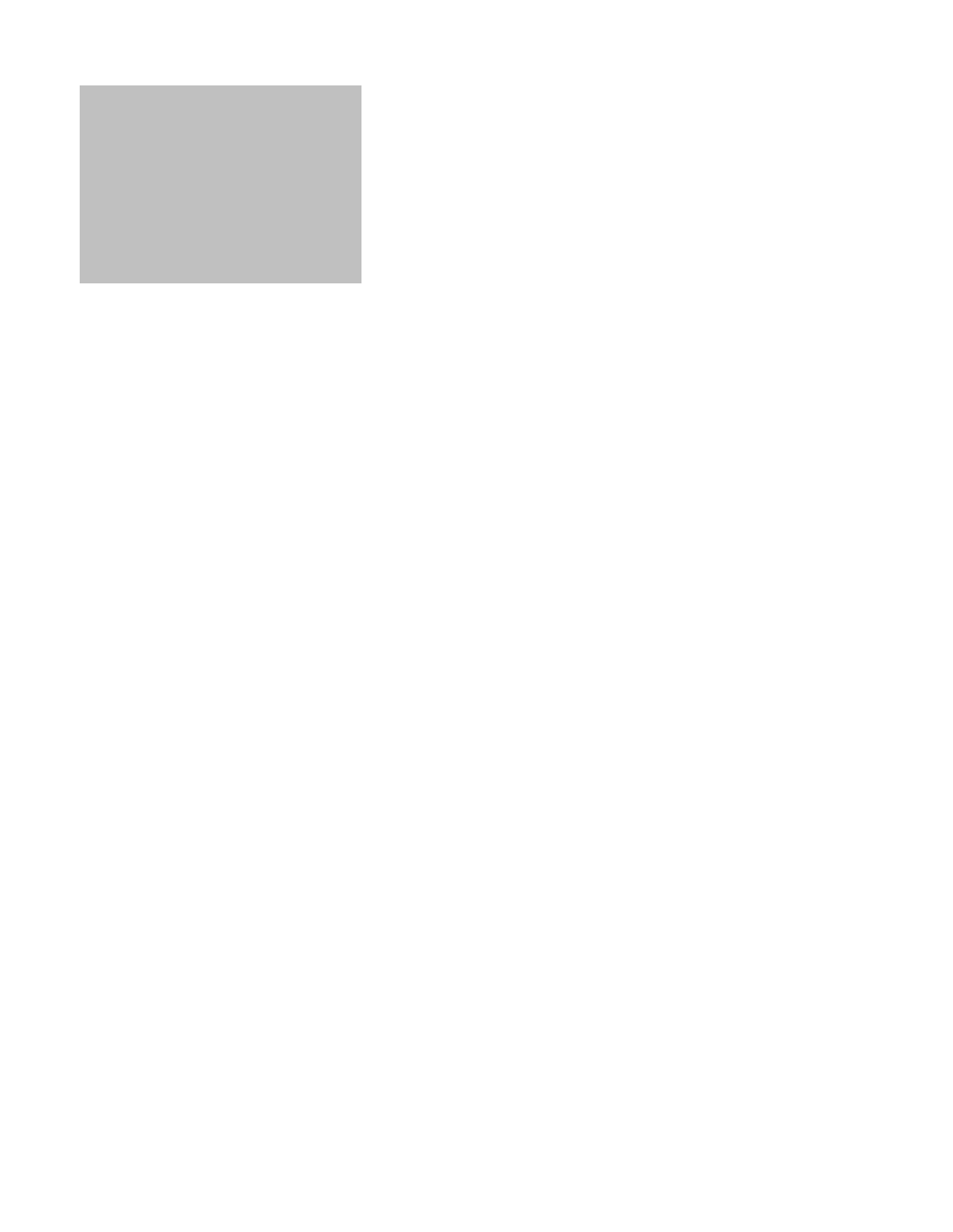|                                   |                       | 1983 Class AAA Football Schedule aand Results |                |                          |                                  |                        |                  |                 |                |                       |                |
|-----------------------------------|-----------------------|-----------------------------------------------|----------------|--------------------------|----------------------------------|------------------------|------------------|-----------------|----------------|-----------------------|----------------|
|                                   |                       | <b>District 1 PIL</b>                         |                |                          |                                  |                        |                  |                 |                |                       |                |
|                                   |                       | Benson                                        |                |                          |                                  |                        |                  |                 |                | Cleveland             |                |
|                                   |                       | $(5-4)$                                       |                |                          |                                  |                        |                  |                 |                | $(5-4)$               |                |
| S <sub>9</sub>                    | 28                    | Franklin                                      | 12             |                          |                                  |                        |                  | S9              | 12             | Wilson                | 7              |
| S <sub>16</sub>                   | 6                     | Cleveland                                     | 25             |                          |                                  |                        |                  | S <sub>16</sub> | 25             | Benson                | $6 \mid$       |
| <b>S23</b>                        | 28                    | Marshall                                      | 6              |                          |                                  |                        |                  | S23             | 7              | Roosevelt             | 32             |
| S30                               | 28                    | Wilson                                        | $\overline{7}$ |                          |                                  |                        |                  | S30             | 18             | Marshall              | 11             |
| 07                                | $\overline{0}$        | Madison                                       | 23             |                          |                                  |                        |                  | 07              | 18             | Grant                 | 19             |
| 014                               | 40                    | Lincoln                                       | 6              |                          |                                  |                        |                  | 014             | $\overline{7}$ | Madison               | 35             |
| 021                               | $\overline{0}$        | Grant                                         | 10             |                          |                                  |                        |                  | 021             | 20             | Lincoln               | 8              |
| 028                               | 13                    | Roosevelt                                     | 34             |                          |                                  |                        |                  | 028             | 20             | Jefferson             | $\overline{0}$ |
| N <sub>4</sub>                    | 20                    | Jefferson                                     | 12             |                          |                                  |                        |                  | <b>N4</b>       | $\mathbf 0$    | Franklin              | 27             |
|                                   |                       |                                               |                |                          |                                  |                        |                  |                 |                |                       |                |
|                                   |                       | Franklin                                      |                |                          |                                  | Grant                  |                  |                 |                | Jefferson             |                |
| S <sub>9</sub>                    | 12                    | $(6-4)$                                       |                | S9                       |                                  | $(7-3)$                | 14               | S <sub>9</sub>  |                | $(2-7)$               |                |
| S <sub>16</sub>                   | 19                    | Benson                                        | 28<br>15       |                          | 35<br>29                         | Roosevelt<br>Jefferson |                  | S <sub>16</sub> | 6              | Madison               | 41<br>29       |
| <b>S23</b>                        | 17                    | Marshall                                      | 14             | S16<br>S23               |                                  | Madison                | 0<br>17          | <b>S23</b>      | 0              | Grant<br>Wilson       | $\mathbf 0$    |
| S30                               | 27                    | Lincoln<br>Grant                              | 7              | <b>S30</b>               | $\overline{0}$<br>$\overline{7}$ | Franklin               | 27               | S30             | 6<br>12        | Lincoln               | 13             |
| 07                                |                       |                                               |                | 07                       |                                  |                        |                  | 07              |                | Franklin              |                |
| 014                               | 40<br>12              | <b>Jefferson</b>                              | 8              | 014                      | 19                               | Cleveland              | 18<br>7          | 014             | 8              |                       | 40             |
| 021                               | 21                    | Wilson                                        | 16<br>13       | 021                      | 22<br>10                         | Marshall<br>Benson     | $\overline{0}$   | 021             | 24<br>13       | Roosevelt<br>Marshall | 20<br>14       |
|                                   | $\overline{7}$        | Roosevelt<br>Madison                          | 39             | 028                      |                                  |                        |                  | 028             |                |                       |                |
| 028                               |                       |                                               |                |                          | 37                               | Lincoln                | 19<br>7          |                 | $\mathbf 0$    | Cleveland             | 20             |
| N <sub>4</sub><br>N <sub>11</sub> | 27<br>$7\overline{ }$ | Cleveland<br>Medford                          | $\Omega$       | N <sub>4</sub><br>29 N11 | 33                               | Wilson                 | 21               | N4              | 12             | Benson                | 20             |
|                                   |                       |                                               |                |                          | 12                               | Centennial             |                  |                 |                |                       |                |
|                                   |                       |                                               |                |                          |                                  |                        |                  |                 |                |                       |                |
|                                   |                       | Lincoln                                       |                |                          |                                  | Madison                |                  |                 |                | Marshall              |                |
|                                   |                       | $(1-8)$                                       |                |                          |                                  | $(9-1)$                |                  |                 |                | $(2-7)$               |                |
| S <sub>9</sub>                    | 8                     | Marshall                                      | 29             | S <sub>9</sub>           | 41                               | Jefferson              | $6 \overline{6}$ | S9              | 29             | Lincoln               | 8              |
| S16                               | $\overline{7}$        | Madison                                       | 61             | S <sub>16</sub>          | 61                               | Lincoln                | $\overline{7}$   | S16             | 15             | Franklin              | 19             |
| S23                               | 14                    | Franklin                                      | 17             | S23                      | 17                               | Grant                  | $\overline{0}$   | <b>S23</b>      | 6              | Benson                | 28             |
| <b>S30</b>                        | 13                    | Jefferson                                     | 12             | S30                      | 21                               | Roosevelt              | 7                | S30             | 11             | Cleveland             | 18             |
| 07                                | 8                     | Wilson                                        | 34             | 07                       | 23                               | Benson                 | $\overline{0}$   | 07              | 6              | Roosevelt             | 20             |
| 014                               | 6                     | Benson                                        | 40             | 014                      | 35                               | Cleveland              | $\overline{7}$   | 014             | $\overline{7}$ | Grant                 | 22             |
| 021                               | 8                     | Cleveland                                     | 20             | 021                      | 21                               | Wilson                 | $\overline{0}$   | 021             | 14             | Jefferson             | 13             |
| 028                               | 19                    | Grant                                         | 37             | 028                      | 39                               | Franklin               | 7                | 028             | $\mathbf 0$    | Wilson                | 35             |
| N <sub>4</sub>                    | 8                     | Roosevelt                                     | 34             | N <sub>4</sub>           | 59                               | Marshall               | $\overline{0}$   | N <sub>4</sub>  | 0              | Madison               | 59             |
| N <sub>11</sub>                   |                       |                                               |                | <b>N11</b>               | 6                                | <b>Klamath Union</b>   | 7                | N <sub>11</sub> |                |                       |                |
|                                   |                       |                                               |                |                          |                                  |                        |                  |                 |                |                       |                |
|                                   |                       |                                               |                |                          |                                  |                        |                  |                 |                |                       |                |
|                                   |                       |                                               |                |                          |                                  |                        |                  |                 |                |                       |                |
|                                   |                       |                                               |                |                          |                                  |                        |                  |                 |                |                       |                |
|                                   |                       |                                               |                |                          |                                  |                        |                  |                 |                |                       |                |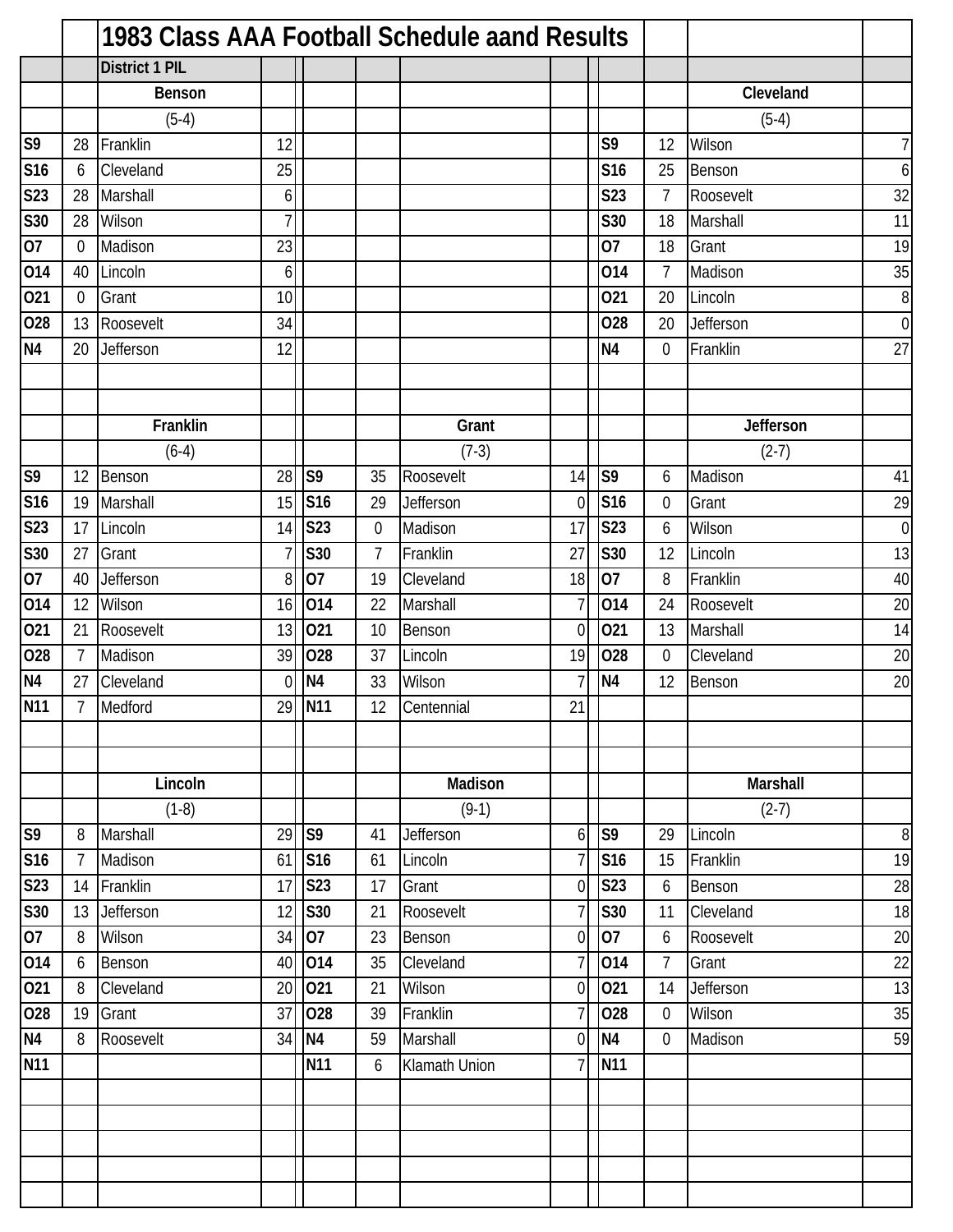|                |                 | Roosevelt               |                |                |                |                     |    |                |                  | Wilson                  |                  |
|----------------|-----------------|-------------------------|----------------|----------------|----------------|---------------------|----|----------------|------------------|-------------------------|------------------|
|                |                 | $(5-5)$                 |                |                |                |                     |    |                |                  | $(3-6)$                 |                  |
| S9             | 14              | Grant                   | 35             |                |                |                     |    | S9             | $\overline{7}$   | Cleveland               | 12               |
| S16            | 14              | Wilson                  | 8              |                |                |                     |    | S16            | 8                | Roosevelt               | 14               |
| S23            | 32              | Cleveland               | $\overline{1}$ |                |                |                     |    | <b>S23</b>     | $\mathbf 0$      | Jefferson               | $6 \overline{6}$ |
| S30            | $\overline{7}$  | Madison                 | 21             |                |                |                     |    | <b>S30</b>     | $\overline{7}$   | Benson                  | 28               |
| 07             | 20              | Marshall                | 6              |                |                |                     |    | 07             | 34               | Lincoln                 | $\boldsymbol{8}$ |
| 014            | 20              | Jefferson               | 24             |                |                |                     |    | 014            | 16               | Franklin                | 12               |
| 021            | 13              | Franklin                | 21             |                |                |                     |    | 021            | $\boldsymbol{0}$ | Madison                 | 21               |
| 028            | 34              | Benson                  | 13             |                |                |                     |    | 028            | 35               | Marshall                | $\overline{0}$   |
| N <sub>4</sub> | 34              | Lincoln                 | 8              |                |                |                     |    | N <sub>4</sub> | $\overline{7}$   | Grant                   | 33               |
| <b>N11</b>     | 6               | <b>Forest Grove</b>     | $\overline{1}$ |                |                |                     |    |                |                  |                         |                  |
|                |                 |                         |                |                |                |                     |    |                |                  |                         |                  |
|                |                 |                         |                |                |                |                     |    |                |                  |                         |                  |
|                |                 | <b>District 2 Metro</b> |                |                |                |                     |    |                |                  |                         |                  |
|                |                 | Aloha                   |                |                |                | <b>Beaverton</b>    |    |                |                  | <b>Central Catholic</b> |                  |
|                |                 | $(2-7)$                 |                |                |                | $(10-2)$            |    |                |                  | $(1-8)$                 |                  |
| S <sub>9</sub> | $\overline{7}$  | Roseburg                | 28             | S9             | 27             | Canby               | 14 | S <sub>9</sub> | 40               | Newberg                 | 30               |
| S16            | 6               | Gresham                 | 12             | S16            | 16             | Oregon City         | 17 | S16            | 26               | Milwaukie               | 39               |
| S23            | 20              | Jesuit ot               | 21             | <b>S23</b>     | 28             | Sunset              | 21 | <b>S23</b>     | 6                | Tigard                  | 29               |
| S30            | 12              | Tigard                  | 21             | S30            | 28             | Central Catholic    | 20 | <b>S30</b>     | 20               | Beaverton               | 28               |
| 07             | $\overline{7}$  | Sunset                  | 11             | 07             | 42             | Glencoe             | 10 | 07             | 14               | Hillsboro               | $30\,$           |
| 014            | 8               | Beaverton               | 31             | 014            | 31             | Aloha               | 8  | 014            | 14               | <b>Jesuit</b>           | 17               |
| 021            | 14              | Hillsboro               | $\overline{0}$ | 021            | 21             | Tigard              | 13 | 021            | 20               | Glencoe                 | 23               |
| 028            | 21              | <b>Central Catholic</b> | 20             | 028            | 32             | Hillsboro           | 21 | 028            | 20               | Aloha                   | 21               |
| N <sub>4</sub> | $\mathbf 0$     | Glencoe                 | 14             | N <sub>4</sub> | 30             | <b>Jesuit</b>       | 9  | N <sub>4</sub> | 6                | Sunset                  | 13               |
|                |                 |                         |                | <b>N11</b>     | 42             | David Douglas       | 9  |                |                  |                         |                  |
|                |                 |                         |                | <b>N18</b>     | 30             | <b>Forest Grove</b> | 0  |                |                  |                         |                  |
|                |                 |                         |                | <b>N25</b>     | 7 <sup>1</sup> | South Salem         | 9  |                |                  |                         |                  |
|                |                 |                         |                |                |                |                     |    |                |                  |                         |                  |
|                |                 |                         |                |                |                |                     |    |                |                  |                         |                  |
|                |                 | Glencoe                 |                |                |                |                     |    |                |                  | Hillsboro               |                  |
|                |                 | $(6-4)$                 |                |                |                |                     |    |                |                  | $(5-5)$                 |                  |
| S <sub>9</sub> | 28              | <b>Forest Grove</b>     | 13             |                |                |                     |    | S9             | 6                | Putnam                  | 7 <sup>1</sup>   |
| <b>S16</b>     | 28              | <b>Dallas</b>           | $\overline{7}$ |                |                |                     |    | S16            | 14               | Clackamas               | $\overline{0}$   |
| <b>S23</b>     | 6               | Hillsboro               | $\overline{7}$ |                |                |                     |    | S23            | $\overline{7}$   | Glencoe                 | $6 \overline{6}$ |
| <b>S30</b>     | 16              | Sunset                  | 8              |                |                |                     |    | S30            | 14               | <b>Jesuit</b>           | $6 \overline{6}$ |
| 07             | 10 <sup>°</sup> | Beaverton               | 42             |                |                |                     |    | 07             | 30               | Central Catholic        | 14               |
| 014            | 14              | <b>Tigard</b>           | 22             |                |                |                     |    | 014            | 27               | Sunset                  | 20               |
| 021            | 23              | <b>Central Catholic</b> | 20             |                |                |                     |    | 021            | $\overline{0}$   | Aloha                   | 14               |
| 028            |                 | 26 Jesuit               | 14             |                |                |                     |    | 028            | 21               | Beaverton               | 32               |
| N <sub>4</sub> |                 | 14 Aloha                | $\mathbf 0$    |                |                |                     |    | N <sub>4</sub> | 6                | Tigard                  | 24               |
| <b>N11</b>     | $\overline{7}$  | Mountain View           | 35             |                |                |                     |    | <b>N11</b>     | 14               | Crook County            | 17               |
|                |                 |                         |                |                |                |                     |    |                |                  |                         |                  |
|                |                 |                         |                |                |                |                     |    |                |                  |                         |                  |
|                |                 |                         |                |                |                |                     |    |                |                  |                         |                  |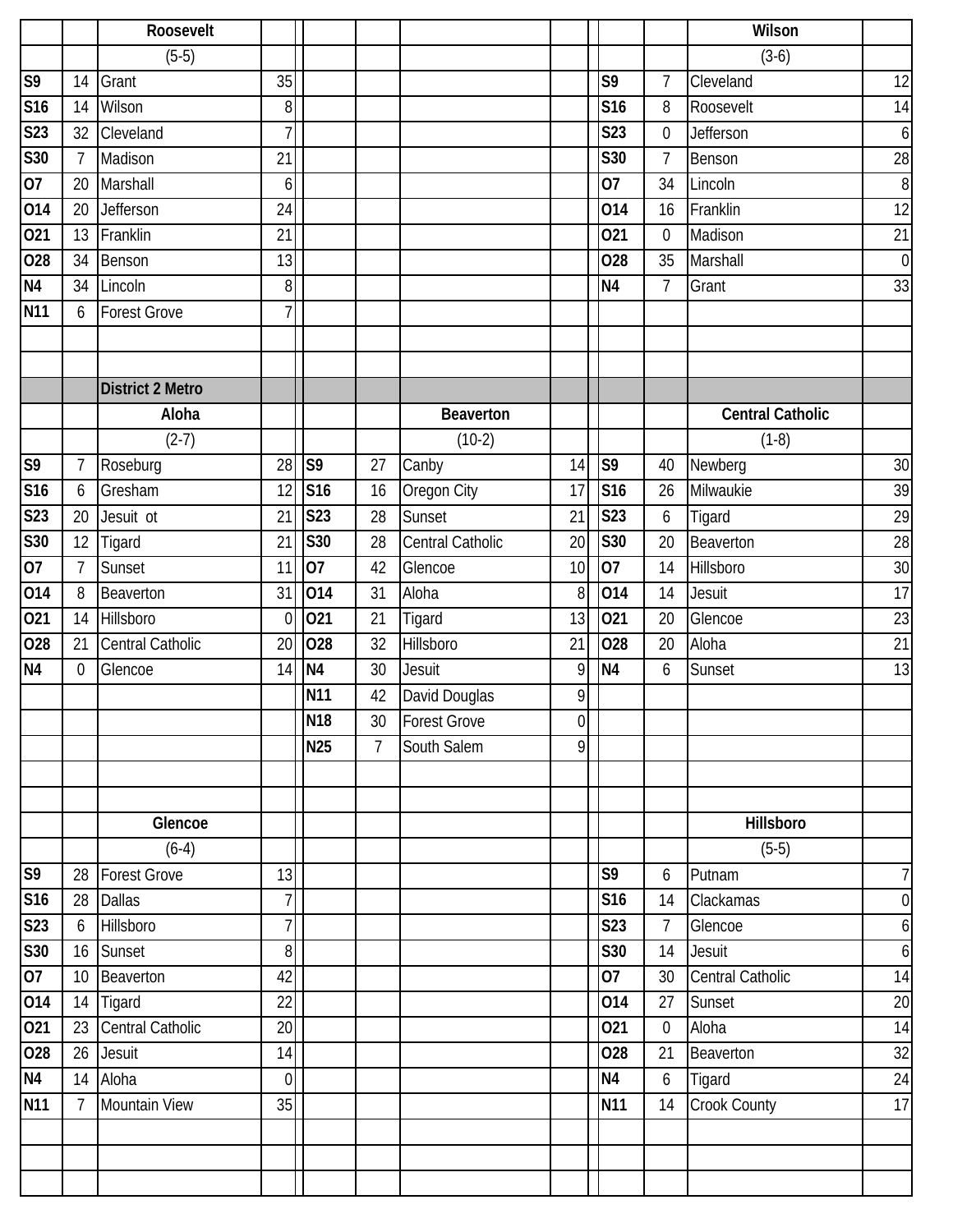|                |                | <b>Jesuit</b>           |                |                 |                | Sunset              |                |                 |                | <b>Tigard</b>    |                  |
|----------------|----------------|-------------------------|----------------|-----------------|----------------|---------------------|----------------|-----------------|----------------|------------------|------------------|
|                |                | $(4-5)$                 |                |                 |                | $(6-4)$             |                |                 |                | $(8-4)$          |                  |
| S <sub>9</sub> | 9              | <b>Dallas</b>           | $\Omega$       | S <sub>9</sub>  | 29             | Lake Oswego (ot)    | 22             | S <sub>9</sub>  | 10             | Lakeridge        | 32               |
| S16            | 18             | Lake Oswego             | 14             | S <sub>16</sub> | 22             | <b>Forest Grove</b> | 6              | S16             | 22             | McMinnville      | 20               |
| <b>S23</b>     | 21             | Aloha                   | 20             | S23             | 21             | Beaverton           | 28             | <b>S23</b>      | 29             | Central Catholic | $6 \mid$         |
| S30            | 6              | Hillsboro               | 14             | <b>S30</b>      | 8              | Glencoe             | 16             | S30             | 21             | Aloha            | 12               |
| 07             | $\mathbf 0$    | Tigard                  | 7              | 07              | 11             | Aloha               |                | 07              | $\overline{7}$ | Jesuit           | $\overline{0}$   |
| 014            | 17             | <b>Central Catholic</b> | 14             | 014             | 20             | Hillsboro           | 27             | 014             | 22             | Glencoe          | 14               |
| 021            | 12             | Sunset                  | 20             | 021             | 20             | Jesuit              | 12             | 021             | 13             | Beaverton        | 21               |
| 028            | 14             | Glencoe                 | 26             | 028             | 3              | Tigard              | $\overline{0}$ | 028             | $\mathbf 0$    | Sunset           | 3                |
| N <sub>4</sub> | 9              | Beaverton               | 30             | N <sub>4</sub>  | 13             | Central Catholic    | 6              | N <sub>4</sub>  | 24             | Hillsboro        | $\boldsymbol{6}$ |
|                |                |                         |                |                 |                |                     |                | N11             | 20             | Marshfield ot    | 14               |
|                |                |                         |                |                 |                |                     |                | <b>N18</b>      | 30             | Lebanon          | 20               |
|                |                |                         |                |                 |                |                     |                | N <sub>25</sub> | 14             | Lakeridge        | 39               |
|                |                |                         |                |                 |                |                     |                |                 |                |                  |                  |
|                |                |                         |                |                 |                |                     |                |                 |                |                  |                  |
|                |                | District 3 Mt. Hood     |                |                 |                |                     |                |                 |                |                  |                  |
|                |                | <b>Barlow</b>           |                |                 |                | Cemtennial          |                |                 |                | Columbia         |                  |
|                |                | $(10-1)$                |                |                 |                | $(6-5)$             |                |                 |                | $(2-7)$          |                  |
| S9             | 28             | The Dalles              | 28             | S <sub>9</sub>  | 31             | Sandy               | $\overline{0}$ | S9              | 7              | Gresham          | 48               |
| <b>S16</b>     | 40             | Sandy                   | 14             | S <sub>16</sub> | 21             | Reynolds            | 20             | <b>S16</b>      | 7              | Parkrose         | 14               |
| <b>S23</b>     | 20             | Centennial              | 9              | <b>S23</b>      | 9              | <b>Barlow</b>       | 20             | <b>S23</b>      | 0              | The Dalles       | 13               |
| S30            | 38             | Columbia                | 8              | S30             | $\overline{7}$ | Gresham             | 10             | S30             | 8              | <b>Barlow</b>    | 38               |
| 07             | 28             | David Douglas           | 14             | 07              | 13             | <b>West Linn</b>    | 40             | 07              | 35             | Reynolds         | 34               |
| 014            | 27             | Gresham                 | 15             | 014             | 10             | Parkrose            | 9              | 014             | 23             | David Douglas    | 40               |
| 021            | 27             | Parkrose                | $\overline{7}$ | 021             | 12             | Columbia            | 6              | 021             | 6              | Centennial       | 12               |
| 028            | 42             | Reynolds                | 24             | 028             | 17             | The Dalles (ot)     | 14             | 028             | 27             | Putnam           | 44               |
| N4             |                | 26 Mountain View (WA)   |                | $0$ N4          | $\overline{0}$ | David Douglas       | $6 \mid$       | N4              | 32             | Sandy            | 14               |
| <b>N11</b>     | 21             | South Eugene            | 20             | <b>N11</b>      | 21             | Grant               | 12             |                 |                |                  |                  |
|                |                |                         |                | N <sub>18</sub> | $\overline{2}$ | Lakeridge           | 35             |                 |                |                  |                  |
|                |                |                         |                |                 |                |                     |                |                 |                |                  |                  |
|                |                |                         |                |                 |                |                     |                |                 |                |                  |                  |
|                |                | David Douglas           |                |                 |                | Gresham             |                |                 |                | Parkrose         |                  |
|                |                | $(7-3)$                 |                |                 |                | $(10-2)$            |                |                 |                | $(2-7)$          |                  |
| S9             | 24             | Reynolds                | $\overline{0}$ | S9              | 48             | Columbia            | 7              | S9              | 0              | Milwaukie        | 28               |
| S16            | 30             | The Dalles              | $\overline{1}$ | S <sub>16</sub> | 12             | Aloha               | 6              | S <sub>16</sub> | 14             | Columbia         | $\overline{7}$   |
| <b>S23</b>     | 40             | Lake Oswego             | 20             | <b>S23</b>      | 32             | Reynolds            | 13             | <b>S23</b>      | 20             | Sandy            | 7                |
| <b>S30</b>     | 21             | Parkrose                | $\theta$       | S30             | 10             | Centennial          | 7              | S30             | $\mathbf 0$    | David Douglas    | 21               |
| 07             | 14             | <b>Barlow</b>           | 28             | 07              | 30             | Sandy               | 0              | 07              | 10             | The Dalles       | 14               |
| 014            | 40             | Columbia                | 23             | 014             | 15             | <b>Barlow</b>       | 27             | 014             | 9              | Centennial       | 10               |
| 021            | $\overline{7}$ | Gresham                 | 14             | 021             | 14             | David Douglas       | $\overline{7}$ | 021             | $\overline{7}$ | <b>Barlow</b>    | 27               |
| 028            | 52             | Sandy                   | 6              | 028             | 37             | Parkrose            | 6              | 028             | 6              | Gresham          | 37               |
| N <sub>4</sub> | 6              | Centennial              | $\theta$       | N <sub>4</sub>  | 28             | The Dalles          | $\overline{0}$ | N <sub>4</sub>  | 21             | Reynolds         | 32               |
| <b>N11</b>     | 9              | Beaverton               | 42             | N <sub>11</sub> | $\overline{7}$ | Thurston            | $\overline{0}$ |                 |                |                  |                  |
|                |                |                         |                | <b>N18</b>      | 14             | Crook County        | 10             |                 |                |                  |                  |
|                |                |                         |                | <b>N25</b>      | $\overline{7}$ | Corvallis           | 31             |                 |                |                  |                  |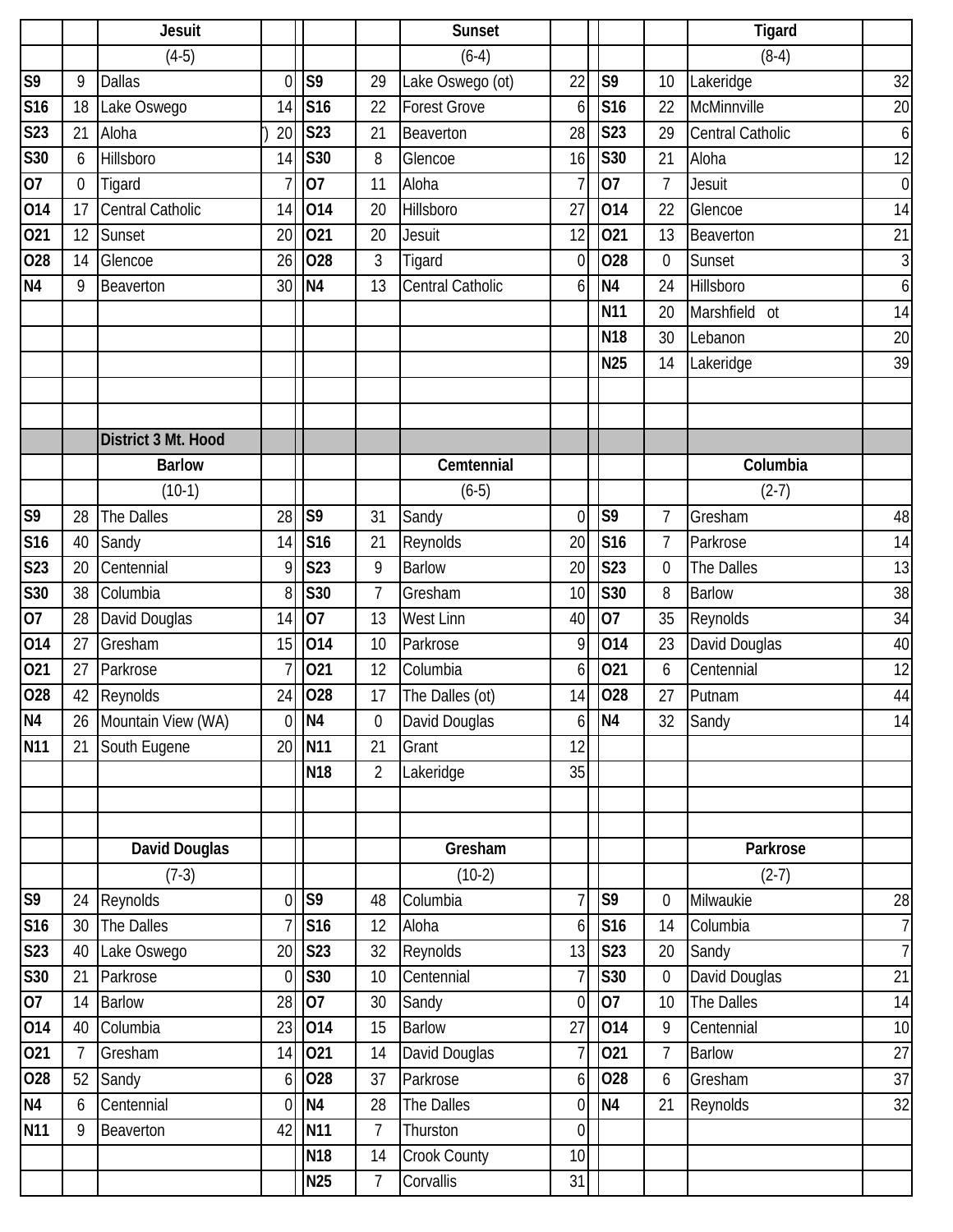|                 |                  | Reynolds                            |                  |                 |                  | Sandy               |                |                 |                  | <b>The Dalles</b>   |                  |
|-----------------|------------------|-------------------------------------|------------------|-----------------|------------------|---------------------|----------------|-----------------|------------------|---------------------|------------------|
|                 |                  | $(1-8)$                             |                  |                 |                  | $(1-8)$             |                |                 |                  |                     |                  |
| S9              | $\boldsymbol{0}$ | David Douglas                       | $\overline{2}$   | S9              | 0                | Centennial          | 31             | S9              | 0                | <b>Barlow</b>       | 28               |
| S16             | 20               | Centennial                          | 21               | S <sub>16</sub> | 14               | <b>Barlow</b>       | 40             | <b>S16</b>      | $\overline{7}$   | David Douglas       | $30\,$           |
| S23             | 14               | Gresham                             | 32               | <b>S23</b>      | $\overline{7}$   | Parkrose            | 20             | <b>S23</b>      | 13               | Columbia            | $\overline{0}$   |
| S30             | $\overline{7}$   | Sandy                               | 14               | <b>S30</b>      | 14               | Reynolds            | 7              | S30             | 18               | Silverton           | $\overline{0}$   |
| 07              | 34               | Columbia                            | 35               | 07              | 0                | Gresham             | 30             | 07              | 14               | Parkrose            | 10               |
| 014             | 13               | <b>Forest Grove</b>                 | 26               | 014             | 6                | The Dalles          | 17             | 014             | 17               | Sandy               | $\boldsymbol{6}$ |
| 021             | 9                | The Dalles                          | 24               | 021             | 0                | Molalla             | 21             | 021             | 24               | Reynolds            | 9                |
| 028             | 24               | <b>Barlow</b>                       | 42               | 028             | 6                | David Douglas       | 52             | 028             | 14               | Centennial ot       | 17               |
| N <sub>4</sub>  | 32               | Parkrose                            | 21               | N <sub>4</sub>  | 14               | Columbia            | 32             | N <sub>4</sub>  | 0                | Gresham             | 28               |
|                 |                  |                                     |                  |                 |                  |                     |                |                 |                  |                     |                  |
|                 |                  |                                     |                  |                 |                  |                     |                |                 |                  |                     |                  |
|                 |                  | <b>District 4 Willamette Valley</b> |                  |                 |                  |                     |                |                 |                  |                     |                  |
|                 |                  | Canby                               |                  |                 |                  |                     |                |                 |                  | <b>Dallas</b>       |                  |
|                 |                  | $(9-3)$                             |                  |                 |                  |                     |                |                 |                  | $(3-6)$             |                  |
| S <sub>9</sub>  | 14               | Beaverton                           | 27               |                 |                  |                     |                | S9              | $\boldsymbol{0}$ | Jesuit              | 9                |
| <b>S16</b>      | 13               | Putnam ot                           | 14               |                 |                  |                     |                | <b>S16</b>      | $\overline{7}$   | Glencoe             | 28               |
| S23             | 28               | Newberg                             | 7                |                 |                  |                     |                | <b>S23</b>      | 14               | Molalla             | $\overline{0}$   |
| S30             | $\overline{7}$   | <b>Forest Grove</b>                 | 6                |                 |                  |                     |                | S30             | $\overline{0}$   | <b>Forest Grove</b> | 10               |
| 07              | 13               | Molalla                             | $\mathbf 0$      |                 |                  |                     |                | 07              | 22               | Silverton           | 14               |
| 014             | 14               | McMinnville                         | 13               |                 |                  |                     |                | 014             | 21               | McMinnville         | $\overline{0}$   |
| 021             | 28               | Silverton                           | $\mathbf 0$      |                 |                  |                     |                | 021             | 21               | Newberg             | 25               |
| 028             | 48               | <b>Dallas</b>                       | $\mathbf 0$      |                 |                  |                     |                | 028             | 12               | Ft. Vancouver (WA)  | $\overline{27}$  |
| <b>N4</b>       | 17               | West Albany                         | 14               |                 |                  |                     |                | N <sub>4</sub>  | $\mathbf 0$      | Canby               | 48               |
| <b>N11</b>      | 15               | Medford                             | 13               |                 |                  |                     |                |                 |                  |                     |                  |
| <b>N18</b>      | 27               | <b>Mountain View</b>                | 14               |                 |                  |                     |                |                 |                  |                     |                  |
| N25             |                  | 8 Lakeridge                         | 14               |                 |                  |                     |                |                 |                  |                     |                  |
|                 |                  |                                     |                  |                 |                  |                     |                |                 |                  |                     |                  |
|                 |                  |                                     |                  |                 |                  |                     |                |                 |                  |                     |                  |
|                 |                  | <b>Forest Grove</b>                 |                  |                 |                  | McMinnville         |                |                 |                  | Mollla              |                  |
|                 |                  | $(6-5)$                             |                  |                 |                  | $(4-5)$             |                |                 |                  | $(5-4)$             |                  |
| S <sub>9</sub>  | 13               | Glencoe                             | 28               | S9              | 35               | Clackamas           | 6              | S <sub>9</sub>  | $\overline{0}$   | Oregon City         | 34               |
| S16             | 6                | Sunset                              | 22               | S <sub>16</sub> | 20               | Tigard              | 22             | S16             | 46               | Estacada            | 19               |
| S <sub>23</sub> | 21               | Newberg                             | $\mathbf 0$      | <b>S23</b>      | 23               | Silverton           | $\overline{0}$ | <b>S23</b>      | $\boldsymbol{0}$ | <b>Dallas</b>       | 14               |
| S30             | 10               | <b>Dallas</b>                       | $\overline{0}$   | S30             | $\overline{7}$   | Molalla             | 24             | S30             | 24               | McMinnville         | 7                |
| 07              | 6                | Canby                               | $\overline{7}$   | $\overline{07}$ | 19               | Crook County        | 45             | $\overline{07}$ | 12               | Newberg             | $\overline{6}$   |
| 014             | 26               | Reynolds                            | 13               | 014             | $\boldsymbol{0}$ | <b>Dallas</b>       | 21             | 014             | $\boldsymbol{0}$ | Canby               | 13               |
| 021             | 42               | Silverton                           | $\boldsymbol{0}$ | 021             | 13               | Canby               | 14             | 021             | 21               | Sandy               | $\overline{0}$   |
| 028             | $\mathfrak{Z}$   | Molalla                             | $\overline{2}$   | 028             | 29               | Newberg             | $\overline{0}$ | 028             | $\overline{2}$   | <b>Forest Grove</b> | $\overline{3}$   |
| N <sub>4</sub>  | 14               | McMinnville                         | 28               | N <sub>4</sub>  | 28               | <b>Forest Grove</b> | 14             | N <sub>4</sub>  | 14               | Silverton           | $6 \mid$         |
| <b>N11</b>      | $\overline{7}$   | Roosevelt                           | 6                |                 |                  |                     |                |                 |                  |                     |                  |
| <b>N18</b>      | $\overline{0}$   | Beaverton                           | 30               |                 |                  |                     |                |                 |                  |                     |                  |
|                 |                  |                                     |                  |                 |                  |                     |                |                 |                  |                     |                  |
|                 |                  |                                     |                  |                 |                  |                     |                |                 |                  |                     |                  |
|                 |                  |                                     |                  |                 |                  |                     |                |                 |                  |                     |                  |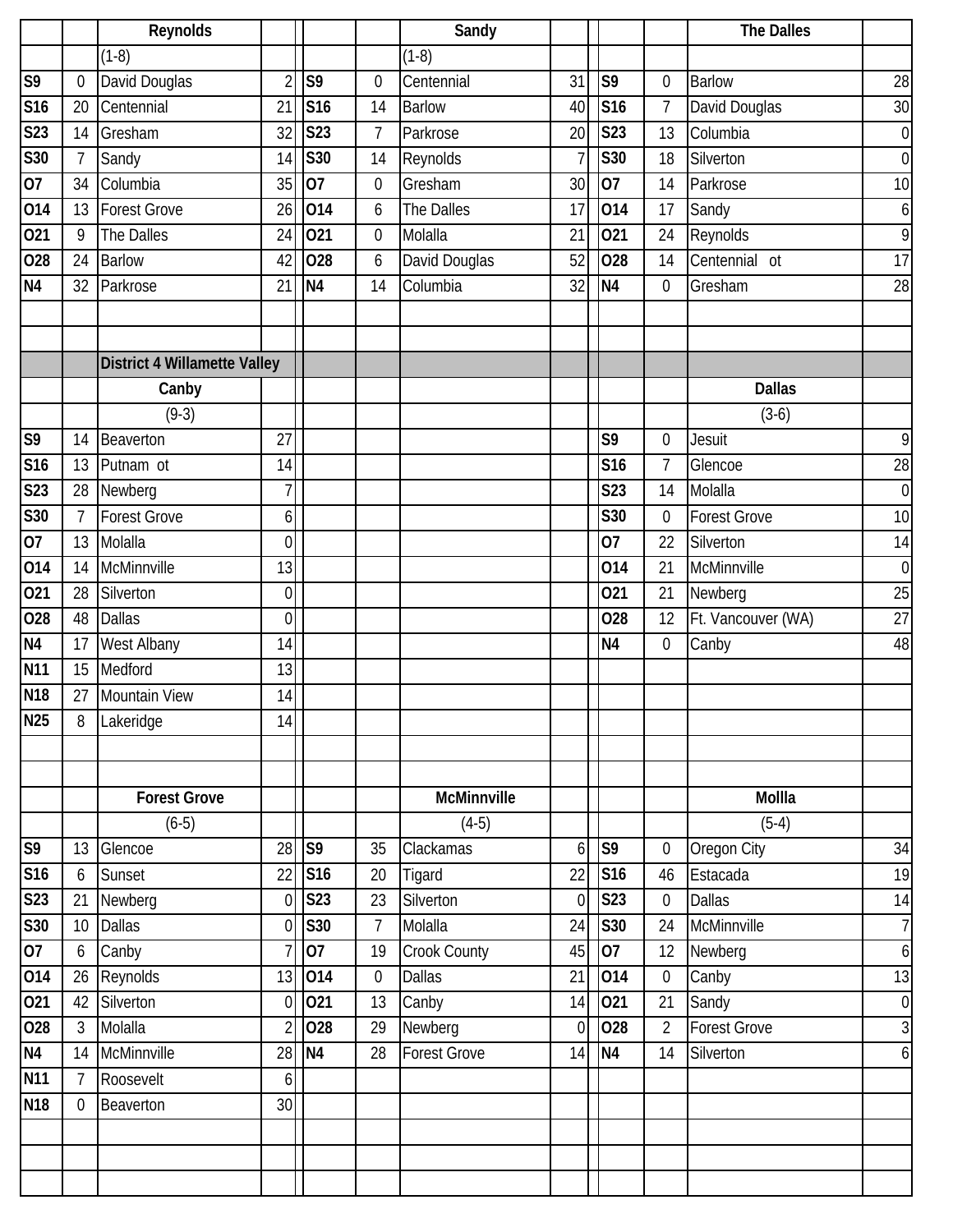|                |                  | Newberg                      |                  |                 |                  |                   |              |                |                  | Silverton            |                |
|----------------|------------------|------------------------------|------------------|-----------------|------------------|-------------------|--------------|----------------|------------------|----------------------|----------------|
|                |                  | $(2-7)$                      |                  |                 |                  |                   |              |                |                  | $(0-9)$              |                |
| S9             | 30               | <b>Central Catholic</b>      | 40               |                 |                  |                   |              | S9             | 6                | <b>West Linn</b>     | 41             |
| <b>S16</b>     | 12               | <b>West Linn</b>             | 32               |                 |                  |                   |              | <b>S16</b>     | 15               | <b>Sweet Home</b>    | 32             |
| S23            | $\overline{0}$   | <b>Forest Grove</b>          | 21               |                 |                  |                   |              | <b>S23</b>     | $\mathbf 0$      | McMinnville          | 23             |
| S30            | $\overline{7}$   | Canby                        | 28               |                 |                  |                   |              | <b>S30</b>     | $\boldsymbol{0}$ | The Dalles           | 18             |
| 07             | 6                | Molalla                      | 12               |                 |                  |                   |              | 07             | 14               | <b>Dallas</b>        | 22             |
| 014            | 12               | Silverton                    | 10               |                 |                  |                   |              | 014            | 10               | Newberg              | 42             |
| 021            | 25               | <b>Dallas</b>                | 21               |                 |                  |                   |              | 021            | 0                | <b>Forest Grove</b>  | 42             |
| 028            | $\overline{0}$   | McMinnville                  | 29               |                 |                  |                   |              | 028            | $\boldsymbol{0}$ | Canby                | 28             |
| N <sub>4</sub> | 6                | Oregon City                  | 32               |                 |                  |                   |              | N <sub>4</sub> | 6                | Molalla              | 14             |
|                |                  |                              |                  |                 |                  |                   |              |                |                  |                      |                |
|                |                  |                              |                  |                 |                  |                   |              |                |                  |                      |                |
|                |                  | <b>District 5 Midwetsern</b> |                  |                 |                  |                   |              |                |                  |                      |                |
|                |                  | Churchill                    |                  |                 |                  |                   |              |                |                  | <b>Cottage Grove</b> |                |
|                |                  | $(10-1)$                     |                  |                 |                  |                   |              |                |                  | $(0-9)$              |                |
| S9             | 20               | Willamette                   | 14               |                 |                  |                   |              | S9             | $\overline{7}$   | Thurston             | 21             |
| <b>S16</b>     | $\overline{7}$   | North Eugene                 | 6                |                 |                  |                   |              | S16            | 20               | North Bend           | 41             |
| S23            | 22               | Cottage Grove                | $\mathbf 0$      |                 |                  |                   |              | <b>S23</b>     | $\boldsymbol{0}$ | Churchill            | 22             |
| <b>S30</b>     | 30               | Thurston                     | 14               |                 |                  |                   |              | S30            | $\mathfrak{Z}$   | Sheldon              | 19             |
| 07             | 35               | North Bend                   | 15               |                 |                  |                   |              | 07             | $\boldsymbol{0}$ | Marshfield           | 38             |
| 014            | 16               | South Eugene                 | 8                |                 |                  |                   |              | 014            | 12               | Springfield          | 29             |
| 021            | 12               | Marshfield                   | $\overline{1}$   |                 |                  |                   |              | 021            | $\boldsymbol{6}$ | North Eugene         | 20             |
| 028            | 20               | Springfield                  | $\mathbf 0$      |                 |                  |                   |              | 028            | $\boldsymbol{0}$ | South Eugene         | 20             |
| <b>N4</b>      | 21               | Sheldon                      | $\boldsymbol{0}$ |                 |                  |                   |              | N <sub>4</sub> | 15               | Willamette           | 34             |
| <b>N11</b>     | 22               | <b>West Linn</b>             | 13               |                 |                  |                   |              |                |                  |                      |                |
| <b>N18</b>     | $\boldsymbol{0}$ | South Salem                  | 12               |                 |                  |                   |              |                |                  |                      |                |
|                |                  |                              |                  |                 |                  |                   |              |                |                  |                      |                |
|                |                  |                              |                  |                 |                  |                   |              |                |                  |                      |                |
|                |                  | Marshfield                   |                  |                 |                  | <b>North Bend</b> |              |                |                  | North Eugene         |                |
|                |                  | $(7-3)$                      |                  |                 |                  | $(5-4)$           |              |                |                  | $(4-5)$              |                |
| S9             | 25               | South Eugene                 | 20               | S9              | 16               | North Eugene      | $\mathbf{0}$ | S <sub>9</sub> | 0                | North Bend           | 16             |
| <b>S16</b>     | 28               | Springfield                  | $\boldsymbol{0}$ | S <sub>16</sub> | 41               | Cottage Grove     | 20           | <b>S16</b>     | 6                | Churchill            | 7              |
| <b>S23</b>     | 6                | Willamette                   | $\mathbf 0$      | S23             | $\boldsymbol{0}$ | Thurston (ot)     | 6            | <b>S23</b>     | $\overline{7}$   | Sheldon              | 24             |
| S30            | 27               | North Eugene                 | 13               | <b>S30</b>      | 13               | South Eugene      | 28           | S30            | 13               | Marshfield           | 27             |
| 07             | 38               | Cottage Grove                | $\mathbf 0$      | 07              | 15               | Churchill         | 35           | 07             | 28               | Springfield          | 15             |
| 014            | 14               | Thurston                     | $\overline{0}$   | 014             | 6                | Sheldon           | 19           | 014            | 18               | Willamette           | 12             |
| 021            | $\overline{7}$   | Churchill                    | 12               | 021             | 27               | Springfield       | 8            | 021            | 20               | Cottage Grove        | $6 \mid$       |
| 028            | 33               | Sheldon                      | $\mathbf 0$      | 028             | 20               | Willamette        | 12           | 028            | 13               | Thurston             | $\overline{7}$ |
| N <sub>4</sub> | $\overline{7}$   | North Bend                   | 10               | N <sub>4</sub>  | 10               | Marshfield        | 7            | N <sub>4</sub> | $\overline{7}$   | South Eugene         | 12             |
| <b>N11</b>     | 14               | Tigard (2 ot)                | 20               |                 |                  |                   |              |                |                  |                      |                |
|                |                  |                              |                  |                 |                  |                   |              |                |                  |                      |                |
|                |                  |                              |                  |                 |                  |                   |              |                |                  |                      |                |
|                |                  |                              |                  |                 |                  |                   |              |                |                  |                      |                |
|                |                  |                              |                  |                 |                  |                   |              |                |                  |                      |                |
|                |                  |                              |                  |                 |                  |                   |              |                |                  |                      |                |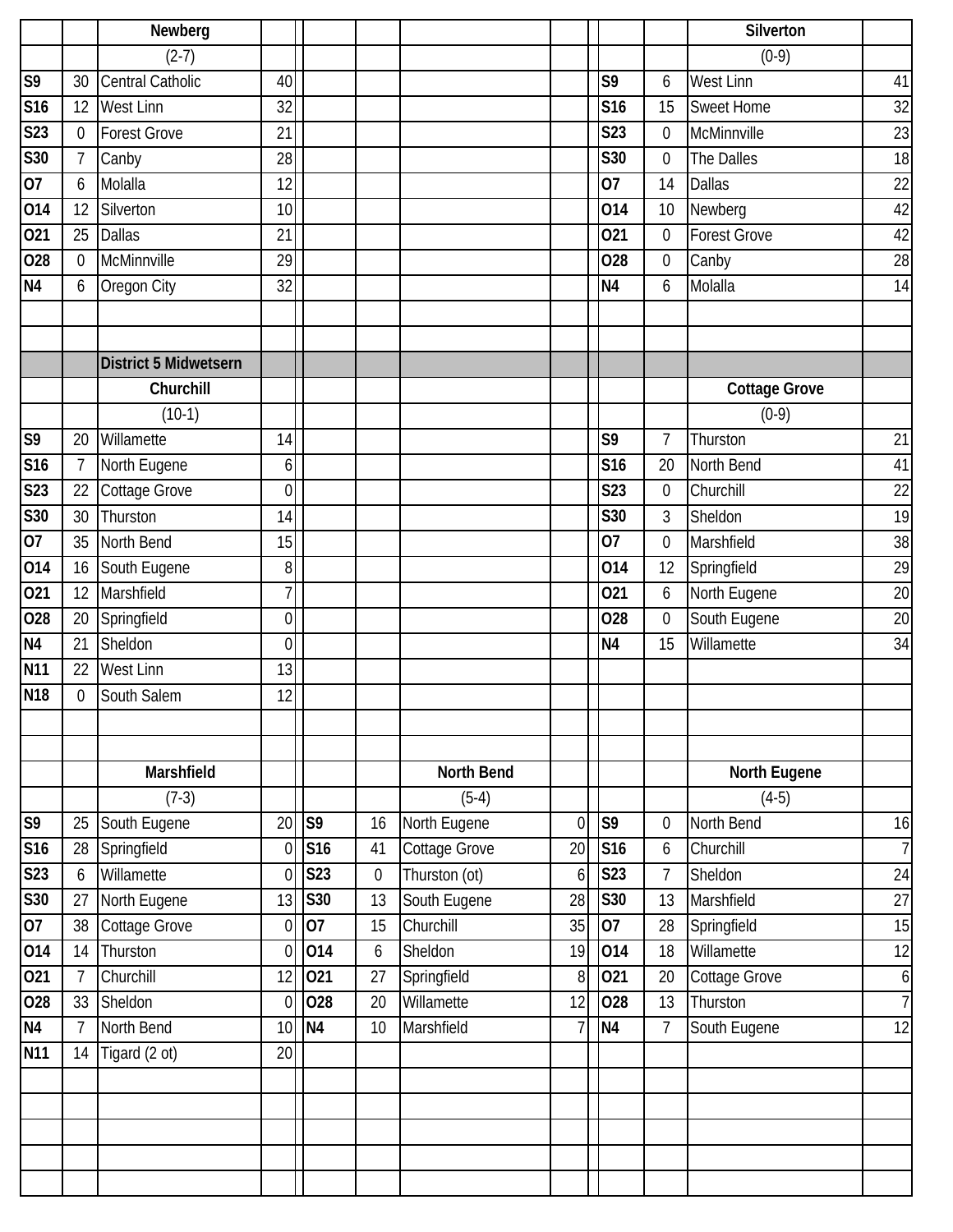|                |                | Sheldon                           |                |                 |                  | South Eugene       |                |                |                  | Springfield          |                 |
|----------------|----------------|-----------------------------------|----------------|-----------------|------------------|--------------------|----------------|----------------|------------------|----------------------|-----------------|
|                |                | $(4-5)$                           |                |                 |                  | $(7-3)$            |                |                |                  | $(2-7)$              |                 |
| S <sub>9</sub> | 16             | Springfield ot                    | 13             | S <sub>9</sub>  | 20               | Marshfield         | 25             | S <sub>9</sub> | 13               | Sheldon ot           | 16              |
| <b>S16</b>     | 6              | Willamette                        | 19             | <b>S16</b>      | 15               | Thurston           | 6              | S16            | $\boldsymbol{0}$ | Marshfield           | 28              |
| <b>S23</b>     | 24             | North Eugene                      | $\overline{1}$ | S23             | 34               | Springfield        | 13             | <b>S23</b>     | 13               | South Eugene         | 34              |
| S30            | 19             | Cottage Grove                     | 3              | S30             | 28               | North Bend         | 13             | <b>S30</b>     | 20               | Willamette           | 14              |
| 07             | 7              | Thurston                          | 9              | 07              | 7                | Willamette         | 0              | 07             | 15               | North Eugene         | 28              |
| 014            | 19             | North Bend                        | 6              | 014             | 8                | Churchill          | 16             | 014            | 29               | Cottage Grove        | 12              |
| 021            | 15             | South Eugene                      | 27             | 021             | 27               | Sheldon            | 15             | 021            | 8                | North Bend           | 27              |
| 028            | $\overline{0}$ | Marshfield                        | 33             | 028             | 20               | Cottage Grove      | 0              | 028            | $\boldsymbol{0}$ | Churchill            | 20              |
| N <sub>4</sub> | 0              | Churchill                         | 21             | N <sub>4</sub>  | 12               | North Eugene       |                | N <sub>4</sub> | 20               | Thurston             | 51              |
|                |                |                                   |                | N <sub>11</sub> | 20               | <b>Barlow</b>      | 21             |                |                  |                      |                 |
|                |                |                                   |                |                 |                  |                    |                |                |                  |                      |                 |
|                |                |                                   |                |                 |                  |                    |                |                |                  |                      |                 |
|                |                | Thurston                          |                |                 |                  |                    |                |                |                  | Willamette           |                 |
|                |                | $(5-5)$                           |                |                 |                  |                    |                |                |                  | $(2-7)$              |                 |
| S <sub>9</sub> | 21             | Cottage Grove                     | 7              |                 |                  |                    |                | S9             | 14               | Churchill            | 20              |
| <b>S16</b>     | 6              | South Eugene                      | 15             |                 |                  |                    |                | <b>S16</b>     | 19               | Sheldon              | 6               |
| S23            | 6              | North Bend<br>(ot)                | $\overline{0}$ |                 |                  |                    |                | S23            | $\boldsymbol{0}$ | Marshfield           | $6 \mid$        |
| <b>S30</b>     | 14             | Churchill                         | 30             |                 |                  |                    |                | S30            | 14               | Springfield          | 20              |
| 07             | 9              | Sheldon                           | $\overline{1}$ |                 |                  |                    |                | 07             | $\boldsymbol{0}$ | South Eugene         | 7               |
| 014            | 0              | Marshfield                        | 14             |                 |                  |                    |                | 014            | 12               | North Eugene         | 18              |
| 021            | 21             | Willamette                        | 16             |                 |                  |                    |                | 021            | 16               | Thurston             | $\overline{21}$ |
| 028            | $\overline{7}$ | North Eugene                      | 13             |                 |                  |                    |                | 028            | 12               | North Bend           | 20              |
| N <sub>4</sub> | 51             | Springfield                       | 20             |                 |                  |                    |                | N <sub>4</sub> | 34               | <b>Cottage Grove</b> | 15              |
| <b>N11</b>     | 0              | Gresham                           | 7              |                 |                  |                    |                |                |                  |                      |                 |
|                |                |                                   |                |                 |                  |                    |                |                |                  |                      |                 |
|                |                |                                   |                |                 |                  |                    |                |                |                  |                      |                 |
|                |                | <b>District 6 Southern Oregon</b> |                |                 |                  |                    |                |                |                  |                      |                 |
|                |                | Ashland                           |                |                 |                  | Crater             |                |                |                  | <b>Eagle Point</b>   |                 |
|                |                | $(4-5)$                           |                |                 |                  | $(6-4)$            |                |                |                  | $(6-4)$              |                 |
| S9             | $\overline{7}$ | <b>Grants Pass</b>                | 20             | S9              | 14               | Klamath Unon       | 15             | S <sub>2</sub> | $\overline{2}$   | Redmond              | 6               |
| <b>S16</b>     | 14             | Klamath Union                     | 21             | <b>S16</b>      | $\boldsymbol{0}$ | Roseburg           | 14             | S <sub>9</sub> | 3                | Medford              | 7               |
| <b>S23</b>     | 15             | Roseburg                          | 24             | <b>S23</b>      | 34               | Yreka (CA)         | 6              | S16            | 6                | <b>Grants Pass</b>   | 10              |
| <b>S30</b>     | $\overline{7}$ | Crater                            | 28             | S30             | 28               | Ashland            | 7              | <b>S23</b>     |                  |                      |                 |
| 07             | 22             | Enterprise (CA)                   | 21             | 07              | 42               | Eagle Point        | 14             | S30            | $\overline{7}$   | Klamath Union        | 12              |
| 014            | 24             | Eagle Point                       | 22             | 014             | 41               | Mazama             | 7              | 07             | 0                | Roseburg             | 70              |
| 021            | 38             | Mazama                            | 7              | 021             | 28               | Hidden Valley      | $\overline{0}$ | 014            | 14               | Crater               | 42              |
| 028            | 27             | <b>Hidden Valley</b>              | $\overline{0}$ | 028             | $\mathbf 0$      | Medford            | 28             | 021            | 22               | Ashland              | 24              |
| N4             | 13             | Medford                           | 33             | N <sub>4</sub>  | 14               | <b>Grants Pass</b> | $\overline{0}$ | 028            | 24               | Mazama               | 3               |
| <b>N11</b>     |                |                                   |                | N <sub>11</sub> | 14               | Lebanon            | 42             | N <sub>4</sub> | 17               | <b>Hidden Valley</b> | $\overline{0}$  |
|                |                |                                   |                |                 |                  |                    |                |                |                  |                      |                 |
|                |                |                                   |                |                 |                  |                    |                |                |                  |                      |                 |
|                |                |                                   |                |                 |                  |                    |                |                |                  |                      |                 |
|                |                |                                   |                |                 |                  |                    |                |                |                  |                      |                 |
|                |                |                                   |                |                 |                  |                    |                |                |                  |                      |                 |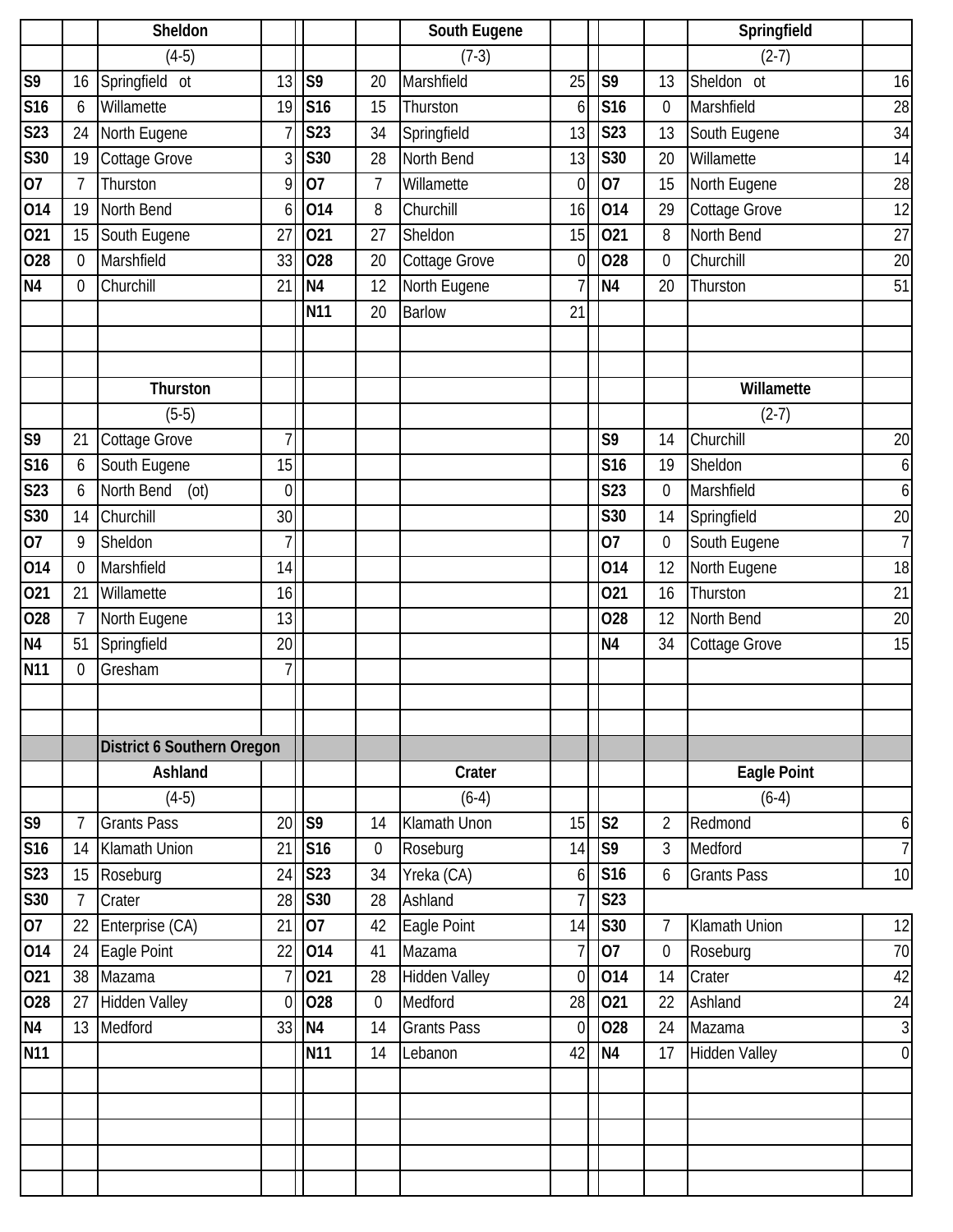|                 |                 | <b>Grants Pass</b>       |                |                 |                  | <b>Hidden Valley</b>     |                |                 |                  | <b>Klamath Union</b> |                  |
|-----------------|-----------------|--------------------------|----------------|-----------------|------------------|--------------------------|----------------|-----------------|------------------|----------------------|------------------|
|                 |                 | $(4-4)$                  |                |                 |                  | $(1-8)$                  |                |                 |                  | $(8-3)$              |                  |
| S <sub>9</sub>  | 20              | Ashland                  | $\overline{1}$ | S <sub>9</sub>  | 8                | Mazama                   | $\overline{7}$ | S <sub>2</sub>  | 17               | Henley               | 14               |
| <b>S16</b>      | 10 <sup>°</sup> | Eagle Point              | 6              | <b>S16</b>      | $\mathbf 0$      | North Valley             | 21             | S9              | 15               | Crater               | 14               |
| S <sub>23</sub> | 28              | Mazama                   | $\overline{1}$ | <b>S23</b>      | 13               | Medford                  | 42             | <b>S16</b>      | 21               | Ashland              | 14               |
| S30             | 35              | <b>Hidden Valley</b>     | $\overline{7}$ | S30             | $\overline{7}$   | <b>Grants Pass</b>       | 35             | <b>S23</b>      |                  |                      |                  |
| 07              | $\overline{0}$  | Medford                  | 21             | 07              | $\overline{0}$   | Klamath Union            | 26             | S30             | 12               | Eagle Point          | 7 <sup>1</sup>   |
| 014             |                 |                          |                | 014             | $\boldsymbol{0}$ | Roseburg                 | 21             | 07              | 28               | Mazama               | 12               |
| 021             | 19              | <b>Klamath Union</b>     | 21             | 021             | $\mathbf 0$      | Crater                   | 28             | 014             | 26               | <b>Hidden Valley</b> | $\overline{0}$   |
| 028             | $\overline{7}$  | Roseburg                 | 17             | 028             | $\mathbf 0$      | Ashland                  | 27             | 021             | 21               | Medford ot           | 28               |
| N <sub>4</sub>  | $\overline{0}$  | Crater                   | 14             | N <sub>4</sub>  | $\overline{0}$   | Eagle Point              | 17             | 028             | 21               | <b>Grants Pass</b>   | 19               |
| <b>N11</b>      |                 |                          |                | N <sub>11</sub> |                  |                          |                | N4              | 14               | Roseburg             | 21               |
| <b>N18</b>      |                 |                          |                | <b>N18</b>      |                  |                          |                | <b>N11</b>      | $\overline{7}$   | Madison              | $6 \mid$         |
|                 |                 |                          |                |                 |                  |                          |                | <b>N18</b>      | $\boldsymbol{0}$ | Corvallis            | 12               |
|                 |                 |                          |                |                 |                  |                          |                |                 |                  |                      |                  |
|                 |                 | Mazama                   |                |                 |                  | Medford                  |                |                 |                  | Roseburg             |                  |
|                 |                 | $(1-8)$                  |                |                 |                  | $(9-2)$                  |                |                 |                  | $(8-2)$              |                  |
| S9              | $\overline{7}$  | <b>Hidden Valley</b>     | 8              | S <sub>9</sub>  | $\overline{7}$   | Eagle Point              | 3              | S <sub>9</sub>  | 28               | Aloha                | $\overline{7}$   |
| S16             | $\overline{0}$  | Medford                  | 20             | <b>S16</b>      | 20               | Mazama                   | 0              | <b>S16</b>      | 14               | Crater               | $\overline{0}$   |
| <b>S23</b>      | 7               | <b>Grants Pass</b>       | 28             | <b>S23</b>      | 42               | Hidden Valley            | 13             | S23             | 24               | Ashland              | 15               |
| S30             | 12              | Klamath Union            | 28             | <b>S30</b>      | 13               | $\overline{B}$ orah (ID) | 17             | <b>S30</b>      | 70               | Eagle Point          | $\overline{0}$   |
| 07              | 0               | Roseburg                 | 27             | 07              | 21               | <b>Grants Pass</b>       | $\mathbf 0$    | 07              | 27               | Mazama               | $\boldsymbol{0}$ |
| 014             | $\overline{7}$  | Crater                   | 41             | 014             | 28               | Klamath Union<br>0t      | 21             | 014             | 21               | <b>Hidden Valley</b> | $\overline{0}$   |
| 021             | 7               | Ashland                  | 38             | 021             | 20               | Roseburg                 | 14             | 021             | 14               | Medford              | 20               |
| 028             | 3               | Eagle Point              | 24             | 028             | 28               | Crater                   | $\overline{0}$ | 028             | 17               | <b>Grants Pass</b>   | 7                |
| N <sub>4</sub>  | 17              | Myrtle Point             | 12             | N <sub>4</sub>  | 33               | Ashland                  | 13             | N <sub>4</sub>  | 21               | Klamath Union        | 14               |
|                 |                 |                          |                | N <sub>11</sub> | 29               | Franklin                 |                | <b>N11</b>      | 8                | South Salem          | 12               |
|                 |                 |                          |                | <b>N18</b>      |                  | 13 Canby                 | 15             |                 |                  |                      |                  |
|                 |                 |                          |                |                 |                  |                          |                |                 |                  |                      |                  |
|                 |                 |                          |                |                 |                  |                          |                |                 |                  |                      |                  |
|                 |                 | District 7 Intermountain |                |                 |                  |                          |                |                 |                  |                      |                  |
|                 |                 | <b>Baker</b>             |                |                 |                  | <b>Bend</b>              |                |                 |                  | <b>Crook County</b>  |                  |
|                 |                 | $(4-5)$                  |                |                 |                  | $(1-8)$                  |                |                 |                  | $(10-1)$             |                  |
| S <sub>9</sub>  | 10              | Mountain View            | 41             | S <sub>9</sub>  | 20               | Madras                   | 19             | S <sub>9</sub>  | 21               | Pendleton            | 13               |
| <b>S16</b>      | $\overline{0}$  | Ontario                  | 9              | S <sub>16</sub> | 14               | La Grande                | 28             | S16             | 21               | Hermiston            | 7 <sup>1</sup>   |
| S23             | 14              | <b>Crook County</b>      | 44             | <b>S23</b>      | $\overline{7}$   | Ontario                  | 29             | S23             | 44               | <b>Baker</b>         | 14               |
| S30             | $7\overline{ }$ | Nampa (ID)               | 28             | S30             | 14               | Hermiston                | 20             | S30             | 14               | Ontario              | 13               |
| 07              | 23              | Bend                     | $\overline{7}$ | 07              | $\overline{7}$   | <b>Baker</b>             | 23             | $\overline{07}$ | 45               | McMinnville          | 19               |
| 014             | 32              | Redmond                  | 7              | 014             | 17               | Pendleton                | 27             | 014             | 47               | La Grande            | 12               |
| 021             | 22              | Hermiston                | 0              | 021             | $\mathbf 0$      | Crook County             | 34             | 021             | 34               | Bend                 | $\overline{0}$   |
| 028             | 14              | Pendleton                | 31             | 028             | 21               | Redmond                  | 22             | 028             | 22               | Mountain View        | 7                |
| N <sub>4</sub>  | 34              | La Grande                | 14             | N <sub>4</sub>  | 13               | Mountain View            | 40             | N <sub>4</sub>  | 37               | Redmond              | 6 <sup>1</sup>   |
|                 |                 |                          |                |                 |                  |                          |                | <b>N11</b>      | 17               | Hillsboro            | 14               |
|                 |                 |                          |                |                 |                  |                          |                | <b>N18</b>      | 10               | Gresham              | 14               |
|                 |                 |                          |                |                 |                  |                          |                |                 |                  |                      |                  |
|                 |                 |                          |                |                 |                  |                          |                |                 |                  |                      |                  |
|                 |                 |                          |                |                 |                  |                          |                |                 |                  |                      |                  |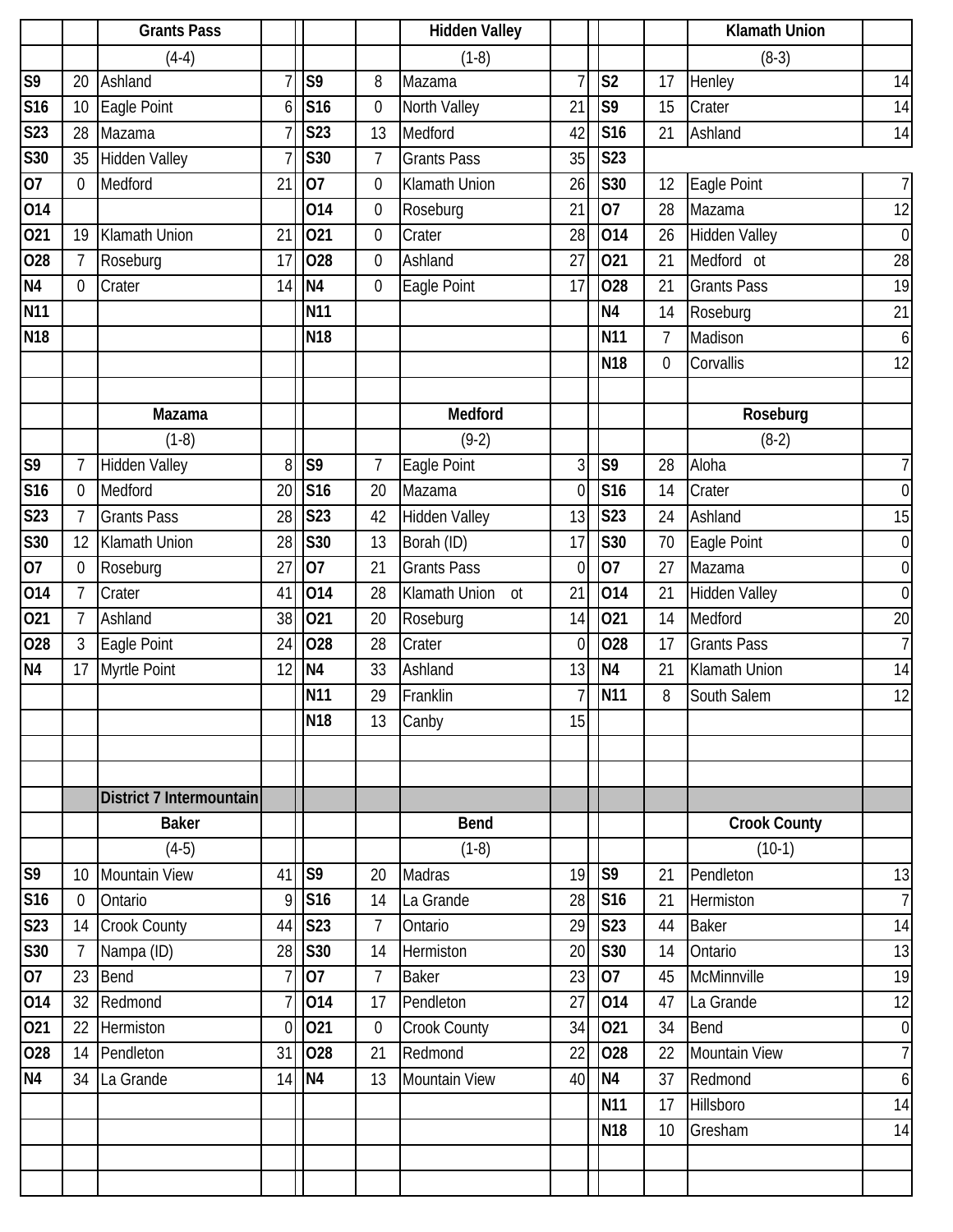|                 |                | Hermiston                       |                |                 |             | La Grande            |    |                |                | <b>Mountain View</b>   |                 |
|-----------------|----------------|---------------------------------|----------------|-----------------|-------------|----------------------|----|----------------|----------------|------------------------|-----------------|
|                 |                | $(3-6)$                         |                |                 |             | $(3-5)$              |    |                |                | $(9-3)$                |                 |
| <b>S2</b>       | 15             | McLoughlin                      | 12             | S <sub>9</sub>  | 14          | Ontario              | 21 | S9             | 41             | <b>Baker</b>           | 10              |
| S9              | 14             | Redmond                         | 6              | <b>S16</b>      | 28          | Bend                 | 14 | <b>S16</b>     | 14             | Lakeridge              | 28              |
| S16             | $\overline{7}$ | Crook County                    | 21             | S23             |             |                      |    | <b>S23</b>     | 42             | Pendleton              | $\overline{9}$  |
| S23             | 14             | La Grande                       | 26             | S30             | 26          | Hermiston            | 14 | S30            | 13             | Redmond                | $\overline{7}$  |
| <b>S30</b>      | 20             | Bend                            | 14             | 07              | 14          | Pendleton            | 21 | 07             | 47             | Ontario                | 20              |
| 07              | $\overline{0}$ | Pendleton                       | 9              | 014             | 34          | Redmond              | 13 | 014            | 35             | Hermiston              | $\overline{0}$  |
| 014             | $\overline{0}$ | <b>Mountain View</b>            | 35             | 021             | 12          | Crook County         | 47 | 021            | 41             | La Grande              | $\overline{0}$  |
| 021             | $\overline{0}$ | <b>Baker</b>                    | 22             | 028             | $\mathbf 0$ | <b>Mountain View</b> | 41 | 028            | $\overline{7}$ | Crook County           | $\overline{22}$ |
| 028             | 21             | Ontario                         | 27             | N <sub>4</sub>  | 14          | <b>Baker</b>         | 34 | N <sub>4</sub> | 40             | Bend                   | 13              |
| N <sub>4</sub>  |                |                                 |                |                 |             |                      |    | N11            | 28             | Glencoe                | 7 <sup>1</sup>  |
|                 |                |                                 |                |                 |             |                      |    | <b>N18</b>     | 14             | <b>Barlow</b>          | 7               |
|                 |                |                                 |                |                 |             |                      |    | N25            | 14             | Canby                  | 27              |
|                 |                |                                 |                |                 |             |                      |    |                |                |                        |                 |
|                 |                | Ontario                         |                |                 |             | Pendleton            |    |                |                | Redmond                |                 |
|                 |                | $(5-4)$                         |                |                 |             | $(7-3)$              |    |                |                | $(3-6)$                |                 |
| S <sub>2</sub>  | 19             | Vale                            | $\theta$       | S <sub>9</sub>  | 13          | Crook County         | 21 | S <sub>2</sub> | 6              | <b>Eagle Point</b>     | $\overline{2}$  |
| S9              | 21             | La Grande                       | 14             | S <sub>16</sub> | 23          | Redmond              | 18 | S <sub>9</sub> |                |                        |                 |
| <b>S16</b>      | 9              | <b>Baker</b>                    | $\overline{0}$ | <b>S23</b>      | 9           | <b>Mountain View</b> | 42 | S16            | 6              | <b>Hermiston</b>       | 14              |
| <b>S23</b>      | 29             | <b>Bend</b>                     | $\overline{7}$ | S30             | 21          | La Grande            | 14 | <b>S23</b>     | 18             | Pendleton              | 23              |
| S30             | 13             | <b>Crook County</b>             | 14             | 07              | 9           | Hermiston            | 0  | <b>S30</b>     | $\overline{7}$ | <b>Mountain View</b>   | 13              |
| 07              | 20             | <b>Mountain View</b>            | 47             | 014             | 27          | Bend                 | 17 | 07             | 13             | La Grande              | 34              |
| 014             | 14             | Redmond                         | 28             | 021             | 29          | Caldwell (ID)        | 27 | 014            | $\overline{7}$ | <b>Baker</b>           | 32              |
| 021             | 27             | <b>Hermiston</b>                | 21             | 028             | 31          | <b>Baker</b>         | 14 | 021            | 28             | Ontario                | 14              |
| 028             | 27             | Pendleton                       | 39             | N <sub>4</sub>  | 39          | Ontario              | 27 | 028            | 22             | <b>Bend</b>            | 21              |
|                 |                |                                 |                | N <sub>11</sub> | 24          | Lakeridge            | 34 | N <sub>4</sub> | 6              | <b>Crook County</b>    | 37              |
|                 |                |                                 |                |                 |             |                      |    |                |                |                        |                 |
|                 |                | <b>District 8 Valley League</b> |                |                 |             |                      |    |                |                |                        |                 |
|                 |                | Corvallis                       |                |                 |             |                      |    |                |                | <b>Crescent Valley</b> |                 |
|                 |                | $(12-2)$                        |                |                 |             |                      |    |                |                | $(3-6)$                |                 |
| S <sub>9</sub>  | 54             | North Salem                     | $\overline{1}$ |                 |             |                      |    | S9             | 14             | South Salem            | 36              |
| S16             | 14             | South Salem                     | 20             |                 |             |                      |    | S16            | 32             | South Albany           | 20              |
| S <sub>23</sub> | 20             | <b>West Albany</b>              | $\mathbf 0$    |                 |             |                      |    | <b>S23</b>     | 20             | Sprague                | 38              |
| S30             | $\overline{7}$ | Lebanon                         | 18             |                 |             |                      |    | S30            | 13             | McKay                  | 14              |
| 07              | 47             | <b>McNary</b>                   | $\overline{1}$ |                 |             |                      |    | 07             | 27             | North Salem            | 13              |
| 014             | 35             | <b>Crescent Valley</b>          | 12             |                 |             |                      |    | 014            | 12             | Corvallis              | 35              |
| 021             | 41             | South Albany                    | 13             |                 |             |                      |    | 021            | 15             | West Albany            | 13              |
| 028             | 12             | Sprague                         | 6              |                 |             |                      |    | 028            | 12             | Lebanon                | 34              |
| N <sub>4</sub>  | 26             | McKay                           | 14             |                 |             |                      |    | N <sub>4</sub> | 21             | <b>McNary</b>          | 26              |
| <b>N11</b>      | 19             | Oregon City                     | 10             |                 |             |                      |    |                |                |                        |                 |
| <b>N18</b>      | 12             | Klamath Union                   | $\mathbf 0$    |                 |             |                      |    |                |                |                        |                 |
| <b>N25</b>      | 33             | Gresham                         | $\overline{1}$ |                 |             |                      |    |                |                |                        |                 |
| D <sub>2</sub>  | 33             | South Salem                     | 14             |                 |             |                      |    |                |                |                        |                 |
| D <sub>9</sub>  | 14             | Lakeridge                       | 7              |                 |             |                      |    |                |                |                        |                 |
|                 |                |                                 |                |                 |             |                      |    |                |                |                        |                 |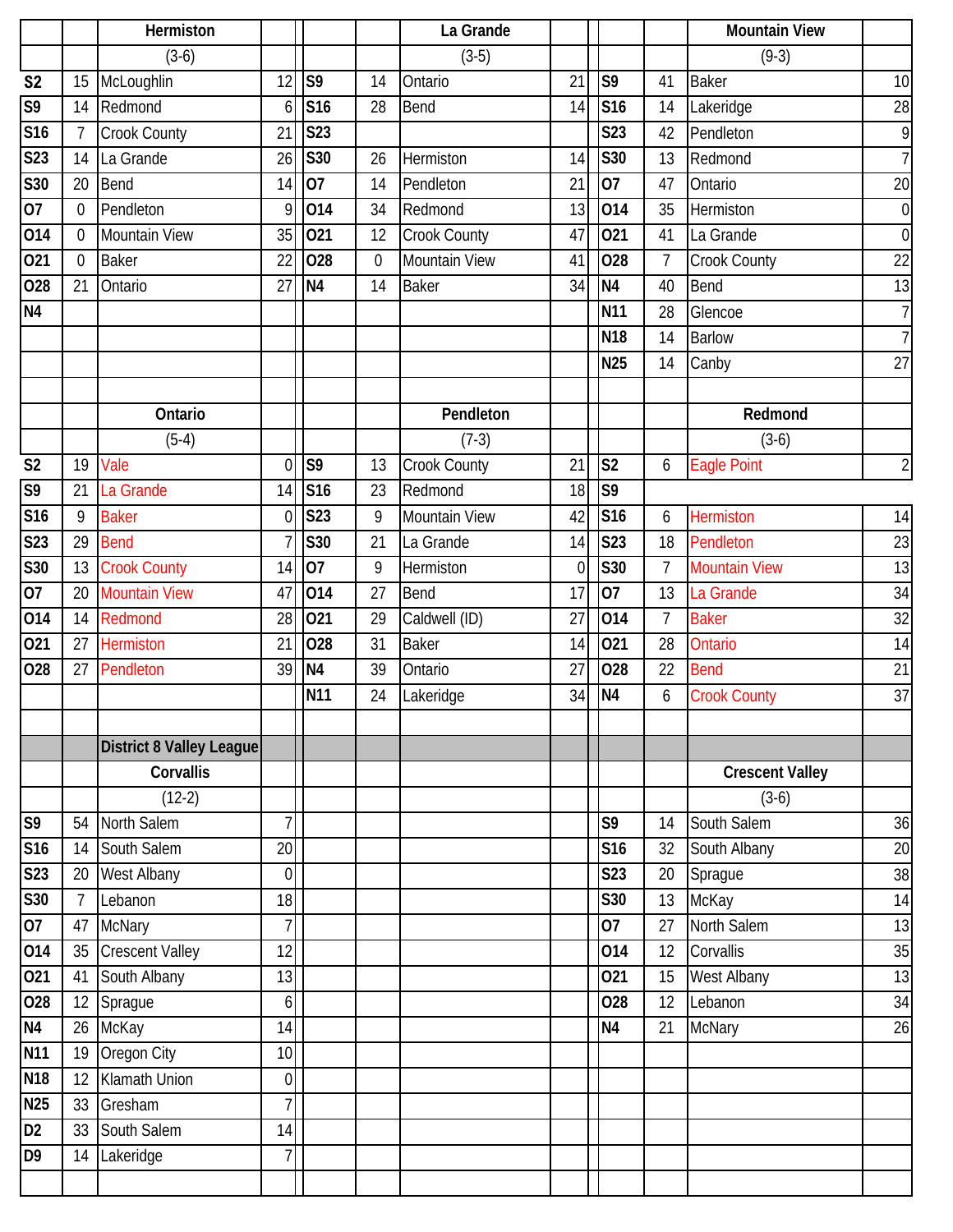|                 |                 | Lebanon                |                |                 |                | <b>McKay</b>           |    |                 |                 | <b>McNary</b>          |                |
|-----------------|-----------------|------------------------|----------------|-----------------|----------------|------------------------|----|-----------------|-----------------|------------------------|----------------|
|                 |                 | $(10-1)$               |                |                 |                | $(4-5)$                |    |                 |                 | $(4-5)$                |                |
| S <sub>9</sub>  | 35              | Sprague                | $\mathbf{0}$   | S <sub>9</sub>  | 15             | West Albany            | 14 | S9              | 29              | South Albany           | 21             |
| <b>S16</b>      | 42              | McKay                  | 7              | <b>S16</b>      | $\overline{7}$ | Lebanon                | 42 | <b>S16</b>      | $\overline{7}$  | Sprague                | 10             |
| <b>S23</b>      | 51              | North Salem            | $\mathbf{0}$   | <b>S23</b>      | $\overline{7}$ | <b>McNary</b>          | 13 | S23             | 13              | McKay                  | $\overline{7}$ |
| S30             | 18              | Corvallis              | $\overline{7}$ | <b>S30</b>      | 14             | <b>Crescent Valley</b> | 13 | S30             | 28              | North Salem            | 13             |
| 07              | 41              | <b>West Albany</b>     | 14             | 07              | 28             | South Albany           | 14 | 07              | $\overline{7}$  | Corvallis              | 47             |
| 014             | 26              | South Salem            | 11             | 014             | $\mathbf 0$    | Sprague                |    | 014             | 0               | West Albany            | 32             |
| 021             | 49              | <b>McNary</b>          | 22             | 021             | 14             | South Salem            | 46 | 021             | 22              | Lebanon                | 49             |
| 028             | 34              | <b>Crescent Valley</b> | 12             | 028             | 54             | North Salem            | 12 | 028             | 14              | South Salem            | 48             |
| N <sub>4</sub>  | 48              | South Albany           | 20             | N <sub>4</sub>  | 14             | Corvallis              | 26 | <b>N4</b>       | 26              | <b>Crescent Valley</b> | 21             |
| <b>N11</b>      | 42              | Crater                 | 14             |                 |                |                        |    |                 |                 |                        |                |
| <b>N18</b>      | 20              | Tigard                 | 30             |                 |                |                        |    |                 |                 |                        |                |
|                 |                 |                        |                |                 |                |                        |    |                 |                 |                        |                |
|                 |                 |                        |                |                 |                |                        |    |                 |                 |                        |                |
|                 |                 | <b>North Salem</b>     |                |                 |                | South Albany           |    |                 |                 | South Salem            |                |
|                 |                 | $(1-8)$                |                |                 |                | $(1-8)$                |    |                 |                 | $(11-2)$               |                |
| S <sub>9</sub>  | $\overline{7}$  | Corvallis              | 54             | S <sub>9</sub>  | 21             | <b>McNary</b>          | 29 | S9              | 36              | <b>Crescent Valley</b> | 14             |
| <b>S16</b>      | 0               | West Albany            | 28             | S <sub>16</sub> | 20             | <b>Crescent Valley</b> | 32 | S <sub>16</sub> | 20              | Corvallis              | 14             |
| <b>S23</b>      | 0               | Lebanon                | 51             | <b>S23</b>      | $\mathbf 0$    | South Salem            | 44 | <b>S23</b>      | 44              | South Albany           | $\overline{0}$ |
| S30             | 13              | <b>McNary</b>          | 28             | S30             | 6              | Sprague                | 7  | S30             | 15              | <b>West Albany</b>     | 14             |
| 07              | 13              | <b>Crescent Valley</b> | 27             | 07              | 14             | McKay                  | 28 | 07              | 44              | Sprague                | $\overline{0}$ |
| 014             | 0               | South Albany           | 14             | 014             | 14             | North Salem            | 0  | 014             | 11              | Lebanon                | 28             |
| 021             | 12              | Sprague                | 9              | 021             | 13             | Corvallis              | 41 | 021             | 46              | McKay                  | 14             |
| 028             | 12              | McKay                  | 54             | 028             | $\mathbf 0$    | West Albany            | 27 | 028             | 48              | <b>McNary</b>          | 14             |
| N <sub>4</sub>  | $\overline{7}$  | South Salem            | 42             | N <sub>4</sub>  | 20             | Lebanon                | 48 | N <sub>4</sub>  | 42              | North Salem            | $\overline{7}$ |
|                 |                 |                        |                |                 |                |                        |    | N11             | 12              | Roseburg               | $\, 8$         |
|                 |                 |                        |                |                 |                |                        |    | <b>N18</b>      | $\overline{12}$ | Churchill              | $\overline{0}$ |
|                 |                 |                        |                |                 |                |                        |    | <b>N25</b>      | 9               | Beaverton              | $\overline{7}$ |
|                 |                 |                        |                |                 |                |                        |    | D <sub>2</sub>  | 14              | Corvallis              | 33             |
|                 |                 |                        |                |                 |                |                        |    |                 |                 |                        |                |
|                 |                 |                        |                |                 |                |                        |    |                 |                 |                        |                |
|                 |                 |                        |                |                 |                |                        |    |                 |                 |                        |                |
|                 |                 | Sprague                |                |                 |                |                        |    |                 |                 | <b>West Albany</b>     |                |
|                 |                 | $(4-5)$                |                |                 |                |                        |    |                 |                 | $(4-6)$                |                |
| S <sub>9</sub>  | $\mathbf 0$     | Lebanon                | 35             |                 |                |                        |    | S9              | 14              | McKay                  | 15             |
| S16             | 10 <sup>°</sup> | McNary                 | $\overline{7}$ |                 |                |                        |    | <b>S16</b>      | 28              | North Salem            | $\overline{0}$ |
| S <sub>23</sub> | 38              | <b>Crescent Valley</b> | 20             |                 |                |                        |    | S23             | $\mathbf 0$     | Corvallis              | 20             |
| S30             | $\overline{7}$  | South Albany           | 6              |                 |                |                        |    | S30             | 14              | South Salem            | 15             |
| 07              | $\mathbf 0$     | South Salem            | 44             |                 |                |                        |    | 07              | 14              | Lebanon                | 41             |
| 014             | $7\overline{ }$ | McKay                  | $\mathbf 0$    |                 |                |                        |    | 014             | 32              | <b>McNary</b>          | $\overline{0}$ |
| 021             | 9               | North Salem            | 12             |                 |                |                        |    | 021             | 13              | <b>Crescent Valley</b> | 15             |
| 028             | 6               | Corvallis              | 12             |                 |                |                        |    | 028             | 27              | South Albany           | $\overline{0}$ |
| N <sub>4</sub>  | 10 <sup>1</sup> | <b>West Albany</b>     | 14             |                 |                |                        |    | N <sub>4</sub>  | 14              | Sprague                | 10             |
|                 |                 |                        |                |                 |                |                        |    | <b>N11</b>      | 14              | Canby                  | 17             |
|                 |                 |                        |                |                 |                |                        |    |                 |                 |                        |                |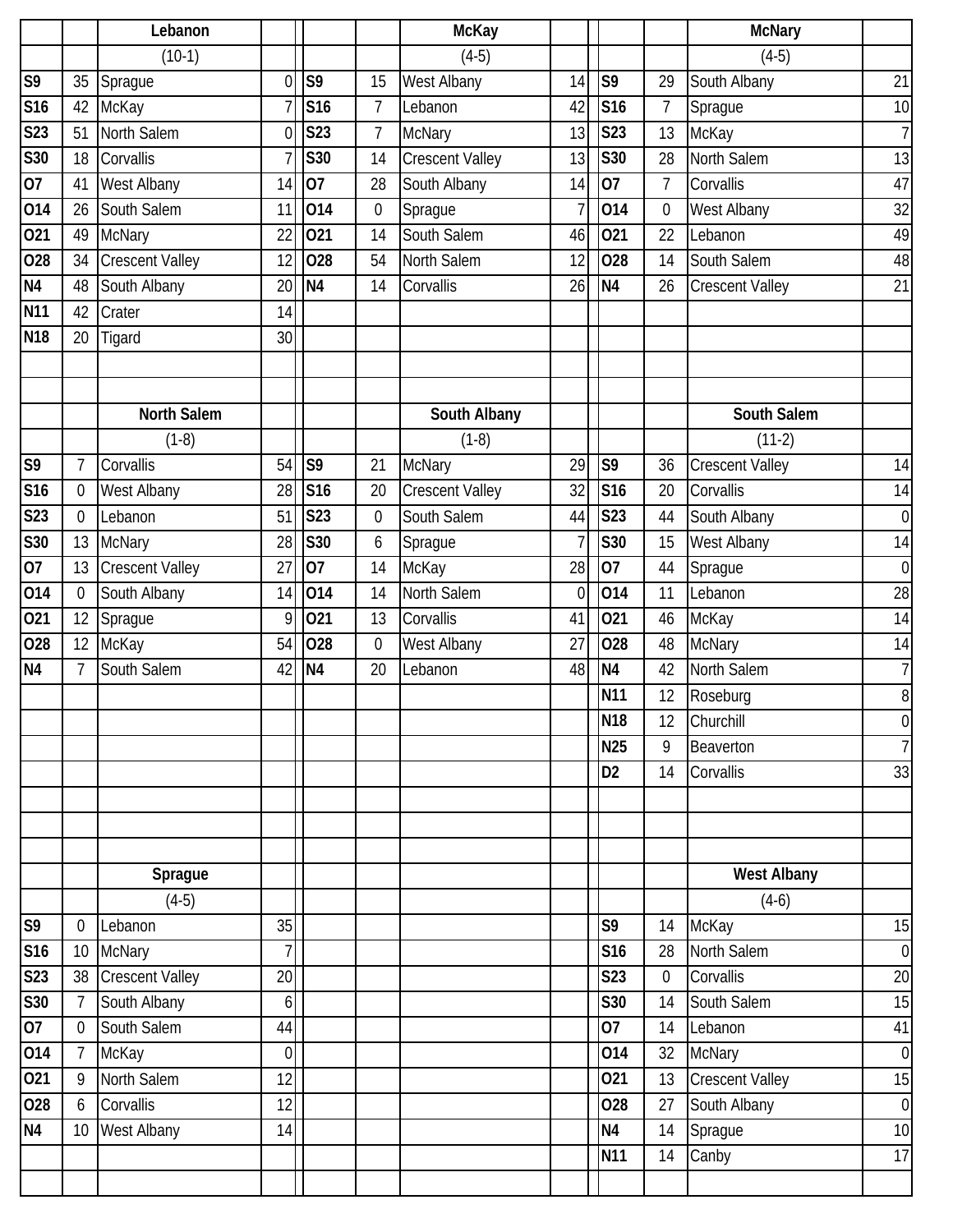|                 |                  | <b>District 9 Three Rivers</b> |                  |                        |    |                  |                |                |                  |                    |                  |
|-----------------|------------------|--------------------------------|------------------|------------------------|----|------------------|----------------|----------------|------------------|--------------------|------------------|
|                 |                  | Clackamas                      |                  |                        |    |                  |                |                |                  | Lake Oswego        |                  |
|                 |                  | $(0-9)$                        |                  |                        |    |                  |                |                |                  |                    |                  |
| S <sub>9</sub>  | 6                | McMinnville                    | 35               |                        |    |                  |                | S9             | 22               | Sunset ot          | 29               |
| <b>S16</b>      | 0                | Hillsboro                      | 14               |                        |    |                  |                | S16            | 18               | Jesuit             | 14               |
| S23             | 7                | Putnam                         | 26               |                        |    |                  |                | S23            | 20               | David Douglas      | 40               |
| S30             | 6                | Milwaukie                      | 42               |                        |    |                  |                | S30            | $\overline{7}$   | Oregon City        | 26               |
| $\overline{07}$ | 6                | Lake Oswego                    | $\overline{7}$   |                        |    |                  |                | 07             | $\overline{7}$   | Clackamas          | $\boldsymbol{6}$ |
| 014             | 14               | Oregon City                    | 32               |                        |    |                  |                | 014            | 19               | <b>West Linn</b>   | 20               |
| 021             | $\boldsymbol{0}$ | Hudson's Bay (WA)              | 26               |                        |    |                  |                | 021            | 13               | Milwaukie          | 27               |
| 028             | 6                | <b>West Linn</b>               | 28               |                        |    |                  |                | 028            | 14               | Lakeridge          | 34               |
| N <sub>4</sub>  | 6                | Lakeridge                      | 24               |                        |    |                  |                | N <sub>4</sub> | $\boldsymbol{0}$ | Putnam             | 8                |
|                 |                  |                                |                  |                        |    |                  |                |                |                  |                    |                  |
|                 |                  |                                |                  |                        |    |                  |                |                |                  |                    |                  |
|                 |                  | Lakeridge                      |                  |                        |    | <b>Milwaukie</b> |                |                |                  | <b>Oregon City</b> |                  |
|                 |                  | $(13-1)$                       |                  |                        |    | $(5-4)$          |                |                |                  | $(7-3)$            |                  |
| S <sub>9</sub>  | 32               | Tigard                         | 10               | $\overline{\text{S9}}$ | 28 | Parkrose         | $\overline{0}$ | S <sub>9</sub> | 34               | Molalla            | $\overline{0}$   |
| <b>S16</b>      | 28               | Mountain View                  | 14               | S <sub>16</sub>        | 39 | Central Catholic | 26             | <b>S16</b>     | 17               | Beaverton          | 16               |
| <b>S23</b>      | 28               | Milwaukie                      | 14               | <b>S23</b>             | 14 | Lakeridge        | 28             | <b>S23</b>     | 18               | <b>West Linn</b>   | $\, 8$           |
| S30             | 14               | Mountain View (WA)             | $\overline{0}$   | S30                    | 42 | Clackamas        | 6              | S30            | 26               | Lake Oswego        | $\overline{7}$   |
| $\overline{07}$ | 35               | Oregon City                    | 7                | 07                     | 14 | Putnam           | 21             | 07             | $\overline{7}$   | Lakeridge          | 35               |
| 014             | 26               | Putnam                         | 12               | 014                    | 6  | Evergreen (WA)   | 14             | 014            | 32               | Clackamas          | 14               |
| 021             | 34               | <b>West Linn</b>               | 13               | 021                    | 27 | Lake Oswego      | 13             | 021            | 36               | Putnam             | 14               |
| 028             | 34               | Lake Oswego                    | 14               | 028                    | 20 | Oregon City      | 14             | 028            | 14               | Milwaukie          | 20               |
| N <sub>4</sub>  | 24               | Clackamas                      | 6                | N <sub>4</sub>         | 0  | West Linn        | 12             | N <sub>4</sub> | 32               | Newberg            | 6                |
| <b>N11</b>      | 34               | Pendleton                      | 24               |                        |    |                  |                | <b>N11</b>     | 10               | Corvallis          | 19               |
| <b>N18</b>      | 35               | Centennial                     | $\sqrt{2}$       |                        |    |                  |                |                |                  |                    |                  |
| <b>N25</b>      |                  | 39 Tigard                      | $14$             |                        |    |                  |                |                |                  |                    |                  |
| $\overline{D2}$ | 14               | Canby                          | 8                |                        |    |                  |                |                |                  |                    |                  |
| D <sub>9</sub>  | $7\overline{ }$  | Corvallis                      | 14               |                        |    |                  |                |                |                  |                    |                  |
|                 |                  |                                |                  |                        |    |                  |                |                |                  |                    |                  |
|                 |                  |                                |                  |                        |    |                  |                |                |                  |                    |                  |
|                 |                  | Putnam                         |                  |                        |    |                  |                |                |                  | <b>West Linn</b>   |                  |
|                 |                  | $(6-3)$                        |                  |                        |    |                  |                |                |                  | $(7-3)$            |                  |
| S <sub>9</sub>  | $\overline{7}$   | Hillsboro                      | 6                |                        |    |                  |                | S9             | 41               | Silverton          | $\boldsymbol{6}$ |
| S16             | 14               | Canby                          | 13               |                        |    |                  |                | S16            | 32               | Newberg            | 12               |
| S <sub>23</sub> | 26               | Clackamas                      | $\overline{7}$   |                        |    |                  |                | S23            | 6                | Oregon City        | 18               |
| S30             | 20               | <b>West Linn</b>               | 27               |                        |    |                  |                | S30            | 27               | Putnam             | $20\,$           |
| $\overline{07}$ | 21               | Milwaukie                      | 14               |                        |    |                  |                | 07             | 40               | Centennial         | 13               |
| 014             | 12               | Lakeridge                      | 26               |                        |    |                  |                | 014            | 20               | Lake Oswego        | 19               |
| 021             | 14               | Oregon City                    | 36               |                        |    |                  |                | 021            | 14               | Lakeridge          | 34               |
| 028             | 44               | Columbia                       | 27               |                        |    |                  |                | 028            | 28               | Clackamas          | $\boldsymbol{6}$ |
| N4              | 8                | Lake Oswego                    | $\boldsymbol{0}$ |                        |    |                  |                | N <sub>4</sub> | 12               | Milwaukie          | $\boldsymbol{0}$ |
|                 |                  |                                |                  |                        |    |                  |                | <b>N11</b>     | 13               | Churchill          | 22               |
|                 |                  |                                |                  |                        |    |                  |                |                |                  |                    |                  |
|                 |                  |                                |                  |                        |    |                  |                |                |                  |                    |                  |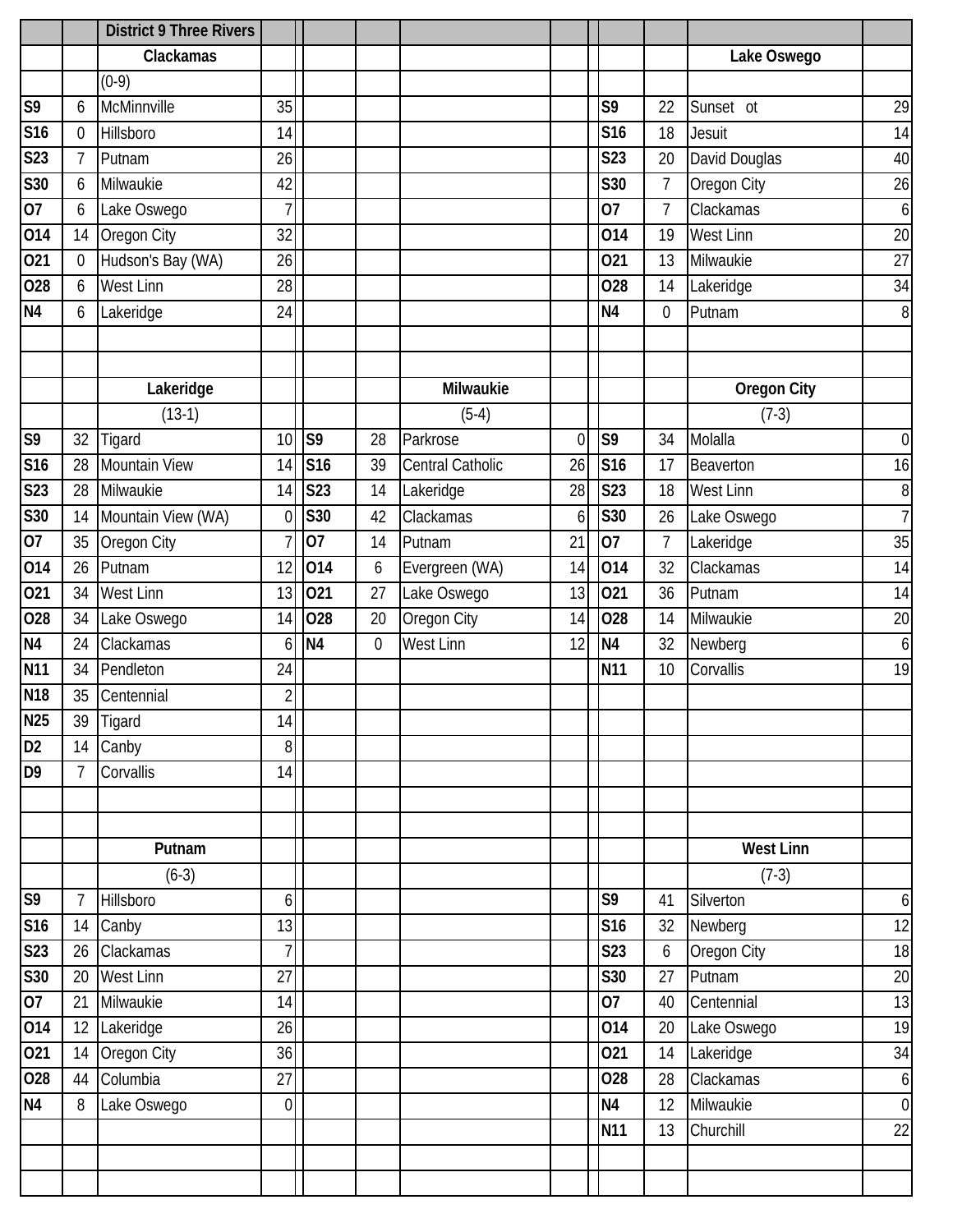|                | 1983 Class AA Football Schedule and Scores |                          |                |                |                |               |    |                 |                  |                          |                  |
|----------------|--------------------------------------------|--------------------------|----------------|----------------|----------------|---------------|----|-----------------|------------------|--------------------------|------------------|
|                |                                            | <b>District 1 Cowapa</b> |                |                |                |               |    |                 |                  |                          |                  |
|                |                                            | Astoria                  |                |                |                |               |    |                 |                  | Clatskanie               |                  |
|                |                                            | $(5-4)$                  |                |                |                |               |    |                 |                  | $(8-2)$                  |                  |
| S <sub>9</sub> | 19                                         | <b>Hood River Valley</b> | 21             |                |                |               |    | S9              | 21               | <b>Banks</b>             | 7                |
| S16            | $\overline{7}$                             | Franklin (WA)            | 6              |                |                |               |    | S16             | 22               | Kalama (WA)              | $\overline{7}$   |
| <b>S23</b>     | 14                                         | Tillamook                | $\mathbf 0$    |                |                |               |    | S23             | 20               | La Salle                 | $6 \mid$         |
| S30            | $\overline{7}$                             | Seaside                  | 22             |                |                |               |    | S30             | 13               | Rainier                  | 14               |
| 07             | $\overline{0}$                             | Clatskanie               | 9              |                |                |               |    | 07              | 9                | Astoria                  | $\overline{0}$   |
| 014            | 23                                         | Rainier                  | 6              |                |                |               |    | 014             | 27               | St. Helens               | $\overline{0}$   |
| 021            | $\overline{0}$                             | Gladstone                | 26             |                |                |               |    | 021             | 26               | Seaside                  | 21               |
| 028            | 43                                         | St. Helens               | $\overline{2}$ |                |                |               |    | 028             | 20               | Scappoose                | 7                |
| N <sub>4</sub> | 35                                         | Scappoose                | 13             |                |                |               |    | <b>N4</b>       | $\boldsymbol{6}$ | Tillamook                | $\overline{0}$   |
|                |                                            |                          |                |                |                |               |    | <b>N11</b>      | $\boldsymbol{0}$ | Cascade                  | 28               |
|                |                                            |                          |                |                |                |               |    |                 |                  |                          |                  |
|                |                                            |                          |                |                |                |               |    |                 |                  |                          |                  |
|                |                                            | Rainier                  |                |                |                | St. Helens    |    |                 |                  | Scappoose                |                  |
|                |                                            | $(11-2)$                 |                |                |                | $(0-9)$       |    |                 |                  | $(2-7)$                  |                  |
| S9             | 14                                         | Creswell                 | 6              | S <sub>9</sub> | $\overline{7}$ | R. A. Long-WA | 20 | S <sub>9</sub>  | 19               | Estacada                 | $\overline{0}$   |
| S16            | 43                                         | Woodland (WA)            | 20             | S16            | $\mathbf 0$    | Junction City | 29 | S <sub>16</sub> | 6                | La Salle                 | 14               |
| S23            | 20                                         | R. A. Long (WA)          | 9              | <b>S23</b>     | 6              | Rainier       | 39 | <b>S23</b>      | 12               | Seaside                  | 14               |
| S30            | 39                                         | St. Helens               | 6              | S30            | $\mathbf 0$    | Tillamook     | 36 | S30             | $\overline{7}$   | Sherwood                 | 28               |
| 07             | 14                                         | Clatskanie               | 13             | 07             | 13             | Estacada      | 18 | 07              | 6                | Rainier                  | 28               |
| 014            | 28                                         | Scappoose                | 6              | 014            | $\mathbf 0$    | Clatskanie    | 27 | 014             | 6                | Tillamook                | 39               |
| 021            | 6                                          | Astoria                  | 23             | 021            | $\mathbf 0$    | Scappoose     | 18 | 021             | 18               | St. Helens               | $\overline{0}$   |
| 028            | 24                                         | Tillamook                | 21             | 028            | $\overline{2}$ | Astoria       | 43 | 028             | $\overline{7}$   | Clatskanie               | 20               |
| N4             | 35                                         | Seaside                  | $\mathbf 0$    | N <sub>4</sub> | $\overline{7}$ | Seaside       | 46 | N <sub>4</sub>  | 13               | Astoria                  | 35               |
| <b>N11</b>     |                                            | 7 Hood River Valley      | 6              |                |                |               |    |                 |                  |                          |                  |
| <b>N18</b>     | 28                                         | Sweet Home               | 12             |                |                |               |    |                 |                  |                          |                  |
| <b>N25</b>     | 23                                         | <b>Gold Beach</b>        | 6              |                |                |               |    |                 |                  |                          |                  |
| D2             | 13                                         | Central                  | 19             |                |                |               |    |                 |                  |                          |                  |
|                |                                            |                          |                |                |                |               |    |                 |                  |                          |                  |
|                |                                            |                          |                |                |                |               |    |                 |                  |                          |                  |
|                |                                            | Seaside                  |                |                |                |               |    |                 |                  | Tillamook                |                  |
|                |                                            | $(7-3)$                  |                |                |                |               |    |                 |                  | $(6-3)$                  |                  |
| S9             | $\mathbf{1}$                               | Taft (Forfeit)           | $\mathbf 0$    |                |                |               |    | S9              | 27               | Gladstone                | $\overline{0}$   |
| S16            | 19                                         | Neah-Kah-Nie             | 18             |                |                |               |    | S16             | 21               | <b>Hood River Valley</b> | $\overline{0}$   |
| <b>S23</b>     | 49                                         | Harrisburg               | 14             |                |                |               |    | S23             | 9                | Astoria                  | 14               |
| S30            | 14                                         | Scappoose                | 12             |                |                |               |    | S30             | 36               | St. Helens               | $\overline{0}$   |
| 07             | 22                                         | Astoria                  | $\overline{7}$ |                |                |               |    | 07              | 40               | Seaside                  | 12               |
| 014            | 12                                         | Tillamook                | 40             |                |                |               |    | 014             | 39               | Scappoose                | $6 \overline{6}$ |
| 021            | 26                                         | Yamhill-Carlton          | $\mathbf 0$    |                |                |               |    | 021             | 21               | Rainier                  | 24               |
| 028            | 21                                         | Clatskanie               | 26             |                |                |               |    | 028             | 44               | <b>Banks</b>             | $\overline{0}$   |
| N4             | $\overline{0}$                             | Rainier                  | 35             |                |                |               |    | N <sub>4</sub>  | $\mathbf 0$      | Clatskanie               | 6                |
| <b>N11</b>     | 46                                         | St. Helens               | $\overline{1}$ |                |                |               |    |                 |                  |                          |                  |
|                |                                            |                          |                |                |                |               |    |                 |                  |                          |                  |
|                |                                            |                          |                |                |                |               |    |                 |                  |                          |                  |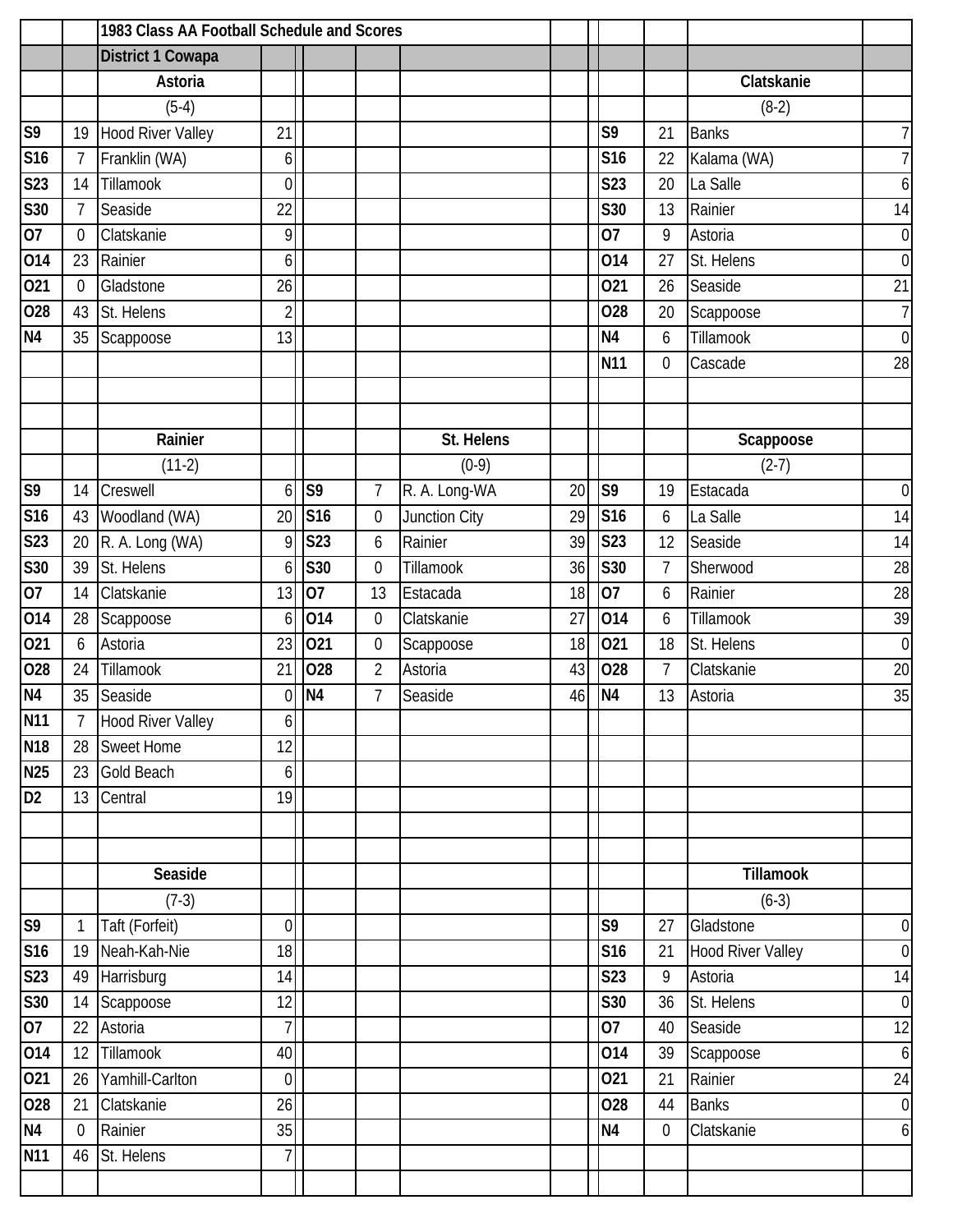|                 |                | <b>District 2 Tri-Valley</b> |                  |                  |             |                          |             |                |                  |                          |                  |
|-----------------|----------------|------------------------------|------------------|------------------|-------------|--------------------------|-------------|----------------|------------------|--------------------------|------------------|
|                 |                | <b>Banks</b>                 |                  |                  |             |                          |             |                |                  | Estacada                 |                  |
|                 |                | $(3-6)$                      |                  |                  |             |                          |             |                |                  | $(1-8)$                  |                  |
| S <sub>9</sub>  | $\overline{7}$ | Clatskanie                   | 21               |                  |             |                          |             | S9             | $\boldsymbol{0}$ | Scappoose                | 19               |
| <b>S16</b>      | 6              | Stayton                      | 23               |                  |             |                          |             | S16            | 19               | Molalla                  | 46               |
| S23             | 6              | Gladstone ot                 | 12               |                  |             |                          |             | <b>S23</b>     | $\mathbf 0$      | <b>Hood River Valley</b> | 26               |
| S30             | 29             | Estacada                     | $\boldsymbol{0}$ |                  |             |                          |             | S30            | $\boldsymbol{0}$ | <b>Banks</b>             | 29               |
| 07              | 8              | Yamhill-Carltont             | 12               |                  |             |                          |             | 07             | 18               | St. Helens               | 13               |
| 014             | 28             | Sherwood                     | 14               |                  |             |                          |             | 014            | 12               | La Salle                 | 30               |
| 021             | 19             | <b>Hood River Valley</b>     | 25               |                  |             |                          |             | 021            | 6                | Sherwood                 | $30\,$           |
| 028             | $\mathbf 0$    | Tillamook                    | 44               |                  |             |                          |             | 028            | 13               | Gladstone                | 41               |
| N <sub>4</sub>  | 19             | La Salle                     | 6                |                  |             |                          |             | N <sub>4</sub> | $\mathbf 0$      | Yamhill-Carlton          | 24               |
|                 |                |                              |                  |                  |             |                          |             |                |                  |                          |                  |
|                 |                |                              |                  |                  |             |                          |             |                |                  |                          |                  |
|                 |                | Gladstone                    |                  |                  |             | <b>Hood River Valley</b> |             |                |                  | La Salle                 |                  |
|                 |                | $(9-2)$                      |                  |                  |             | $(6-3)$                  |             |                |                  | $(3-6)$                  |                  |
| S <sub>9</sub>  | $\overline{0}$ | Tillamook                    | 27               | S <sub>9</sub>   | 21          | Astoria                  | 19          | S <sub>9</sub> | 0                | Stayton                  | 28               |
| S <sub>16</sub> | 33             | Woodburn                     | 9                | <b>S16</b>       | 0           | Tillamook                | 21          | <b>S16</b>     | 14               | Scappoose                | $\boldsymbol{6}$ |
| S23             | 12             | <b>Banks</b>                 | 6                | <b>S23</b>       | 26          | Estacada                 | $\mathbf 0$ | <b>S23</b>     | 6                | Clatskanie               | 20               |
| S30             | 17             | Yamhill-Carlton              | 14               | S30              | 34          | La Salle                 | 3           | S30            | $\mathfrak{Z}$   | <b>Hood River Valley</b> | 34               |
| 07              | 34             | La Salle                     | $\overline{1}$   | 07               | 19          | Sherwood                 | 6           | 07             | $\overline{7}$   | Gladstone                | 34               |
| 014             | 21             | <b>Hood River Valley</b>     | $\mathbf{0}$     | 014              | $\mathbf 0$ | Gladstone                | 21          | 014            | 30               | Estacada                 | 12               |
| 021             | 26             | Astoria                      | $\Omega$         | $\overline{021}$ | 25          | <b>Banks</b>             | 19          | 021            | 27               | Yamhill-Carlton          | $\overline{0}$   |
| 028             | 41             | Estacada                     | 13               | 028              | 41          | Yamhill-Carlton          | 20          | 028            | 16               | Sherwood                 | 27               |
| N <sub>4</sub>  | 28             | Sherwood                     | 14               | N <sub>4</sub>   | 6           | Rainier                  | 7           | N <sub>4</sub> | 6                | <b>Banks</b>             | 19               |
| <b>N11</b>      | 46             | Madras                       | 15               |                  |             |                          |             |                |                  |                          |                  |
| <b>N18</b>      | $\overline{7}$ | Cascade                      | 20               |                  |             |                          |             |                |                  |                          |                  |
|                 |                |                              |                  |                  |             |                          |             |                |                  |                          |                  |
|                 |                |                              |                  |                  |             |                          |             |                |                  |                          |                  |
|                 |                | Sherwood                     |                  |                  |             |                          |             |                |                  | Yamhill-Carlton          |                  |
|                 |                | $(3-6)$                      |                  |                  |             |                          |             |                |                  | $(5-4)$                  |                  |
| S9              | $\overline{7}$ | <b>Sweet Home</b>            | 45               |                  |             |                          |             | S9             | 28               | Harrisburg               | $\overline{7}$   |
| S16             | 14             | Battle Ground (WA)           | 26               |                  |             |                          |             | <b>S16</b>     | $\overline{7}$   | Salem Academy            | $\boldsymbol{6}$ |
| <b>S23</b>      | 20             | Yamhill-Carlton              | 22               |                  |             |                          |             | <b>S23</b>     | 22               | Sherwood                 | $20\,$           |
| S30             | 28             | Scappoose                    | $\overline{1}$   |                  |             |                          |             | S30            | 14               | Gladstone                | 17               |
| 07              | 6              | <b>Hood River Valley</b>     | 19               |                  |             |                          |             | 07             | 12               | <b>Banks</b>             | $\, 8$           |
| 014             | 14             | <b>Banks</b>                 | 28               |                  |             |                          |             | 014            | $\mathbf 0$      | Seaside                  | 26               |
| 021             | 30             | Estacada                     | 6                |                  |             |                          |             | 021            | $\boldsymbol{0}$ | La Salle                 | 27               |
| 028             | 27             | La Salle                     | 16               |                  |             |                          |             | 028            | 20               | <b>Hood River Valley</b> | 41               |
| N <sub>4</sub>  | 14             | Gladstone                    | 28               |                  |             |                          |             | N <sub>4</sub> | 24               | Estacada                 | $\overline{0}$   |
|                 |                |                              |                  |                  |             |                          |             |                |                  |                          |                  |
|                 |                |                              |                  |                  |             |                          |             |                |                  |                          |                  |
|                 |                |                              |                  |                  |             |                          |             |                |                  |                          |                  |
|                 |                |                              |                  |                  |             |                          |             |                |                  |                          |                  |
|                 |                |                              |                  |                  |             |                          |             |                |                  |                          |                  |
|                 |                |                              |                  |                  |             |                          |             |                |                  |                          |                  |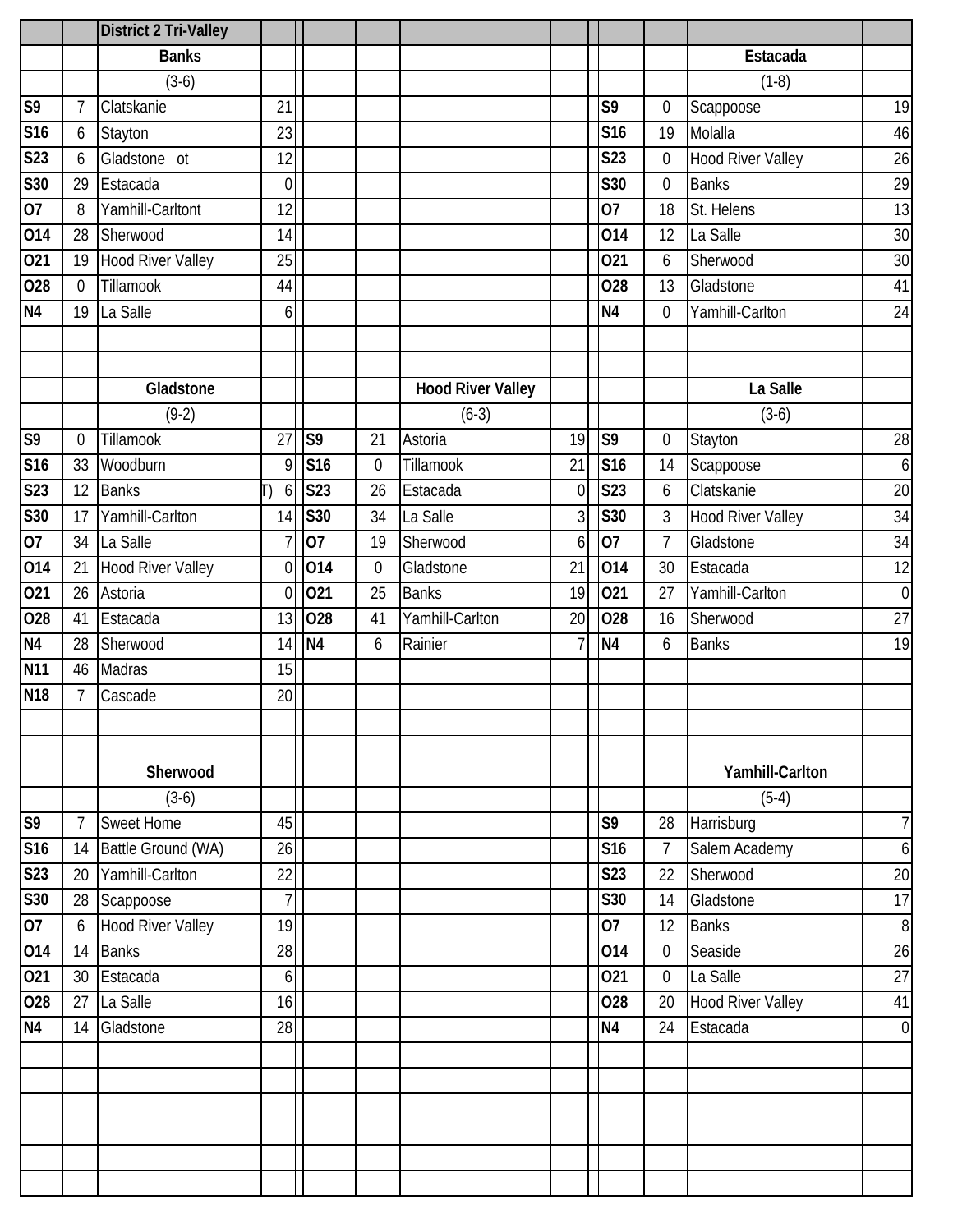|                |                  | <b>District 3 Far West</b> | teaml            |                 |              |                         |    |                 |                |                         |                  |
|----------------|------------------|----------------------------|------------------|-----------------|--------------|-------------------------|----|-----------------|----------------|-------------------------|------------------|
|                |                  | <b>Brookings-Harbor</b>    |                  |                 |              | Coquille                |    |                 |                | <b>Gold Beach</b>       |                  |
|                |                  | $(4-5)$                    |                  |                 |              | $(1-8)$                 |    |                 |                | $(8-4)$                 |                  |
| S <sub>9</sub> | 12               | x-North Valley             | 20               | S <sub>9</sub>  | 9            | Rogue River             | 13 | S9              | 6              | St. Mary's              | 34               |
| S16            | 14               | x-Phoenix                  | 36               | S <sub>16</sub> | 3            | South Umpqua            | 21 | <b>S16</b>      | 38             | Pleasant Hill           | 14               |
| <b>S23</b>     | 12               | Siuslaw                    | 26               | <b>S23</b>      | 14           | Myrtle Point            | 21 | <b>S23</b>      | 33             | Sutherlin               | 27               |
| S30            | 10               | <b>Gold Beach</b>          | 19               | S30             | 6            | Siuslaw                 | 14 | S30             | 19             | <b>Brookings-Harbor</b> | 10               |
| 07             | 22               | Coquille                   | 8                | 07              | 8            | Brookings-Harbor        | 22 | 07              | 40             | Reedsport               | 14               |
| 013            | 28               | Myrtle Point               | 26               | 014             | 25           | Colton                  | 13 | 013             | 16             | Siuslaw                 | 20               |
| 021            | 13               | Reedsport                  | 6                | 021             | 12           | Junction City           | 13 | 021             | 20             | Eureka (CA)             | 27               |
| 028            | 25               | x-Del Norte (CA)           | 12               | 028             | 30           | Reedsport               | 36 | 028             | 16             | Myrtle Point            | $\, 8$           |
| N <sub>4</sub> | 6                | x-Glide                    | 20               | N <sub>4</sub>  | 21           | Gold Beach              | 30 | N <sub>4</sub>  | 30             | Coquille                | 21               |
|                |                  |                            |                  |                 |              |                         |    | <b>N11</b>      | 14             | South Umpqua            | 13               |
|                |                  |                            |                  |                 |              |                         |    | N18             | 23             | <b>Marist</b>           | 6                |
|                |                  |                            |                  |                 |              |                         |    | N25             | 6              | Rainier                 | 23               |
|                |                  |                            |                  |                 |              |                         |    |                 |                |                         |                  |
|                |                  | <b>Myrtle Point</b>        |                  |                 |              | Reedsport               |    |                 |                | <b>Siuslaw</b>          |                  |
|                |                  | $(3-6)$                    |                  |                 |              | $(6-4)$                 |    |                 |                |                         |                  |
| S <sub>9</sub> | $\boldsymbol{0}$ | Glide                      | 30               | S <sub>9</sub>  | $\mathbf{1}$ | Newport (Forf.)         | 0  | S <sub>9</sub>  | 1              | Newport (Forf.)         | $\boldsymbol{0}$ |
| <b>S16</b>     | 12               | Douglas                    | 6                | <b>S16</b>      | 18           | <b>Sutherlin</b>        | 40 | <b>S16</b>      | 1              | Toledo (Forf.)          | $\mathbf 0$      |
| <b>S23</b>     | 21               | Coquille                   | 14               | S23             | 28           | Yoncalla                | 19 | <b>S23</b>      | 18             | Creswell ot             | 12               |
| S30            | 20               | Reedsport                  | 22               | <b>S30</b>      | 22           | <b>Myrtle Point</b>     | 20 | S30             | 26             | Brookings-Harbor        | 12               |
| 07             | 12               | <b>Pleasant Hill</b>       | 13               | 07              | 14           | <b>Gold Beach</b>       | 40 | 07              | 14             | Coquille                | $\boldsymbol{6}$ |
| 013            | 26               | Brookings-Harbor           | 28               | 013             | 30           | <b>Elmira</b>           | 20 | 013             | 20             | <b>Gold Beach</b>       | 16               |
| 021            | 31               | Siuslaw                    | 13               | 021             | 6            | <b>Brookings-Harbor</b> | 13 | 021             | 13             | Myrtle Point            | 31               |
| 028            | 8                | <b>Gold Beach</b>          | 16               | 028             | 36           | Coquille                | 30 | 028             | 6              | <b>Marist</b>           | 18               |
| N <sub>4</sub> | 12               | Mazama                     | 17               | N <sub>4</sub>  | 37           | <b>Siuslaw</b>          | 24 | N <sub>4</sub>  | 24             | Reedsport               | 37               |
|                |                  |                            |                  | <b>N11</b>      | 8            | Henley                  | 41 |                 |                |                         |                  |
|                |                  |                            |                  |                 |              |                         |    |                 |                |                         |                  |
|                |                  | <b>District 4 Valco</b>    |                  |                 |              |                         |    |                 |                |                         |                  |
|                |                  | Central                    |                  |                 |              |                         |    |                 |                | <b>Central Linn</b>     |                  |
|                |                  | $(12-1)$                   |                  |                 |              |                         |    |                 |                |                         |                  |
| S9             | 41               | Elmira                     | $\, 8$           |                 |              |                         |    | S9              | 6              | Junction City           | 27               |
| <b>S16</b>     | $\overline{7}$   | Cascade                    | 21               |                 |              |                         |    | <b>S16</b>      |                | at Scio                 |                  |
| <b>S23</b>     | 21               | <b>Sweet Home</b>          | 12               |                 |              |                         |    | S23             | 24             | Toledo                  | $\boldsymbol{6}$ |
| S30            | 40               | Toledo                     | $\overline{0}$   |                 |              |                         |    | S30             | 19             | Taft                    | $\boldsymbol{6}$ |
| 07             | 21               | Newport                    | $\overline{0}$   |                 |              |                         |    | 07              | 37             | Philomath               | 24               |
| 014            | 49               | Taft                       | 12               |                 |              |                         |    | 014             | $\overline{7}$ | Newport                 | 12               |
| 021            | 43               | <b>Central Linn</b>        | 6                |                 |              |                         |    | 021             | 6              | Central                 | 43               |
| 028            | 20               | Jefferson                  | $\overline{0}$   |                 |              |                         |    | 028             | 22             | Salem Academy           | 20               |
| N4             | 20               | Philomath                  | $\boldsymbol{0}$ |                 |              |                         |    | N <sub>4</sub>  | 6              | Jefferson               | $\overline{3}$   |
| <b>N11</b>     | 28               | Sutherlin                  | $\overline{1}$   |                 |              |                         |    | <b>N11</b>      |                |                         |                  |
| <b>N18</b>     | 20               | Henley                     | 14               |                 |              |                         |    | <b>N18</b>      |                |                         |                  |
| N25            | 21               | Cascade                    | $\overline{7}$   |                 |              |                         |    | N <sub>25</sub> |                |                         |                  |
| D2             | 19               | Rainier                    | 13               |                 |              |                         |    | $\overline{D2}$ |                |                         |                  |
|                |                  |                            |                  |                 |              |                         |    |                 |                |                         |                  |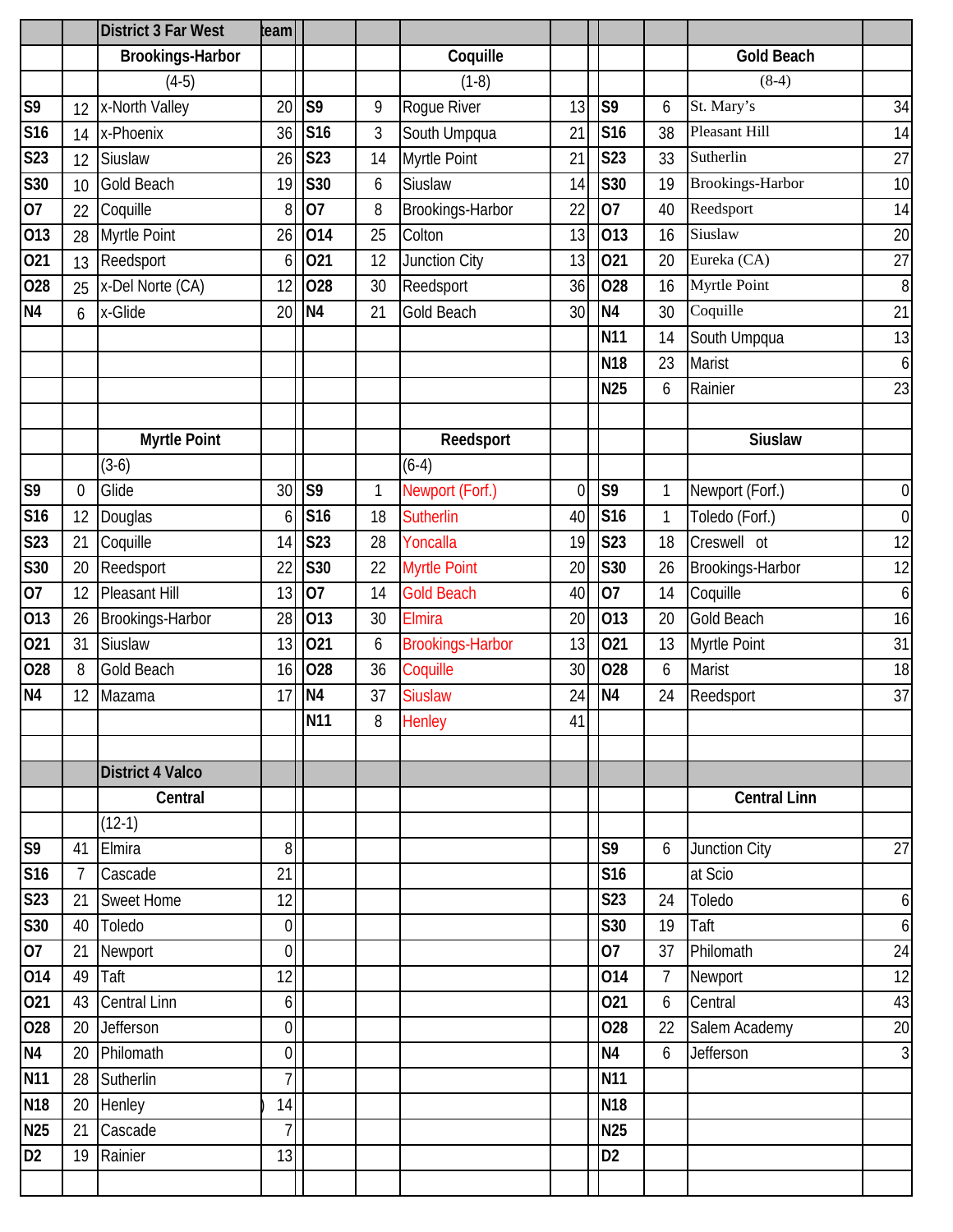|                |                  | Jefferson               |                |                |                  | Newport             |                |                |                  | Philomath           |      |                  |
|----------------|------------------|-------------------------|----------------|----------------|------------------|---------------------|----------------|----------------|------------------|---------------------|------|------------------|
|                |                  | $(7-2)$                 |                |                |                  | $(5-5)$             |                |                |                  | $(3-6)$             |      |                  |
| S9             | 19               | Creswell                | 15             | S <sub>2</sub> | $\mathbf 0$      | Reedsport (Forfeit) |                | S9             | $\boldsymbol{0}$ | Cascade             |      | 42               |
| <b>S16</b>     | 29               | North Marion            | 6              | S9             |                  |                     |                | S16            | 26               | Elmira              | DT)  | 18               |
| <b>S23</b>     | 48               | Taft                    | 6              | <b>S16</b>     | $\boldsymbol{0}$ | Siuslaw (Forfeit)   | 1              | <b>S23</b>     | 8                | Newport             |      | 28               |
| <b>S30</b>     | 26               | Newport                 | 8              | <b>S23</b>     | 28               | Philomath           | 8              | S30            | $\boldsymbol{0}$ | Woodburn            |      | 27               |
| 07             | 20               | Stayton                 | 16             | <b>S30</b>     | 8                | Jefferson (OR)      | 26             | 07             | 24               | Central Linn        |      | 37               |
| 014            | 35               | Philomath               | $\overline{1}$ | 07             | $\mathbf 0$      | Central             | 21             | 014            | $\overline{7}$   | Jefferson           |      | 35               |
| 021            | 13               | Toledo                  | 6              | 014            | 12               | <b>Central Linn</b> | $\overline{1}$ | 021            | 47               | Taft                |      | $\boldsymbol{6}$ |
| 028            | $\overline{0}$   | Central                 | 20             | 021            | 28               | Cascade             | 24             | 028            | $\overline{7}$   | Toledo              |      | $\overline{0}$   |
| N4             | 3                | <b>Central Linn</b>     | 6              | 028            | 41               | Taft                |                | N <sub>4</sub> | 0                | Central             |      | 20               |
|                |                  |                         |                | N <sub>4</sub> | 27               | Toledo              | 14             |                |                  |                     |      |                  |
|                |                  |                         |                | <b>N11</b>     | $\mathbf 0$      | Marist              | 32             |                |                  |                     |      |                  |
|                |                  |                         |                |                |                  |                     |                |                |                  |                     |      |                  |
|                |                  |                         |                |                |                  |                     |                |                |                  |                     |      |                  |
|                |                  | <b>Taft</b>             |                |                |                  |                     |                |                |                  | <b>Toledo</b>       |      |                  |
|                |                  | $(0-9)$                 |                |                |                  |                     |                |                |                  | $(1-8)$             |      |                  |
| S9             | $\boldsymbol{0}$ | Salem Academy (Forf.)   | 1              |                |                  |                     |                | S9             | $\boldsymbol{0}$ | Siuslaw (Forf.)     |      | $\mathbf{1}$     |
| <b>S16</b>     | 0                | Seaside (Forf.)         | 1              |                |                  |                     |                | S16            | 0                | Creswell (Forf.)    |      | $\mathbf{1}$     |
| <b>S23</b>     | 6                | Jefferson               | 48             |                |                  |                     |                | S23            | 6                | <b>Central Linn</b> |      | 24               |
| <b>S30</b>     | 6                | <b>Central Linn</b>     | 19             |                |                  |                     |                | S30            | $\boldsymbol{0}$ | Central             |      | 40               |
| 07             | 13               | Toledo                  | 33             |                |                  |                     |                | 07             | 33               | Taft                |      | 13               |
| 014            | 12               | Central                 | 49             |                |                  |                     |                | 014            | 6                | North Marion        |      | 53               |
| 021            | 6                | Philomath               | 47             |                |                  |                     |                | 021            | 6                | Jefferson (OR)      |      | 13               |
| 028            | $\overline{7}$   | Newport                 | 41             |                |                  |                     |                | 028            | $\mathbf 0$      | Philomath           |      | $\overline{7}$   |
| N <sub>4</sub> | $\boldsymbol{0}$ | Chemawa                 | 44             |                |                  |                     |                | N <sub>4</sub> | 14               | Newport             |      | 27               |
|                |                  |                         |                |                |                  |                     |                |                |                  |                     |      |                  |
|                |                  |                         |                |                |                  |                     |                |                |                  |                     |      |                  |
|                |                  | District 5 Sky Em       |                |                |                  |                     |                |                |                  |                     |      |                  |
|                |                  | Creswell                |                |                |                  |                     |                |                |                  | Elmira              |      |                  |
|                |                  | $(3-7)$                 |                |                |                  |                     |                |                |                  | $(0-9)$             |      |                  |
| S <sub>3</sub> | $\mathbf{1}$     | Toledo (forfeit)        | $\mathbf 0$    |                |                  |                     |                | S9             | 8                | Central             |      | 41               |
| S <sub>9</sub> | 6                | Rainier                 | 14             |                |                  |                     |                | S16            | 18               | Philomath           | (0t) | 26               |
| <b>S16</b>     | 15               | Jefferson               | 19             |                |                  |                     |                | S23            | 6                | Junction City       |      | $26\,$           |
| <b>S23</b>     | 12               | Siuslaw                 | 18             |                |                  |                     |                | S30            | 6                | Glide               |      | $14$             |
| S30            | $\mathbf 0$      | Glide                   | 23             |                |                  |                     |                | 07             | 22               | Creswell            |      | $38\,$           |
| 07             | 38               | Elmira                  | 22             |                |                  |                     |                | 013            | 20               | Reedsport           |      | 30               |
| 014            | $\mathbf 0$      | Marist                  | $\overline{1}$ |                |                  |                     |                | 021            | 6                | Marist              |      | 39               |
| 021            | $\overline{0}$   | Sutherlin               | 14             |                |                  |                     |                | 028            | 20               | Sutherlin           |      | 54               |
| 028            | $\mathbf 0$      | Pleasant Hill           | $\overline{7}$ |                |                  |                     |                | N <sub>4</sub> | 18               | Pleasant Hill       |      | 41               |
| N <sub>4</sub> | $\mathbf{1}$     | Junction City (forfeit) | $\mathbf 0$    |                |                  |                     |                |                |                  |                     |      |                  |
|                |                  |                         |                |                |                  |                     |                |                |                  |                     |      |                  |
|                |                  |                         |                |                |                  |                     |                |                |                  |                     |      |                  |
|                |                  |                         |                |                |                  |                     |                |                |                  |                     |      |                  |
|                |                  |                         |                |                |                  |                     |                |                |                  |                     |      |                  |
|                |                  |                         |                |                |                  |                     |                |                |                  |                     |      |                  |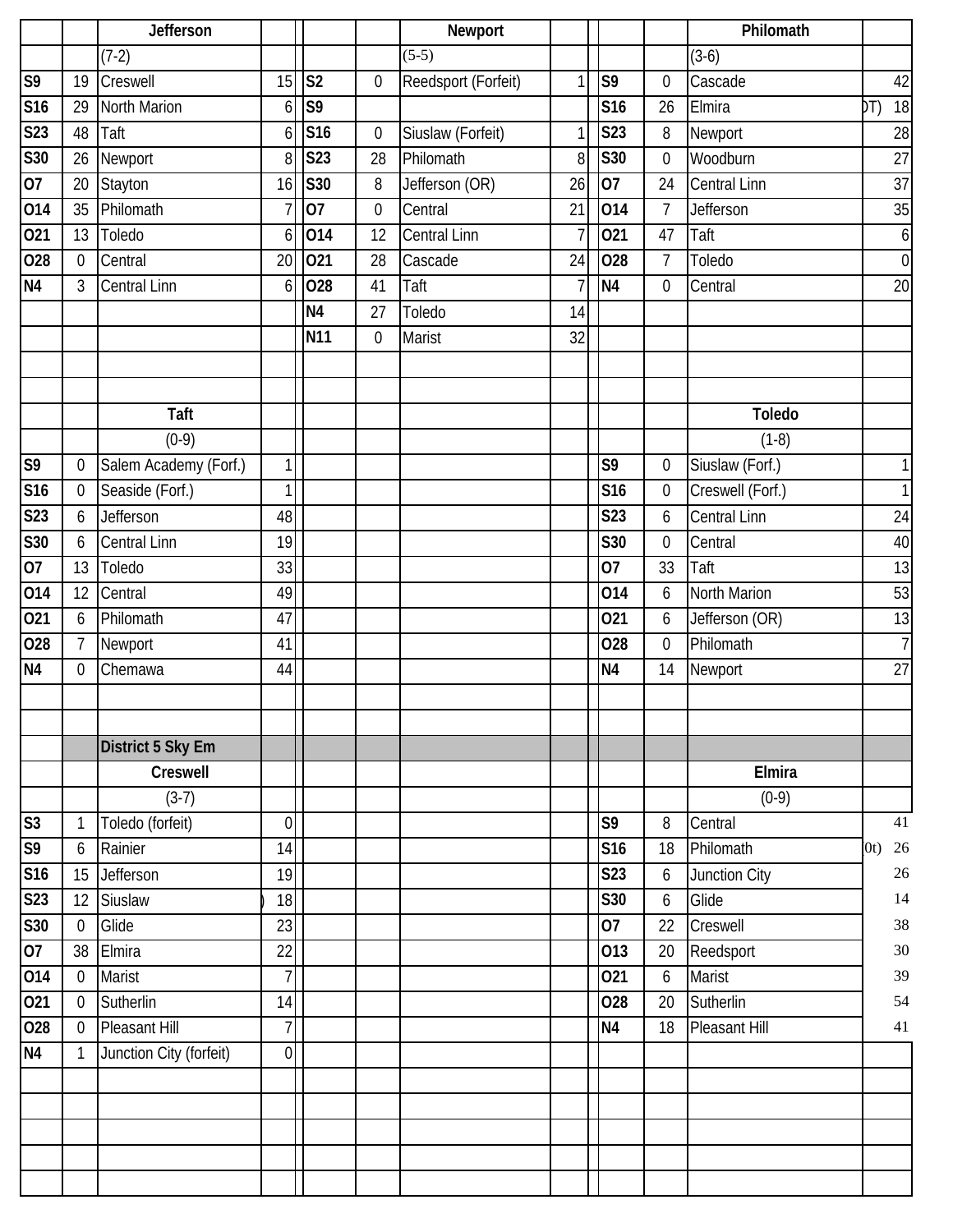|                 |                  | Glide                   |                |                |                  | <b>Junction City</b>   |                |                 |                  | <b>Marist</b>          |                  |
|-----------------|------------------|-------------------------|----------------|----------------|------------------|------------------------|----------------|-----------------|------------------|------------------------|------------------|
|                 |                  | $(7-2)$                 |                |                |                  | $(5-4)$                |                |                 |                  | $(8-3)$                |                  |
| S9              | 30               | Myrtle Point            | $\overline{0}$ | S <sub>9</sub> | 27               | <b>Central Linn</b>    | 6              | S <sub>9</sub>  | 13               | South Umpqua           | 12               |
| <b>S16</b>      | 62               | <b>Illinois Valley</b>  | 0              | <b>S16</b>     | 29               | St. Helens             | 0              | S16             | 18               | Henley                 | 56               |
| <b>S23</b>      | 23               | Creswell                | $\overline{0}$ | S23            | 26               | Elmira                 | 6              | <b>S23</b>      | 14               | Pleasant Hill          | 20               |
| <b>S30</b>      | 14               | Elmira                  | 6              | S30            | $\mathbf 0$      | Marist                 | 33             | S30             | 33               | Junction City          | $\boldsymbol{0}$ |
| 07              | 3                | Marist                  | 7              | 07             | 20               | Sutherlin              | 19             | 07              | $\overline{7}$   | Glide                  | 3                |
| 014             | 0                | Sutherlin               | 12             | 014            | 26               | <b>Pleasant Hill</b>   | 35             | 014             | 7                | Creswell               | $\overline{0}$   |
| 021             | 23               | Pleasant Hill           | $\overline{7}$ | 021            | 13               | Coquille               | 12             | 021             | 39               | Elmira                 | $\boldsymbol{6}$ |
| 028             | $\mathbf{1}$     | Junction City (forfeit) | $\overline{0}$ | 028            | $\mathbf 0$      | Glide (Forfeit)        | 1              | 028             | 18               | Siuslaw                | $\boldsymbol{6}$ |
| N <sub>4</sub>  | 20               | Brookings-Harbor        | 6              | N <sub>4</sub> | $\boldsymbol{0}$ | Creswell (Forfeit_     |                | N <sub>4</sub>  | 12               | Sutherlin              | $\boldsymbol{0}$ |
|                 |                  |                         |                |                |                  |                        |                | N11             | 32               | Newport                | $\overline{0}$   |
|                 |                  |                         |                |                |                  |                        |                | <b>N18</b>      | 6                | <b>Gold Beach</b>      | 23               |
|                 |                  |                         |                |                |                  |                        |                |                 |                  |                        |                  |
|                 |                  |                         |                |                |                  |                        |                |                 |                  |                        |                  |
|                 |                  | <b>Pleasant Hill</b>    |                |                |                  |                        |                |                 |                  | Sutherlin              |                  |
|                 |                  | $(6-3)$                 |                |                |                  |                        |                |                 |                  | $(6-4)$                |                  |
| S9              | 25               | Woodburn                | 6              |                |                  |                        |                | S9              | 48               | Douglas                | $\overline{0}$   |
| <b>S16</b>      | 14               | Gold beach              | 38             |                |                  |                        |                | <b>S16</b>      | 40               | Reedsport              | 18               |
| <b>S23</b>      | 20               | Marist                  | 14             |                |                  |                        |                | <b>S23</b>      | 27               | <b>Gold Beach</b>      | 33               |
| S30             | 38               | Sutherlin               | 43             |                |                  |                        |                | S30             | 43               | Pleasant Hill          | 38               |
| 07              | 13               | Myrtle Point            | 12             |                |                  |                        |                | 07              | 19               | Junction City          | 21               |
| 014             | 35               | Junction City           | 26             |                |                  |                        |                | 014             | 12               | Glide                  | $\boldsymbol{0}$ |
| 021             | $\overline{7}$   | Glide                   | 23             |                |                  |                        |                | 021             | 14               | Creswell               | $\overline{0}$   |
| 028             | $\overline{7}$   | Creswell                | $\overline{0}$ |                |                  |                        |                | 028             | 54               | Elmira                 | 20               |
| N <sub>4</sub>  | 41               | Elmira                  | 18             |                |                  |                        |                | N <sub>4</sub>  | $\boldsymbol{0}$ | Marist                 | 12               |
| N <sub>11</sub> |                  |                         |                |                |                  |                        |                | N11             | 7                | Central                | 28               |
|                 |                  |                         |                |                |                  |                        |                |                 |                  |                        |                  |
|                 |                  |                         |                |                |                  |                        |                |                 |                  |                        |                  |
|                 |                  | District 6 Skylin       |                |                |                  |                        |                |                 |                  |                        |                  |
|                 |                  | Douglas                 |                |                |                  | Henley                 |                |                 |                  | <b>Illionis Valley</b> |                  |
|                 |                  | $(2-7)$                 |                |                |                  | $(9-2)$                |                |                 |                  | $(0-9)$                |                  |
| S <sub>9</sub>  | $\boldsymbol{0}$ | Sutherlin               | 48             | S9             | 14               | Klamath Union          | 17             | S <sub>9</sub>  | $\boldsymbol{0}$ | St. Bernard's (CA)     | 28               |
| <b>S16</b>      | 6                | Myrtle Point            | 12             | S16            | 56               | Marist                 | 18             | S <sub>16</sub> | $\boldsymbol{0}$ | Glide                  | 62               |
| S23             | $\overline{7}$   | Henley                  | 42             | <b>S23</b>     | 42               | Douglas                |                | S23             | 0                | Lakeview               | 13               |
| S30             | 13               | Lakeview                | 6<br>It)       | S30            | 26               | Phoenix                | 6              | S30             | 21               | South Umpqua           | 49               |
| 07              | 8                | Phoenix                 | 37             | 07             | 35               | Rogue River            | $\mathbf 0$    | $\overline{07}$ | 17               | North Valley           | 34               |
| 014             | 6                | South Umpqua            | 39             | 014            | 41               | <b>Illinois Valley</b> | 7              | 014             | $\overline{7}$   | Henley                 | 41               |
| 021             | 12               | Rogue River             | 35             | 021            | 33               | Lakeview               | $\overline{0}$ | 021             | $\overline{7}$   | Phoenix                | 29               |
| 028             | 19               | North Valley            | 41             | 028            | 13               | South Umpqua           | 7 <sub>1</sub> | 028             | $\boldsymbol{0}$ | Rogue River            | 41               |
| N <sub>4</sub>  | 12               | <b>Illinois Valley</b>  | $\overline{0}$ | N <sub>4</sub> | 21               | North Valley           | $\overline{0}$ | N <sub>4</sub>  | 0                | Douglas                | 12               |
|                 |                  |                         |                | <b>N11</b>     | 41               | Reedsport              | 8              |                 |                  |                        |                  |
|                 |                  |                         |                | <b>N18</b>     | 14               | Central                | 20             |                 |                  |                        |                  |
|                 |                  |                         |                |                |                  |                        |                |                 |                  |                        |                  |
|                 |                  |                         |                |                |                  |                        |                |                 |                  |                        |                  |
|                 |                  |                         |                |                |                  |                        |                |                 |                  |                        |                  |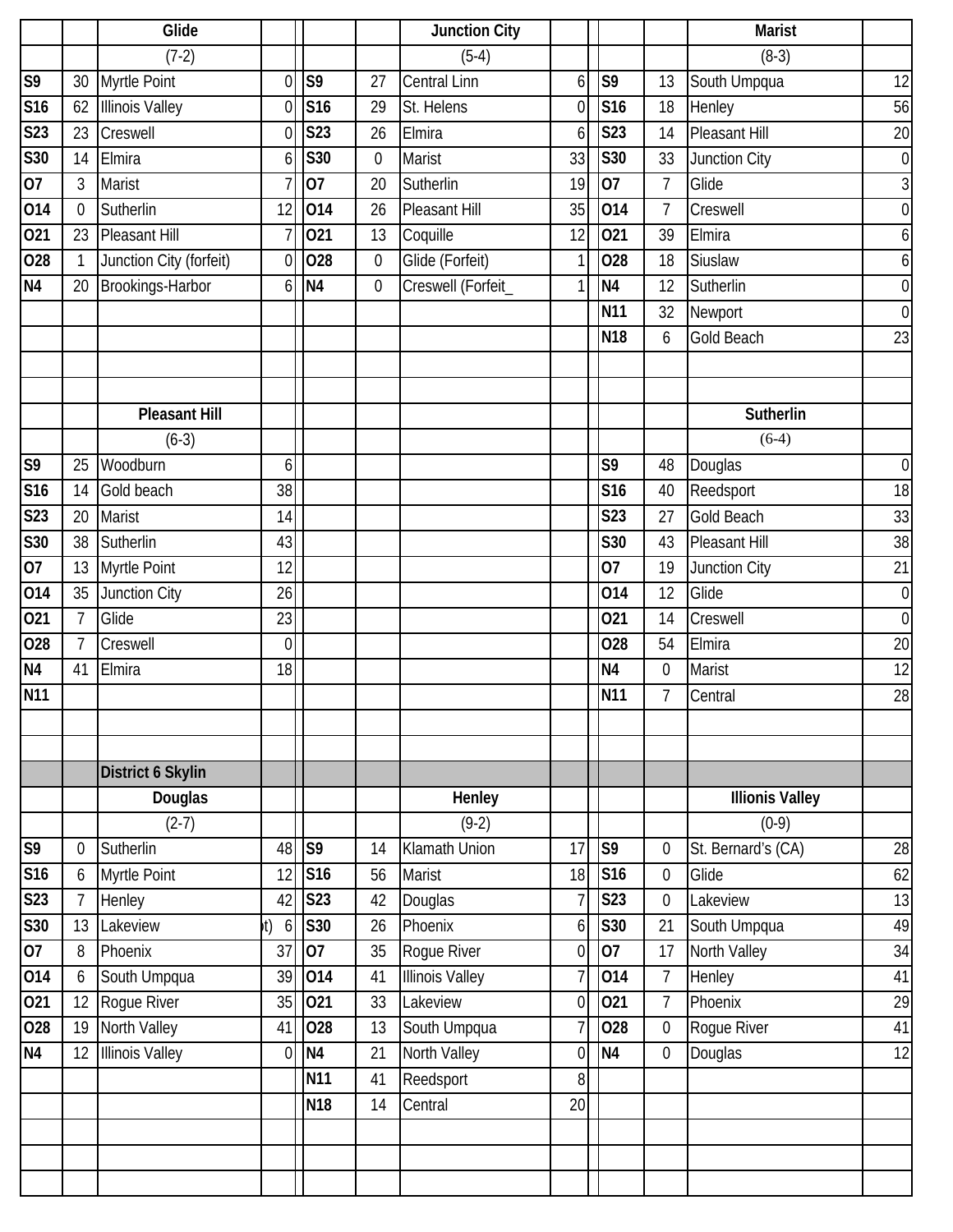|                  |                  | Lakeview                         |                |                |                  |                        |                |                           |                  | <b>North Valley</b>    |                |
|------------------|------------------|----------------------------------|----------------|----------------|------------------|------------------------|----------------|---------------------------|------------------|------------------------|----------------|
|                  |                  | $(1-8)$                          |                |                |                  |                        |                |                           |                  | $(6-3)$                |                |
| S <sub>9</sub>   | 0                | <b>Burns</b>                     | 13             | S <sub>9</sub> |                  |                        |                | S9                        | 20               | Brookings-Harbor       | 12             |
| <b>S16</b>       | $\boldsymbol{0}$ | Modoc (CA)                       | $\overline{7}$ | S16            |                  |                        |                | <b>S16</b>                | 21               | Hidden Valley          | $\overline{0}$ |
| <b>S23</b>       | 13               | <b>Illinois Valley</b>           | $\overline{0}$ | <b>S23</b>     |                  |                        |                | <b>S23</b>                | $\overline{7}$   | Phoenix                | 13             |
| <b>S30</b>       | 6                | Douglas                          | 13             | S30            |                  |                        |                | S30                       | 21               | Rogue River            | 12             |
| 07               | 15               | South Umpqua                     | 35             | 07             |                  |                        |                | 07                        | 34               | <b>Illinois Valley</b> | 17             |
| $01\overline{4}$ | 13               | North Valley                     | 33             | 014            |                  |                        |                | 014                       | 33               | Lakeview               | 13             |
| 021              | $\mathbf 0$      | Henley                           | 33             | 021            |                  |                        |                | 021                       | 23               | South Umpqua           | 27             |
| 028              | 0                | Phoenix                          | 20             | 028            |                  |                        |                | 028                       | 41               | Douglas                | 19             |
| N <sub>4</sub>   | 0                | Rogue River                      | $\overline{1}$ | N <sub>4</sub> |                  |                        |                | N <sub>4</sub>            | $\boldsymbol{0}$ | Henley                 | 21             |
|                  |                  |                                  |                |                |                  |                        |                |                           |                  |                        |                |
|                  |                  |                                  |                |                |                  |                        |                |                           |                  |                        |                |
|                  |                  | Phoenix                          |                |                |                  | <b>Rogue River</b>     |                |                           |                  | South Umpqua           |                |
|                  |                  | $(6-3)$                          |                |                |                  | $(4-5)$                |                |                           |                  | $(7-3)$                |                |
| S <sub>9</sub>   | $\boldsymbol{0}$ | Yreka-CA                         | 21             | S9             | 13               | Coquille               | 9              | S9                        | 12               | Marist                 | 13             |
| S16              | 36               | Brookings-Harbor                 | 14             | <b>S16</b>     | 14               | Glendale               | 21             | <b>S16</b>                | 21               | Coquille               | 3              |
| <b>S23</b>       | 13               | North Valley                     | 7              | S23            | $\mathbf 0$      | South Umpqua           | 34             | S23                       | 34               | Rogue River            | $\overline{0}$ |
| <b>S30</b>       | 6                | Henley                           | 26             | S30            | 12               | North Valley           | 21             | S30                       | 49               | <b>Illinois Valley</b> | 21             |
| 07               | 37               | Douglas                          | 8              | 07             | $\mathbf 0$      | Henley                 | 35             | 07                        | 35               | Lakeview               | 15             |
| 014              | 31               | Rogue River                      | $\overline{0}$ | 014            | $\boldsymbol{0}$ | Phoenix                | 31             | 014                       | 39               | Douglas                | $6 \mid$       |
| 021              | 29               | <b>Illinois Valley</b>           | $\overline{1}$ | 021            | 35               | Douglas                | 12             | 021                       | 27               | North Valley           | 23             |
| 028              | 20               | Lakeview                         | $\theta$       | 028            | 41               | <b>Illinois Valley</b> | 0              | 028                       | $\overline{7}$   | Henley                 | 13             |
| N <sub>4</sub>   | 14               | South Umpqua                     | 21             | N <sub>4</sub> | $\overline{7}$   | Lakeview               | $\overline{0}$ | N <sub>4</sub>            | 21               | Phoenix                | 14             |
|                  |                  |                                  |                |                |                  |                        |                | N11                       | 13               | Gold Beach             | 14             |
|                  |                  |                                  |                |                |                  |                        |                |                           |                  |                        |                |
|                  |                  |                                  |                |                |                  |                        |                |                           |                  |                        |                |
|                  |                  | <b>District 7 Greater Oregon</b> |                |                |                  |                        |                |                           |                  |                        |                |
|                  |                  | <b>Burns</b>                     |                |                |                  | <b>Grant Union</b>     |                |                           |                  | Madras                 |                |
|                  |                  | $(3-6)$                          |                |                |                  | $(0-9)$                |                |                           |                  | $(5-4)$                |                |
| S <sub>9</sub>   | 22               | Kuna (ID)<br>ot                  | 20             | s <sub>2</sub> | $\boldsymbol{0}$ | Fruitland (ID)         | 28             | $\overline{\mathsf{S}^9}$ | 19               | Bend                   | $20\,$         |
| <b>S16</b>       | 13               | Lakeview                         | $\overline{0}$ | S <sub>9</sub> | 6                | Joseph                 | $\overline{7}$ | S16                       | 37               | Chemawa                | $\overline{7}$ |
| <b>S24</b>       | 12               | St. Mary's (Medford)             | 16             | S16            | $\boldsymbol{0}$ | Enterprise             | 30             | S23                       |                  |                        |                |
| S30              | 12               | Yoncalla                         | 20             | <b>S23</b>     | $\mathbf 0$      | Pine Eagle             | 27             | S30                       | 6                | St. Mary's             | 31             |
| 07               | 31               | <b>Grant Union</b>               | 16             | S30            |                  |                        |                | 07                        | 12               | Vale                   | 39             |
| 014              | 8                | <b>Nyssa</b>                     | 21             | 07             | 16               | <b>Burns</b>           | 31             | 014                       | 46               | <b>Grant Union</b>     | 20             |
| 021              | 27               | Vale                             | 34             | 014            | 20               | Madras                 | 46             | 021                       | 17               | McLoughlin             | $7\vert$       |
| 028              | $\overline{0}$   | <b>Madras</b>                    | 31             | 021            | 6                | Nyssa                  | 33             | 028                       | 31               | <b>Burns</b>           | $\overline{0}$ |
| N4               | 6                | McLoughlin                       | 12             | 028            | 3                | McLoughlin             | $6 \mid$       | N <sub>4</sub>            | 26               | Nyssa                  | 7              |
|                  |                  |                                  |                | N <sub>4</sub> | 6                | Vale                   | 39             |                           | 15               | Gladstone              | 46             |
|                  |                  |                                  |                |                |                  |                        |                |                           |                  |                        |                |
|                  |                  |                                  |                |                |                  |                        |                |                           |                  |                        |                |
|                  |                  |                                  |                |                |                  |                        |                |                           |                  |                        |                |
|                  |                  |                                  |                |                |                  |                        |                |                           |                  |                        |                |
|                  |                  |                                  |                |                |                  |                        |                |                           |                  |                        |                |
|                  |                  |                                  |                |                |                  |                        |                |                           |                  |                        |                |
|                  |                  |                                  |                |                |                  |                        |                |                           |                  |                        |                |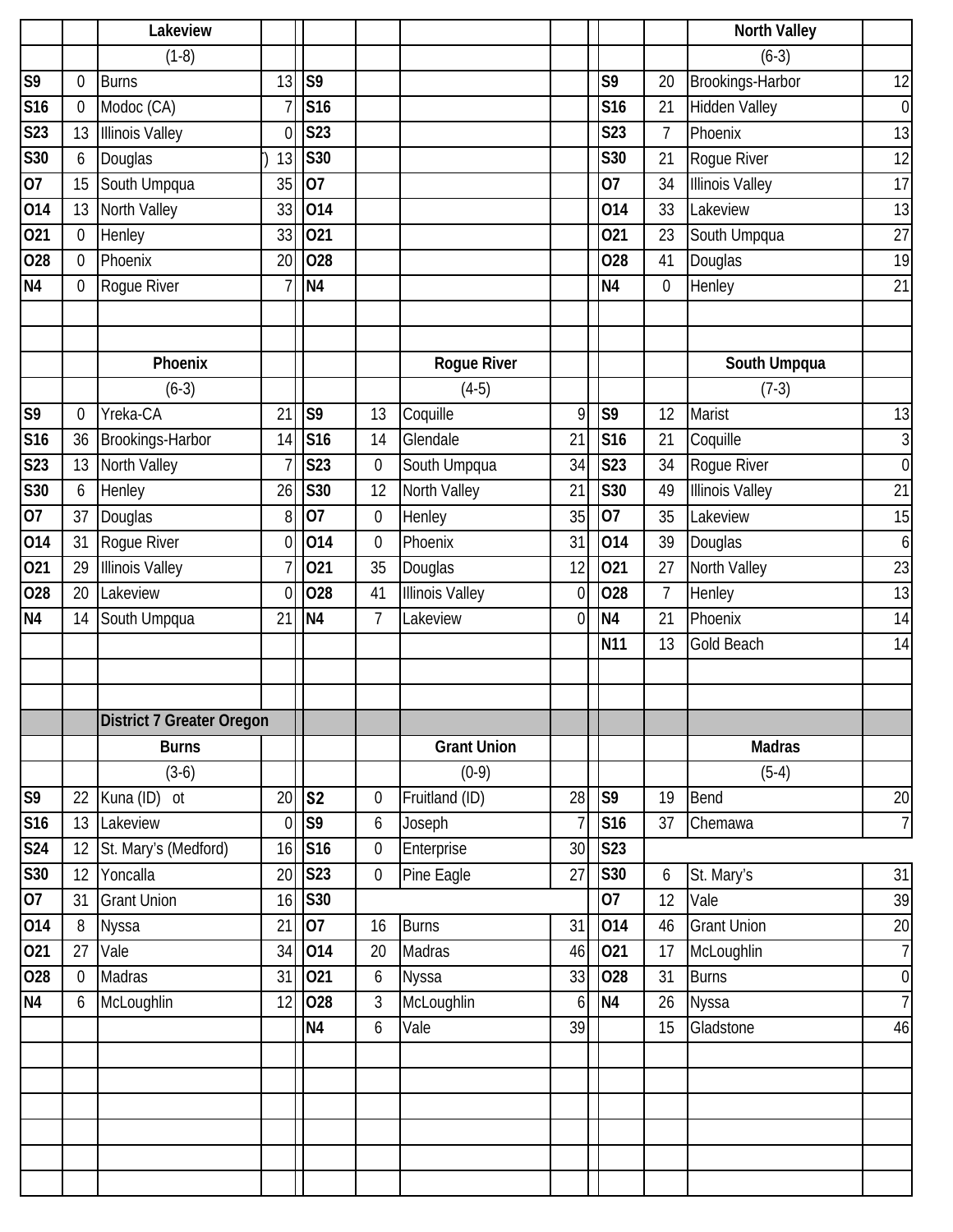|                        |                | McLoughlin                |                  |                 |                | <b>Nyssa</b>       |    |                 |                  | Vale               |                  |
|------------------------|----------------|---------------------------|------------------|-----------------|----------------|--------------------|----|-----------------|------------------|--------------------|------------------|
|                        |                | $(2-6)$                   |                  |                 |                |                    |    |                 |                  | $(6-4)$            |                  |
| $\overline{\text{S2}}$ | 12             | Hermiston                 | 15               | s <sub>2</sub>  | 12             | Vallivue (ID)      | 28 | S <sub>2</sub>  | $\overline{0}$   | Ontario            | 19               |
| S <sub>9</sub>         | $\overline{7}$ | DeSales (WA)              | 35               | S <sub>9</sub>  | 21             | Pine-Eagle         | 17 | S9              | $\boldsymbol{0}$ | Vallivue (ID)      | 7                |
| S16                    | 14             | Connell (WA)              | 20               | <b>S16</b>      | $\overline{7}$ | Homedale (ID)      | 45 | S16             |                  |                    |                  |
| S <sub>23</sub>        |                |                           |                  | <b>S23</b>      |                |                    |    | S23             | 47               | Fruitland (ID)     | 13               |
| S30                    |                |                           |                  | S30             |                |                    |    | S30             | 25               | Caldwell (ID)      | $\boldsymbol{8}$ |
| 07                     | 14             | <b>Nyssa</b>              | 28               | 07              | 28             | McLoughlin         | 14 | 07              | 39               | <b>Madras</b>      | 12               |
| 014                    | $\overline{0}$ | Vale                      | 13               | 014             | 21             | <b>Burns</b>       | 8  | 014             | 13               | McLoughlin         | $\mathbf 0$      |
| 021                    | $\overline{7}$ | <b>Madras</b>             | 17               | 021             | 33             | <b>Grant Union</b> | 6  | 021             | 34               | <b>Burns</b>       | $\overline{27}$  |
| 028                    | 6              | <b>Grant Union</b>        | 3                | 028             | $\overline{7}$ | Vale               | 6  | 028             | 6                | Nyssa              | $\overline{7}$   |
| N <sub>4</sub>         | 12             | <b>Burns</b>              | 6                | N <sub>4</sub>  | $\overline{7}$ | Madras             | 26 | N <sub>4</sub>  | 39               | <b>Grant Union</b> | 6                |
|                        |                |                           |                  |                 |                |                    |    |                 | 14               | Sweet Home         | 15               |
|                        |                |                           |                  |                 |                |                    |    |                 |                  |                    |                  |
|                        |                | <b>District 8 Capital</b> |                  |                 |                |                    |    |                 |                  |                    |                  |
|                        |                | Casacde                   |                  |                 |                |                    |    |                 |                  | Chemawa            |                  |
|                        |                | $(10-2)$                  |                  |                 |                |                    |    |                 |                  |                    |                  |
| S9                     | 42             | Philomath                 | $\boldsymbol{0}$ |                 |                |                    |    | S9              |                  |                    |                  |
| S <sub>16</sub>        | 21             | Central                   | 7                |                 |                |                    |    | <b>S16</b>      | $\overline{7}$   | at Madras          | 32               |
| <b>S23</b>             | 41             | North Marion              | $\boldsymbol{0}$ |                 |                |                    |    | <b>S23</b>      | 0                | at Woodburn        | 39               |
| S30                    | 23             | <b>Sweet Home</b>         | $\mathbf 0$      |                 |                |                    |    | S30             | $\boldsymbol{0}$ | Stayton            | 42               |
| 07                     | 48             | Salem Academy             | 12               |                 |                |                    |    | 07              | 8                | North Marion       | 51               |
| 014                    | 53             | Chemawa                   | $\mathbf 0$      |                 |                |                    |    | 014             | $\mathbf 0$      | Cascade            | 53               |
| 021                    | 24             | Newport                   | 28               |                 |                |                    |    | 021             | 10               | Salem Academy      | 28               |
| 028                    | 34             | Woodburn                  | $\overline{1}$   |                 |                |                    |    | 028             | 14               | Sweet Home         | 39               |
| N <sub>4</sub>         | 33             | Stayton                   | 10               |                 |                |                    |    | N <sub>4</sub>  | 44               | Taft               | 6                |
| <b>N11</b>             | 28             | Clatskanie                | $\boldsymbol{0}$ |                 |                |                    |    | N11             |                  |                    |                  |
| N <sub>18</sub>        |                | 20 Gladstone              |                  |                 |                |                    |    | <b>N18</b>      |                  |                    |                  |
| <b>N25</b>             | $7^{\circ}$    | Central                   | 21               |                 |                |                    |    | <b>N25</b>      |                  |                    |                  |
|                        |                |                           |                  |                 |                |                    |    |                 |                  |                    |                  |
|                        |                |                           |                  |                 |                |                    |    |                 |                  |                    |                  |
|                        |                | <b>North Marion</b>       |                  |                 |                | Salem Academy      |    |                 |                  | Stayton            |                  |
|                        |                | $(6-3)$                   |                  |                 |                |                    |    |                 |                  | $(4-5)$            |                  |
| S <sub>9</sub>         | 47             | Gervais                   | 12               | S9              |                | Taft               |    | S9              | 28               | La Salle           | $\overline{0}$   |
| <b>S16</b>             | 6              | Jefferson                 | 29               | S16             |                | at Yamhill-Carlton |    | S16             | 23               | <b>Banks</b>       | $6 \mid$         |
| S23                    | $\mathbf 0$    | Cascade                   | 41               | <b>S23</b>      | $\overline{0}$ | Stayton            | 36 | <b>S23</b>      | 36               | at Salem Academy   | $\overline{0}$   |
| S30                    | 46             | Salem Academy             | 12               | S30             | 12             | North Marion       | 46 | S30             | 42               | Chemawa            | $\overline{0}$   |
| 07                     | 51             | Chemawa                   | 8                | $\overline{07}$ | 12             | Cascade            | 48 | $\overline{07}$ | 16               | Jefferson (OR)     | 20               |
| 014                    | 53             | Toledo                    | 6                | 014             | 16             | <b>Sweet Home</b>  | 54 | 014             | 12               | Woodburn           | 13               |
| 021                    | 6              | Woodburn                  | 5                | 021             | 28             | Chemawa            | 10 | 021             | $\overline{7}$   | Sweet Home         | 23               |
| 028                    | 33             | Stayton                   | 27               | 028             | 22             | at Central Linn    | 20 | 028             | 27               | North Marion       | 33               |
| N <sub>4</sub>         | 14             | <b>Sweet Home</b>         | 20               | N <sub>4</sub>  | $\overline{2}$ | Woodburn           | 39 | N <sub>4</sub>  | 10               | Cascade            | 33               |
|                        |                |                           |                  |                 |                |                    |    |                 |                  |                    |                  |
|                        |                |                           |                  |                 |                |                    |    |                 |                  |                    |                  |
|                        |                |                           |                  |                 |                |                    |    |                 |                  |                    |                  |
|                        |                |                           |                  |                 |                |                    |    |                 |                  |                    |                  |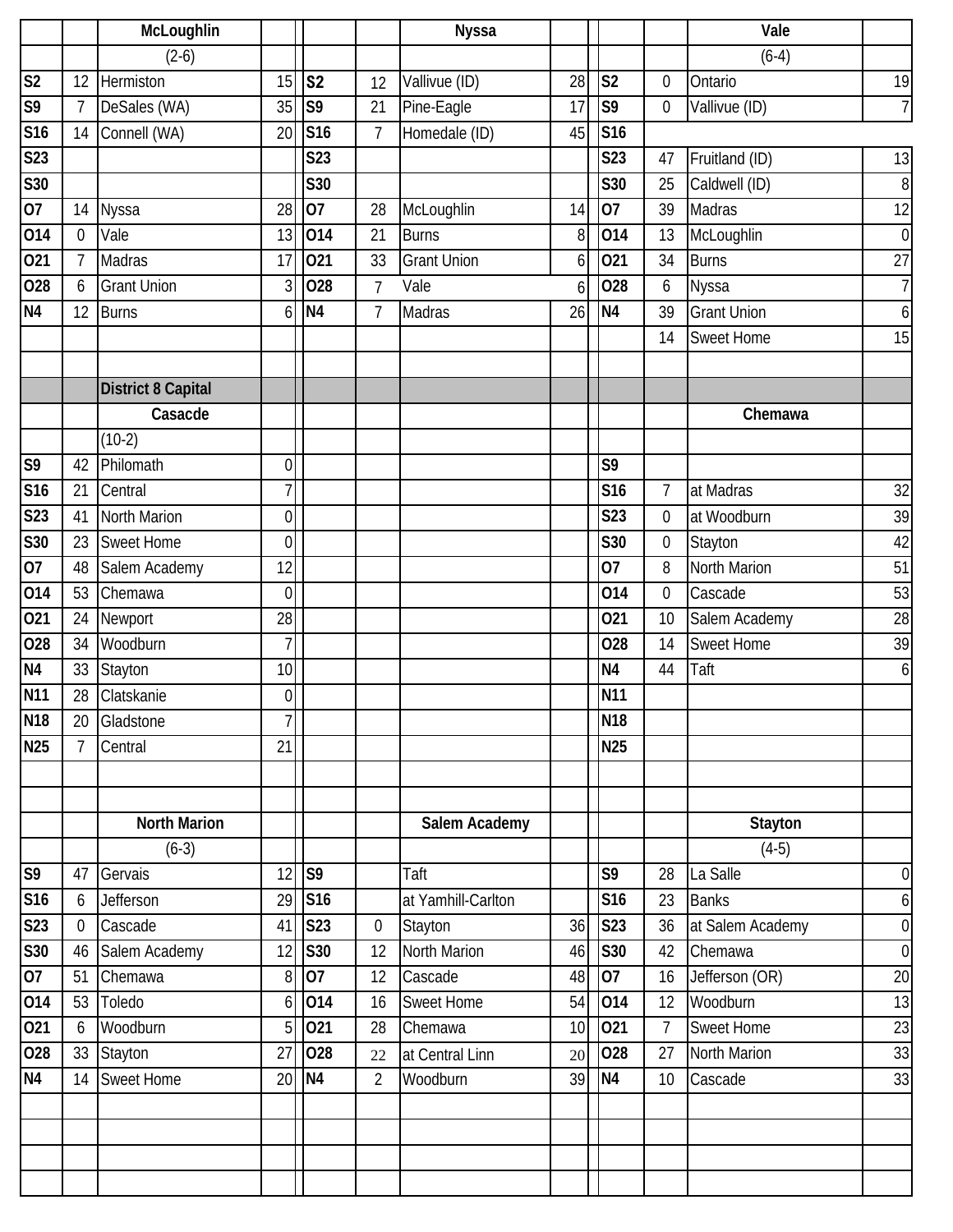|                           |                  | <b>Sweet Home</b>                         |                |                 |        |                 |                | Woodburn                  |                  |
|---------------------------|------------------|-------------------------------------------|----------------|-----------------|--------|-----------------|----------------|---------------------------|------------------|
|                           |                  | $(8-3)$                                   |                |                 |        |                 |                | $(4-5)$                   |                  |
| S <sub>9</sub>            | 45               | Sherwood                                  | 7              |                 |        | S <sub>9</sub>  | 6              | Gladstone                 | $33\,$           |
| S16                       | 32               | Silverton                                 | 15             |                 |        | <b>S16</b>      |                |                           |                  |
| S <sub>23</sub>           | 12               | Central                                   | 21             |                 |        | S23             | 39             | Chemawa                   | $\boldsymbol{0}$ |
| S30                       | $\boldsymbol{0}$ | Cascade                                   | 23             |                 |        | S30             | 27             | Philomath                 | $\boldsymbol{0}$ |
| 07                        | 14               | Woodburn                                  | 12             |                 |        | 07              | 12             | Sweet Home                | 14               |
| 014                       | 54               | Salem Academy                             | 16             |                 |        | 014             | 13             | Stayton                   | $\overline{12}$  |
| 021                       | 23               | Stayton                                   | $\overline{1}$ |                 |        | 021             | 5              | North Marion              | $\boldsymbol{6}$ |
| 028                       | 39               | Chemawa                                   | 14             |                 |        | 028             | $\overline{7}$ | Cascade                   | 34               |
| $\overline{\mathsf{N}}$ 4 | 20               | North Marion                              | 14             |                 |        | N <sub>4</sub>  | 39             | Salem Academy             | $\overline{2}$   |
| N <sub>11</sub>           | 15               | Vale                                      | 14             |                 |        |                 |                |                           |                  |
| <b>N18</b>                | 12               | Rainier                                   | 28             |                 |        |                 |                |                           |                  |
|                           |                  |                                           |                |                 |        |                 |                |                           |                  |
|                           |                  |                                           |                |                 |        |                 |                |                           |                  |
|                           |                  | 1983 Class A Football Schedule and Scores |                |                 |        |                 |                |                           |                  |
|                           |                  | <b>District 1</b>                         |                |                 |        |                 |                |                           |                  |
|                           |                  | Corbett                                   |                |                 | Knappa |                 |                | Luthern                   |                  |
|                           |                  |                                           |                |                 |        |                 |                |                           |                  |
| S <sub>9</sub>            |                  |                                           |                | S9              |        | S9              |                |                           |                  |
| S16                       |                  |                                           |                | S16             |        | <b>S16</b>      |                |                           |                  |
| S <sub>23</sub>           |                  |                                           |                | <b>S23</b>      |        | S23             |                |                           |                  |
| S30                       |                  |                                           |                | S30             |        | S30             |                |                           |                  |
| 07                        |                  |                                           |                | $\overline{07}$ |        | $\overline{07}$ |                |                           |                  |
| 014                       |                  |                                           |                | 014             |        | 014             |                |                           |                  |
| 021                       |                  |                                           |                | 021             |        | 021             |                |                           |                  |
| 028                       |                  |                                           |                | 028             |        | 028             |                |                           |                  |
| N <sub>4</sub>            |                  |                                           |                | N4              |        | N4              |                |                           |                  |
| <b>N11</b>                |                  |                                           |                | <b>N11</b>      |        | <b>N11</b>      |                |                           |                  |
| N <sub>18</sub>           |                  |                                           |                | <b>N18</b>      |        | <b>N18</b>      |                |                           |                  |
|                           |                  |                                           |                |                 |        |                 |                |                           |                  |
|                           |                  | Neah-Kah-Nie                              |                |                 |        |                 |                | <b>Portland Christian</b> |                  |
|                           |                  |                                           |                |                 |        |                 |                |                           |                  |
| S <sub>9</sub>            |                  |                                           |                | S9              |        | S <sub>9</sub>  |                |                           |                  |
| <b>S16</b>                |                  |                                           |                | <b>S16</b>      |        | <b>S16</b>      |                |                           |                  |
| S23                       |                  |                                           |                | <b>S23</b>      |        | S23             |                |                           |                  |
| S30                       |                  |                                           |                | <b>S30</b>      |        | <b>S30</b>      |                |                           |                  |
| 07                        |                  |                                           |                | 07              |        | 07              |                |                           |                  |
| 014                       |                  |                                           |                | 014             |        | 014             |                |                           |                  |
| 021                       |                  |                                           |                | 021             |        | 021             |                |                           |                  |
| 028                       |                  |                                           |                | 028             |        | 028             |                |                           |                  |
| N <sub>4</sub>            |                  |                                           |                | N <sub>4</sub>  |        | N <sub>4</sub>  |                |                           |                  |
| <b>N11</b>                |                  |                                           |                | <b>N11</b>      |        | <b>N11</b>      |                |                           |                  |
| <b>N18</b>                |                  |                                           |                | N <sub>18</sub> |        | <b>N18</b>      |                |                           |                  |
|                           |                  |                                           |                |                 |        |                 |                |                           |                  |
|                           |                  |                                           |                |                 |        |                 |                |                           |                  |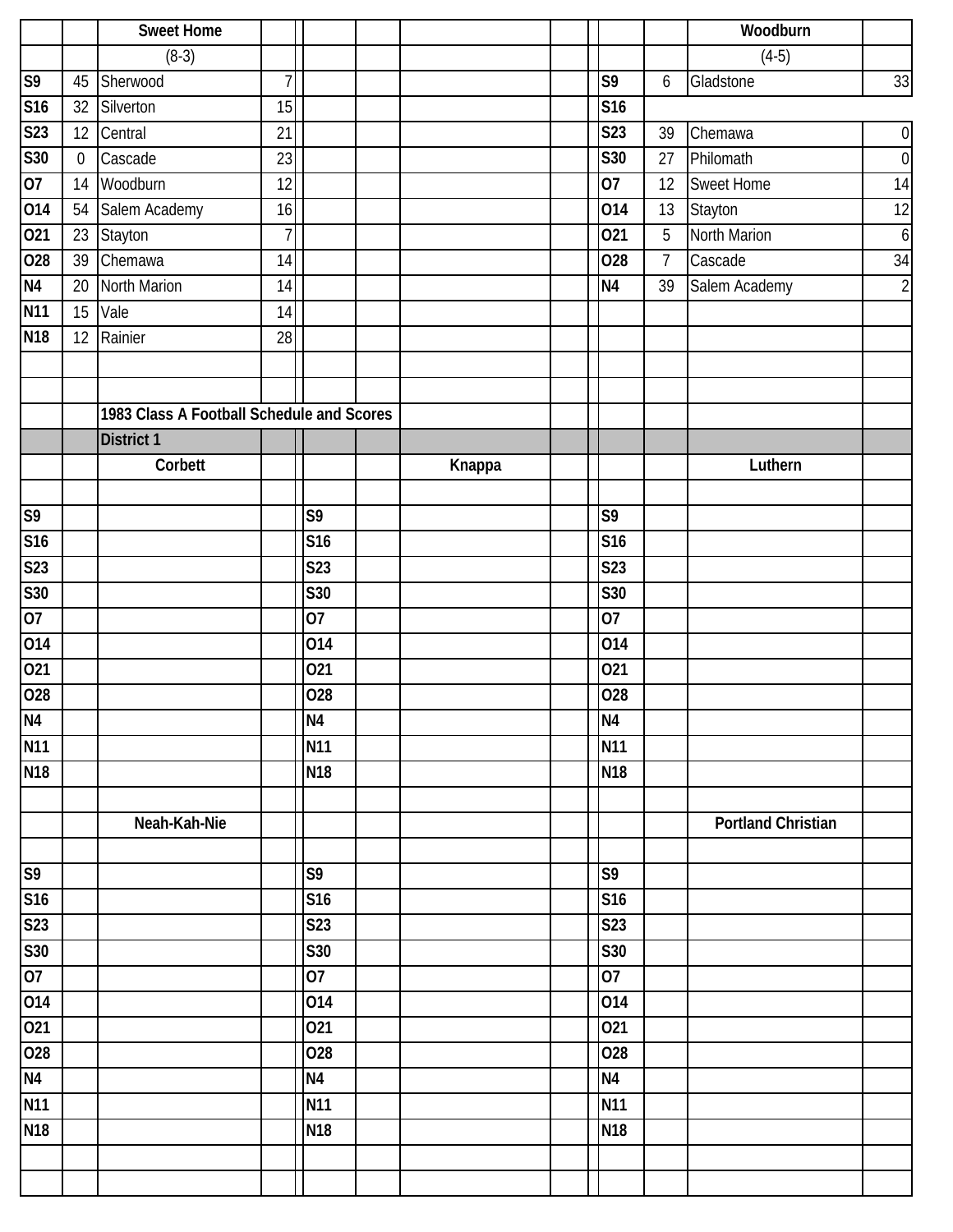|                   | Vernonia                      |                |           |                         | Warrenton  |  |
|-------------------|-------------------------------|----------------|-----------|-------------------------|------------|--|
|                   |                               |                |           |                         |            |  |
| S <sub>9</sub>    |                               | S9             |           | S9                      |            |  |
| S <sub>16</sub>   |                               | <b>S16</b>     |           | $\overline{\text{S16}}$ |            |  |
| S23               |                               | <b>S23</b>     |           | S23                     |            |  |
| S30               |                               | <b>S30</b>     |           | S30                     |            |  |
| $\overline{07}$   |                               | 07             |           | 07                      |            |  |
| 014               |                               | 014            |           | $\overline{014}$        |            |  |
| 021               |                               | 021            |           | $\overline{021}$        |            |  |
| 028               |                               | 028            |           | 028                     |            |  |
| N <sub>4</sub>    |                               | N <sub>4</sub> |           | N <sub>4</sub>          |            |  |
| <b>N11</b>        |                               | <b>N11</b>     |           | <b>N11</b>              |            |  |
| <b>N18</b>        |                               | <b>N18</b>     |           | N18                     |            |  |
|                   |                               |                |           |                         |            |  |
|                   | <b>District 2 West Valley</b> |                |           |                         |            |  |
|                   | Amity                         |                | Dayton    |                         | Gaston     |  |
|                   |                               |                |           |                         |            |  |
| S <sub>9</sub>    | <b>Portland Christian</b>     | S9             | x-Kennedy | S9                      | x-Lutheran |  |
| <b>S16</b>        | Lutheran                      | <b>S16</b>     | x-Colton  | S <sub>16</sub>         | x-Santiam  |  |
| S23               | Gaston                        | <b>S23</b>     | Nestucca  | S <sub>23</sub>         | Amity      |  |
|                   | Willamina                     | S30            | Sheridan  | S30                     | Nestucca   |  |
| $\frac{$30}{$07}$ | Sheridan                      | 07             | Gaston    | $\overline{07}$         | Dayton     |  |
| 013               | Dayton                        | 013            | Amity     | $\overline{013}$        | Willamina  |  |
| 021               | Nestucca                      | 021            | Willamina | $\overline{021}$        | Sheridan   |  |
| 028               | Gaston                        | 028            | Nestucca  | 028                     | Amity      |  |
| N <sub>4</sub>    | Willamina                     | N <sub>4</sub> | Sheridan  | N <sub>4</sub>          | Nestucca   |  |
| <b>N11</b>        |                               | <b>N11</b>     |           | <b>N11</b>              |            |  |
| N <sub>18</sub>   |                               | <b>N18</b>     |           | <b>N18</b>              |            |  |
|                   |                               |                |           |                         |            |  |
|                   | Nestucca                      |                | Sheridan  |                         | Willamina  |  |
|                   |                               |                |           |                         |            |  |
| S9                | x-Vernonia                    | S9             | x-Regis   | S9                      | x-Scio     |  |
| S16               | x-Warrenton                   | S16            | x-Corbett | S16                     | x-Vernonia |  |
| S <sub>23</sub>   | Dayton                        | <b>S23</b>     | Willamina | S23                     | Sheridan   |  |
| S30               | Gaston                        | S30            | Dayton    | S30                     | Amity      |  |
| 06                | Willamina                     | 07             | Amity     | 06                      | Nestucca   |  |
| 013               | Sheridan                      | 013            | Nestucca  | 013                     | Gaston     |  |
| 021               | Amity                         | 021            | Gaston    | 021                     | Dayton     |  |
| 028               | Dayton                        | 028            | Willaina  | 028                     | Sheidan    |  |
| N <sub>4</sub>    | Gaston                        | N <sub>4</sub> | Dayton    | N4                      | Amity      |  |
| <b>N11</b>        |                               | <b>N11</b>     |           | <b>N11</b>              |            |  |
| <b>N18</b>        |                               | <b>N18</b>     |           | N18                     |            |  |
|                   |                               |                |           |                         |            |  |
|                   |                               |                |           |                         |            |  |
|                   |                               |                |           |                         |            |  |
|                   |                               |                |           |                         |            |  |
|                   |                               |                |           |                         |            |  |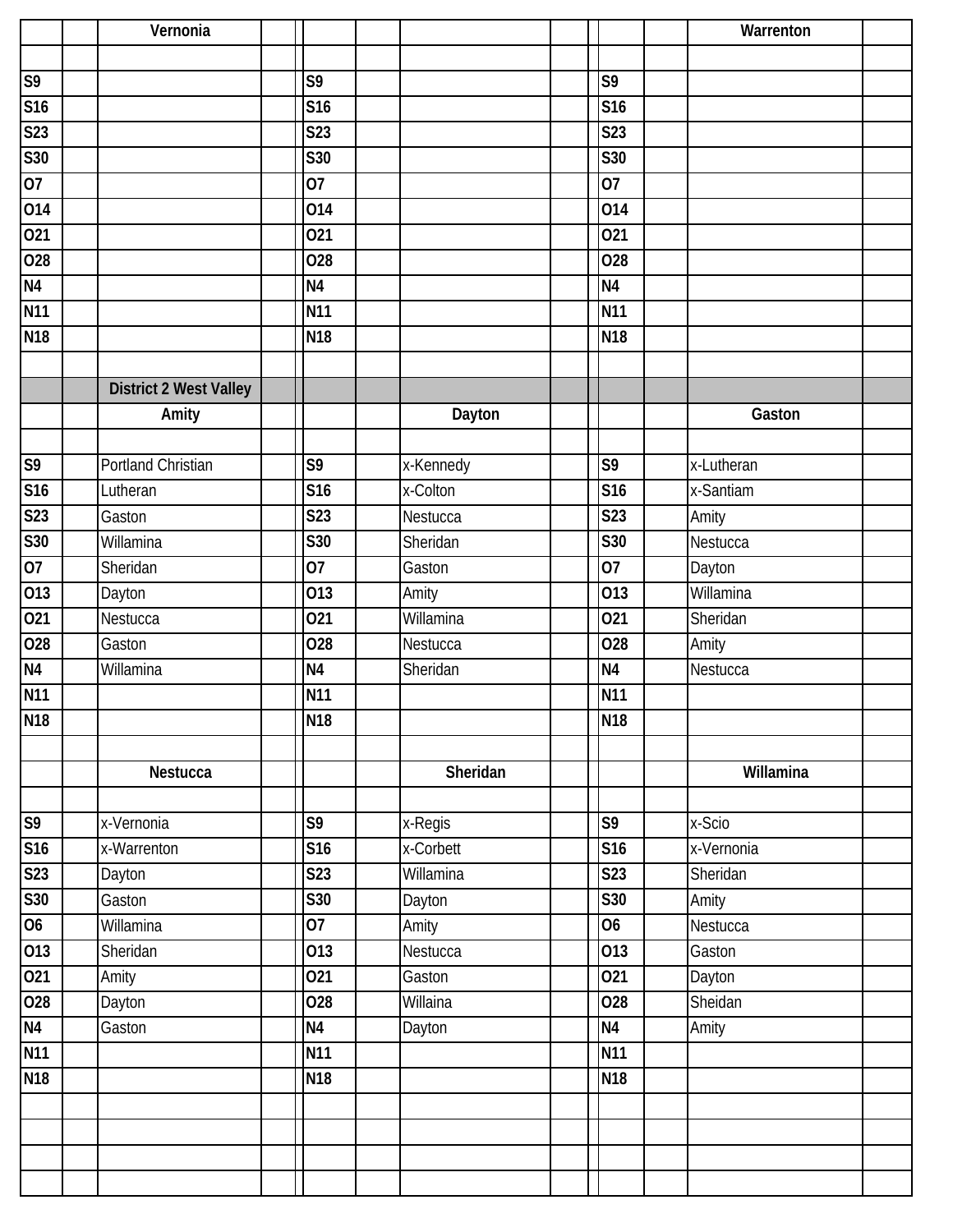|                 | <b>District 3 Tri-River</b> |                |            |                     |                         |                      |  |
|-----------------|-----------------------------|----------------|------------|---------------------|-------------------------|----------------------|--|
|                 | Coilton                     |                |            | Gervais             |                         | Kennedy              |  |
|                 |                             |                |            |                     |                         |                      |  |
| S <sub>9</sub>  |                             | S <sub>9</sub> |            | x-North Marion      | S9                      | x-Dayton             |  |
| S16             | x-Dayton                    |                | <b>S16</b> | x-Neah-Kah-Nie      | <b>S17</b>              | x-Portland Christian |  |
| S23             | Kennedy                     |                | <b>S23</b> | x-Warenton          | <b>S23</b>              | Colton               |  |
| S30             | Santiam                     |                | <b>S30</b> | Kennedy             | S30                     | Gervais              |  |
| 07              | Scio                        | 07             |            | MacLaren            | $\overline{07}$         | Santiam              |  |
| 013             | Bye                         |                | 013        | Santiam             | 013                     | Scio                 |  |
| 021             | Open                        |                | 022        | Regis               | 021                     | x-Lutheran           |  |
| 028             | Regis                       |                | 028        | Scio                | 028                     | MacLaren             |  |
| N4              | Gervais                     | N <sub>4</sub> |            | Colton              | N <sub>4</sub>          | Regis                |  |
| <b>N11</b>      |                             |                | <b>N11</b> |                     | <b>N11</b>              |                      |  |
| <b>N18</b>      |                             |                | <b>N18</b> |                     | N <sub>18</sub>         |                      |  |
|                 |                             |                |            |                     |                         |                      |  |
|                 |                             |                |            |                     |                         |                      |  |
|                 | <b>Regis</b>                |                |            | Santiam             |                         | Scio                 |  |
|                 |                             |                |            |                     |                         |                      |  |
| S <sub>9</sub>  | Sheridan                    | S <sub>9</sub> |            | x-La Pine           | S9                      | x-Willamina          |  |
| S16             | x-LaPine                    |                | S16        | Gaston              | $\overline{\text{S16}}$ | x-Central Linn       |  |
| S23             | Santiam                     |                | <b>S23</b> | Regis               | <b>S23</b>              | x-MacLaren           |  |
| S30             | Scio                        |                | <b>S30</b> | Colton              | S30                     | Regis                |  |
| 07              | x-Vernonia                  |                | 07         | Kennedy             | 07                      | Colton               |  |
| 013             | x-MacLaren                  |                | 013        | Gervais             | $\overline{013}$        | Kennedy              |  |
| 022             | Gervais                     |                | 021        | Scio                | 021                     | Santiiam             |  |
| 028             | Colton                      |                | 029        | x-Portlnd Christian | 028                     | Gervais              |  |
| N <sub>4</sub>  | Kennedy                     | N <sub>4</sub> |            | x-MacLaren          | N <sub>4</sub>          | x-Neah-Kah-Nie       |  |
| <b>N11</b>      |                             |                | <b>N11</b> |                     | <b>N11</b>              |                      |  |
| N <sub>18</sub> |                             |                | <b>N18</b> |                     | N18                     |                      |  |
|                 |                             |                |            |                     |                         |                      |  |
|                 |                             |                |            |                     |                         |                      |  |
|                 | <b>District 4 Trico</b>     |                |            |                     |                         |                      |  |
|                 | Crow                        |                |            | Harrisburg          |                         | Lowell               |  |
|                 |                             |                |            |                     |                         |                      |  |
| S <sub>9</sub>  | Waldport                    | S <sub>9</sub> |            | x-Yamhill Carlton   | S9                      | Oakridge             |  |
| S16             | Mohawk                      |                | S16        | Waldport            | S16                     | Open                 |  |
| S23             | Harrisburg                  |                | S23        | Crow                | S23                     | Waldport             |  |
| S29             | Monroe                      |                | S29        | Scio+H1091:H1105    | S29                     | Harridburg           |  |
| 07              | Lowell                      |                | 07         | Mapleton            | 07                      | Crow                 |  |
| 013             | Oakridge                    |                | 013        | Mckenzie            | 013                     | Mapleton             |  |
| 021             | Mapleton                    |                | 021        | Mohawk              | 021                     | McKenzie             |  |
| 028             | Open                        |                | 028        | Monroe              | 028                     | Mohawk               |  |
| N4              | McKenzie                    | N <sub>4</sub> |            | Oakridge            | N4                      | Monroe               |  |
| <b>N11</b>      |                             |                | <b>N11</b> |                     | <b>N11</b>              |                      |  |
| <b>N18</b>      |                             |                | <b>N18</b> |                     | <b>N18</b>              |                      |  |
|                 |                             |                |            |                     |                         |                      |  |
|                 |                             |                |            |                     |                         |                      |  |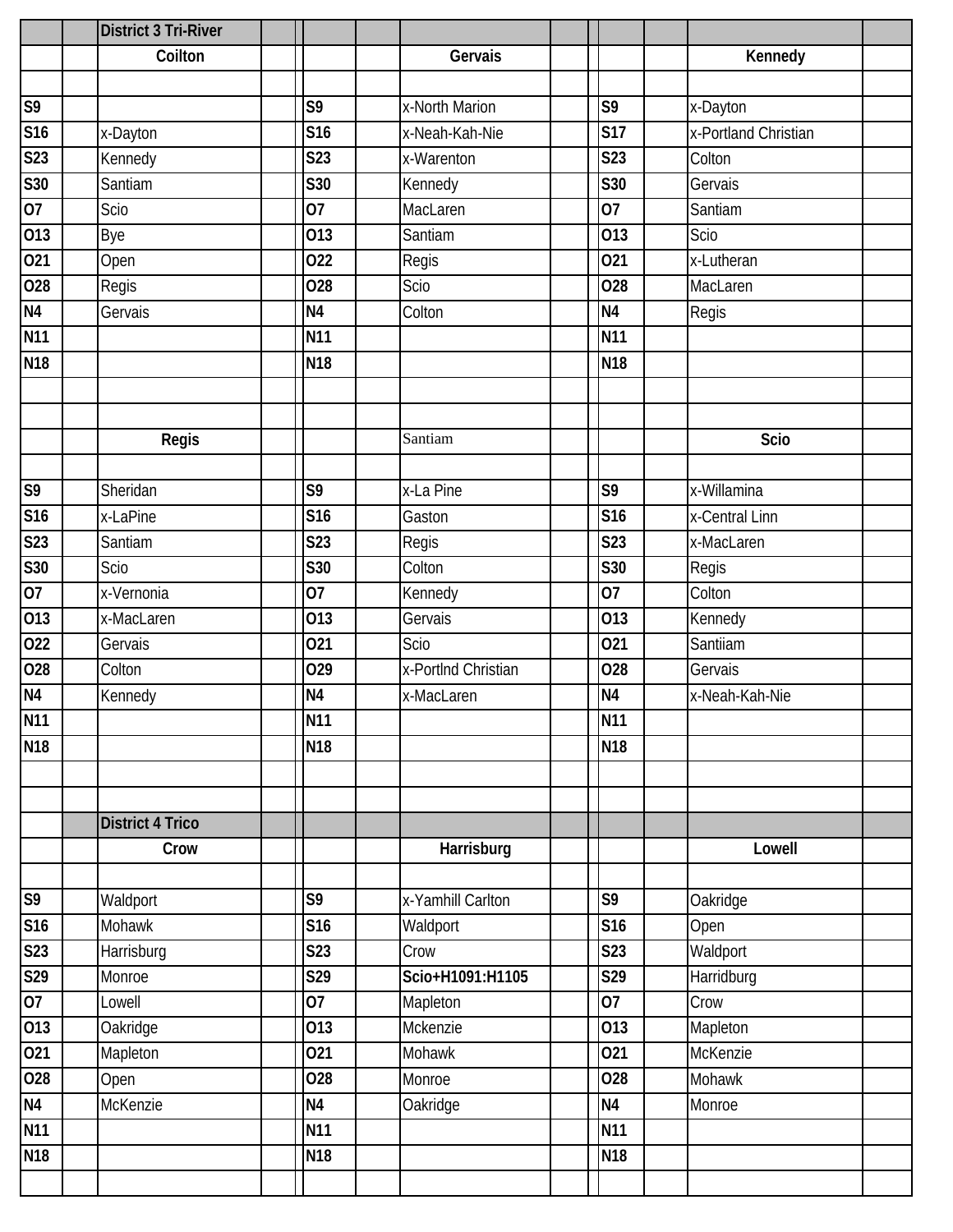|                         | Mapleton          |                | <b>McKenzie</b>      |                         | Mohawk     |  |
|-------------------------|-------------------|----------------|----------------------|-------------------------|------------|--|
|                         |                   |                |                      |                         |            |  |
|                         |                   |                |                      |                         |            |  |
| S <sub>9</sub>          | Monroe            | S9             | Mohawk               | S9                      | McKenzie   |  |
| S16                     | <b>Oakridge</b>   | S16            | Monroe               | $\overline{\text{S16}}$ | Crow       |  |
| S <sub>23</sub>         | Mohawk            | <b>S23</b>     | Oakridge             | S <sub>23</sub>         | Monroe     |  |
| S29                     | Open              | S30            | Open                 | S29                     | Oakridge   |  |
| 07                      | Harrisburg        | 07             | Waldport             | 07                      | Open       |  |
| 013                     | Lowell            | 013            | Harrisburg           | $\overline{013}$        | Waldport   |  |
| 021                     | Crow              | 021            | Lowell               | 021                     | Harrisburg |  |
| 028                     | McKenzie          | 028            | Mapleton             | 028                     | Lowell     |  |
| N <sub>4</sub>          | Mohawk            | N <sub>4</sub> | Crow                 | N4                      | Mapleton   |  |
| <b>N11</b>              |                   | <b>N11</b>     |                      | <b>N11</b>              |            |  |
| <b>N18</b>              |                   | N18            |                      | <b>N18</b>              |            |  |
|                         |                   |                |                      |                         |            |  |
|                         |                   |                |                      |                         |            |  |
|                         | Monroe            |                | <b>Oakridge</b>      |                         | Waldport   |  |
|                         |                   |                |                      |                         |            |  |
| S <sub>9</sub>          | Mapleton          | S9             | Lowell               | S9                      | Crow       |  |
| S16                     | McKenzie          | S16            | Mapleton             | S16                     | Harrisburg |  |
| S23                     | Mohawk            | <b>S23</b>     | McKenzie             | S <sub>23</sub>         | Lowell     |  |
| S29                     | Crow              | S29            | Walkdport            | S29                     | Oakridge   |  |
| 07                      | Oakridge          | 07             | Monroe               | 07                      | McKenzie   |  |
| 014                     | Open              | 013            | Crow                 | $\overline{013}$        | Mohawk     |  |
| 021                     | Waldport          | 021            | Open                 | 021                     | Monroe     |  |
| 028                     | Harridburg        | 028            | Waldport             | 028                     | Oakriddge  |  |
| N <sub>4</sub>          | Lowell            | N4             | Harridburg           | N <sub>4</sub>          | Open       |  |
| N11                     |                   | N11            |                      | <b>N11</b>              |            |  |
|                         |                   |                |                      |                         |            |  |
|                         |                   |                |                      |                         |            |  |
|                         | <b>District 5</b> |                |                      |                         |            |  |
|                         | Glendale          |                | <b>North Douglas</b> |                         | Oakland    |  |
|                         |                   |                |                      |                         |            |  |
| S <sub>9</sub>          |                   | S9             |                      | S9                      |            |  |
| $\overline{\text{S16}}$ |                   | <b>S16</b>     |                      | S16                     |            |  |
| S23                     |                   | <b>S23</b>     |                      | S23                     |            |  |
| S30                     |                   | <b>S30</b>     |                      | S30                     |            |  |
| 07                      |                   | 07             |                      | 07                      |            |  |
| 014                     |                   | 014            |                      | 014                     |            |  |
| 021                     |                   | 021            |                      | 021                     |            |  |
| 028                     |                   | 028            |                      | 028                     |            |  |
| N <sub>4</sub>          |                   | N <sub>4</sub> |                      | <b>N4</b>               |            |  |
| <b>N11</b>              |                   | <b>N11</b>     |                      | <b>N11</b>              |            |  |
| <b>N18</b>              |                   | <b>N18</b>     |                      | <b>N18</b>              |            |  |
|                         |                   |                |                      |                         |            |  |
|                         |                   |                |                      |                         |            |  |
|                         |                   |                |                      |                         |            |  |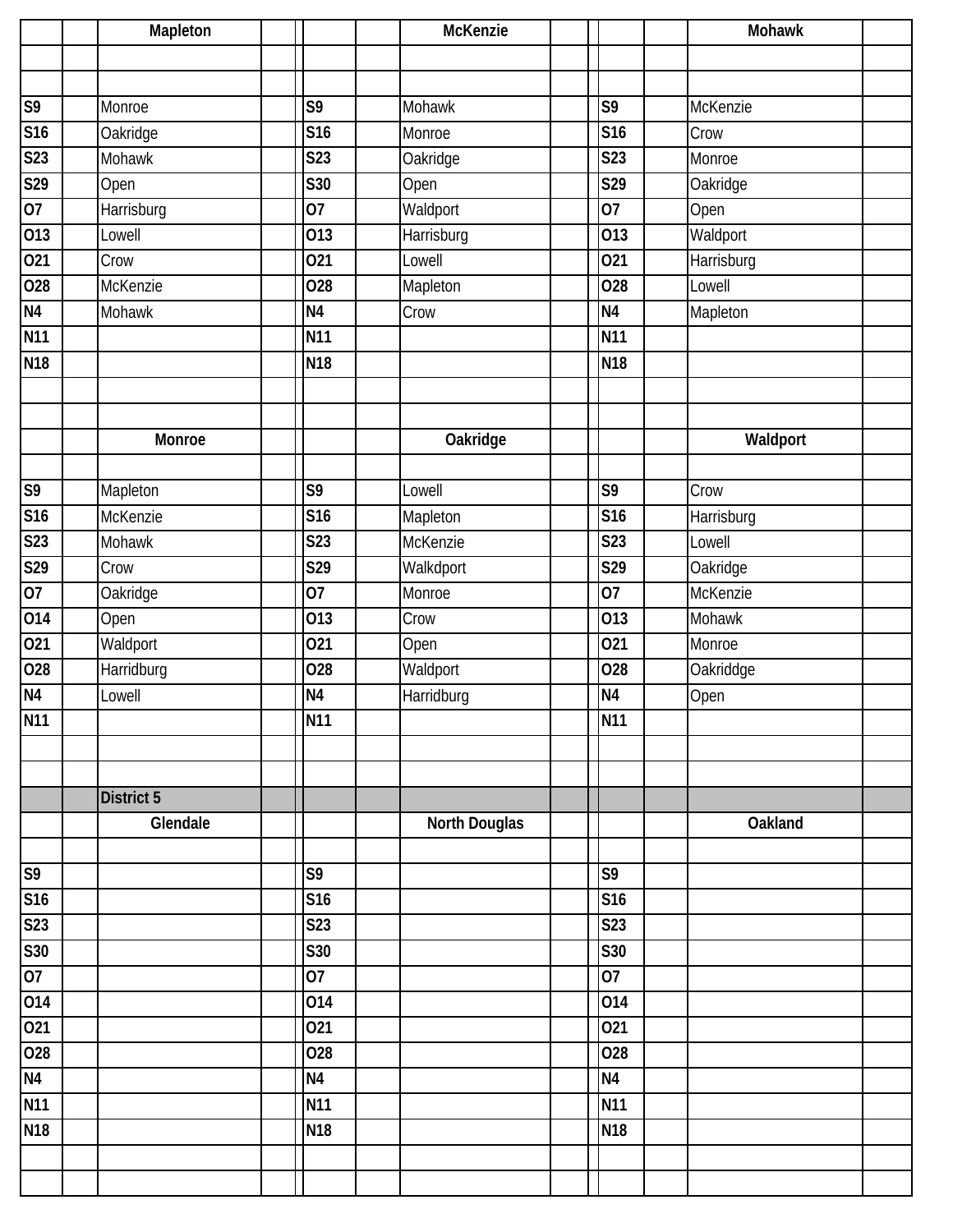|                   | Pacific    |                     |           |                   | Riddle   |  |
|-------------------|------------|---------------------|-----------|-------------------|----------|--|
|                   |            |                     |           |                   |          |  |
| S <sub>9</sub>    |            | S9                  |           | S9                |          |  |
| S16               |            | <b>S16</b>          |           | S16               |          |  |
| S23               |            | S23                 |           | S <sub>23</sub>   |          |  |
| S30               |            | <b>S30</b>          |           | S30               |          |  |
| 07                |            | 07                  |           | 07                |          |  |
| 014               |            | 014                 |           | 014               |          |  |
| 021               |            | 021                 |           | 021               |          |  |
| 028               |            | 028                 |           | 028               |          |  |
| N <sub>4</sub>    |            | N4                  |           | N4                |          |  |
| <b>N11</b>        |            | <b>N11</b>          |           | <b>N11</b>        |          |  |
| <b>N18</b>        |            | <b>N18</b>          |           | <b>N18</b>        |          |  |
|                   |            |                     |           |                   |          |  |
|                   |            |                     |           |                   |          |  |
|                   | St. Mary's |                     |           |                   | Yoncalla |  |
|                   |            |                     |           |                   |          |  |
| S <sub>9</sub>    |            | S <sub>9</sub>      |           | S9                |          |  |
| <b>S16</b>        |            |                     |           |                   |          |  |
|                   |            | <b>S16</b>          |           | <b>S16</b>        |          |  |
| S23               |            | <b>S23</b>          |           | S <sub>23</sub>   |          |  |
| $\frac{$30}{$07}$ |            | <b>S30</b>          |           | S30               |          |  |
|                   |            | 07                  |           | $\overline{07}$   |          |  |
| 014               |            | 014                 |           | 014               |          |  |
| 021               |            | 021                 |           | 021               |          |  |
| 028               |            | 028                 |           | 028               |          |  |
| N <sub>4</sub>    |            | N4                  |           | $\overline{N}4$   |          |  |
| N11               |            | <b>N11</b>          |           | <b>N11</b>        |          |  |
| N18               |            | $\sqrt{\text{N18}}$ |           | $\sqrt{\sqrt{N}}$ |          |  |
|                   |            |                     |           |                   |          |  |
|                   |            |                     |           |                   |          |  |
|                   | District 6 |                     |           |                   |          |  |
|                   | Bonanza    |                     | Chiloquin |                   | Culver   |  |
|                   |            |                     |           |                   |          |  |
| S <sub>9</sub>    |            | S <sub>9</sub>      |           | S9                |          |  |
| <b>S16</b>        |            | S16                 |           | S16               |          |  |
| S23               |            | <b>S23</b>          |           | S <sub>23</sub>   |          |  |
| S30               |            | <b>S30</b>          |           | S30               |          |  |
| 07                |            | 07                  |           | 07                |          |  |
| 014               |            | 014                 |           | 014               |          |  |
| 021               |            | 021                 |           | 021               |          |  |
| 028               |            | 028                 |           | 028               |          |  |
| N <sub>4</sub>    |            | N4                  |           | N4                |          |  |
| <b>N11</b>        |            | <b>N11</b>          |           | <b>N11</b>        |          |  |
| N <sub>18</sub>   |            | N <sub>18</sub>     |           | <b>N18</b>        |          |  |
|                   |            |                     |           |                   |          |  |
|                   |            |                     |           |                   |          |  |
|                   |            |                     |           |                   |          |  |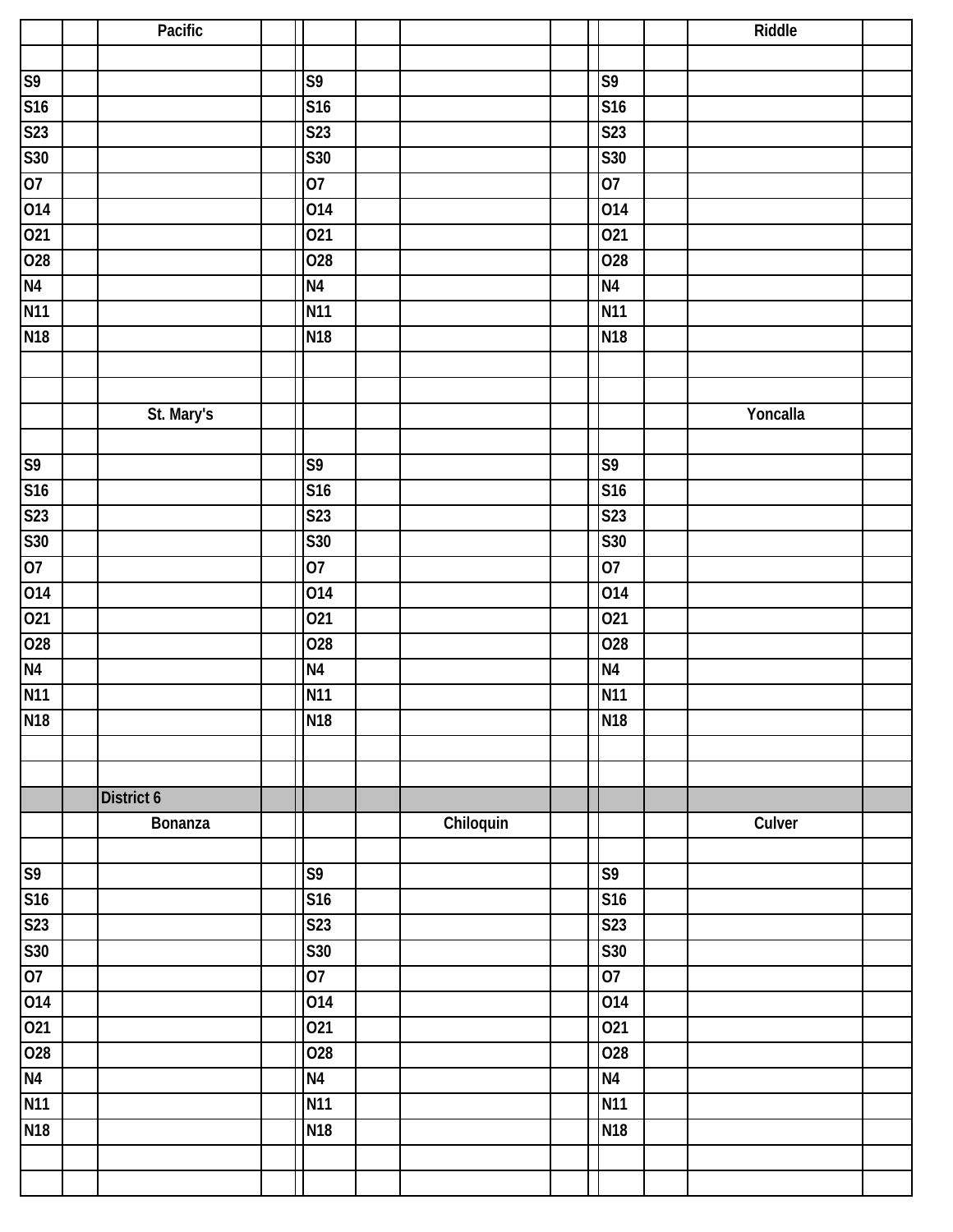|                 | Gilchrist         |                 |                   |                 | La Pine             |  |
|-----------------|-------------------|-----------------|-------------------|-----------------|---------------------|--|
|                 |                   |                 |                   |                 |                     |  |
| S <sub>9</sub>  |                   | S <sub>9</sub>  |                   | S9              |                     |  |
| <b>S16</b>      |                   | <b>S16</b>      |                   | <b>S16</b>      |                     |  |
| <b>S23</b>      |                   | S23             |                   | S <sub>23</sub> |                     |  |
| S30             |                   | <b>S30</b>      |                   | <b>S30</b>      |                     |  |
| 07              |                   | 07              |                   | 07              |                     |  |
| 014             |                   | 014             |                   | 014             |                     |  |
| 021             |                   | 021             |                   | 021             |                     |  |
| 028             |                   | 028             |                   | 028             |                     |  |
| N <sub>4</sub>  |                   | N4              |                   | N <sub>4</sub>  |                     |  |
| <b>N11</b>      |                   | <b>N11</b>      |                   | <b>N11</b>      |                     |  |
| <b>N18</b>      |                   | <b>N18</b>      |                   | <b>N18</b>      |                     |  |
|                 |                   |                 |                   |                 |                     |  |
|                 |                   |                 |                   |                 |                     |  |
|                 | <b>Lost River</b> |                 |                   |                 | <b>Scared Heart</b> |  |
|                 |                   |                 |                   |                 |                     |  |
| S <sub>9</sub>  |                   | S <sub>9</sub>  |                   | S9              |                     |  |
| <b>S16</b>      |                   | <b>S16</b>      |                   | <b>S16</b>      |                     |  |
| S <sub>23</sub> |                   | <b>S23</b>      |                   | <b>S23</b>      |                     |  |
| S30             |                   | S30             |                   | S30             |                     |  |
| 07              |                   | 07              |                   | 07              |                     |  |
| 014             |                   | 014             |                   | 014             |                     |  |
| 021             |                   | 021             |                   | 021             |                     |  |
| 028             |                   | 028             |                   | 028             |                     |  |
| N4              |                   | N4              |                   | N4              |                     |  |
| <b>N11</b>      |                   | <b>N11</b>      |                   | <b>N11</b>      |                     |  |
| N18             |                   | N18             |                   | N <sub>18</sub> |                     |  |
|                 |                   |                 |                   |                 |                     |  |
|                 | District 7        |                 |                   |                 |                     |  |
|                 | Heppner           |                 | <b>Pilot Rock</b> |                 | Riverside           |  |
|                 |                   |                 |                   |                 |                     |  |
| S <sub>9</sub>  |                   | S <sub>9</sub>  |                   | S9              |                     |  |
| <b>S16</b>      |                   | <b>S16</b>      |                   | S16             |                     |  |
| S23             |                   | <b>S23</b>      |                   | <b>S23</b>      |                     |  |
| S30             |                   | S30             |                   | S30             |                     |  |
| 07              |                   | 07              |                   | $\overline{07}$ |                     |  |
| 014             |                   | 014             |                   | 014             |                     |  |
| 021             |                   | 021             |                   | 021             |                     |  |
| 028             |                   | 028             |                   | 028             |                     |  |
| N4              |                   | N4              |                   | N4              |                     |  |
| N11             |                   | <b>N11</b>      |                   | <b>N11</b>      |                     |  |
| N <sub>18</sub> |                   | N <sub>18</sub> |                   | <b>N18</b>      |                     |  |
|                 |                   |                 |                   |                 |                     |  |
|                 |                   |                 |                   |                 |                     |  |
|                 |                   |                 |                   |                 |                     |  |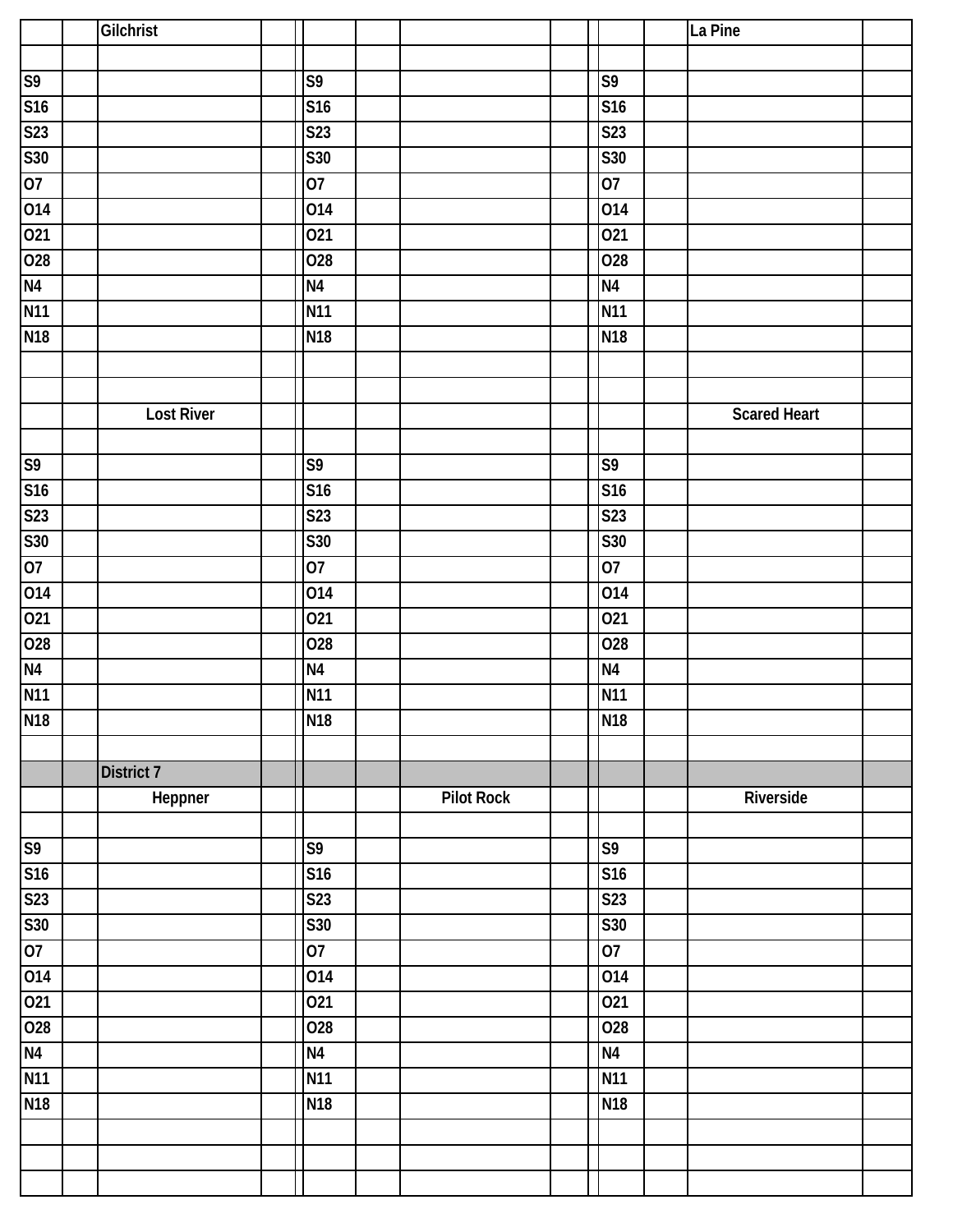|                                | <b>Sherman County</b> |                 | Stanfield           |                 | Umtialla    |  |
|--------------------------------|-----------------------|-----------------|---------------------|-----------------|-------------|--|
|                                |                       |                 |                     |                 |             |  |
| S <sub>9</sub>                 |                       | S9              |                     | S9              |             |  |
| $\overline{\text{S16}}$        |                       | <b>S16</b>      |                     | <b>S16</b>      |             |  |
|                                |                       | <b>S23</b>      |                     | S23             |             |  |
|                                |                       | <b>S30</b>      |                     | S30             |             |  |
| S23<br>S30<br>O7               |                       | 07              |                     | 07              |             |  |
| 014                            |                       | 014             |                     | 014             |             |  |
| 021                            |                       | 021             |                     | 021             |             |  |
| 028                            |                       | 028             |                     | 028             |             |  |
| N <sub>4</sub>                 |                       | N4              |                     | N4              |             |  |
| <b>N11</b>                     |                       | <b>N11</b>      |                     | <b>N11</b>      |             |  |
| <b>N18</b>                     |                       | <b>N18</b>      |                     | <b>N18</b>      |             |  |
|                                |                       |                 |                     |                 |             |  |
|                                |                       |                 |                     |                 |             |  |
|                                | Wahtonka              |                 | <b>Wasco County</b> |                 | West-McEwen |  |
|                                |                       |                 |                     |                 |             |  |
| S <sub>9</sub>                 |                       | S <sub>9</sub>  |                     | S9              |             |  |
| $\overline{\text{S16}}$        |                       | <b>S16</b>      |                     | <b>S16</b>      |             |  |
| S23                            |                       | S <sub>23</sub> |                     | S23             |             |  |
| $\frac{$30}{$07}$              |                       | <b>S30</b>      |                     | <b>S30</b>      |             |  |
|                                |                       | 07              |                     | $\overline{07}$ |             |  |
| 014                            |                       | 014             |                     | 014             |             |  |
| 021                            |                       | 021             |                     | 021             |             |  |
| 028                            |                       | 028             |                     | 028             |             |  |
| N <sub>4</sub>                 |                       | N <sub>4</sub>  |                     | N <sub>4</sub>  |             |  |
| N11                            |                       | <b>N11</b>      |                     | <b>N11</b>      |             |  |
| N18                            |                       | N18             |                     | N18             |             |  |
|                                |                       |                 |                     |                 |             |  |
|                                |                       |                 |                     |                 |             |  |
|                                | <b>District 8</b>     |                 |                     |                 |             |  |
|                                | Elgin                 |                 | Enterprise          |                 | Imbler      |  |
| S <sub>9</sub>                 |                       | S9              |                     | S9              |             |  |
| S16                            |                       | <b>S16</b>      |                     | S16             |             |  |
| $\overline{\text{S23}}$        |                       | <b>S23</b>      |                     | S <sub>23</sub> |             |  |
| $\frac{\text{S30}}{\text{O7}}$ |                       | S30             |                     | S30             |             |  |
|                                |                       | 07              |                     | $\overline{07}$ |             |  |
| 014                            |                       | 014             |                     | 014             |             |  |
| 021                            |                       | 021             |                     | 021             |             |  |
| 028                            |                       | 028             |                     | 028             |             |  |
| N <sub>4</sub>                 |                       | N <sub>4</sub>  |                     | N4              |             |  |
| N11                            |                       | <b>N11</b>      |                     | <b>N11</b>      |             |  |
| N <sub>18</sub>                |                       | <b>N18</b>      |                     | <b>N18</b>      |             |  |
|                                |                       |                 |                     |                 |             |  |
|                                |                       |                 |                     |                 |             |  |
|                                |                       |                 |                     |                 |             |  |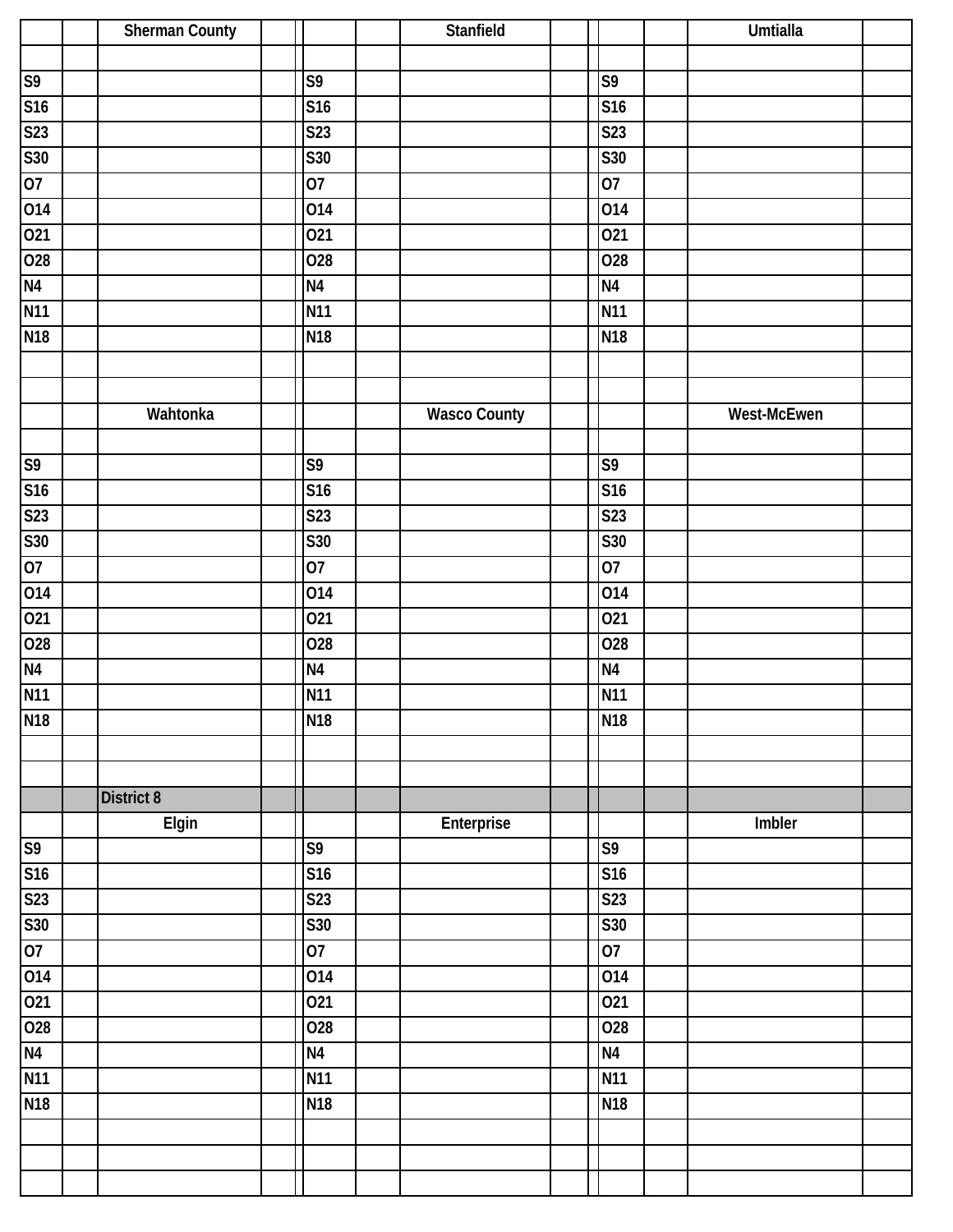|                         | Joseph                                    |                  |                       |                 | Pine-Eagle |  |
|-------------------------|-------------------------------------------|------------------|-----------------------|-----------------|------------|--|
|                         |                                           |                  |                       |                 |            |  |
| S <sub>9</sub>          |                                           | S9               |                       | S9              |            |  |
| <b>S16</b>              |                                           | <b>S16</b>       |                       | S16             |            |  |
| S23                     |                                           | S23              |                       | S23             |            |  |
|                         |                                           | <b>S30</b>       |                       | <b>S30</b>      |            |  |
| $\frac{$30}{$07}$       |                                           | 07               |                       | 07              |            |  |
| 014                     |                                           | 014              |                       | 014             |            |  |
| 021                     |                                           | 021              |                       | 021             |            |  |
| 028                     |                                           | 028              |                       | 028             |            |  |
| N <sub>4</sub>          |                                           | N4               |                       | N <sub>4</sub>  |            |  |
| <b>N11</b>              |                                           | <b>N11</b>       |                       | <b>N11</b>      |            |  |
| <b>N18</b>              |                                           | <b>N18</b>       |                       | <b>N18</b>      |            |  |
|                         |                                           |                  |                       |                 |            |  |
|                         |                                           |                  |                       |                 |            |  |
|                         | Union                                     |                  |                       |                 | Wallowa    |  |
|                         |                                           |                  |                       |                 |            |  |
| S <sub>9</sub>          |                                           | S <sub>9</sub>   |                       | S9              |            |  |
| $\overline{\text{S16}}$ |                                           | <b>S16</b>       |                       | <b>S16</b>      |            |  |
| S23                     |                                           | S23              |                       | S23             |            |  |
| $\frac{$30}{$07}$       |                                           | <b>S30</b>       |                       | S30             |            |  |
|                         |                                           | 07               |                       | $\overline{07}$ |            |  |
| 014                     |                                           | 014              |                       | 014             |            |  |
| 021                     |                                           | 021              |                       | 021             |            |  |
| 028<br>N4               |                                           | 028              |                       | 028             |            |  |
|                         |                                           | N <sub>4</sub>   |                       | N <sub>4</sub>  |            |  |
| N11                     |                                           | $\overline{N}11$ |                       | <b>N11</b>      |            |  |
| N <sub>18</sub>         |                                           | N <sub>18</sub>  |                       | N <sub>18</sub> |            |  |
|                         |                                           |                  |                       |                 |            |  |
|                         |                                           |                  |                       |                 |            |  |
|                         | 1983 Class B Football Schedule and Scores |                  |                       |                 |            |  |
|                         | <b>District 1 Costco</b>                  |                  | <b>North Division</b> |                 |            |  |
|                         | <b>Christian Center</b>                   |                  | Detriot               |                 | Jewell     |  |
| S <sub>9</sub>          |                                           | S9               |                       | S9              |            |  |
| S16                     |                                           | <b>S16</b>       |                       | S16             |            |  |
| S23                     |                                           | <b>S23</b>       |                       | S <sub>23</sub> |            |  |
| S30                     |                                           | <b>S30</b>       |                       | S30             |            |  |
| 07                      |                                           | 07               |                       | 07              |            |  |
| 014                     |                                           | 014              |                       | 014             |            |  |
| 021                     |                                           | 021              |                       | 021             |            |  |
| 028                     |                                           | 028              |                       | 028             |            |  |
| N <sub>4</sub>          |                                           | N4               |                       | N4              |            |  |
| <b>N11</b>              |                                           | N <sub>11</sub>  |                       | <b>N11</b>      |            |  |
| <b>N18</b>              |                                           | <b>N18</b>       |                       | <b>N18</b>      |            |  |
|                         |                                           |                  |                       |                 |            |  |
|                         |                                           |                  |                       |                 |            |  |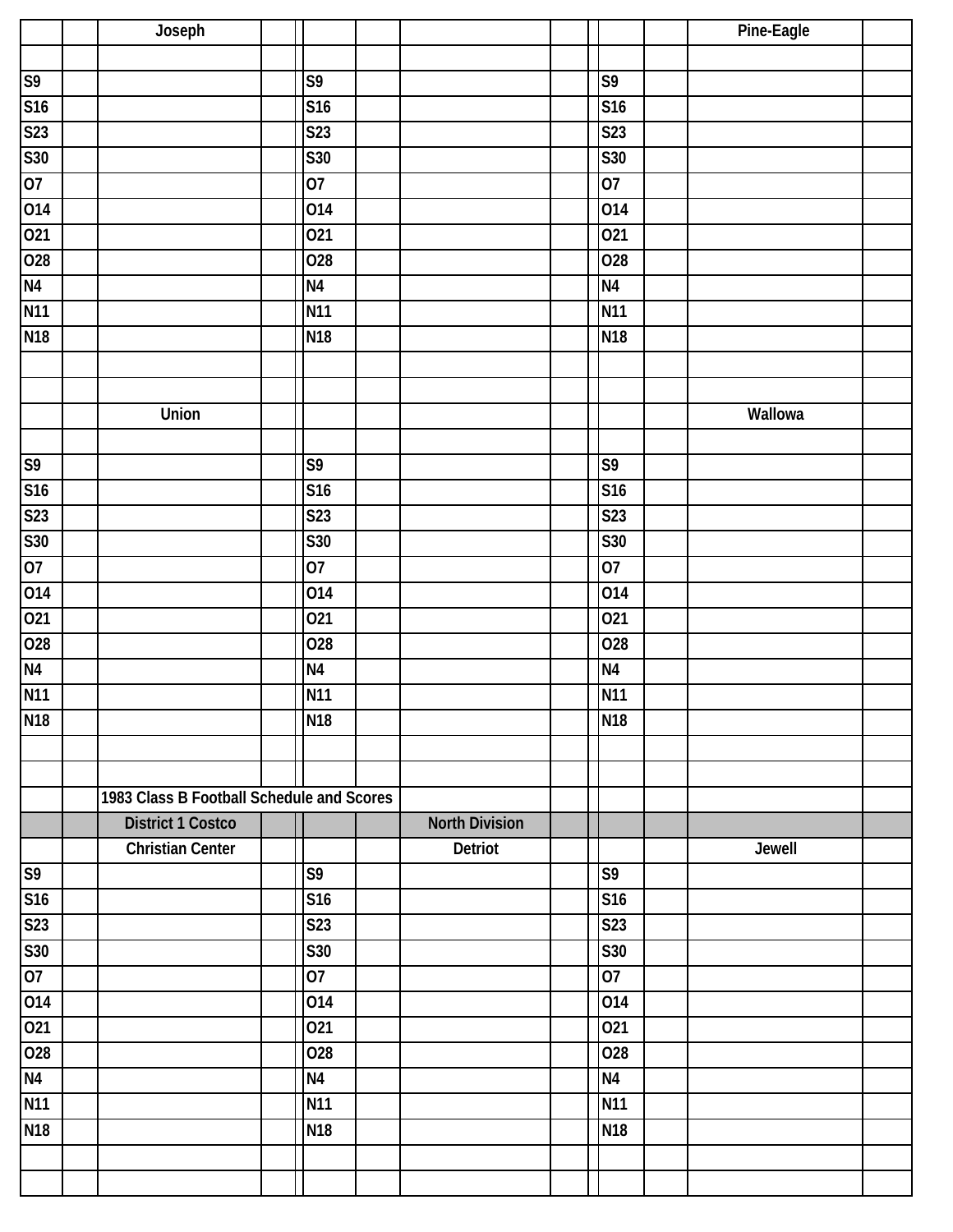|                 | <b>OSSD</b>               |                  | Perrydale                           |                           | St. Paul          |  |
|-----------------|---------------------------|------------------|-------------------------------------|---------------------------|-------------------|--|
|                 |                           |                  |                                     |                           |                   |  |
| S <sub>9</sub>  |                           | S <sub>9</sub>   |                                     | S9                        |                   |  |
| S16             |                           | S16              |                                     | S16                       |                   |  |
| S <sub>23</sub> |                           | <b>S23</b>       |                                     | S <sub>23</sub>           |                   |  |
| S30             |                           | S30              |                                     | S30                       |                   |  |
| 07              |                           | 07               |                                     | 07                        |                   |  |
| 014             |                           | 014              |                                     | 014                       |                   |  |
| 021             |                           | 021              |                                     | 021                       |                   |  |
| 028             |                           | 028              |                                     | $\overline{O28}$          |                   |  |
| N <sub>4</sub>  |                           | N <sub>4</sub>   |                                     | N4                        |                   |  |
| <b>N11</b>      |                           | <b>N11</b>       |                                     | <b>N11</b>                |                   |  |
| <b>N18</b>      |                           | <b>N18</b>       |                                     | <b>N18</b>                |                   |  |
|                 |                           |                  |                                     |                           |                   |  |
|                 |                           |                  | Southern Division                   |                           |                   |  |
|                 | Alsea                     |                  | Eddyville                           |                           | <b>Falls City</b> |  |
|                 |                           |                  |                                     |                           |                   |  |
| S <sub>9</sub>  |                           | S9               |                                     | S9                        |                   |  |
| <b>S16</b>      |                           | <b>S16</b>       |                                     | S16                       |                   |  |
| S <sub>23</sub> |                           | <b>S23</b>       |                                     | S23                       |                   |  |
| S30             |                           | <b>S30</b>       |                                     | S30                       |                   |  |
| 07              |                           | 07               |                                     | $\overline{07}$           |                   |  |
| 014             |                           | 014              |                                     | 014                       |                   |  |
| 021             |                           | 021              |                                     | 021                       |                   |  |
| 028             |                           | 028              |                                     | 028                       |                   |  |
| N4              |                           | N <sub>4</sub>   |                                     | N <sub>4</sub>            |                   |  |
| <b>N11</b>      |                           | <b>N11</b>       |                                     | <b>N11</b>                |                   |  |
| N <sub>18</sub> |                           | N18              |                                     | N18                       |                   |  |
|                 |                           |                  |                                     |                           |                   |  |
|                 |                           |                  |                                     |                           |                   |  |
|                 | <b>District 2 Skyline</b> |                  | Butte Falls no team lack of players |                           |                   |  |
|                 | Santiam Christian         |                  | <b>Triangle Lake</b>                |                           | Valsetz           |  |
|                 |                           |                  |                                     |                           |                   |  |
| S9              |                           | S9               |                                     | S <sub>2</sub>            | Cascade Locks     |  |
| S16             |                           | <b>S16</b>       |                                     | $\overline{\mathsf{S}^9}$ | Powers            |  |
| <b>S23</b>      |                           | S <sub>23</sub>  |                                     | S16                       | Prospect          |  |
| S30             |                           | <b>S30</b>       |                                     | <b>S23</b>                | Paisley           |  |
| 07              |                           | 07               |                                     | S30                       | Open              |  |
| 014             |                           | 014              |                                     | $\overline{07}$           | Open              |  |
| 021             |                           | 021              | Days Creek                          | 014                       | Powers            |  |
| 028             | Elkton                    | 028              |                                     | 021                       | Days Creek        |  |
| N4              |                           | N <sub>4</sub>   |                                     | 028                       | Camas Valley      |  |
| <b>N11</b>      |                           | <b>N11</b>       |                                     | N <sub>4</sub>            |                   |  |
| <b>N18</b>      |                           | $\overline{N18}$ |                                     | <b>N11</b>                |                   |  |
|                 |                           |                  |                                     |                           |                   |  |
|                 |                           |                  |                                     |                           |                   |  |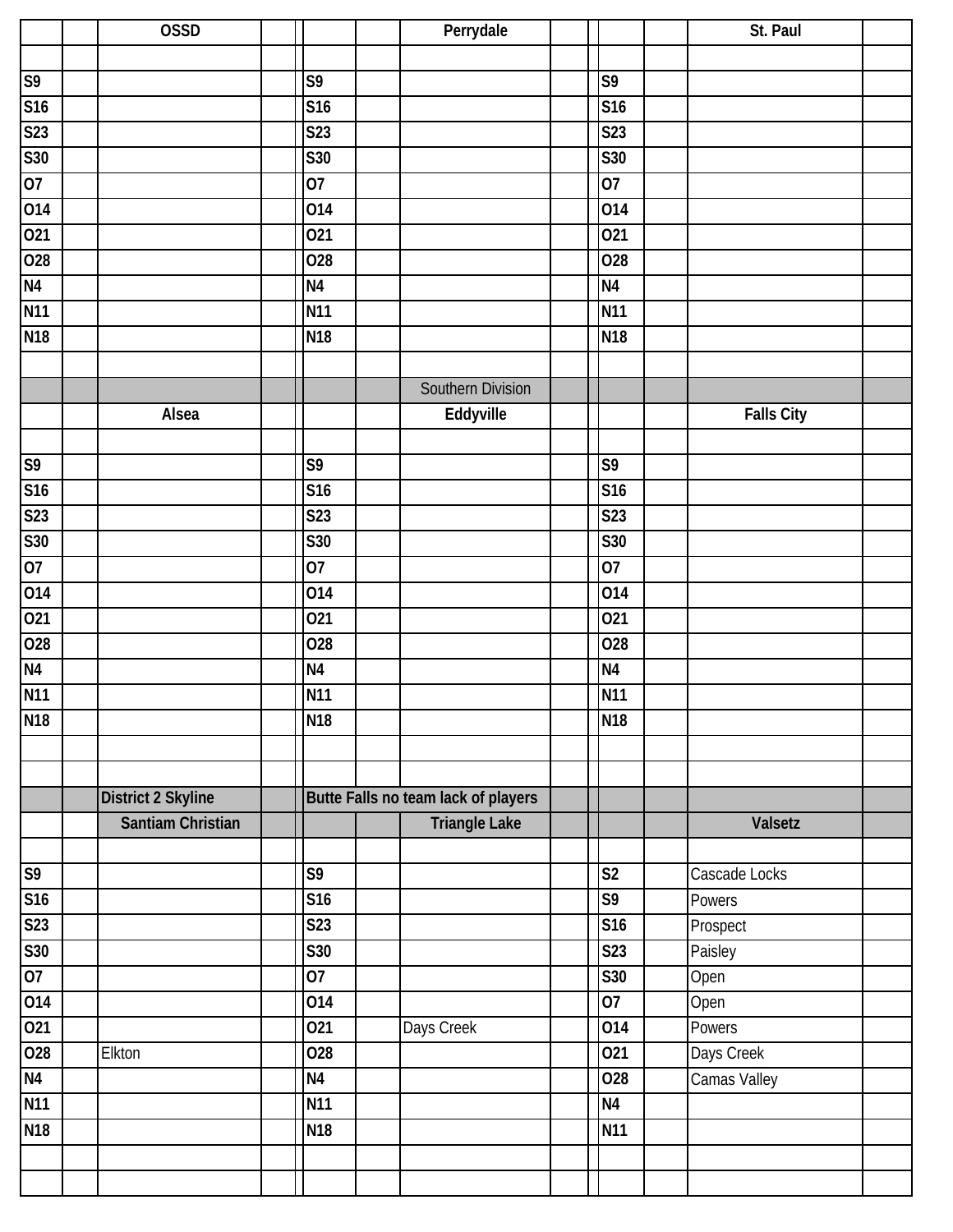|                   | Paisley    |                 | Powers        |                         | Prospect      |  |
|-------------------|------------|-----------------|---------------|-------------------------|---------------|--|
|                   |            |                 |               |                         |               |  |
| S <sub>9</sub>    |            | S9              | Elkton (nl)   | S9                      |               |  |
| S16               |            | S16             |               | S16                     | Elkton        |  |
| S23               | Elkton     | S23             |               | $\overline{\text{S23}}$ |               |  |
|                   |            | <b>S30</b>      |               | S30                     |               |  |
| $\frac{$30}{$07}$ |            | 07              |               | 07                      |               |  |
| 014               |            | 014             | Elkton        | $\overline{014}$        |               |  |
| 021               |            | 021             |               | $\overline{021}$        |               |  |
| 028               |            | 028             |               | 028                     |               |  |
| N <sub>4</sub>    |            | N4              |               | N4                      |               |  |
| <b>N11</b>        |            | <b>N11</b>      |               | <b>N11</b>              |               |  |
| <b>N18</b>        |            | <b>N18</b>      |               | <b>N18</b>              |               |  |
|                   |            |                 |               |                         |               |  |
|                   |            |                 |               |                         |               |  |
|                   | Paisley    |                 |               |                         | <b>Powers</b> |  |
|                   |            |                 |               |                         |               |  |
| S <sub>9</sub>    |            | S <sub>9</sub>  |               | S9                      |               |  |
| <b>S16</b>        |            | <b>S16</b>      |               | <b>S16</b>              |               |  |
| S23               |            | S <sub>23</sub> |               | S <sub>23</sub>         |               |  |
| S30               |            | S30             |               | S30                     |               |  |
| 07                |            | 07              |               | $\overline{07}$         |               |  |
| 014               |            | 014             |               | 014                     |               |  |
| 021               |            | 021             |               | $\overline{021}$        |               |  |
| 028               |            | 028             |               | 028                     |               |  |
| N4                |            | N4              |               | N4                      |               |  |
| N11               |            | <b>N11</b>      |               | <b>N11</b>              |               |  |
| N18               |            | N18             |               | $\sqrt{\sqrt{N18}}$     |               |  |
|                   |            |                 |               |                         |               |  |
|                   | District 3 |                 |               |                         |               |  |
|                   | Arlington  |                 | Cascade Locks |                         | Condon        |  |
|                   |            |                 |               |                         |               |  |
| S <sub>9</sub>    |            | S <sub>9</sub>  |               | S <sub>9</sub>          |               |  |
| <b>S16</b>        |            | <b>S16</b>      |               | S16                     |               |  |
| S23               |            | <b>S23</b>      |               | S <sub>23</sub>         |               |  |
| S30               |            | S30             |               | S30                     |               |  |
| 07                |            | 07              |               | $\overline{07}$         |               |  |
| 014               |            | 014             |               | 014                     |               |  |
| 021               |            | 021             |               | 021                     |               |  |
| 028               |            | 028             |               | 028                     |               |  |
| N <sub>4</sub>    |            | N4              |               | N4                      |               |  |
| <b>N11</b>        |            | <b>N11</b>      |               | <b>N11</b>              |               |  |
| <b>N18</b>        |            | <b>N18</b>      |               | N <sub>18</sub>         |               |  |
|                   |            |                 |               |                         |               |  |
|                   |            |                 |               |                         |               |  |
|                   |            |                 |               |                         |               |  |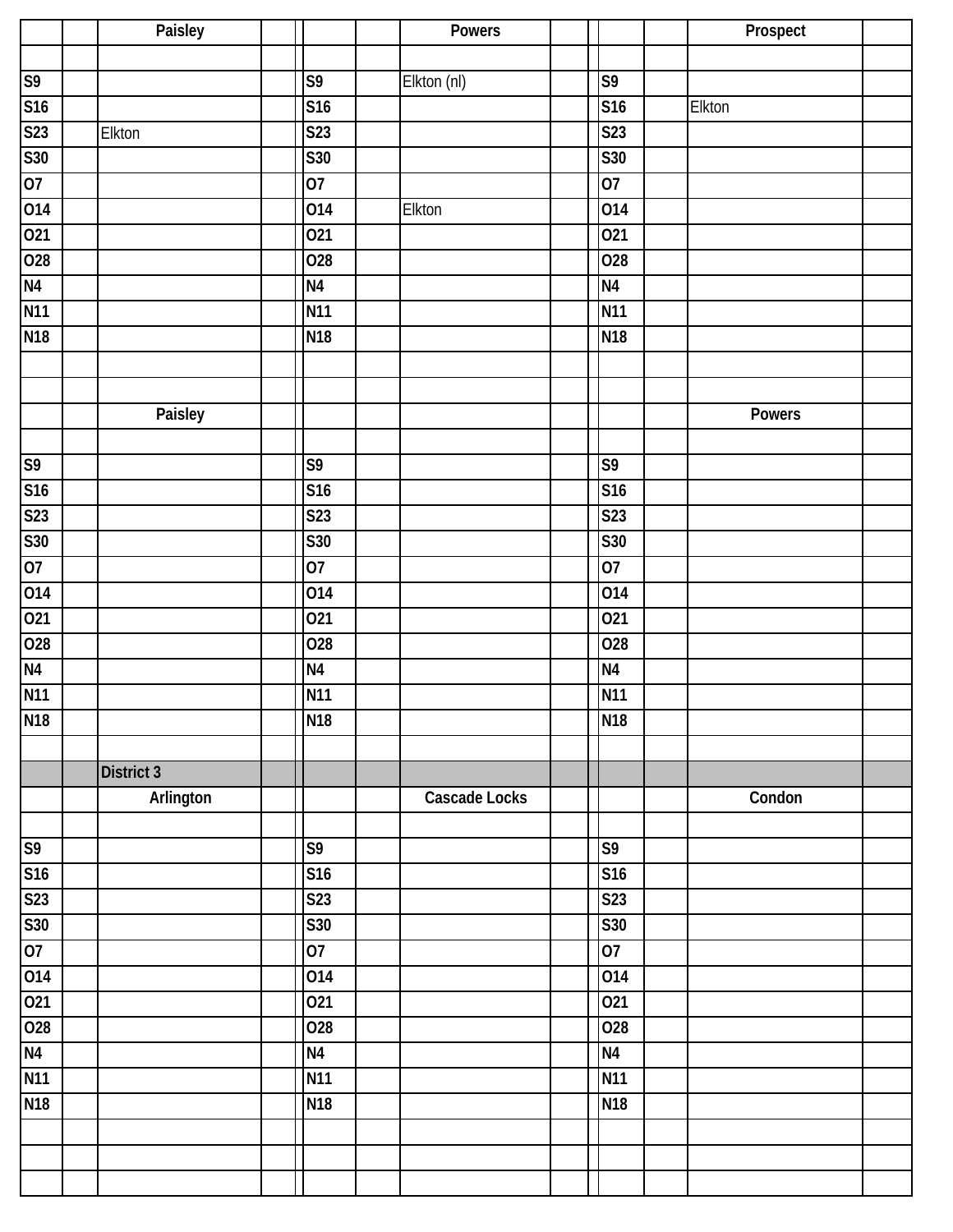|                   | Dufur             |                | Echo                |                          | Griswold              |  |
|-------------------|-------------------|----------------|---------------------|--------------------------|-----------------------|--|
|                   |                   |                |                     |                          |                       |  |
| S <sub>9</sub>    |                   | S9             |                     | S9                       |                       |  |
| <b>S16</b>        |                   | S16            |                     | S16                      |                       |  |
| <b>S23</b>        |                   | S23            |                     | S23                      |                       |  |
|                   |                   | <b>S30</b>     |                     | S30                      |                       |  |
| $\frac{$30}{$07}$ |                   | 07             |                     | 07                       |                       |  |
| 014               |                   | 014            |                     | $\overline{014}$         |                       |  |
| 021               |                   | 021            |                     | $\overline{021}$         |                       |  |
| 028               |                   | 028            |                     | 028                      |                       |  |
| N <sub>4</sub>    |                   | N4             |                     | N <sub>4</sub>           |                       |  |
| <b>N11</b>        |                   | <b>N11</b>     |                     | <b>N11</b>               |                       |  |
| <b>N18</b>        |                   | <b>N18</b>     |                     | <b>N18</b>               |                       |  |
|                   |                   |                |                     |                          |                       |  |
|                   |                   |                |                     |                          |                       |  |
|                   | lone              |                |                     |                          | <b>Wheeler County</b> |  |
|                   |                   |                |                     |                          |                       |  |
| S <sub>9</sub>    |                   | S <sub>9</sub> |                     | S9                       |                       |  |
| <b>S16</b>        |                   | <b>S16</b>     |                     | S16                      |                       |  |
| S <sub>23</sub>   |                   | S23            |                     | S <sub>23</sub>          |                       |  |
| S30               |                   | <b>S30</b>     |                     | S30                      |                       |  |
| 07                |                   | 07             |                     | $\overline{07}$          |                       |  |
| 014               |                   | 014            |                     | 014                      |                       |  |
| 021               |                   | 021            |                     | $\overline{021}$         |                       |  |
| 028               |                   | 028            |                     | 028                      |                       |  |
| N4                |                   | N4             |                     | N <sub>4</sub>           |                       |  |
| N11               |                   | <b>N11</b>     |                     | <b>N11</b>               |                       |  |
| N18               |                   | N18            |                     | $\sqrt{\phantom{a}}$ N18 |                       |  |
|                   |                   |                |                     |                          |                       |  |
|                   | <b>District 4</b> |                |                     |                          |                       |  |
|                   | Adrian            |                | <b>Burnet River</b> |                          | Cove                  |  |
|                   |                   |                |                     |                          |                       |  |
| S <sub>9</sub>    |                   | S <sub>9</sub> |                     | S <sub>9</sub>           |                       |  |
| <b>S16</b>        |                   | <b>S16</b>     |                     | <b>S16</b>               |                       |  |
| S23               |                   | <b>S23</b>     |                     | <b>S23</b>               |                       |  |
| S30               |                   | S30            |                     | S30                      |                       |  |
| 07                |                   | 07             |                     | $\overline{07}$          |                       |  |
| 014               |                   | 014            |                     | 014                      |                       |  |
| 021               |                   | 021            |                     | 021                      |                       |  |
| 028               |                   | 028            |                     | 028                      |                       |  |
| N <sub>4</sub>    |                   | N4             |                     | N4                       |                       |  |
| <b>N11</b>        |                   | <b>N11</b>     |                     | <b>N11</b>               |                       |  |
| <b>N18</b>        |                   | <b>N18</b>     |                     | <b>N18</b>               |                       |  |
|                   |                   |                |                     |                          |                       |  |
|                   |                   |                |                     |                          |                       |  |
|                   |                   |                |                     |                          |                       |  |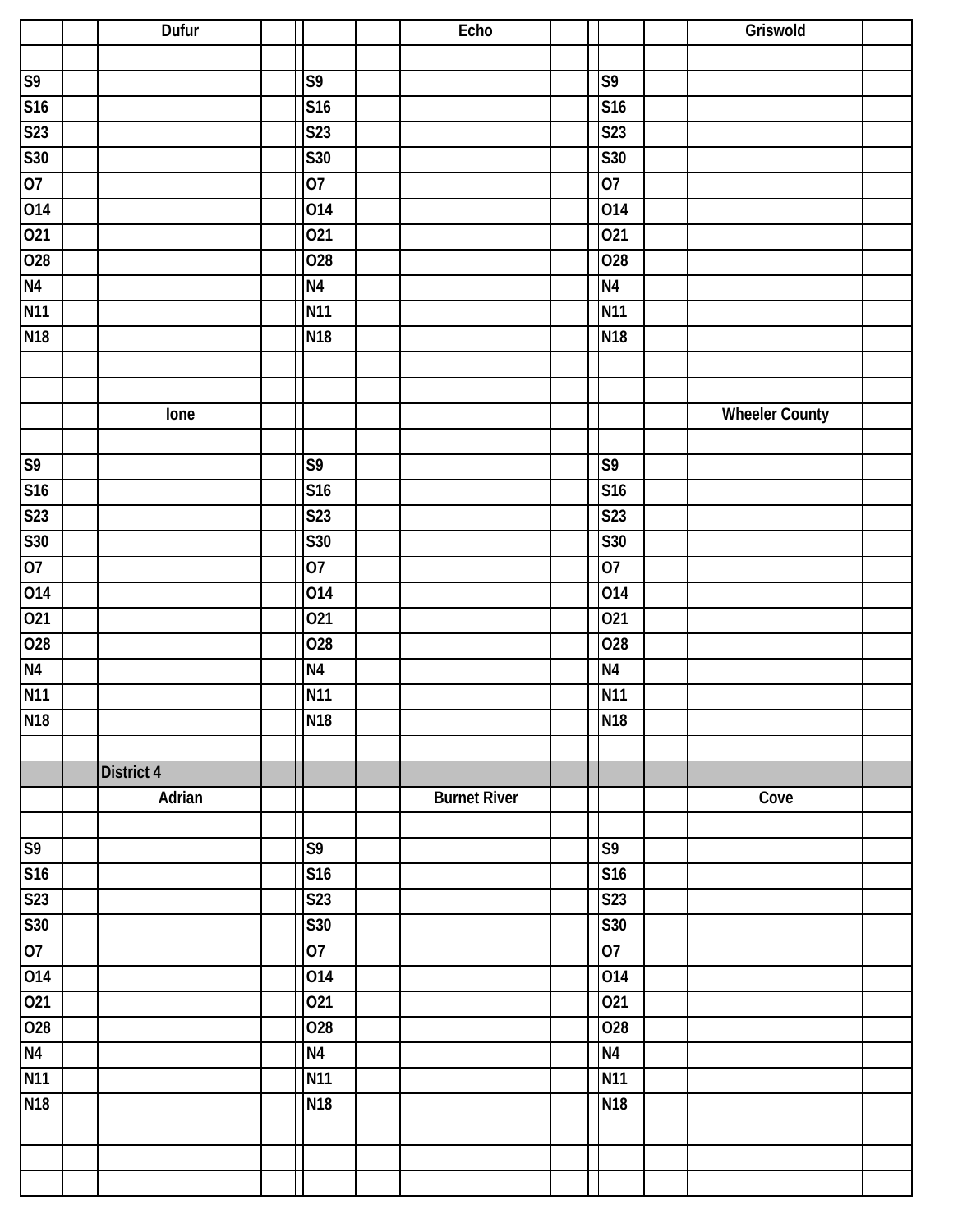|                                           | Crane      |                 | Dayville      |                  | Harper     |  |
|-------------------------------------------|------------|-----------------|---------------|------------------|------------|--|
|                                           |            |                 |               |                  |            |  |
| S <sub>9</sub>                            |            | S <sub>9</sub>  |               | S9               |            |  |
| <b>S16</b>                                |            | S16             |               | S16              |            |  |
| S23                                       |            | S <sub>23</sub> |               | S <sub>23</sub>  |            |  |
| $\frac{\overline{\text{S30}}}{\text{O7}}$ |            | <b>S30</b>      |               | S30              |            |  |
|                                           |            | 07              |               | 07               |            |  |
|                                           |            | 014             |               | 014              |            |  |
| 021                                       |            | 021             |               | 021              |            |  |
| 028                                       |            | 028             |               | 028              |            |  |
| N <sub>4</sub>                            |            | N4              |               | N4               |            |  |
| <b>N11</b>                                |            | <b>N11</b>      |               | <b>N11</b>       |            |  |
| <b>N18</b>                                |            | <b>N18</b>      |               | $\overline{N18}$ |            |  |
|                                           |            |                 |               |                  |            |  |
|                                           | Huntington |                 | Jordan Valley |                  | Long Creek |  |
|                                           |            |                 |               |                  |            |  |
| S <sub>9</sub>                            |            | S <sub>9</sub>  |               | S <sub>9</sub>   |            |  |
| <b>S16</b>                                |            | <b>S16</b>      |               | S16              |            |  |
| S23                                       |            | <b>S23</b>      |               | S23              |            |  |
| S30                                       |            | S30             |               | S30              |            |  |
| 07                                        |            | 07              |               | 07               |            |  |
| 014                                       |            | 014             |               | 014              |            |  |
| 021                                       |            | 021             |               | 021              |            |  |
| 028                                       |            | 028             |               | 028              |            |  |
| N <sub>4</sub>                            |            | N4              |               | N4               |            |  |
| <b>N11</b>                                |            | <b>N11</b>      |               | <b>N11</b>       |            |  |
| <b>N18</b>                                |            | <b>N18</b>      |               | <b>N18</b>       |            |  |
|                                           |            |                 |               |                  |            |  |
|                                           |            |                 |               |                  |            |  |
|                                           | Mitchell   |                 | Monument      |                  | Mt. Vernon |  |
|                                           |            |                 |               |                  |            |  |
| S <sub>9</sub>                            |            | S9              |               | S9               |            |  |
| <b>S16</b>                                |            | <b>S16</b>      |               | <b>S16</b>       |            |  |
| S23                                       |            | <b>S23</b>      |               | S23              |            |  |
| S30                                       |            | <b>S30</b>      |               | S30              |            |  |
|                                           |            | 07              |               | 07               |            |  |
| $\frac{07}{014}$                          |            | 014             |               | 014              |            |  |
| 021                                       |            | 021             |               | 021              |            |  |
| 028                                       |            | 028             |               | 028              |            |  |
| N <sub>4</sub>                            |            | N4              |               | N4               |            |  |
| <b>N11</b>                                |            | <b>N11</b>      |               | <b>N11</b>       |            |  |
| <b>N18</b>                                |            | <b>N18</b>      |               | <b>N18</b>       |            |  |
|                                           |            |                 |               |                  |            |  |
|                                           |            |                 |               |                  |            |  |
|                                           |            |                 |               |                  |            |  |
|                                           |            |                 |               |                  |            |  |